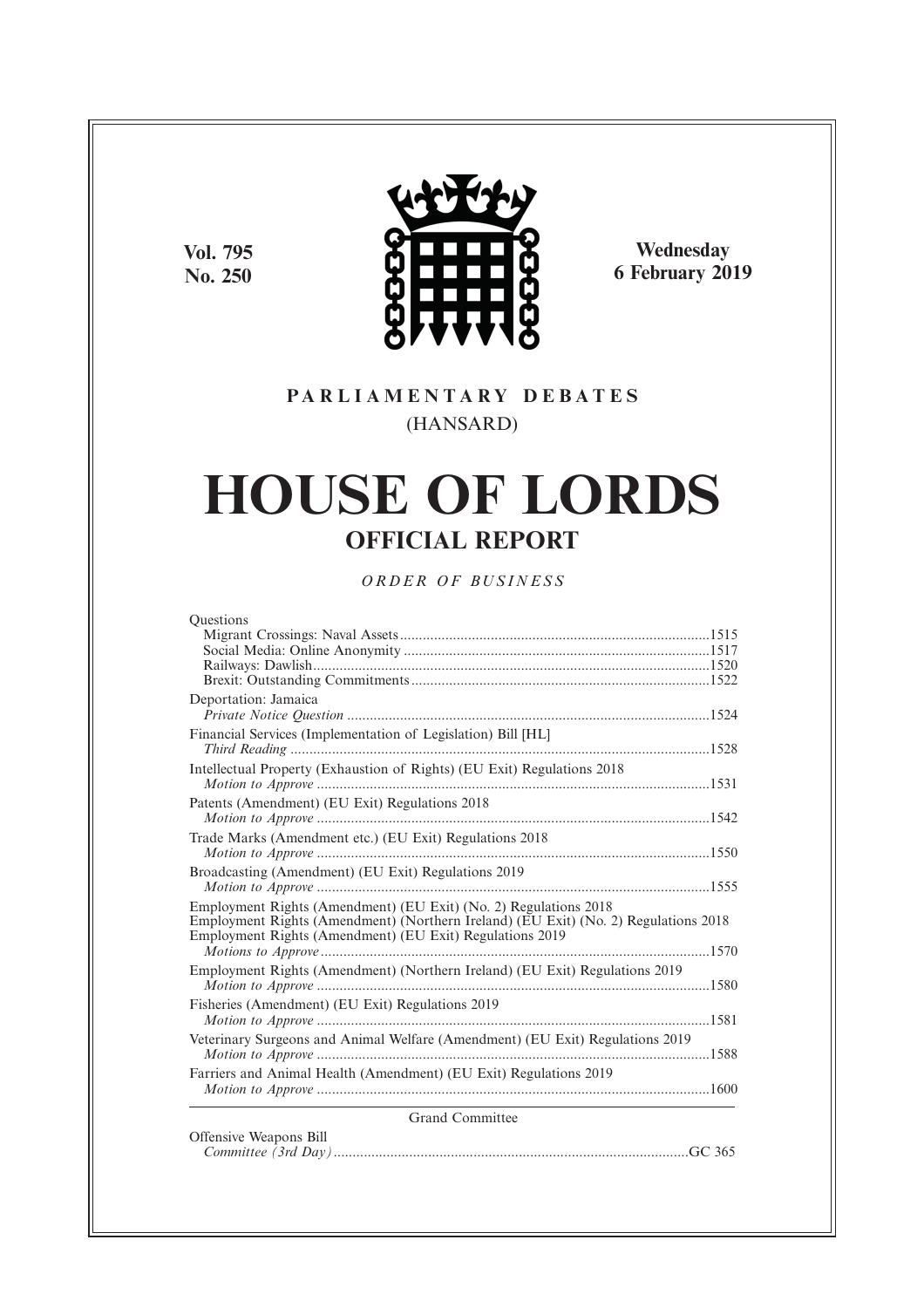Lords wishing to be supplied with these Daily Reports should give notice to this effect to the Printed Paper Office.

No proofs of Daily Reports are provided. Corrections for the bound volume which Lords wish to suggest to the report of their speeches should be clearly indicated in a copy of the Daily Report, which, with the column numbers concerned shown on the front cover, should be sent to the Editor of Debates, House of Lords, within 14 days of the date of the Daily Report.

> *This issue of the Official Report is also available on the Internet at* https://hansard.parliament.uk/lords/2019-02-06

The first time a Member speaks to a new piece of parliamentary business, the following abbreviations are used to show their party affiliation:

| <b>Abbreviation</b> | <b>Party/Group</b>                 |
|---------------------|------------------------------------|
| <b>CB</b>           | Cross Bench                        |
| Con                 | Conservative                       |
| <b>DUP</b>          | Democratic Unionist Party          |
| GP                  | Green Party                        |
| Ind Lab             | <b>Independent Labour</b>          |
| Ind LD              | Independent Liberal Democrat       |
| Ind SD              | <b>Independent Social Democrat</b> |
| Ind UU              | Independent Ulster Unionist        |
| Lab                 | Labour                             |
| Lab Co-op           | Labour and Co-operative Party      |
| LD                  | Liberal Democrat                   |
| LD Ind              | Liberal Democrat Independent       |
| Non-afl             | Non-affiliated                     |
| PC                  | Plaid Cymru                        |
| UKIP                | UK Independence Party              |
| UUP                 | <b>Ulster Unionist Party</b>       |

No party affiliation is given for Members serving the House in a formal capacity, the Lords spiritual, Members on leave of absence or Members who are otherwise disqualified from sitting in the House.

© Parliamentary Copyright House of Lords 2019,

*this publication may be reproduced under the terms of the Open Parliament licence, which is published at www.parliament.uk/site-information/copyright/.*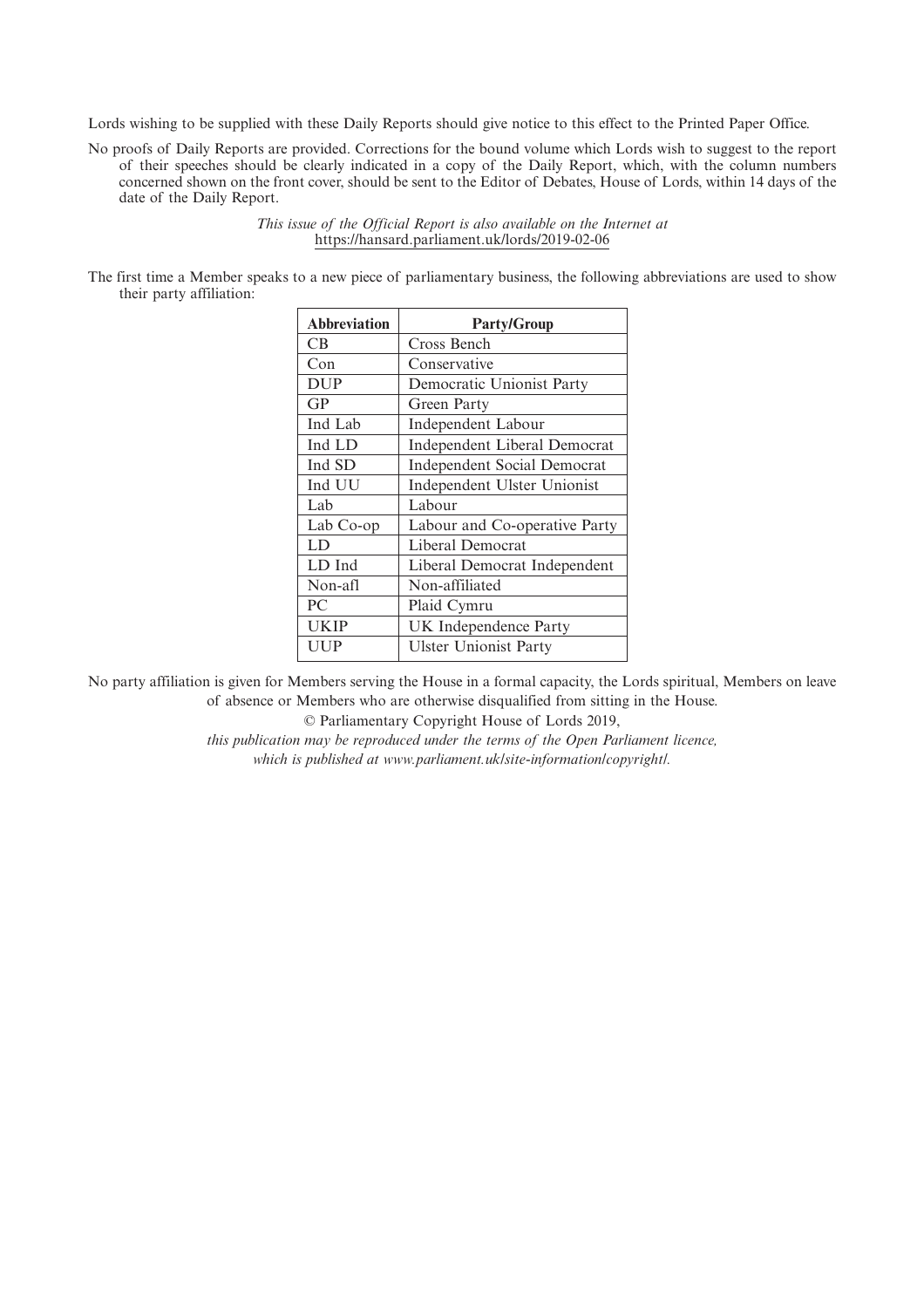# House of Lords

*Wednesday 6 February 2019*

*3 pm*

*Prayers—read by the Lord Bishop of Lincoln.*

## **Migrant Crossings: Naval Assets** *Question*

*3.06 pm*

*Asked by Lord West of Spithead*

To ask Her Majesty's Government what has been the total cost charged by the Ministry of Defence to the Home Office for the use of HMS Mersey and naval assets in the Channel since 1 January.

**The Minister of State, Home Office (Baroness Williams of Trafford) (Con):** My Lords, the deployment of the Royal Navy vessel is an interim measure while the two Border Force cutters currently redeployed from overseas make their way back to UK waters. To date, this has cost £700,000. The deployment is funded by the Home Office and will be kept under constant review.

**Lord West of Spithead (Lab):** I thank the Minister for her Answer. This operation has been a complete and utter shambles. That is a real worry because, as we move towards Brexit, the need to patrol our territorial seas and enforce our laws both there and in our exclusive economic zone is going to become greater. Who on earth is co-ordinating this? In the Navy we have a nice tradition where occasionally we shoot a senior officer to encourage the others. This might be a perfect candidate for the case. We have in place a joint maritime operations centre, which has all the departments there. Why can we not fully fund it and put a person in charge—a naval officer or whoever, I do not care—who can co-ordinate our shortage of assets to do the things we need to do? This is only going to cost a couple of million, which is not that much in the big order of things.

**Baroness Williams of Trafford:** The noble Lord is absolutely right to point out that as we approach Brexit we should be mindful of some of the events that might happen around it. We will shortly have a director in post at JMOCC, which I hope gives him some comfort. The nature of a crisis would determine the co-ordination response.

**Lord Paddick (LD):** My Lords, the Minister will have seen a report in the *Sunday Times* that the Government have reduced a promised £22 million towards a public health approach to tackling knife crime to £17 million. Is that where the Home Office found the money to pay the Ministry of Defence? If so, can she explain why the Government see keeping desperate refugees out of the UK a priority over saving the lives of British youngsters on our streets?

**Baroness Williams of Trafford:** My Lords, when I saw the article in the *Sunday Times*, I realised it was wrong. The noble Lord is absolutely right to state that £22 million was committed. It still is committed; £17 million of it has already been allocated. That is not to say that the additional £5 million will not be forthcoming, because it will. In terms of desperate refugees, I think he might be referring to the PNQ that he is about to ask, but these are serious criminals.

**Lord Hamilton of Epsom (Con):** My Lords, can my noble friend tell us why we need expensive naval ships to escort immigrants, who may be in sinking boats, to our ports?

**Baroness Williams of Trafford:** My Lords, the nature of the event was such that the two cutters to which the noble Lord, Lord West of Spithead, referred were undergoing maintenance at the time. Yes, there has been a temporary deployment of a Navy ship. It is not cheap—I agree with my noble friend on that—but the two cutters will soon be back in action.

**Lord Kennedy of Southwark (Lab Co-op):** My Lords, can the Minister assure the House that the Home Secretary's decision has not left us vulnerable elsewhere in the world? What is being done to break up the operations of these criminals and catch the people smugglers, whose reckless actions are putting people's lives at risk?

**Baroness Williams of Trafford:** My Lords, an awful lot of work is going on to stop the movement of people across the water—recently it has been in the channel, where the waters are very dangerous indeed. The noble Lord might like to know that as recently as the last couple of weeks, the Home Secretary met Minister Castaner to discuss bilateral co-operation on maintaining our waters and keeping people safe when they make those terrible journeys across the channel.

**Lord Green of Deddington (CB):** My Lords, is the Minister aware that most of these refugees crossing the channel are from Iran, and that their chance of staying in the UK, whether permission is granted or not, is 97%? Would it not therefore be better to have a really effective way of differentiating between genuine refugees and economic migrants, and making sure that the latter are returned?

**Baroness Williams of Trafford:** The noble Lord is correct about the high percentage of Iranians. His second point is right too, and that is what we are trying to achieve.

**Lord Wallace of Saltaire (LD):** My Lords, as part of its contingency planning for a crash-out no-deal Brexit, is the Home Office preparing measures to discourage British citizens from leaving the country?

**Baroness Williams of Trafford:** No, my Lords, we are not.

**Lord Alton of Liverpool (CB):** My Lords, will the Minister reconsider the Written Answer she gave me last week about some of the Iranians who have fled their own country because of persecution, or even because they were facing execution for reasons such as religious belief or coming from particularly at-risk minorities? She said that it would be impossible to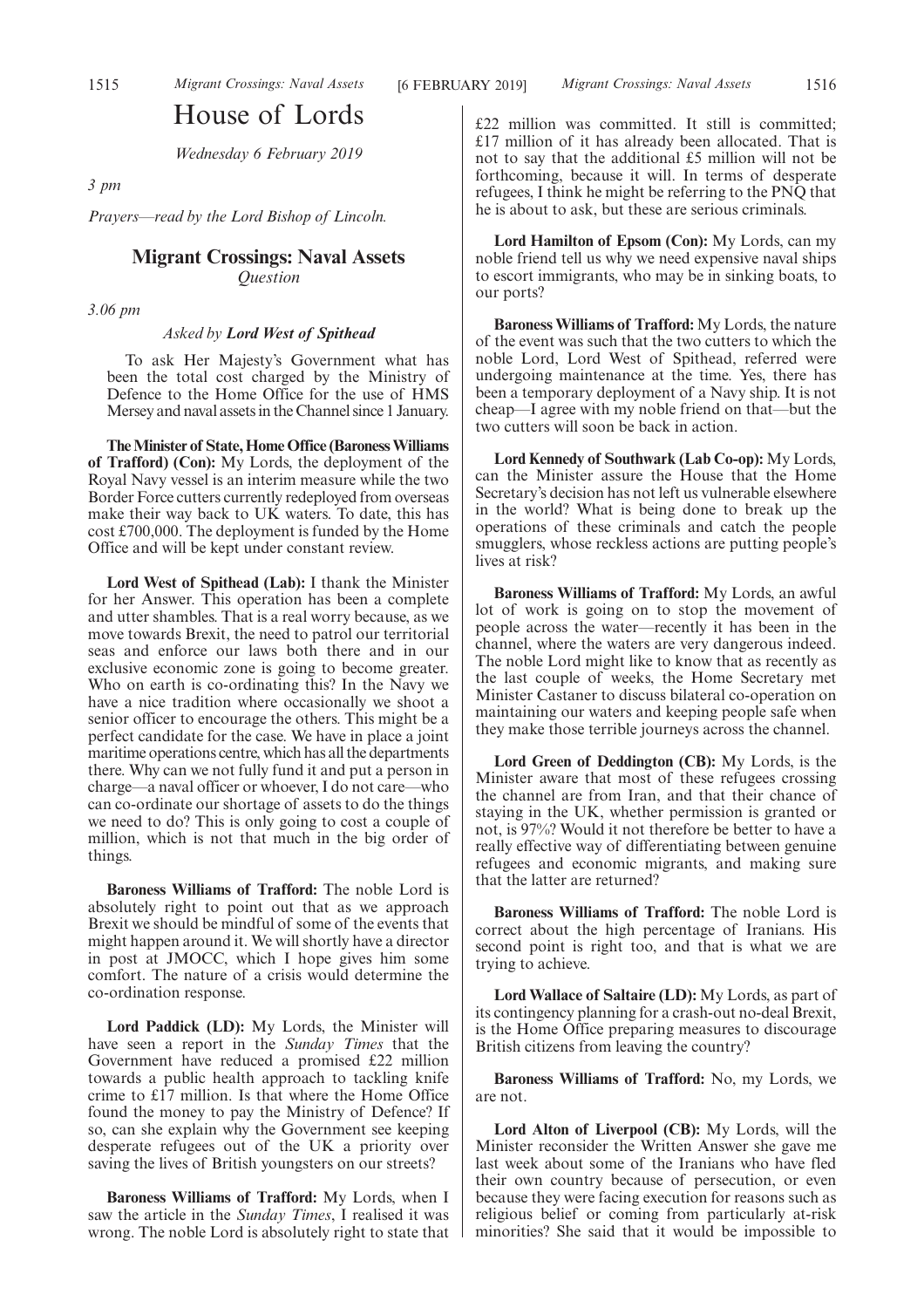#### [LORD ALTON OF LIVERPOOL]

carry out a manual count of those who have come across the channel and look at the reasons why they have come, to identify whether they are economic migrants or genuine refugees fleeing persecution.

**Baroness Williams of Trafford:** When I wrote to the noble Lord saying that we could not do that, it was simply because the data was not available to disaggregate, but I will look at his Written Question again and see whether I can give him any further information.

## **Social Media: Online Anonymity**

*Question*

*3.12 pm*

#### *Asked by Lord Kennedy of Southwark*

To ask Her Majesty's Government what steps they are taking, or intend to take, to deal with online abuse by people using anonymous social media accounts.

**TheParliamentaryUnder-Secretaryof State,Department for Digital, Culture, Media and Sport (Lord Ashton of Hyde) (Con):**My Lords, online anonymity is an important part of a free and open internet—but being anonymous online does not give anyone the right to abuse others. The Government have made it clear that more needs to be done to tackle all kinds of online abuse. We will publish a joint DCMS-Home Office White Paper this winter, setting out a range of legislative and non-legislative measures and establishing clear standards for tech companies to help keep UK citizens safe.

**Lord Kennedy of Southwark (Lab Co-op):** My Lords, does the Minister accept and understand the huge concern of law-abiding citizens that people are hiding behind anonymous accounts and making threats to kill, to rape, to assault and to bully, using racist, anti-Semitic and Islamophobic language? The platforms that host these people have done nowhere near enough to deal with this problem. If they will not get their own house in order, the Government must make them, through legislation. Will the Minister impress on his colleagues in government that the forthcoming White Paper must make that clear to them?

**Lord Ashton of Hyde:** I am happy to be able to agree with the noble Lord. Let us be clear: when abuse exceeds the threshold and moves into criminality, in most cases so-called anonymous perpetrators are actually traceable, so they can be prosecuted according to the law. I recognise the public disquiet about this, and, as the noble Lord said, we are considering what more can be done, by non-legislative means but also, when required, by legislation—and there will be legislation. We will consider what to do about anonymous abuse specifically, and we will address that in the online harms White Paper, which, as I said, is due out this winter.

**Lord Forsyth of Drumlean (Con):** My Lords, does my noble friend recall that we got a dramatic improvement in attitudes towards health and safety when we made the directors of the company personally liable for it? Should we not do the same for internet service providers?

**Lord Ashton of Hyde:** One of the things we are considering is a duty of care. That might include holding directors personally responsible. We have not decided that yet, but it is certainly an idea worth considering. As it is a White Paper that is coming out this winter, there will be a consultation on it, so we welcome views from my noble friend.

**Lord Clement-Jones (LD):** My Lords, the Law Commission, in its scoping report last November into abusive and online communications, said that one of the key barriers to the pursuit of online defenders was, "tracing and proving the identity of perpetrators, and the cost of doing so".

I heard what the Minister said about the White Paper's contents, but will the Government include a provision allowing the stripping of anonymity in circumstances of online crime? Have the Government had any discussions with the police or other enforcement agencies to understand the issues they face in tracking these perpetrators and bringing them to justice?

**Lord Ashton of Hyde:** It is certainly something worth considering in the White Paper, but as far as dealing with the police is concerned, the Home Office is working with policing to identify ways to tackle this when it goes over the threshold into criminality. These are relatively new crimes; the police will have to evolve methods to deal with them. We have also worked with the office of the Director of Public Prosecutions. There is a digital intelligence investigation programme, aiming to ensure policing has the ability to investigate the digital elements of all crime types. Also, the Home Office is working with the College of Policing to drive improvements in overall police capability to investigate and prosecute online offences.

**Lord Campbell-Savours (Lab):** My Lords, going back to the Minster's original response, in what sense does he believe anonymity helps freedom of speech?

**Lord Ashton of Hyde:** If, for example, you are in an authoritarian regime—

**Lord Campbell-Savours:** We are not.

**Lord Ashton of Hyde:** I said "if"—we do not think only about this country. That is one example. If you are a 15 year-old girl who is being abused, being able to go on to the internet to ask for health advice or let people know about it is an example of where anonymity can sometimes help.

**Baroness Fall (Con):** My Lords, our children grow up in a world that is under huge pressure from social media. They never get a day, or, indeed, a night off. This is a world where no one seems to take accountability or responsibility for what is said at all. While we all argue among ourselves about what to do, I urge the Minister and those drawing up the White Paper to start with the simple but powerful principle of transparency. We should not allow people to hide behind the veil of anonymity.

**Lord Ashton of Hyde:** As I said, sometimes anonymity is the right thing, but I take on board what my noble friend says. We definitely believe that tech and social media companies need to take more responsibility. We have said that. The Secretary of State plans to visit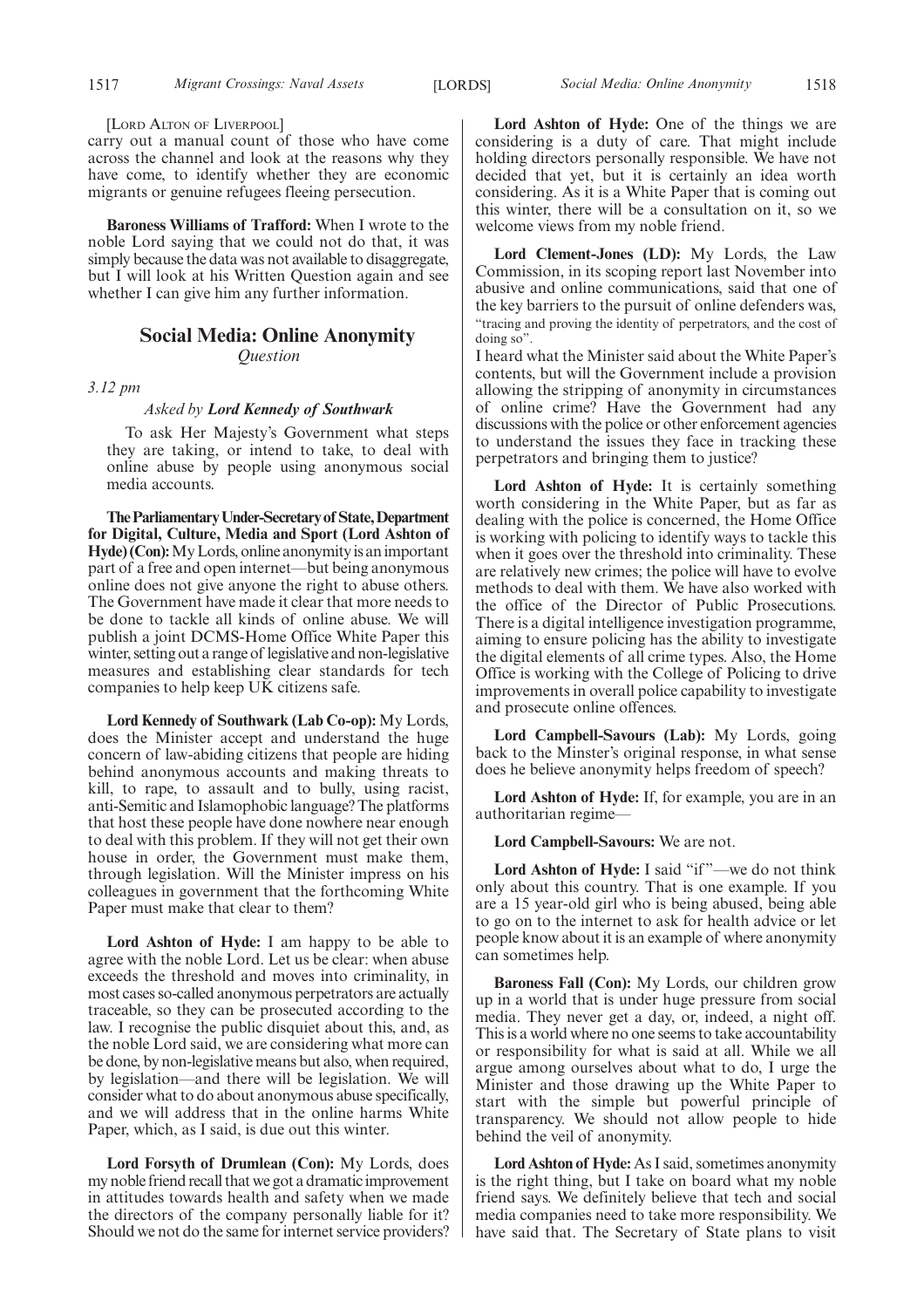**Lord Foulkes of Cumnock (Lab Co-op):** My Lords, will the Minister get a copy of the speech made today by Tom Watson, the deputy leader of the Labour Party, on this subject, and consider each of his proposals carefully?

**Lord Ashton of Hyde:** As I said earlier, this is a White Paper and we are having a consultation. We certainly welcome views from everyone. I will make sure that the letter is looked at in the department—I probably will not even have to tell them to do that. However, we are trying to build a consensus. We have to take into account libertarian views, the need to preserve innovation for tech companies—which is so useful to our economy—and to protect vulnerable people, especially children.

**Lord Hogan-Howe (CB):** My Lords, could we return to the issue of policing resources, which was alluded to earlier? There are two areas which have serious concerns for the police and also, therefore, perhaps for the Government. One is the recovery of digital evidence, which has already proved challenging in rape cases and other sexual offences where mobile phones have to be examined in great detail. The second point is that this is a people process as well as a hardware process. Both require lots of people, and at the moment, this explosion of criminal offences means that it is demanding an awful lot of people and cost at a time when police numbers are dropping. It is something that the Government have to consider seriously.

**Lord Ashton of Hyde:** Regarding the first part of the noble Lord's question, we are supporting the Digital Public Contact, which will deliver a single online home for policing and provide a secure digital channel for the public to upload evidential material in a digital format. I have explained what we are doing with the College of Policing.

As for the second part of the noble Lord's question, my noble friend the Home Office Minister is sitting next to me and I am sure has listened to his point.

**Lord Hunt of Kings Heath (Lab):** My Lords, are the Government really prepared to take these companies on? I pray in aid the Government's approach to getting them to pay proper tax in this country. Despite the huffing and puffing we have heard from the Chancellor, no action has been taken. Can the Minister assure me that the Government are prepared to take them on?

**Lord Ashton of Hyde:** In the area that we are responsible for, regarding online harms and safety, we are. As far as tax is concerned, that is a different matter and I do not have the responsibility for it. However, I am sure that the Chancellor will listen to the noble Lord's views.

## **Railways: Dawlish** *Question*

*3.22 pm*

#### *Asked by Lord Berkeley*

To ask Her Majesty's Government what progress has been made in improving the resilience of the railway line at Dawlish towards south Devon and Cornwall since the two-month disruption beginning on 5 February 2014.

**TheParliamentaryUnder-Secretaryof State,Department for Transport (Baroness Sugg) (Con):**My Lords, Network Rail has worked to develop long-term solutions to make the railway at Dawlish and Teignmouth more resilient to extreme weather, engaging an expert team of tunnel, cliff and railway engineers. This is part of a £15 million investment provided by the Government. The first phase of work to protect the sea wall began in November, with essential repairs now completed to four breakwaters. Following engagement with local stakeholders in autumn last year, Network Rail has now submitted plans for a new, stronger sea wall at Dawlish.

**Lord Berkeley (Lab):** I am grateful to the Minister for that reply, and am sure the House will wish to congratulate Network Rail on the way it recovered from that terrible accident five years ago where the track was waving in the air with nothing underneath it. However, is the Minister aware that already this winter services have been disrupted on 10 occasions sometimes because the tide is just over the tracks and the tracks are buried? One solution might be for the Secretary of State to play King Canute, but I am sure he would not want to do that. The alternative is to encourage Network Rail with some funding to go ahead with the issues that the Minister mentioned. Also, will she start looking at the process of reopening the Okehampton-Tavistock line, to provide a better service to Plymouth and Cornwall for when the line by the sea is disrupted?

**Baroness Sugg:**I join the noble Lord in congratulating Network Rail and the orange army who did such a great job of recovery after the storms more than five years ago. We have been clear that ongoing investment in the south-west transport infrastructure is a key priority, and we remain determined to find a permanent solution for Dawlish. As I said, £15 million of funding has been made available, and world-leading engineers have been carrying out detailed assessments. Network Rail is making good progress on its plans, and we are considering them carefully.

On the noble Lord's point about the regular Okehampton service, we are working closely with the local councils on that. We responded to the future of the Great Western franchise consultation last August, and are looking into what scope of work will be needed to reinstate regular services on that route.

**Lord Snape (Lab):** My Lords, does the Minister agree that it is not just the track that has been a problem, but the trains? Does she agree that the wretched Voyager trains used on this stretch of line are completely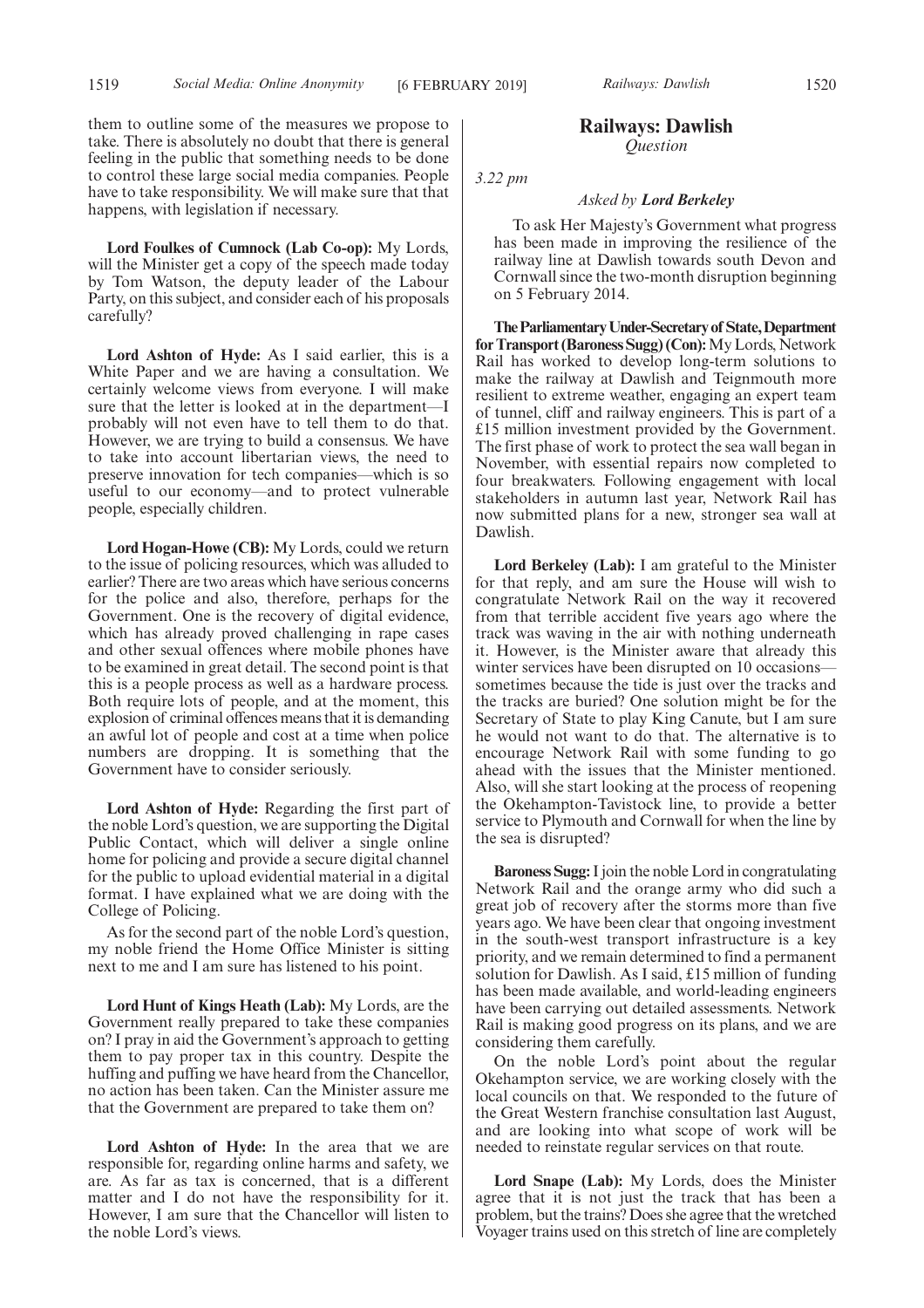#### [LORD SNAPE]

unsuitable for the journeys they undertake daily? Cancellations and short running take place every week, and as the 40 year-old British Rail-built high-speed trains are now coming off lease, why do the Government not modernise them and replace the Voyagers with properly built trains that would be far more comfortable for travel between Aberdeen and Penzance than the toy trains there are at present?

**Baroness Sugg:** My Lords, the noble Lord is right to point to the issues we have had on that track: when there are high waves and sea spray close to the track the Voyager trains cannot run, as they have brake resistors on top. CrossCountry is working to assess whether there might be engineering solutions that would enable the Voyager class to operate through Dawlish in those challenging conditions. We are also looking into providing further additional rolling stock, but the Government and franchise operators are investing heavily in new, improved trains.

**Lord Teverson (LD):** My Lords, the economies of west Devon, Plymouth and Cornwall rely very much on this line. Last autumn a six-foot hole appeared under the track in the Dawlish area, so this is far from solved. Yet, despite Devon and Cornwall—regrettably being stuffed with Tory MPs there seems to be no real action at all. Can the Minister give us a date when the fundamental structure, whether it is the line that the noble Lord, Lord Berkeley, refers to or the sea wall, will be completed? When will something be done?

**Baroness Sugg:** My Lords, this train line has been a long-standing problem ever since it was opened in 1846—that year trains failed to run along it. We are working closely on that and although I am not able to give the noble Lord a date, we are making significant progress. Network Rail has submitted a plan that we are looking at carefully and we hope to make an announcement on it very shortly.

**Lord Rosser (Lab):** First, in very bad weather, as has been said, the Voyager trains used by the CrossCountry franchise are often unable to operate west of Exeter, as electrics on the roofs of the trains are adversely affected by salt water coming over the sea wall in the Dawlish area. Will the new Hitachi trains being introduced on the line also be adversely affected by salt water coming over the sea wall? Secondly, Network Rail's plan for preventing sea damage is, as has been said, to build a new, higher sea wall, in respect of which it has made a planning submission to the relevant local authority, with the knowledge of the Secretary of State. We know the problem is only going to get worse as sea levels rise, so what happens if that planning application is declined? What is plan B? Or is there no plan B?

**Baroness Sugg:** The noble Lord is right to point to the issues we have with CrossCountry trains. The new intercity express trains on GWR were also affected by weather along the Devon coast last week, so we are working very closely with Hitachi to find a solution. As the noble Lord pointed out, there is a planning submission in play and, as I said, we are absolutely determined to come up with a long-term solution to this problem.

**Baroness Watkins of Tavistock (CB):** My Lords, will the Minister clarify whether she thinks the only long-term solution is to have an alternative line from Exeter to Plymouth? Otherwise, we are perpetually trying to put right something that she acknowledges has been inappropriate since 1848.

**Baroness Sugg:** Since 1846. The case for reopening the former route between Exeter and Plymouth via Okehampton and Tavistock was assessed by Network Rail in 2014. It found that there was not then a case for reopening this route in its entirety. We are doing work on that: Great Western Railway has been asked to develop proposals to reintroduce regular services between Exeter and Okehampton; and Devon County Council is progressing work to develop the case for reinstating the railway between Bere Alston and Tavistock. Delivery of these schemes may enable the full reopening of the former route in the future, subject to a viable business case being demonstrated.

## **Brexit: Outstanding Commitments** *Question*

*3.29 pm*

### *Asked by Lord Robathan*

To ask Her Majesty's Government what agreement, if any, has been reached with the European Union concerning payment in the event of a no-deal Brexit of £39 billion for the United Kingdom's estimated outstanding commitments.

**The Minister of State, Department for International Development (Lord Bates) (Con):** My Lords, the Government are committed to getting a good deal for the UK, and have agreed a fair financial settlement with the EU. Even if the UK leaves without a deal, the Government have always been clear that the UK has obligations to the EU—and that the EU has obligations to the UK—that will survive its withdrawal, and that these obligations would need to be resolved.

**Lord Robathan (Con):** My Lords, I am sure everyone in the House will agree that we—be it as individuals or as a nation—should pay our debts. But I suspect that most of us would also agree that we should not pay bills when we have received nothing in exchange. I hear that the European Commission is demanding that, whatever happens—should we leave without a deal—it would expect £39 billion from us. This probably has more to do with the hole it will have in its budget when we leave, rather than anything else. Could my noble friend reassure me that we will definitely renegotiate any financial deal should we—regrettably—leave without a deal on 29 March?

**Lord Bates:** The position on the financial settlement was that it went alongside the withdrawal agreement. It is, if you like, looking at our obligations to the EU as a result of our membership. It is not connected to the future economic partnership that we hope to negotiate with our European friends and partners. Were we not to honour that financial settlement, which is part of the withdrawal agreement, that would probably have a significant bearing on our ability to get a good deal for the UK in the future.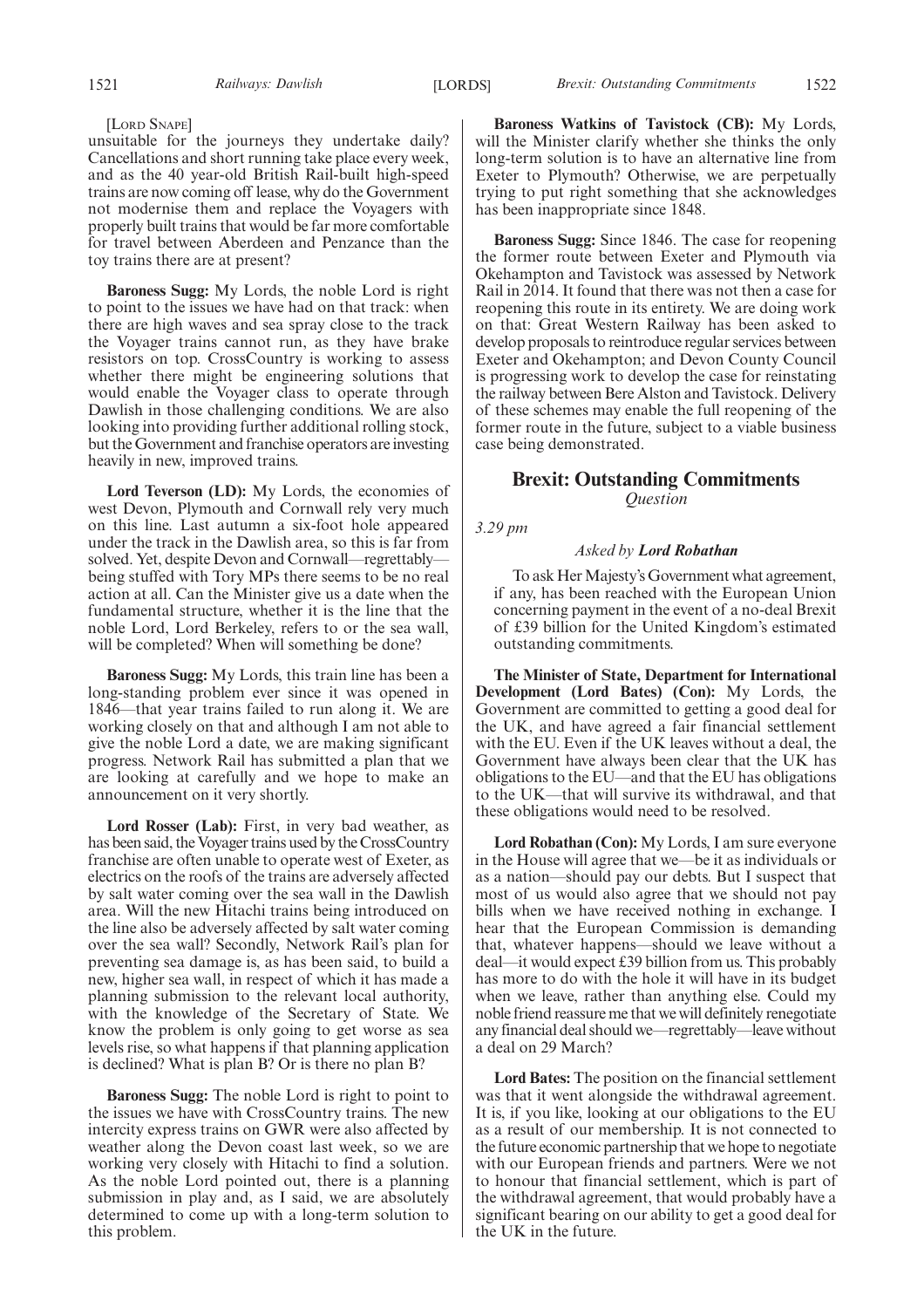**Baroness Kramer (LD):** My Lords, I thoroughly agree with everything the Minister just said: if we do not honour an obligation that we signed up to, we will have difficulty negotiating a sensible deal with the EU. Does he also recognise that the way we handle this is being watched around the globe? If we are seen as people who do not meet obligations—trying to find some technical angle or way to weasel out of a commitment that we have made—we will have no chance of getting future trade agreements of any value.

**Lord Bates:** The noble Baroness is right. We need to remember that our net contribution, because of the way it is calculated, is made up not just of what the UK sends to the European Commission but of what the European Commission sends to the UK. Therefore, there are two parties to this; both are making contributions, and both need to honour their obligations. We believe that the financial settlement does just that.

**Lord Hannay of Chiswick (CB):** My Lords, would the Minister not confirm that the £39 billion was entered into in good faith by the Prime Minister and the Government in December 2017, and simply represents what the two sides—the Commission and the British Government—believe is owing in respect of various commitments over many years? If that is so, the suggestion that we do not owe this money if we leave without a deal has no basis.

**Lord Bates:** In that sense, that is correct. The range of the figure in the financial settlement is between £35 billion and £39 billion. The OBR has put it at the top end of that range. When we went into that negotiation, one thing the European Commission wanted to do was discount the rebate, which is a significant element of our contributions and benefits the UK. That was included in the final calculations, so I believe it represents a good settlement, alongside the withdrawal agreement, and should command support on all sides of the House.

**Lord Davies of Oldham (Lab):** My Lords, is it not right for us to assume that the majority of British people who voted to leave the European Union did so because they had a different perspective on the future of the United Kingdom—particularly on control over decisions? The idea that the country is full of animosity towards the European Union—when, after all, the initiative to leave was taken by us—is false. Therefore, the people expect us to meet the obligations that we entered into as far as the European Union is concerned.

**Lord Bates:** I am very happy to agree with that sentiment. We want a deep, ongoing relationship with our European friends; part of that means honouring what we signed up to. This was what we signed up to at the Council meeting back in November, and we should support it.

**Lord Hamilton of Epsom (Con):** My Lords, was not the £39 billion made up of our annual contributions for the two years of the implementation stage? I cannot see how we would owe that if we were to leave with no deal. Did a committee of your Lordships' House not say that we would not owe the EU anything with no deal?

**Lord Bates:** That position, which was taken by the House of Lords committee, was looked at by the Government, who took a different view, believing that there were obligations. They observed that there was no existing legal mechanism to enforce them, but they said that the European Union would be entitled to pursue litigation through courts to recover payments. As I say, the best way to resolve all these issues is through a deal, and through the deal that is on the table.

**Lord Harris of Haringey (Lab):** My Lords, the Minister has been extraordinarily helpful to the House today. Maybe he could just confirm something for someone like me, who sometimes finds it very difficult to follow these arguments. Is he saying to people who say that there is some way in which we can just wave aside this £39 billion commitment, that that is bogus and misleading the British public? Can he also confirm that the British Government believe that when they have international obligations, they should meet them?

**Lord Bates:** I agree with all of that. We certainly agree with my noble friend Lord Hamilton, who made the good point that part of the £35 billion to £39 billion covers the implementation period, which is the two years of ongoing contributions to the European Union. He is also therefore correct to point out that if we left without a deal, there would not be an implementation period, so that money would not be paid. However, there would need to be some mechanism to reach a negotiated settlement, or it would be as a result of a legal challenge in some court.

**Lord West of Spithead (Lab):** My Lords, how will we deal with things such as the £1 billion we have invested in Galileo, which we will now not be able to use? How will that be resolved—as part of the £39 billion, or separately?

**Lord Bates:** All these figures went into the financial settlement; that is how we arrived at those numbers. As regards our future relationship, that is a matter for the future economic framework, which, once we get the withdrawal agreement through your Lordships' House and on to the statute book, we can look forward to negotiating with our European friends.

## **Deportation: Jamaica**

*Private Notice Question*

*3.36 pm*

#### *Asked by Lord Paddick*

To ask Her Majesty's Government what is their response to reports that five foreign nationals who were due to be deported to Jamaica have since been reprieved.

**Lord Paddick (LD):** My Lords, I beg leave to ask a Question of which I have given private notice.

**The Minister of State, Home Office (Baroness Williams of Trafford) (Con):**My Lords, it would not be appropriate to comment on individual cases, particularly those subject to ongoing legal proceedings. It may be helpful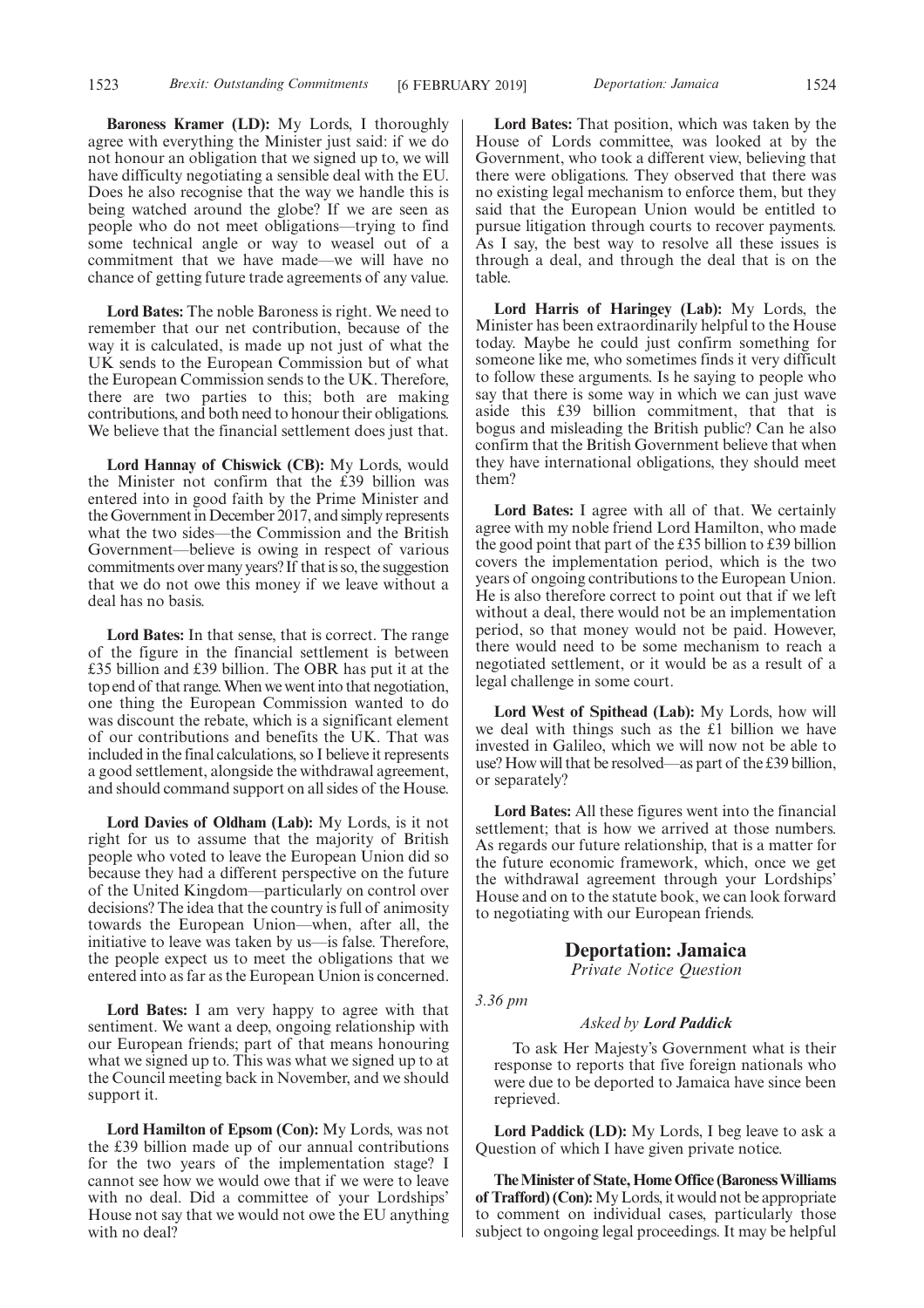#### [BARONESS WILLIAMS OF TRAFFORD]

to know that a number of factors impact on a person's planned removal from the UK. This does not mean that the original decision to remove the individual was incorrect. If barriers to their removal are resolved and they are not granted a form of leave, the person remains subject to deportation as required under the UK Borders Act 2007.

**Lord Paddick:** My Lords, I am grateful to the Minister. Yet, lawyers representing some of those due to be deported say that the reprieve is permanent. Yesterday, I asked the Minister how the Government could be sure that those they intended to deport as foreign national offenders were actually foreign nationals, bearing in mind the mistakes that had been made with the Windrush generation. The Minister said that she had been assured that all those being deported were foreign nationals. Yesterday, in the other place, the Home Secretary said that the law required him to deport foreign nationals convicted of serious offences and that if he did not deport them, he would be breaking the law. As I say, overnight it has been reported that five of those due to be deported are no longer going to be deported. Can the Minister explain: did the Government mislead the House, or has the Home Secretary broken the law?

**Baroness Williams of Trafford:** I have not misled the House, nor has the Home Secretary broken the law. I thought I had made clear in my original Answer that the original decision to remove an individual is not incorrect, but there may be factors that need to be resolved, such as fresh asylum claims and other reasons why a fresh appeal might be lodged, which might mean that someone is not deported but might ultimately be deported. Therefore, neither is true.

**Lord Kennedy of Southwark (Lab Co-op):** My Lords, while I accept that deportation must remain an option for the Government, some of the decisions to deport people that I have seen reported look extremely harsh. How can we be confident that the Home Office is being just in its application of the deportation policy generally?

**Baroness Williams of Trafford:** My Lords, I have to say that it was under a Labour Government that the UK Borders Act 2007 was brought in. A deportation order must be made in respect of a foreign criminal sentenced to a period of more than 12 months, and we will not resile from that—I am sure the noble Lord would not expect us to do so. This was what my right honourable friend the Home Secretary was referring to when he made his comment yesterday about not wanting to break the law.

**Lord Rooker (Lab):** My Lords, the implication of what the Minister said, a bit like what the Home Secretary said yesterday, is, "Oh, this is a law that Labour brought in. We are being forced to do it, because Labour did it". If you do not agree with that law, why have you not got rid of it? Why use petty party points on a serious issue like this?

**Baroness Williams of Trafford:** My Lords, there was a very good example of petty party points in the other place yesterday. It is not that the Home Secretary does not agree with the law; the Home Secretary is abiding by the law.

**Baroness Hussein-Ece (LD):** My Lords, within the last few days I met a man who has lived in the UK for 41 years, since the age of four. He was due to be deported to Jamaica, but then his deportation was cancelled, which is obviously good news. Does the Minister think this is a just way for this country to conduct its deportation policies? How many more people are in the pipeline to be deported day after day, and which we are only hearing about in the newspapers? Somehow the Government are in denial that they have any responsibility to take care of these people.

**Baroness Williams of Trafford:** My Lords, the noble Baroness will understand that I will not comment on an individual case. She is absolutely right that deportations go on all the time. Although this flight has come to the fore in the media this week, it is nothing unusual. I cannot comment on whether this deportation has been cancelled or not.

**Lord Faulkner of Worcester (Lab):** Does the Minister agree that one of the weaknesses in the Government's position over the Windrush scandal was that it demonstrated evidence of a "Gotcha!" culture in the immigration service and in the Home Office? Achieving a deportation was chalked up as a victory by the staff concerned. Can she reassure us that that culture has now gone and that some of the worst aspects of the Windrush problem will not recur?

**Baroness Williams of Trafford:** The noble Lord is right to make this point. When the Home Secretary first took up his post, he made it a central priority that that culture of a hostile environment—which had grown up over the years, if we are to be honest—would be far more attuned towards talking about a compliant environment and that the culture in the Home Office would be changed to be far more humane. That was demonstrated in the aftermath of what happened to the Windrush people. I hope this continues towards those who genuinely have a right to be in this country.

**Baroness Berridge (Con):** My Lords, while it is welcome that the new Home Secretary has made this a central plank, there is continuing concern as these cases continue to bubble up. Can the Minister assure us that the Home Secretary is having a series of meetings not just with the high commissioners of these various Caribbean islands, but also with community representatives? May I remind my noble friend that a considerable proportion of these people, particularly of this generation, are involved in faith communities? Maybe reaching out to these leaders would help resolve some of these cases more swiftly.

**Baroness Williams of Trafford:** My noble friend makes a good point. The Home Secretary has been in touch with the high commissioners. Of course, local particularly Caribbean—communities are best placed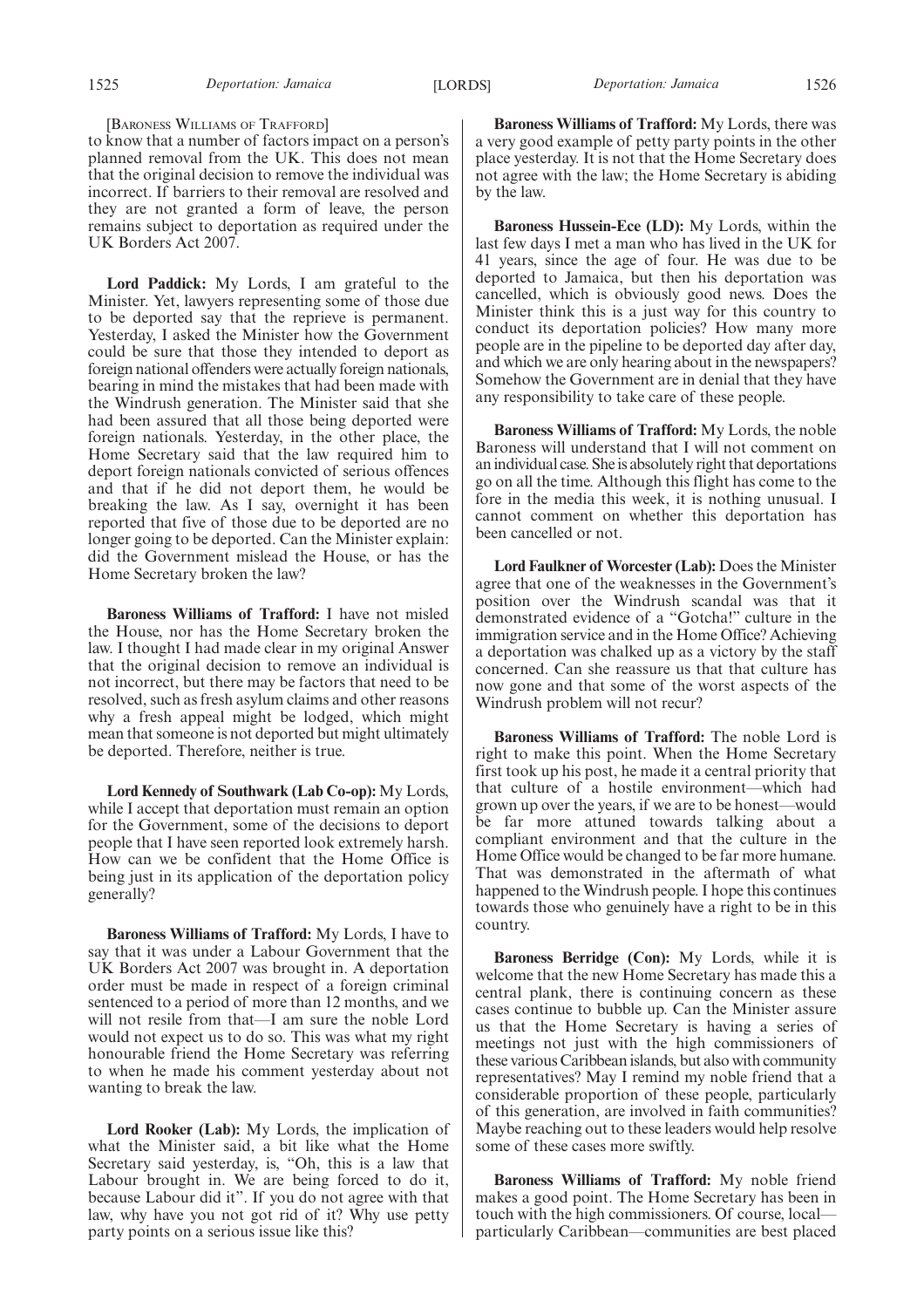to know where people who need help can seek it and where cases can be dealt with. We have reached out to all these Caribbean communities and beyond in order to encourage people to come forward to get the help which they might need to resolve their status.

**Baroness Benjamin (LD):** My Lords, there is a real need to have cultural understanding of individuals who are being investigated. There needs to be public confidence that people are being treated fairly. How many BAME people are Home Office officials working on these cases to give the public the confidence they need?

**Baroness Williams of Trafford:** I am afraid that I cannot answer the noble Baroness's exact question, but I will find out what proportion of BAME staff work in the Home Office and let her know that.

**Lord Mackenzie of Framwellgate (Non-Afl):** My Lords, just for clarification, will the Minister explain that, when a foreign national is convicted of a criminal offence and receives a sentence of, I think, more than two years, they then qualify for deportation? It is probably a matter for the judge to make a recommendation and then the Home Office takes over to see whether there are any mitigating circumstances. Is that correct?

**Baroness Williams of Trafford:**It is actually a sentence of more than 12 months, but certainly Article 8 considerations are taken into consideration before someone is deported. The provision exists under the UK Borders Act to deport people who have been sentenced to 12 months' or more imprisonment.

**Baroness McIntosh of Hudnall (Lab):** My Lords, I wonder whether the noble Baroness will return to her previous answer on the subject of the hostile environment, which I think she described as having grown up over many years. My recollection—on which I am sure she will correct me if I am wrong—is that in fact the policy may have had a number of aspects, but it was named and prosecuted under the previous Government, and the Home Secretary at the time was the current Prime Minister.

**Baroness Williams of Trafford:** We could have a debate about this, but I understand that the phrase was actually coined by Alan Johnson, but I shall not start on party-political exchanges because, the phrase having been coined, the culture of hostility grew up over a number of years. We could argue the semantics of it, but it grew up over a number of years. Compliance on immigration matters is far more important than a hostile culture within the Home Office or anywhere else.

**Lord Teverson (LD):** My Lords, it is certainly my experience from business that it takes several years to change a culture in a company. Can the Minister explain to the House what is practically been done—I do not want to use the phrase re-education—in terms of training? Are programmes under way, or is this just Ministers telling people not to enforce the policy any longer?

**Baroness Williams of Trafford:** The noble Lord will know from his experience that the person who sets the culture in an organisation is the leadership, and I think the Home Secretary made it abundantly clear when he came into post that the hostile environment was no longer to be, but the noble Lord is right: it takes time for these things to change.

## **Financial Services (Implementation of Legislation) Bill [HL]** *Third Reading*

*3.47 pm*

*A privilege amendment was made.*

*Motion*

#### *Moved by Lord Bates*

That the Bill do now pass.

**Lord Sharkey (LD):** My Lords, very briefly, I should like to ask the Minister a question to do with the in-flight EU prospectus regulation, which has passed all its legislative stages but has not yet been gazetted, as I understand it, and so cannot be treated as settled legislation and is therefore treated in the Bill under the amendment provisions in Clause 1(2)(b). If the legislation is gazetted while the Bill is in the Commons, do the Government intend to move it into the category of settled legislation, governed by Clause  $1(2)(a)$ ? What happens if the legislation is gazetted after the Bill has left the Commons but before 29 March? How will the Government make sure that the power to make adjustments is not applied to the now settled piece of legislation?

**The Minister of State, Department for International Development (Lord Bates) (Con):** My Lords, that is a good question. We had hoped that it would be gazetted before then, in which case we could then have made the amendment that we talked about. I was grateful for the noble Lord's suggestion on that. I cannot say that we have had an explicit conversation about this aspect, but it is going to arrive. Providing that it passes your Lordships' House, it will be heard in the Commons I think on Monday next week. The same principle would apply—that if it is gazetted we will put it in there. That was certainly the spirit of what we agreed. I will make absolutely sure that the Economic Secretary and the Financial Secretary, who are dealing with this in the other place, are apprised of the commitment that I gave and which we will seek to honour.

**Lord Davies of Oldham (Lab):** My Lords, I am grateful for that answer, which shows that the Government are on top of the issue—against a background where we must all recognise that time is somewhat short with regard to this legislation. The SI relates to a service industry that is a crucial part of our economy. We could not afford any situation in which a gap occurred; I am sure that the Minister is seized of that fact.

We are all aware of the fact that there are not many days left to the point where we are due to leave the European Community, yet there is still a very large number of SIs to be considered. Slips such as this,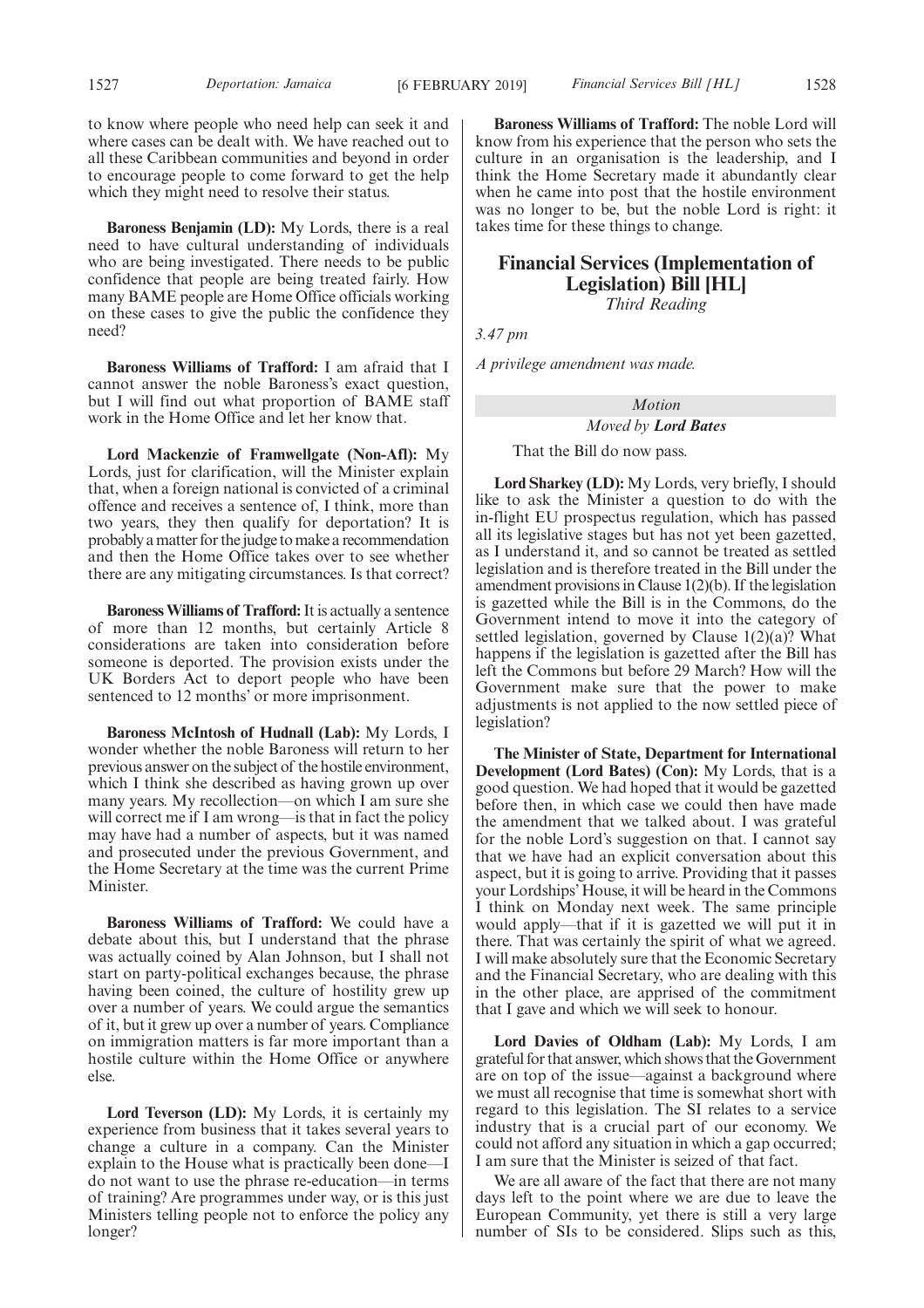#### [LORD DAVIES OF OLDHAM]

which are minor, can be remedied reasonably quickly by appropriate action, as the Minister indicated. But slips such as this could be costly if we are right up against the wire with regard to the legislation we are seeking to pass. We must all be conscious of the fact that the Government's programme between now and the end of March is pretty demanding, to put it mildly. So, although I accept entirely what the Minister said and am reassured by the promptness of the Government's response, this is an indication that there is many a slip between cup and lip, and the Government do not have much time for a monumental programme.

**Lord Adonis (Lab):** My Lords, when the Minister spoke on 4 December at Second Reading, he said that the Bill was part of a package of measures and statutory instruments to ensure that the financial services industry would be covered in the event of no deal. He said specifically:

"That stability and continuity is being delivered by the 60 or so statutory instruments that Her Majesty's Treasury is introducing under the European Union (Withdrawal) Act 2018".—[*Official Report*, 4/12/18; col. 934.]

Will the Minister tell us how many of those 60 or so statutory instruments have been laid before Parliament, and would he be in a position to write to me to tell me what the timetable is for laying those that have not yet been laid before Parliament before 29 March?

**Lord Foulkes of Cumnock (Lab Co-op):** My Lords, before the Minister answers those questions, may I ask one of my own in relation to the report of the Delegated Powers and Regulatory Reform Committee? Will the Minister tell the House whether and how the recommendations in paragraphs 8, 16 and 19 of that report have been dealt with?

**Baroness Kingsmill (Lab):** My Lords, before the Minister responds, will he give me some assurances about how these regulations and this legislation, when it becomes legislation, are going to have any particular impact on online financial institutions? I think that they are the ones where the future is going to lie. I declare an interest as a former chairman of Monzo, an online bank. It is important that the Minister gives some reassurance about the particular impact that this could have on a completely different form of financial institution.

**Lord Bates:** I thank the noble Lord, Lord Davies, for his comments. As he has set out, the schedule that we are up against here is pretty demanding. All of us on the Front Benches are in solidarity in recognising the demands of the work going on. It is also demanding on some of the committees of your Lordships' House, which are having to do an incredible amount of work. I am thinking of the Secondary Legislation Scrutiny Committee and its sub-committees, under my noble friend Lord Trefgarne and the noble Lord, Lord Cunningham of Felling, which is doing a tremendous amount of work.

The noble Lord, Lord Adonis, asked about the progress being made. We have agreed that we will provide regular updates. We have approximately 60 pieces of secondary legislation that need to come through. Around 45 are subject to the affirmative procedure and, of those, 22 or 23 have made their journey through the House, with some benefiting from the scrutiny of the noble Lord himself. That is basically where we are: about half way. We have some 31 sitting days before Brexit, so it is a pressurised and demanding situation.

I turn to the point made by the noble Lord, Lord Foulkes, about the Delegated Powers and Regulatory Reform Committee. I thank that committee in particular because it has done an excellent piece of work. In fact, we almost took the committee's script to express concerns about the extent of the Henry VIII powers, some of the wording and some of the files that were in flight and which we have just been talking about. I am pretty sure we have addressed all those concerns. If that is not the case, I will write, but from recollection we wanted to address all the points.

The noble Baroness raised the online community. Of course a number of pieces of legislation relate to online financial regulation. I cannot be specific about which ones are relevant but it is a crucial point. We have had many long discussions in Grand Committee in the Moses Room about statutory instruments that have a strong online financial services element to them and make a significant contribution to the success of UK financial services. We want that to continue once we leave the European Union.

**Lord Tunnicliffe (Lab):** My Lords, perhaps I may say a word or two to put this discussion into perspective. This side hates the idea of a no-deal exit and so on, but the Bill is an outstanding example of co-operation by the Government. The Bill has changed massively from the one introduced at Second Reading. The Government facilitated discussions with the Minister and officials. It is now a much better Bill and, given its task, which we abhor, it is nevertheless a good Bill.

**Baroness Bowles of Berkhamsted (LD):** My Lords, I remind the House of my interests as set out in the register. I also express my thanks to the Minister and his officials, along with other noble Lords who tabled amendments. We have a more than satisfactory outcome. We now have much greater transparency, some new procedures under which the Government will report on what is going to happen and tables to show us where things have gone. I hope this will perhaps lay the ground for how some other things, in what may be more fortunate circumstances than Brexit, could continue in the future. On behalf of these Benches, I thank the noble Lord and the officials.

#### *4 pm*

**Lord Foulkes of Cumnock:**I will ask a supplementary question to follow up the excellent contribution of my noble friend Lord Tunnicliffe about perspective and co-operation. The Bill, with the excellent co-operation of the opposition parties, has taken a number of weeks to get through this House, as the Minister knows. We are now dealing with the Trade Bill, the Healthcare (International Arrangements) Bill, the Agriculture Bill, the Fisheries Bill, the immigration Bill and the withdrawal Bill. Could the Minister, for whom I have great respect because he has a lot of experience here and in the other place—perhaps he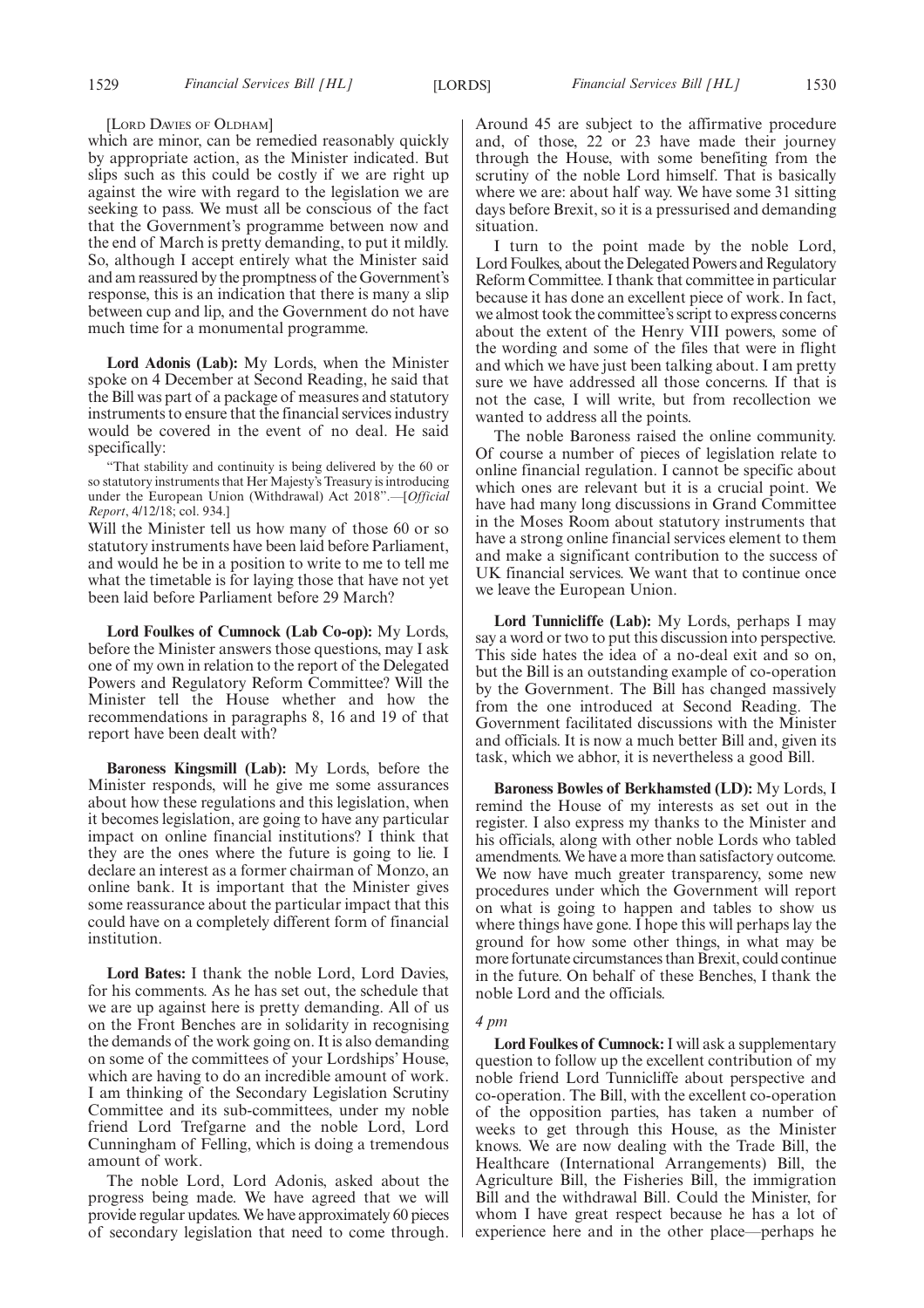has more wisdom than the previous people of whom I have asked this question—give me some indication of how these Bills, of which there are at least six, can be dealt with between now and 29 March?

**Lord Bates:** The noble Lord knows, having stood where I stand, that the Motion before the House is that this Bill do now pass. To be frank, most of us on the Front Bench are taking it one Bill and one SI at a time, so I will sidestep that question. I am sure my noble friend Lord Young, who has provided excellent assistance throughout on this, and is a member of the Government Whips' Office, will have heard the remarks. I also thank the noble Baroness, Lady Bowles—

**Lord Foulkes of Cumnock:** That is really helpful. Is the Minister now saying that the noble Lord, Lord Young, for whom I have equally great respect, will answer that question?

**Lord Bates:** If my noble friend Lord Young were so inclined, he would probably want to give me a kick from the side and suggest that I keep moving on.

I turn to the point made by the noble Lord, Lord Tunnicliffe, and the noble Baroness, Lady Bowles, because it was a good one: there is a great deal of expertise in this House, which could be brought to bear. We even had some free legal advice from the noble and learned Lord, Lord Judge, to help us on our way. When we work constructively and recognise that the Government have a right to make progress with legislation, we can do some good work. Certainly, we can ensure that this legislation leaves your Lordships' House much more fit for purpose and in better shape as it moves to the other place. That will, we hope, assist in expediting it through its procedures. I beg to move that the Bill do now pass.

#### *4.02 pm*

*Bill passed and sent to the Commons.*

## **Intellectual Property (Exhaustion of Rights) (EU Exit) Regulations 2018** *Motion to Approve*

*4.02 pm*

#### *Moved by Lord Henley*

That the draft Regulations laid before the House on 27 November 2018 be approved. *Debated in Grand Committee on 14 January.*

**TheParliamentaryUnder-Secretaryof State,Department for Business, Energy and Industrial Strategy (Lord Henley) (Con):** My Lords, the Grand Committee debate we had on this instrument on 14 January was extensive and wide-ranging; I am grateful to all noble Lords who took part so rigorously. Following that debate, I wrote a letter to noble Lords who participated, providing details on specific matters raised, which I placed in the Library.

The EU-derived law which provides for the current EEA regional exhaustion regime needs amending to ensure that it continues to function appropriately after exit as retained EU law. This instrument, therefore, provides a temporary solution if we leave the EU without a deal. If Parliament does not agree to this SI, it would expose businesses to considerable uncertainty and the risk of litigation. During the Grand Committee debate, noble Lords asked whether UK businesses and rights holders were put at a disadvantage. This arrangement should not disadvantage UK businesses compared to EU businesses. UK and EU businesses exporting secondary market goods from the UK to the EU may be more restricted, but that restriction would apply equally to all businesses, whether they are based in Brussels or Birmingham, and it depends on where rights are held and which direction the goods are travelling, not on nationality.

At this point, I would like to mention correspondence I received from the Publishers Association. Publishing is a key contributor to the UK economy and the sector considers that this instrument is,

"of immense importance to the UK's publishing industry, and it is vital that it proceeds into law",

and,

"helps avoid a potential regulatory cliff-edge for books, offering interim certainty to the industry, while the longer-term exhaustion framework is consulted upon".

For the benefit of the House, I wanted to expand on some key matters raised in Grand Committee.

#### **Baroness Kingsmill (Lab):** My Lords—

**Lord Henley:** I am not going to give way. I think it would be more convenient if I made my speech, allowing the House to listen to it, and then took questions. I will continue.

In Grand Committee, noble Lords asked about the approach taken to consultation on the drafting of this no-deal instrument. The legislative approach for exhaustion of IP rights in a no-deal scenario was being developed at a time of considerable sensitivity over the ongoing withdrawal agreement negotiations and the shape of the future relationship. This meant that the usual formal consultation on the legislative instrument was not appropriate. The level of consultation was consistent with the approach being taken with respect to no-deal legislation across government. My officials have engaged with businesses across many sectors since the referendum. They have spoken to rights holders, distribution companies, academics and trade associations. This engagement helped establish support for the legislative approach taken on this instrument. It is ongoing engagement that will continue as the work progresses, not just on exhaustion but more widely too.

While this instrument is intended to provide a temporary fix if the UK exits the EU without a deal, the Government are already considering options for what exhaustion regime is best for the UK in the future. Such an important decision on the UK's future exhaustion regime is not to be rushed. It is not sensible to put a sunset clause on this instrument. We intend to take the necessary time to build a robust evidence base and to consult with businesses and consumers before any major decision is made on the UK's future exhaustion regime.

I appreciate that noble Lords have asked about the process for assessing the impact of the adjustments made by this instrument to retained EU law, as they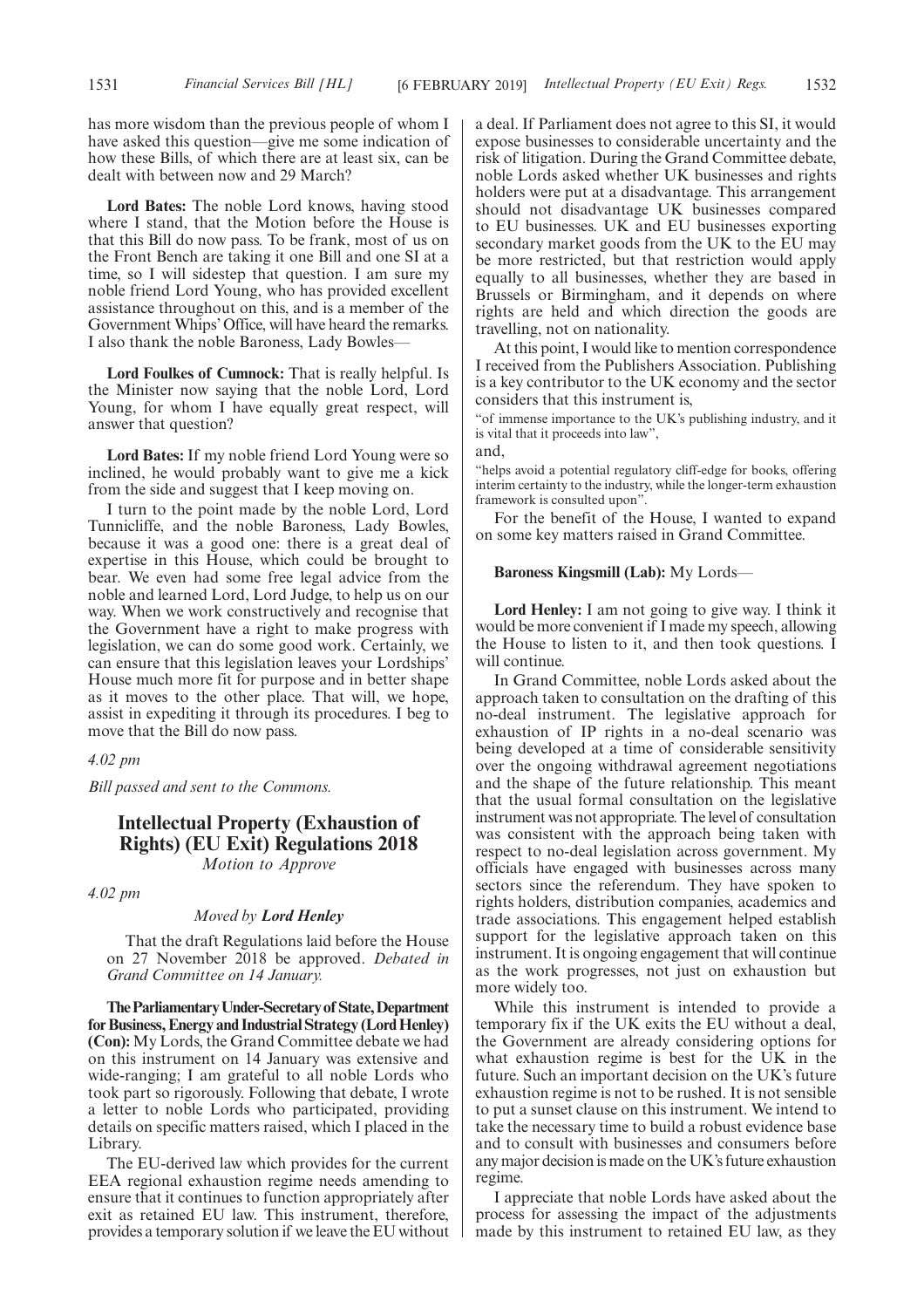#### [LORD HENLEY]

have asked about other such instruments. I believe I have addressed this matter in my letter to noble Lords, and I hope that the explanation was helpful.

Finally, on a specific point, noble Lords in Grand Committee raised a question as to whether the law relating to exhaustion of rights would be interpreted in accordance with pre-exit EU case law, most notably the Silhouette case. The answer is yes, it will, in accordance with the provisions of the withdrawal Act. In addition, Regulation 2 of this instrument makes it clear that the effect of domestic retained EU law under Section 4 of the withdrawal Act relating to exhaustion of rights does not change after exit, despite the UK not being an EU member state. Whatever effect it had in the UK before exit will be the same after exit.

To summarise, this instrument is important to support the movement of parallel goods, including essential commodities such as medicines. It is a necessary technical fix for UK laws to prepare for our exit from the EU and to provide legal certainty in a no-deal situation. I understand that stakeholders remain very interested in the Government's future plans on this matter, and I know that my officials at the Intellectual Property Office are keen to have continued constructive engagement with them. The Government value their input in helping them better understand the views of businesses and consumers. I beg to move.

**Baroness Kingsmill:** My Lords, I merely want to tell the Minister that I too have been advised by the publishing industry. It is with some reluctance that it has agreed that this is necessary legislation, because of the uncertainty that it would otherwise suffer.

The British publishing industry exports more books than any other country. This piece of legislation is vital for it. While it recognises the importance of this SI going through as a temporary fix, it is nevertheless typical of the kind of rushed legislation that has been necessary because of Brexit. This is another example of a gold-standard industry being put at risk because of the pressure to rush that we are all under.

I emphasise that the correspondence that I have had with the publishing industry has suggested that it is extremely unclear about what will happen and that the uncertainty around the long-term provisions for these particular and very important rights causes it considerable concern. For the record, can the Minister clarify this point?

**Lord Clement-Jones (LD):** My Lords, whatever the merits of these SIs, I am pleased that we are now debating them on the Floor of the House. I referred in Committee to what my noble friend Lord Tyler said about the critical importance of effective and timely scrutiny of Brexit-related secondary legislation. We have to do this properly. I noticed that the tag in front of this business is "Business expected to be brief", but we do still have a few loose ends, even after the Minister's opening statement.

The problem throughout has been inadequate public consultation and the lack of any sunsetting on these statutory instruments. In his letter of 21 January, the Minister defends the lack of proper public consultation as not being meaningful when,

"no wider policy changes were being taken forward",

and because it,

"would have risked removing the EU's incentive to agree to an ambitious future relationship on intellectual property".

I fail to see the substance of the first point, as these SIs are more than technical, and the logic of the second, as, in my experience, contingency plans do not prejudice negotiations.

As we have discussed, we are unilaterally allowing EU 27 goods already placed on the market there to be exported to the UK, which is good news for parallel importers but not as good for parallel exporters from the UK. It is clear from the Government's small print that these exporters may well need to seek permission to gain entry into the EU. That remains the case.

The Minister did not respond about what the Government are doing to mitigate their situation, by advice or otherwise. I was pleased that he confirmed that the ruling in the Silhouette case and those that followed will apply post Brexit to this modified exhaustion regime. In his letter and in Regulation 2(2), the Minister prays this in aid. It could still have been dealt with expressly in the language of the statutory instrument.

In his responses, the Minister also failed to totally clarify the work being conducted by the IPO into a future exhaustion regime. I very much agree with the noble Baroness, Lady Kingsmill, about how we know about the Government's current thinking emerging from the review and research, and about organisations such as the Publishers Association asking for the Government's assurance that they will avoid an international copyright exhaustion regime being implemented in the longer term. Indeed, they are asking for an effective national exhaustion regime so that the UK's outstanding creative industries, including the publishing industry, will be properly supported. Is that the intention of a future exhaustion regime?

I do not know whether the noble Lord, Lord Adonis, will speak on this SI, but there are a number of aspects that have not yet been covered on the subject of intellectual property rights—the geographical indications, for instance. I see that there is now a draft statutory instrument on what will happen to design rights in the event of a no-deal Brexit. I look forward to that debate. Then there is the very important aspect of rights of representation by IP advisers, trademark attorneys and the like. I do not recall the Minister talking about that either when he addressed us in Committee.

Finally, I express bafflement at the fate of the draft Intellectual Property (Copyright and Related Rights) (Amendment) (EU Exit) Regulations, which the sifting committee and our own Secondary Legislation Scrutiny Committee considered should be dealt with by the affirmative procedure. I do not think the Minister answered that question. When will the draft SI come before us? There are some loose ends and I hope that in the course of the debate the Minister will be able to tidy them up.

#### *4.15 pm*

**Lord Stevenson of Balmacara (Lab):** My Lords, I am happy to follow the noble Lord. He has made some detailed comments and posed some questions which I hope the Minister will be able to respond to.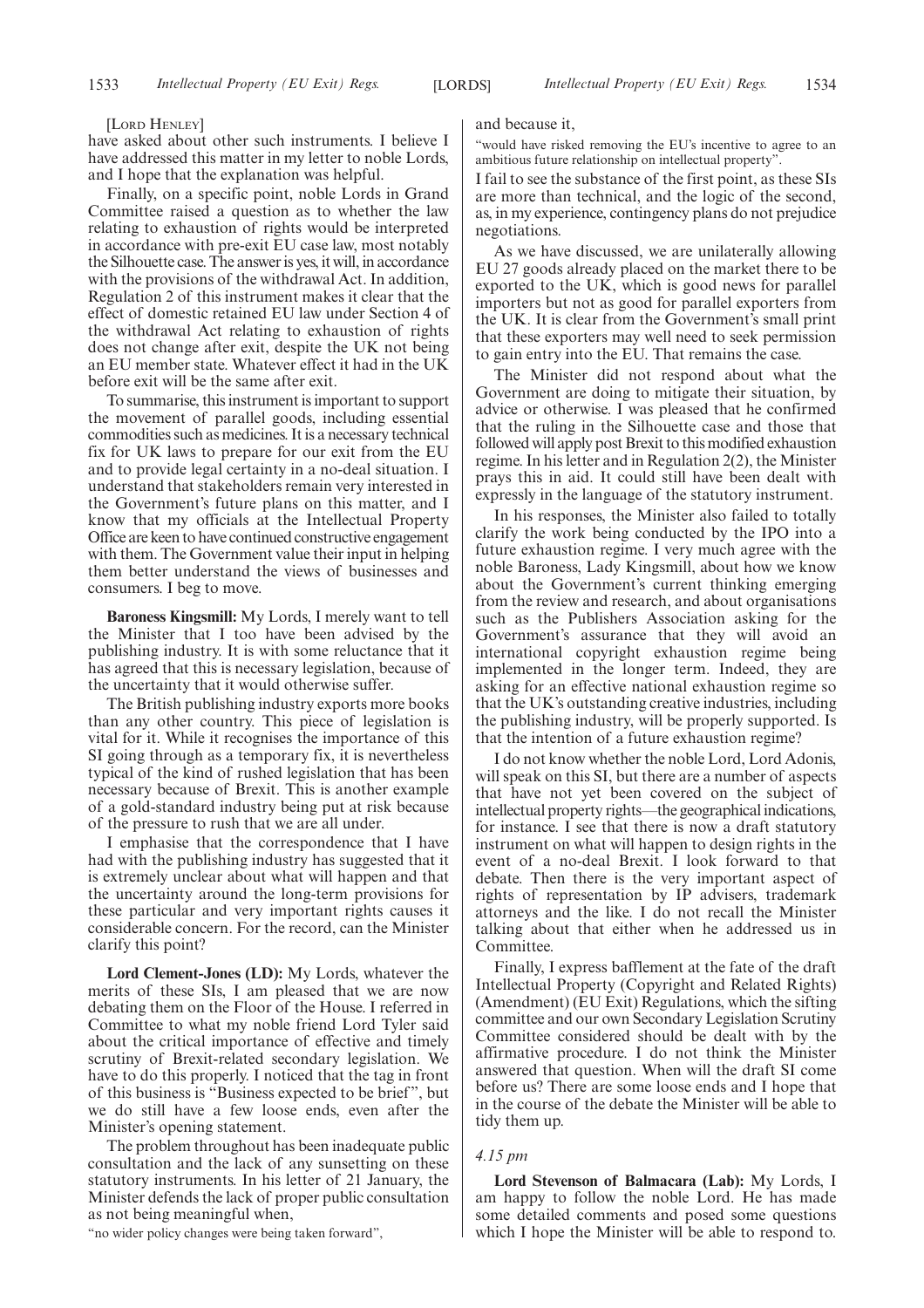Having said that, I accept that the Minister's letter of 21 January—running to eight pages and covering a lot of detail—as well as subsequent meetings have done a lot to clarify some of the issues that were before us when this was first considered in Committee. But good scrutiny leads to further debate and discussion, so it is not inappropriate that we should come back and point out areas that are not as good as perhaps they should be as we pass this important, time-limited piece of legislation. I also agree that the clarification about the Silhouette case, which was a confusing passage of discussion in Committee, has made things much clearer and will be helpful to those involved in that issue.

The Government should take away from this process three main things. First, if there is an SI of the sort of significance represented by the three intellectual property regulations before us today, the fact that consultation need not be carried out is not sufficient to assuage the concerns of those who have had to respond, even as late as yesterday, to these issues. There is a lesson to be learned here about the need for more engagement and a more considered approach to the context of these amendments. I accept the pressure of time and the difficulty of fitting everything in, but the consequence of not consulting according to the style and process that people have become accustomed to, just because this is a special case, has meant that we have not had the best advice that would have been available to us in ordinary circumstances.

Related to that, the question of whether one needs an impact assessment is also important. There is of course a de minimis figure, which was in the Cabinet Office rules. But when one thinks about the impact that these new regulations will have, even for a time-limited period, the Government should be prepared at the very least to bring forward for consideration evidence that the de minimis figure has been met. At the moment, all we get is an assertion; we are left to guess whether the figures that might be construed will work. That is not satisfactory in terms of general process.

Thirdly—this does not apply to the SI before us at the moment but applies to the other two—considerable variations in approach have been taken by the different departments on the EU exit SIs. There should be some overall consideration of this when the time comes to review how, in some areas, the limited licence available to ensure that the statute book is in good order as we leave the EU, if we do, on a no-deal basis, has been interpreted differently in different departments. We heard even today that the Treasury has a completely different approach from that of others on the issues of consultation and preparation of estimates that I have been talking about. The public interest would be better served by a slightly different approach.

**Lord Adonis (Lab):** My Lords, first, I thank the Minister for his extensive letter to noble Lords responding to the debate in Grand Committee. I have a specific question and will then make some comments on the wider issue of consultation which has bedevilled all our proceedings on these no-deal statutory instruments, because the consultation has been so haphazard and unsatisfactory. My question is in response to the Minister's opening remarks, when he said that it was "not sensible" to put a sunset clause on the current exhaustion regime. That is a judgment which the Government have made but, since this is clearly a matter of extreme importance to the industry, can he tell us what the view was of stakeholders who were consulted on the issue of the sunset clause? I understand that that issue has bedevilled these proceedings throughout.

On consultation, the Minister's letter was significant; it accepted that the consultation which had taken place had been in confidence. Having secret consultations which are not open to all relevant people, or all those who wish to take part, particularly from the industries consulted, is contrary to almost all of the principles of public consultation. The Minister's letter has an extremely convoluted paragraph about how this secret consultation was conducted. It says that the Intellectual Property Office, or IPO,

"identified the relevant representative organisations or businesses it would usually engage with, and who would give a range of views. Because of the confidential nature of the review"—

which was entirely self-imposed by the Government; this did not need to be confidential but could have been an open, public review—

"the IPO then identified and invited 12 individual experts who had previously liaised with the IPO in a role within one (or more) of those relevant organisations".

The letter then lists the organisations. It continues:

"I believe this is consistent with what I said in my … clarifying remarks about this process during my closing speech; the IPO's understanding was that these individuals were 'from' those organisations but they were, as I clearly said, 'a group of individual stakeholders' and the IPO 'consulted them in their personal capacity'. I therefore also agree with Lord Warner that the organisations themselves were not consulted in the way that would usually happen".

Reading that twice, one realises the truly extraordinary nature of the consultation which has taken place. The Government have arbitrarily and secretly selected 12 individuals because—to cut to the chase—officials happened to know them and had dealt with them previously. They then chose to consult them, telling Parliament that the consultation process was adequate. However, when pressed, it is clear that these people do not in any respect represent the organisations from which they have come. We are not told who the individuals are and they are not in any way accountable for their advice. We are told that the advice was given individually, but we are not told what it was. When it comes to disputes on major aspects of policy embedded in these regulations, the Government blandly assure us that the decisions they have taken are sensible. In my experience, Governments always think that their decisions are sensible; I have not yet met a Treasury Minister who said that their decisions were not sensible. However, the Government will not even tell us whether the "sensible" decisions they have made reflect the secret consultation that took place before the preparation of the statutory instruments.

Because of the unsatisfactory nature of this whole procedure, we will have to approve this regulation. However, in any normal circumstances, we would not approve a regulation on the basis of a secret consultation with 12 individuals—selected secretly by the Government, whose names we do not know and who are not in any way accountable—when there should be a public consultation. I raise this point not only to highlight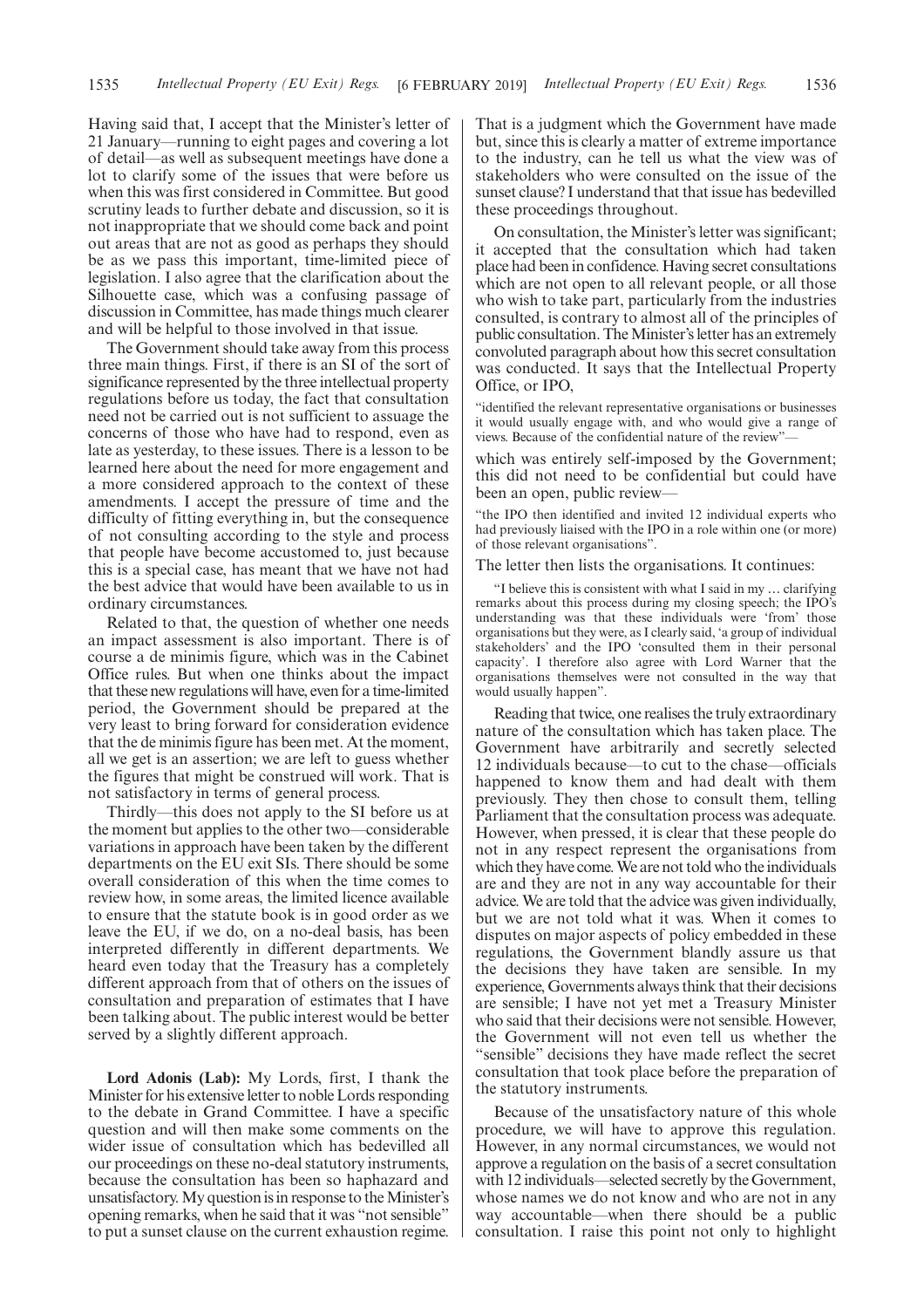#### [LORD ADONIS]

the unsatisfactory nature of this, which goes to the heart of all this no-deal planning, but because of the cascade of regulations still to come. Every time your Lordships meet, a plethora of regulations appears before us. In the health Bill, which we debated yesterday —I did not participate, but I read the Bill during the proceedings—there was provision for a whole slew of further regulations, with procedures as yet undecided.

I invite the Minister to respond on this, as I think it is important to get this on the record. Can he give some undertakings that consultation on future regulations laid before your Lordships will be done in an open, transparent way, so that we are not faced again with consultations with secretly selected individuals? As noble Lords will recall, when we were debating one of the instruments, we were told that the individuals were "selected and trusted" respondents—presumably on the grounds that a general public consultation with people who were willing to share their views would not engender trust.

This is not good government. In any circumstances other than this national emergency, I am confident that your Lordships would not agree to process, let alone consent to, regulations on this basis. We need some assurance that, in the time remaining, consultations will be conducted in a proper manner, rather than in the secret, cloak and dagger, totally unaccountable fashion that we have seen in respect to this instrument.

**Lord Warner (CB):** I want to follow up that point. I remind the Minister that after our rigorous series of exchanges in Grand Committee on these regulations, I took the liberty of submitting a Written Question, which was answered extremely helpfully on behalf of the Cabinet Office by the noble Lord, Lord Young of Cookham. I wanted to check that my memory was correct about the Cabinet Office rules on consultation. Not only do they require 12 weeks—during which people can comment in what is often a helpful way for the Government of the day—but the twin leg to this is that the Government have to publish those responses to their consultation. Not only have the Government, as the noble Lord, Lord Adonis, said, cut out the middleman in their approach to consultation, but by doing it that way they have avoided the commitment to publish the responses to that consultation. So there is a twin problem with the Government's approach to many of these SIs. I suspect it is going to continue in relation to the Healthcare (International Arrangements) Bill, which contains Henry VIII powers for the Government to produce a lot of SIs. If the Government go on behaving on these SIs in the way that they have behaved on those we are discussing today, they will drive a coach and horses through their own Cabinet Office rules on the way we go in for consultation on legislation.

**Lord Foulkes of Cumnock (Lab Co-op):** My Lords, I have waited in vain for some Conservative Members to contribute to this debate. When I moved here from the other place, a number of people, including the noble Lord, Lord Strathclyde, who I am glad to see here, told me that the great thing about the House of Lords is its careful scrutiny, the work that it does scrutinising detailed legislation using all its expertise, knowledge and background. That is why I am surprised. We are dealing with a statutory instrument on intellectual property, which a lot of Conservative Members, in particular, must have expertise in. I see the noble Lord, Lord Faulks, who has probably been involved with this in his work in the legal profession. There are others who no doubt could contribute. We have 12 statutory instruments here. I have been at a number of meetings of the Grand Committee, and with the notable, standout exception of the noble Lord, Lord Deben, there have not been any Conservative Members contributing. What has happened to this great scrutiny of the House of Lords? We have had wonderful and important contributions from some of my noble friends, including my noble friends Lady Kingsmill, with her experience in the law, and Lord Winston, when we were discussing the transfer of embryos and other matters. We have heard from the noble Lord, Lord Warner, from the Cross Benches, but no Conservatives. Yet today we have 12 statutory instruments—

#### **A noble Lord:** We have 11.

**Lord Foulkes of Cumnock:** We have 11. The noble Lord has made my argument much better, actually. On the Order Paper there are 180 statutory instruments waiting to be discussed by the Grand Committee and by this House, on planning procedures, plant protection, ozone depletion, plant health, equine records—I could go on. I will not, your Lordships will be glad to hear. But I could go on and on, because there are 180 of them—and some are on really important matters.

#### *4.30 pm*

If the Lord Speaker is still running the visits to schools that we have been involved in, how can I honestly go to schools and say, "I am a Member of this great House of Lords, and we scrutinise. We are there to scrutinise legislation line by line"? This is a dereliction of duty. We are going to pass these statutory instruments, which could have unforeseen consequences —yet we are rushing them through. It is an appalling situation.

I know I am going a bit beyond intellectual property and making a general point—but we will see this again and again. It will go on all day today, all next week and the week after that. We shall certainly not have got through even the 180 on today's Order Paper by the end of March. Can we really go before pupils—or, indeed, anyone—and say, "The House of Lords has done a really good job of scrutinising all these statutory instruments"? This is not to mention the six Bills that we still have to deal with—the Trade Bill, which is currently under way; the one on healthcare, which we discussed yesterday; the ones on agriculture and fisheries—and a whole range of other things that we still have to do.

This is an astonishing situation. It is only the Liberal Democrats, the Cross Benches and the Labour Party who are doing as much as possible within the time available to scrutinise these documents. The Conservatives—where are they? Perhaps the noble Lord, Lord Strathclyde, can tell me where the great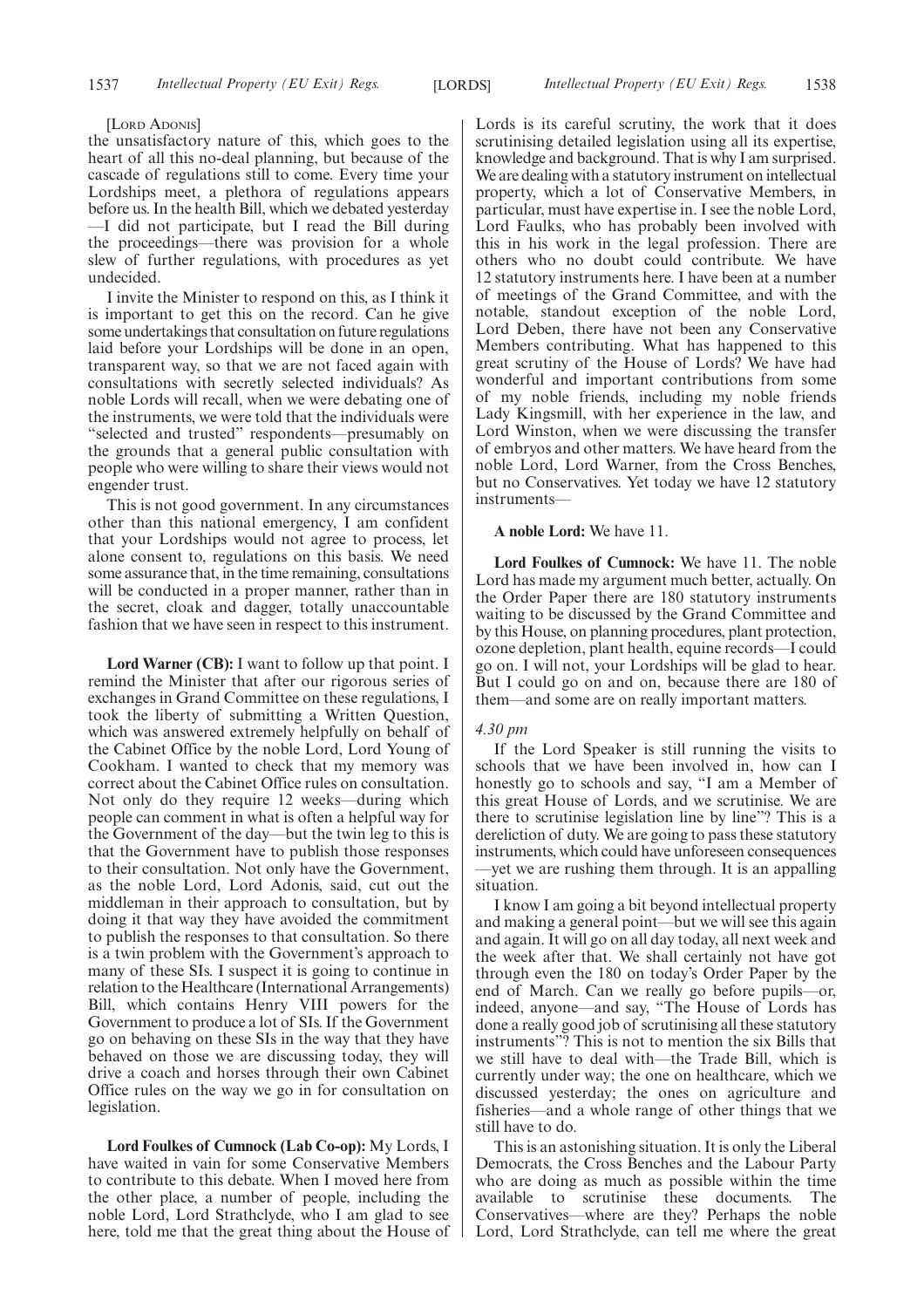people in the House of Lords who would scrutinise this legislation are, and what an important job we have done. I am very disappointed.

**Lord Strathclyde (Con):** My Lords, I crave the indulgence of the House for a moment. I was not here at the start of the debate but since the noble Lord, Lord Foulkes, has mentioned me twice, it is only fair that I should defend myself. His proposition is stuff and nonsense. Of course the House of Lords offers great scrutiny of all kinds of legislation, including secondary legislation of this kind. But the noble Lord ought to assume that the fact that noble Lords do not speak is because they are entirely satisfied with the opening speech of my noble friend Lord Henley, the Minister, who has used his skill, judgment and expertise, built up over many years, and gives great comfort to the House when he stands at the Dispatch Box.

**Lord Foulkes of Cumnock:** I am most grateful to the noble Lord. The lesson in fly fishing that he taught me has worked.

**Lord Maxton (Lab):** My Lords, I rise briefly just to make a point to the noble Lord, Lord Strathclyde. On intellectual property, the Minister did not say one single word about the changing technologies that greatly affect the way in which intellectual property is seen. I have not read, or even picked up, a book for the last two years—because I read on a Kindle. What about that sort of change?

**Lord Henley:** My Lords, some of us still read books, and some of us still read letters. I shall not follow up the Scottish exchanges that have just taken place; I shall start with the letter referred to by the noble Lord, Lord Stevenson—the letter that I sent, I think, on 21 January. The noble Lord, Lord Adonis, described it as "extensive"; the noble Lord, Lord Stevenson, said that it was eight pages long. What I have in front of me is six and a half pages long, so I just want to be clear that we are all talking about the same letter. I see that the noble Lord, Lord Adonis, and I are going to count.

**Lord Adonis:** I read it on my iPhone, so I have no idea how long it was.

**Lord Henley:** I think that deals with the point about modern technology—but I deal in letters, and mine is six and half pages of A4. I hope we are all talking about the same letter, which I sent on 21 January. I think, and hope, that it dealt with a great many of the points that have been raised.

I shall go through some of the points that came up in the debate. The principal one referred to by the noble Lords, Lord Adonis, Lord Stevenson and Lord Foulkes, is that there has been a failure of consultation—it just has not been good enough. I believe it has been consistent with the approach taken on no-deal legislation across government. The Government's consultation principles are clear. Consultations should have a purpose. The statutory instruments in question make only those corrections to retained EU law that are necessary to give the UK a functioning statute book in what we have all made clear is the unlikely event of a no-deal exit, and maintain as far as possible the existing domestic position. A consultation on policy change would not have been meaningful as that is not what these instruments do. Again, I set that out in my letter.

I make it clear that there will be full and proper consultation on further changes. All those who have had dealings with the Intellectual Property Office will accept that it has a good record in this respect. It consults properly and will take into account the concerns of all those who have an interest. I give an assurance that the IPO will do that: it will consult and make sure—

**Lord Warner:** Before the Minister sits down, could he address the second leg of the Cabinet Office guidance? Even if we accept that there is a truncated and specialised consultation process, what about publishing the findings of the process, which is a key part of the Cabinet Office rules? Do he and his colleagues accept that if we are to have special arrangements, they should also publish findings of that consultation process?

**Lord Henley:** If there are findings that it is necessary to publish I give an assurance those will be published. If the noble Lord will bear with me, I want to talk about the future and make it clear that the IPO will consult and publish the findings properly so that the noble Lord and others with an interest will know what is going on.

I turn to some of the other points I want to address—I was not about to sit down, because there are other points to be dealt with. The noble Baroness, Lady Kingsmill, asked about long-term certainty for publishers and referred to the letter from the Publishers Association. I repeat what I said in my remarks: the Publishers Association made it very clear that it saw it as vital that these regulations should be on the statute book in the event of no deal.

**Baroness Kingsmill:** The Publishers Association also made it clear that this was not entirely satisfactory, but that it was an essential interim position that needs to be taken. As it said in the letter, this is not ideal, but something forced on publishers. My point really was that this wonderful industry, which is gold standard, as we all know, has been forced to accept unsatisfactory legislation because it is a last-minute attempt to put a finger in the dyke of the possibility of a no-deal Brexit. The publishers again made it clear in the letter that they need some clarity about the future. That is the point I want the Minister to cover in his answer.

**Lord Henley:** I do not accept the noble Baroness's metaphors, but I repeat what was said, and the noble Baroness is quite right to repeat the other parts of the message from the Publishers Association.

I come to the point I was about to deal with: the long-term certainty that the Publishers Association and the noble Baroness are looking for. The regional exhaustion regime currently in place supports frictionless trade in goods within the EEA and is considered to provide the optimal balance between the interests of rights holders and consumers. Consumers in the UK will continue to have access to a wide range of products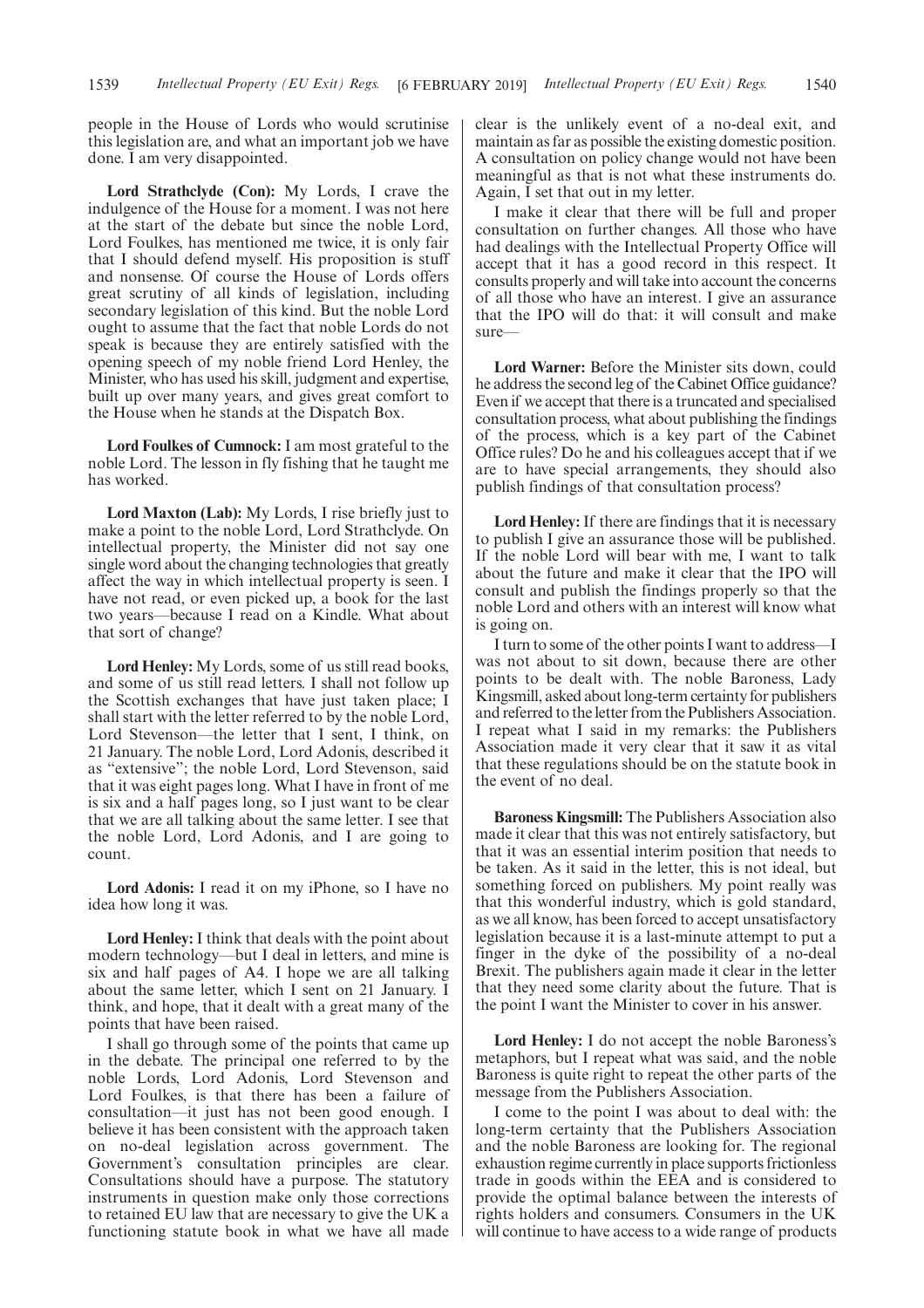[LORD HENLEY]

at more competitive prices. Maintaining the current arrangements avoids the uncertainty of cost for UK businesses and consumers associated with a change of exhaustion regime, while the UK considers the impact of a future change to the regime. The SIs, we have made clear, essentially preserve that status quo, but that allows us time to consider evidence and consult on any future change.

I shall move on to the sunset clause, raised by the noble Lord, Lord Clement-Jones. Again, I believe I dealt with this in my opening remarks, but the instrument is intended to be a temporary measure. The Government are considering options for the future. As I made clear, that will continue with extensive stakeholder engagement and consultation, and we must make sure that we have robust evidence. Until we have dealt with that, we will need this in place in the event of no deal. Therefore it is not necessary to have the sunset clause referred to by the noble Lord and the noble Lord, Lord Adonis. Planned research removes the purpose of the sunset clause and the consultation will, in the end, provide the appropriate solution for the future.

I turn to the noble Lord's further question, on mitigation for exporters. I make it clear that the arrangement will not disadvantage UK businesses, as opposed to EU businesses, as the effect depends on where businesses hold rights, and not on which country they are based in. A continuation of the status quo will minimise any negative economic impact. For example, it will allow existing import arrangements into the UK to continue, including for businesses that rely on secondary market goods. Businesses wishing to continue to parallel export goods from the UK to the EU will need to check with owners of rights in the EU—which may be UK businesses themselves—whether they need permission to do so. For example, UK businesses owning trademarks in the UK and EEA may choose to limit how their goods are parallel exported from the UK to the EEA, if they wish to exploit market conditions such as consumer preferences and labelling regulations.

**Lord Clement-Jones:**My Lords, I am sorry to interrupt the Minister. That is precisely the detriment that I was talking about—that they will need to seek permission if they are going to export in those circumstances. Therefore, the question is: what assistance and advice will they be getting directly from the Government?

**Lord Henley:** They will have advice, as is appropriate, from the Government, and the IPO will offer that. However, we cannot force the EU to take a more favourable position to mitigate this effect. Again, this will, we hope, be dealt with in any deal; we are dealing with a no-deal situation in these regulations.

Finally, the noble Lord, Lord Clement-Jones, wanted the Silhouette case expressed more clearly. The withdrawal Act makes clear that EU case law before exit will continue to apply to the interpretation of EU-derived domestic law after exit. Furthermore, Regulation 2 makes clear that the effect of domestic retained EU law under Section 4, relating to exhaustion of rights, does not change after exit, despite the UK not being a member state. Whatever effect it had in the UK before exit will be the same after exit, as I hope I made clear in my opening remarks. I believe that deals with the questions that have been put to me.

*Motion agreed.*

## **Patents (Amendment) (EU Exit) Regulations 2018** *Motion to Approve*

*4.44 pm*

#### *Moved by Lord Henley*

That the draft Regulations laid before the House on 28 November 2018 be approved. *Debated in Grand Committee on 14 January.*

**TheParliamentaryUnder-Secretaryof State,Department for Business, Energy and Industrial Strategy (Lord Henley) (Con):** My Lords, as with the previous instrument, this was the subject of a wide-ranging debate in Grand Committee on 14 January. Again, I wrote to noble Lords who spoke in that debate to respond to the points raised, and also placed a copy of my six and a half-page letter in the Library. Since the Grand Committee debate, I have held further helpful and constructive meetings with the BioIndustry Association and the ABPI. Let me make it clear that I value those regular contacts and the insight that they bring on behalf of this important industry. I will continue to have discussions with representatives from industry and hear their perspectives as we move forward. As Life Sciences Minister within the department, my door is always open.

In my discussions with the life sciences sector, it has made clear the value and importance of supplementary protection certificates—SPCs—to the industry, and its concerns about the potential for those valuable IP rights to be affected by a no-deal exit. I hear and understand that. The only intention of this instrument is to fix what would break and to do so in a way that preserves the current operation of the law. We are considered to have one of the strongest IP systems in the world and the Government remain fully committed to maintaining that position. That is why we are preserving the status quo so far as possible in a no-deal exit. It is right that we continue to prepare for a no-deal scenario as long as that remains a possible outcome.

One issue raised in Grand Committee, and addressed in my letter, dealt with the approach taken to consultation on this instrument. In my meetings with industry bodies, we had discussions on this point and on why the usual wide engagement by the IPO was not possible on this occasion. The withdrawal Act established the policy direction which this instrument follows: to preserve the existing law at the point of exit and maintain the status quo as far as possible, ensuring a smooth transition for business. As the Government's consultation principles make clear, a consultation on a policy which is not changing would not be of benefit. Nevertheless, the IPO wanted to ensure that the drafting of the instrument achieved its aims, by getting external views. Therefore, it was decided, consistent with the constraints in place, to carry out a confidential technical review of the drafting. In addition to providing valuable feedback on the drafting, the participants also raised wider concerns, including on the issue of the SPC term.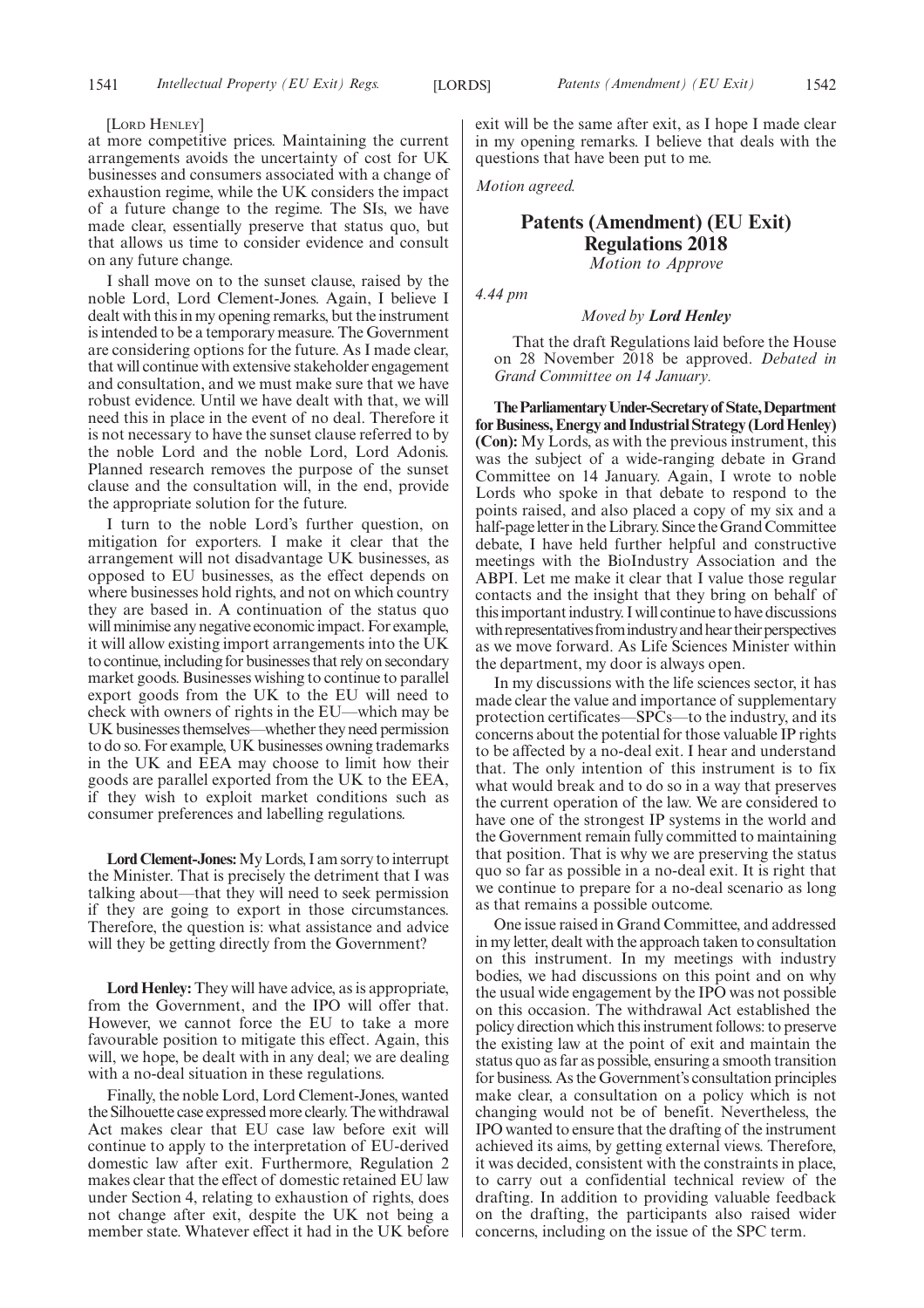The recent engagement with industry bodies also touched on this issue, which was raised in Grand Committee by the noble Lord, Lord Warner. As I reassured them in those discussions, the sole objective of this instrument is to fix parts of the retained law that would otherwise break upon exit. Therefore, the changes being made simply ensure that an SPC which is granted the day after exit would be given exactly the same term of protection as it would if granted the day before exit. Without such intervention, term would have to be calculated without any reference to authorisations granted in the UK. Innovators have expressed the view that this intervention should be to rely solely on a granted UK authorisation to calculate term. This would give a longer period of protection if the product comes to the UK later than the EEA. As I set out in my letter, this has the potential to tip the balance between the interests in this area at a time when maintaining the status quo is critical.

I fully understand that innovators have concerns about wider potential effects of a no-deal exit on the regulatory environment; that has come through strongly in my recent discussions. These are legitimate concerns which must be carefully explored, and it is entirely correct that they are raised. Pharmaceutical innovation is a vital part of the UK economy; the companies which research and develop new drugs are some of our most important and valuable, and we benefit greatly from their work. If we end up in a no-deal situation, I am keen to start immediately exploring these issues with innovators and all other interests, and to make progress as early as possible after a no-deal exit.

In conclusion, by preserving the status quo as far as possible in a no-deal exit, I hope that the Government's aim is clear—to maintain the UK's highly regarded IP framework and the important protection that it provides. I beg to move.

**Lord Warner (CB):**My Lords, I raised several concerns about this SI in Grand Committee, as the Minister recognised. As he knows, these were the result of briefings from the BIA and the ABPI, with which I am glad to say he has had further meetings. However, since his meetings both these organisations have provided me with further briefing about their continuing concerns.

Before turning to these concerns, I will briefly place them in the wider context of the damage done by Brexit—and the Government's conduct of it—to our highly successful life sciences industry. This damage could make Nissan and Sunderland look like small beer if we are not careful. From the Prime Minister down, the Government have shown a poor appreciation of the damage being done to this sector: the loss of the EU medicines regulator from the UK; the loss of investment opportunities in the UK; the missed opportunities for collaborative international joint research, development projects and clinical trials; the drain from the UK of talented overseas scientists; and the likely loss of a growing amount of our own homegrown scientific talent.

To this litany of casual vandalism the Government have now added a statutory instrument which, if it were used in the case of our exiting the EU with no deal, would reduce the protection of exclusive intellectual property. The problem is caused by the SI's approach to supplementary protection certificates—SPCs—which are a key part of the intellectual property protection framework for pharmaceutical research. SPCs are intended to give a period of exclusivity from inherent risks in the development of new pharmaceutical products. But the industry's trade bodies—both the BIA and the ABPI—are convinced that, in the real world that they occupy, the SPCs as structured in this SI are fundamentally flawed.

In their view—the exact opposite of the Minister's—this flaw reduces the period of exclusivity for drugs authorised in the UK, because the start of the period for exclusivity in the UK is backdated to a drug's earlier authorisation in the EU. They are losing a bit of their exclusivity period. The chief executive of the ABPI put this extremely well:

"Britain is internationally renowned for its strong IP framework and this has made it an attractive home for investment from all industrial sectors, including pharmaceuticals. We're concerned that these measures are a step backwards and seriously undermine the strong life sciences sector that we've worked so hard to build over the past 70 years".

These views are shared by the BIA.

The problem has arisen in large part from the Government's failure to consult properly on these regulations at the outset—as has been shown to be the case in other no-deal SIs, as we have already discussed. I drew the Minister's attention in Grand Committee to the inadequacies of that consultation process, and I am pleased to see that he seems to have accepted some of that and tried to rectify matters through proper discussion with the ABPI and the BIA. I congratulate him on taking that particular initiative.

I think that the Minister will be pleased to know that I do not intend to bang on further about past misdemeanours. Instead, I ask him to give the industry two clear-cut assurances about the future conduct of the Government. First, I would like to hear it from him, on the record, that the Government recommit to the UK's status as a world leader in safeguarding intellectual property and commit to make no further erosions of the UK intellectual property framework; and, secondly, that the Government commit to a specific review of the intellectual property legislation being introduced through statutory instruments as part of the no-deal Brexit planning. The reason for that second one is, frankly, that the industry is very sceptical about whether the Government will just drop these proposals if there is a deal. Ministers in the Government need to understand that they have lost a lot of the confidence of this sector. The time has come for them to start to rebuild that confidence in an industry which is vital for this country's future.

**Lord Clement-Jones (LD):** My Lords, the noble Lord, Lord Warner, has expressed the impact on the life sciences industry extremely effectively and eloquently, and I do not wish to repeat anything of what he said. Quite apart from the damning quote from the chief executive, Mike Thompson, the key sentence that I saw in the ABPI's briefing was:

"The signal the Government has sent to global pharmaceutical companies large and small is that the UK will be less committed to IP protection after Brexit than it has been to date".

For a major industry to consider that seems extremely damning.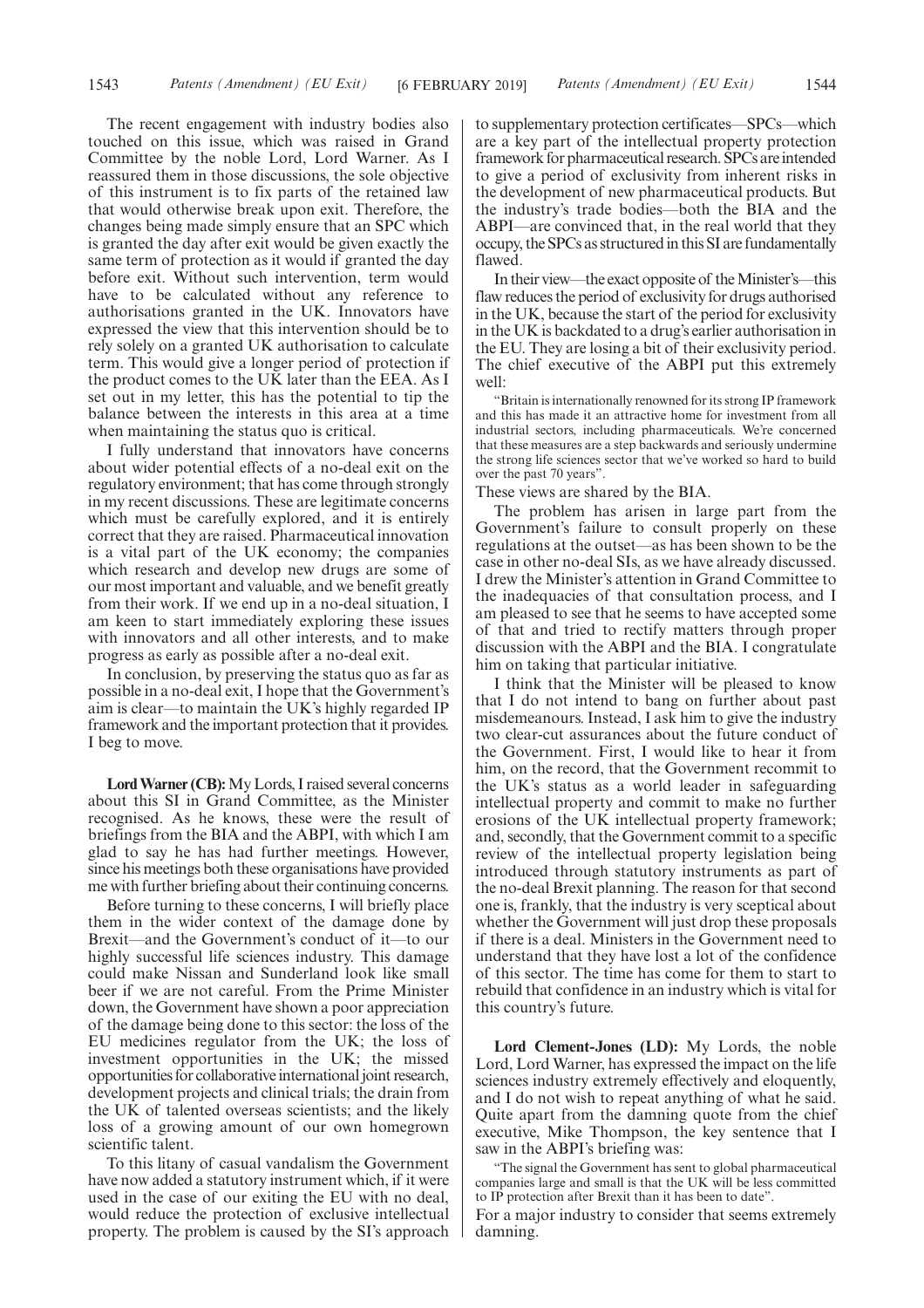[LORD CLEMENT-JONES]

As the noble Lord, Lord Warner, pointed out, the Minister said that it is correct to raise these issues and he is keen to start exploring them, so there is some intention now to have some consultation post the SI rather than proper consultation before it. I think we are looking forward to hearing a bit more of a concrete proposal from the Minister with regard to what precisely is planned.

The Minister's six and a half-page letter, as we must now call it, dealt with the question of participation in the unified patent court, as set out in the White Paper last autumn. I made the point in Committee that if the UP convention is ratified by Germany and comes into force ahead of our exit date, the UK will need to work out how to remain a member of the UPC or withdraw from the systems, which could have significant impacts on business. In that context, I questioned in Committee whether the UK will have to acknowledge the supremacy of EU law and the ECJ as part of the signing up process. In his letter, the Minister advises that,

"when ruling on domestic cases, UK courts will not be bound to follow decisions of the UPC, or rulings of the European Court of Justice applied by the UPC".

The last time we discussed this SI, I brandished a 39-page opinion on the subject, so I am rather baffled by the advice that the IPO and the Minister have received in those circumstances, if we have signed up to the unified patent court agreement. I would very much like to hear a bit more clarification on that subject from the Minister.

**Lord Stevenson of Balmacara (Lab):** My Lords, this is another good debate on these issues. I will not fall out with the Minister about the length of his letter—we can brag about size elsewhere if we wish to—but it came out of my printer at eight pages. I leave that curious intellectual puzzle to him to sort out. Maybe there were other issues that had to be added in.

The Minister could well have dealt with other matters, including various aspects of whether the Silhouette case would apply in this area of the law; one of the points raised in the correspondence was the question of whether Silhouette, which applies to one aspect of our intellectual property, in fact has resonance through its relationship to the other aspects of the IP world and will also be applied. However, that may be for the future.

The noble Lord, Lord Clement-Jones, is right to raise questions about the unified patent court, which could change the game here. If the Minister is minded to confirm any of the points raised by the noble Lord, can he also confirm that premises for the unified patent court have been acquired in London? Are they fully available and ready to be moved into? We are expecting the courts to be operational very shortly, but it would be useful to have confirmation that this is still the case.

#### *5 pm*

The issues have been well rehearsed. I am grateful to the noble Lord, Lord Warner, for continuing to press as to exactly what issues were raised by the consultation that did not happen, by the people who were not consulted and by the organisations which should have been consulted in order for us to have a better understanding of how this would play when the SI is made. It again raises the question of how consultation is done when there is a significant change in the law.

This is the first of the two intellectual property SIs over which the Government have exercised their judgment to try to assist future negotiations and debates by finding an asymmetric solution. I will come back to this in the next SI. We should not take at face value the view that this would roll forward the exact situation that existed prior to our leaving on a no-deal arrangement. There are changes being made. They may be good and sensible, but they have not been subject to the sort of consultation and debate nor to the costings that would have been appropriate were this an ordinary situation.

**Lord Adonis (Lab):** My Lords, I want to follow the remarks of the noble Lord, Lord Warner. It is deeply unsatisfactory that the only way we can know the interests of those most intimately affected is if an individual Member of your Lordships' House relates conversations that they have had to this House. In Grand Committee, the noble Lord, Lord Warner, told us about conversations that he had had but which had not been published because there had been no formal consultation.

The Minister said that he has met relevant stakeholders. We are grateful for that. I hope that, in his reply, he will clarify the issue about the duration of SPCs, particularly for the benefit of those of us who do not follow the detail of what is at stake. I take the noble Lord, Lord Warner, to be saying that a substantive change in the duration of SPCs will take place as a result of these regulations and that this will have a major impact on the industry concerned because of the protection of intellectual property. So this is not, as we have been told all along, a technical issue about rolling over existing regulations. It is a substantive change. This has never been clearly brought out in our proceedings.

**Lord Warner:** Just to be clear, the industry is saying that, because of the way in which the Government have drafted this SI, the period of exclusivity will be less than it would have been in the past. So there is a material change in the financial benefit through the period of protection that was previously given. The industry is worried not just about that aspect but about the signal it gives about whether the Government are going to move away from a gold-standard intellectual property framework. They are worried that this is the first step in this particular direction.

**Lord Adonis:** I understand the significant point that the noble Lord makes.

None of this came out in the Explanatory Memorandum's summary of the non-existent consultation and secret discussions that took place. The only reason this has come before your Lordships is because of the successive conversations which the noble Lord, Lord Warner, has had with the industry. His point seems entirely reasonable. The industry is concerned as to what this means for the wider protection of intellectual property and the big impact it might have on investment in a crucial national industry. This is not a technical issue; it is fundamental. We were not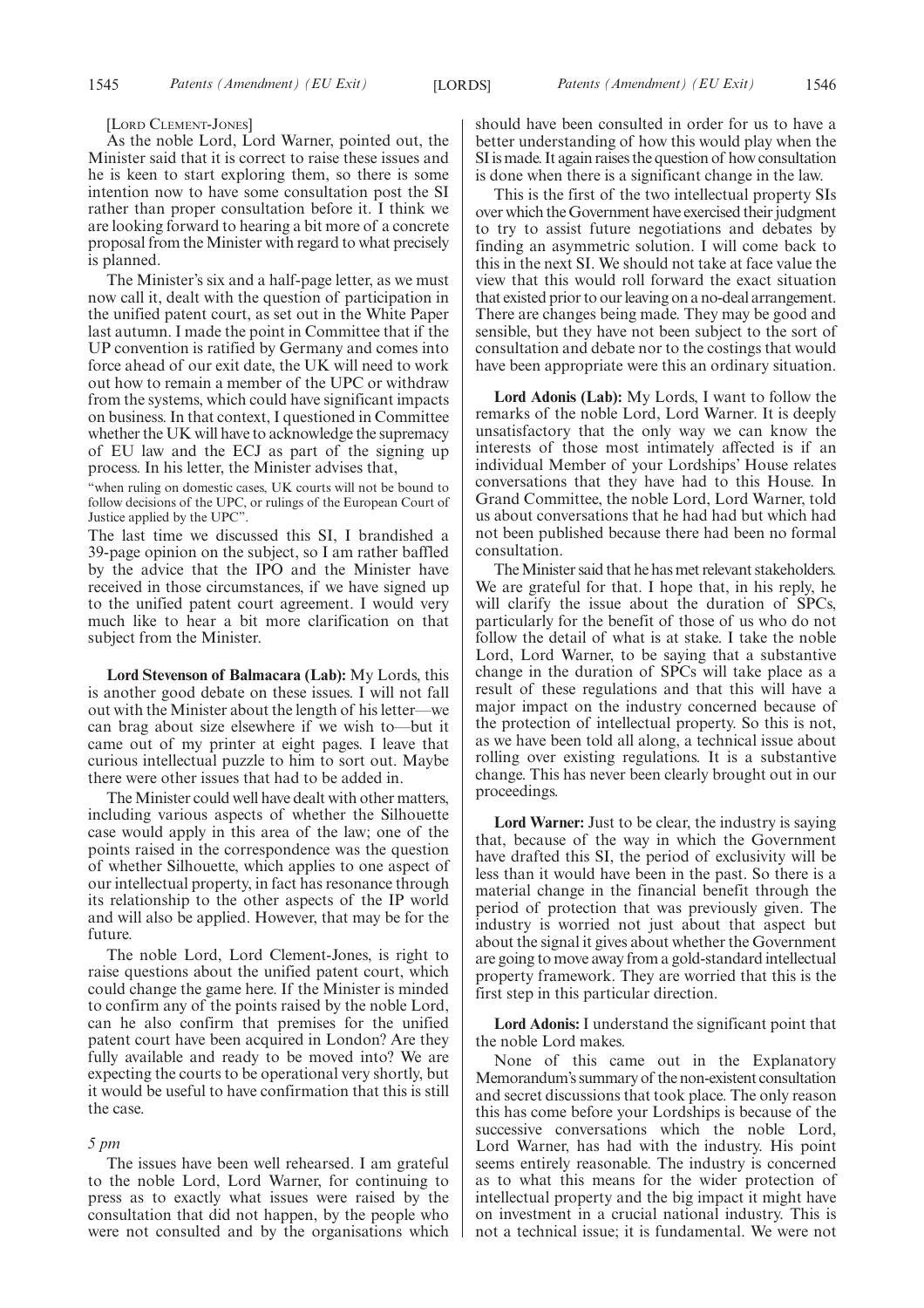alerted—in any part of the process leading to these regulations coming before the House—about any of these issues.

The Minister said that, since the Grand Committee debate, he has conducted discussions with industry representatives. We should be grateful that, by calling attention to the lack of consultation, this encouraged the Government to engage in more formal consultation after the instrument was laid. In my day, good government involved consulting about instruments before they were laid, not afterwards. The noble Lord, Lord Warner, and I were in the ancien régime when there was Cabinet Office guidance on 12 weeks' consultation and publication of consultation results to which the Government gave reasonable responses. In this national emergency, all this no longer applies.

I should be grateful if the Minister could bring out precisely—because it is important that we have it in *Hansard*—what is the substantive change in respect of SPCs and what is in fact at stake in terms of the lesser protection that will be available for crucial intellectual property in the industry. It is still not clear to me from the remarks of the noble Lord, Lord Warner, but since he is doing such a good job of responding to the debate, he may be able to tell us the scale of the impact that this is likely to have. Are we talking about minor changes, because it is calculating differences in dates at which patents were granted, as I understand it, and whether European and UK patents are granted at different times under the new regime? I should be grateful if the Minister could say more and clarify more.

The other significant point about the regulations is that the consultation was not just secret, in the way I set out in my earlier remarks, but in his introductory remarks the Minister did not address the point made by the noble Lord, Lord Warner: that there is still profound dissatisfaction in the industry. All the Minister told us in his rather—if he will forgive me for saying so—bland opening remarks was that he had met industry representatives. He did not say anything about the content of those discussions or what representations were made to him. We only know about the content of those representations because of the remarks of the noble Lord, Lord Warner. I deduced from his remarks that those representatives are profoundly dissatisfied, think that this will be a diminution of the protection of intellectual property in the industry, are worried about the cavalier way in which this has been done and think it might have a big impact on future investment. These are substantial matters. As I said, in the normal course of events, they would lead us seriously to question what is effectively a proposed change in the law.

If we had a proper legislative process, we would be moving amendments and might require formal consultation to take place. It is deeply unsatisfactory that these big concerns are dribbling out only because of the activity of a few noble Lords independently consulting industry stakeholders and pressing the Government to give us some indication of what they have said, while the Government shield behind a claim that these are technical changes, which is denied by the industry. For the Government to say that the consultations that have taken place are necessarily secret is totally unsatisfactory for such changes.

**Lord Henley:** My Lords, first, I repeat that we do not want to move away from the gold standard of IP that we have. Secondly, I make it quite clear that I regularly meet the two organisations referred to, the BIA and the Association of the British Pharmaceutical Industry. The chief executives of both those organisations sit on our Life Sciences Industrial Strategy Implementation Board, so I see them both regularly. I hope that we have a very good relationship and that full and frank discussion is always possible between me and them and between them and the department more generally.

**Lord Warner:** I just want to be clear to the Minister. What representatives of the industry are telling me in the letters and briefings they have sent is that they have interpreted the Government's behaviour as meaning that they think that the Government is signalling that we are moving away from a gold standard of intellectual property protection.

The reason they say that is that, in this particular case, we will now have two regulators—when we come out of the EMEA, we will have a UK and an EU regulator for pharmaceutical products. I cannot put it any more clearly than this. They are saying that, if you apply for authorisation of a drug under the UK regulator, the period of exclusivity should start from the date of authorisation; it should start not from any authorisation that may have been given by the EU regulator at an earlier date for the drug to be introduced in the EU but from the authorisation when the drug is authorised in the UK. I do not think that I can be clearer than that. There is clearly a fundamental difference of view between the industry and the Government on this issue. No amount of fine words from the Minister is going to conceal that.

**Lord Henley:** My Lords, if the noble Lord, Lord Warner, will allow me, I was trying to say that, first, I want to continue discussions with them and we will do that. I do not believe that we are as far apart as the noble Lord is suggesting; nor do I believe that we are undermining the gold standard in IP that we wish it to achieve.

We do not want to do anything to undermine our large and successful pharmaceutical industry. It is one of the jewels in the crown, and has a turnover of £41.8 billion. I remind the noble Lord that it has seen a large amount of investment in research, particularly since 2016, and considerable new investment from abroad—again, since 2016. This is an industry that is flourishing and will continue to flourish. We believe that the level of investment within that industry that is supported by the SPC system, which ensures that British businesses are compensated for the period of patent loss protection while requesting market authorisation, is very important. Making sure that our law continues to work is therefore important.

The noble Lord, Lord Warner, says that there is a flaw in the SI: he says that there is a policy change. There was considerable debate on the issue in Committee. As I said previously, I do not share the view that there is a policy change here. This instrument keeps in place the existing calculation of SPC duration. At present, it is calculated from the first market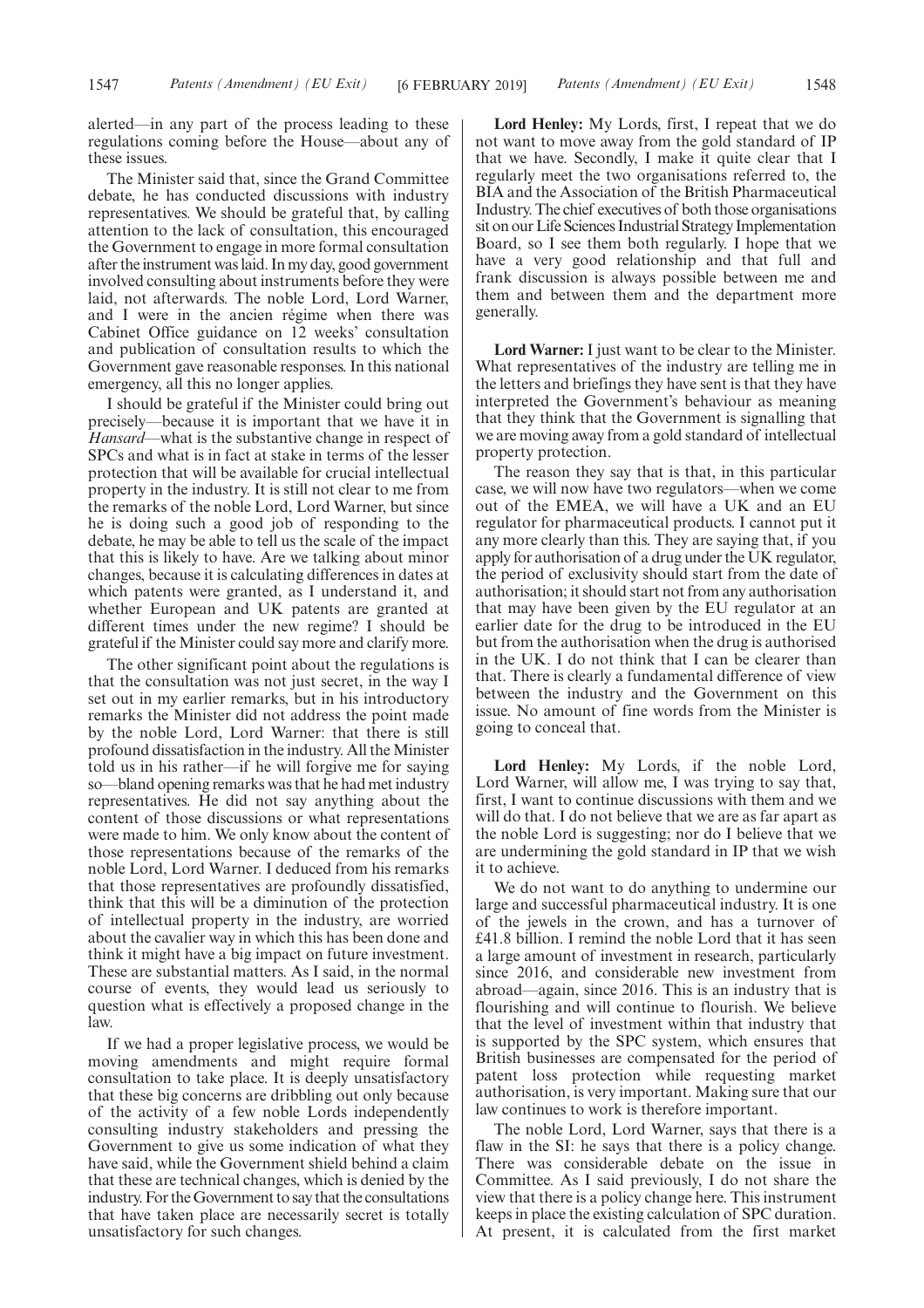[LORD HENLEY]

authorisation in the EEA, which includes the UK. The instrument ensures that the exact position remains in place after exit and the calculation is the same. It is precisely this kind of deficiency that the withdrawal Act gave Ministers powers to affect.

The noble Lords, Lord Warner and Lord Adonis, then talked about the industry and said that it wants something different. The BIA and the other organisations representing pharmaceutical innovators would prefer the legislation to be changed so that the term of an SPC would be calculated based on only a UK market authorisation. They argue that the exit may lead to industry launching new pharmaceutical products later in the UK and that they may receive later market authorisation than in the rest of the EEA. That would give a period of SPC exclusivity for a longer period than under current laws. I can see why they argue that point: it is perfectly legitimate that they should do so. However, it would be a significant policy change, affecting the whole of the pharmaceutical industry and the NHS. I do not believe that it would meet the Government's commitment to avoid a cliff edge for businesses by maintaining the status quo, which is what we are seeking to do, on exit day.

I turn now to the commitment that the noble Lord, Lord Warner, sought from me about whether we would commit to a review within two years. As I have already said, I am keen that we immediately start to consult with all those bodies concerned, and more widely—indeed, with everyone that noble Lords can think of—and explore the landscape after a no-deal exit, and also to look at what happens in other events, to make progress on the issues that concern them. As part of those discussions, I am very happy to talk about the timing and scope of any review of the SPC term. The Government have said that they will review the data and market exclusivity arrangements within two years of a no-deal exit—should there be such an exit, and again we have made it clear that we neither expect nor want a no-deal exit—in order to make sure that we remain competitive. I am sure that we can discuss with stakeholders how any review of SPCs would fit in with that work.

The noble Lord, Lord Clement-Jones, asked about unified patent court judgments in the UK. I can tell him that the UPC is an international court and is not part of the UK judicial system. Its judgments are therefore not binding but can be considered, as is the case with any other foreign judgments. That is obviously a matter for the courts.

The noble Lord, Lord Stevenson, also asked about the unified patent court. I can tell him that the unified patent court and the new British patent will commence shortly after Germany ratifies the UPC agreement, although obviously we have no control over what goes on in Germany. Germany's ratification is currently on hold pending the outcome of a complaint against the UPC to its constitutional court. Finally, I can tell the noble Lord that the London building is indeed ready.

**Lord Clement-Jones:** My Lords, how can it be a unified patent unless there is unified set of jurisprudence to cover it?

**Lord Henley:** My Lords, as I have said, these are matters which the UK courts can take into consideration. However, the judgments of international courts are not binding on them. I think that I have answered all the questions and I beg to move.

*Motion agreed.*

## **Trade Marks (Amendment etc.) (EU Exit) Regulations 2018**

*Motion to Approve*

*5.15 pm*

#### *Moved by Lord Henley*

That the draft Regulations laid before the House on 28 November 2018 be approved. *Debated in Grand Committee on 14 January.*

**The Parliamentary Under-Secretary of State, Department for Business, Energy and Industrial Strategy (Lord Henley) (Con):**My Lords, as with earlier instruments on exhaustion and patents, this was debated on 14 January in Grand Committee, where noble Lords raised questions about the consultation and impact assessment process. Noble Lords also put some questions on technical points specific to this SI, seeking clarification on ongoing proceedings, costs and priority dates of pending applications. I repeat my thanks to all noble Lords who shared their time and expertise with the Committee on those matters. I addressed many of the points raised in my letter of 21 January to Members of the Committee. I hope that my answers were helpful and have met the expectations of noble Lords who took part.

The Government have laid these regulations to ensure continued protection in the UK for EU trademarks, thereby providing businesses with maximum security, clarity and certainty. Under current law, businesses can obtain an EU trademark, which, as a unitary right, provides protection across the whole of the EU. When we leave the EU, that protection will no longer extend to the UK. To address this, the Government will create a comparable UK trademark for every EU right that is registered on and before exit day. These comparable trademarks will inherit earlier filing and priority dates recorded against the corresponding EU trademarks and will be fully independent UK rights that can be challenged, assigned, licensed or renewed separately from the original EU trademark. Each comparable trademark will be created automatically and free of charge, meaning that a minimum administrative burden will be placed on rights holders. Those not seeking to hold comparable UK trademarks will be able to opt out by notifying the IPO. The instrument also sets out the Government's approach for accommodating the 85,000 trademark applications which are pending before the EU Intellectual Property Office on exit day.

A number of technical issues were raised both during and after Grand Committee. Given my answers in my letter to noble Lords, I shall focus on those outstanding concerns which were raised subsequent to my letter. The noble Baroness, Lady Bowles, inquired in Grand Committee about the effect of priority dates on pending applications and compatibility with the Paris convention. I was pleased to have a meeting with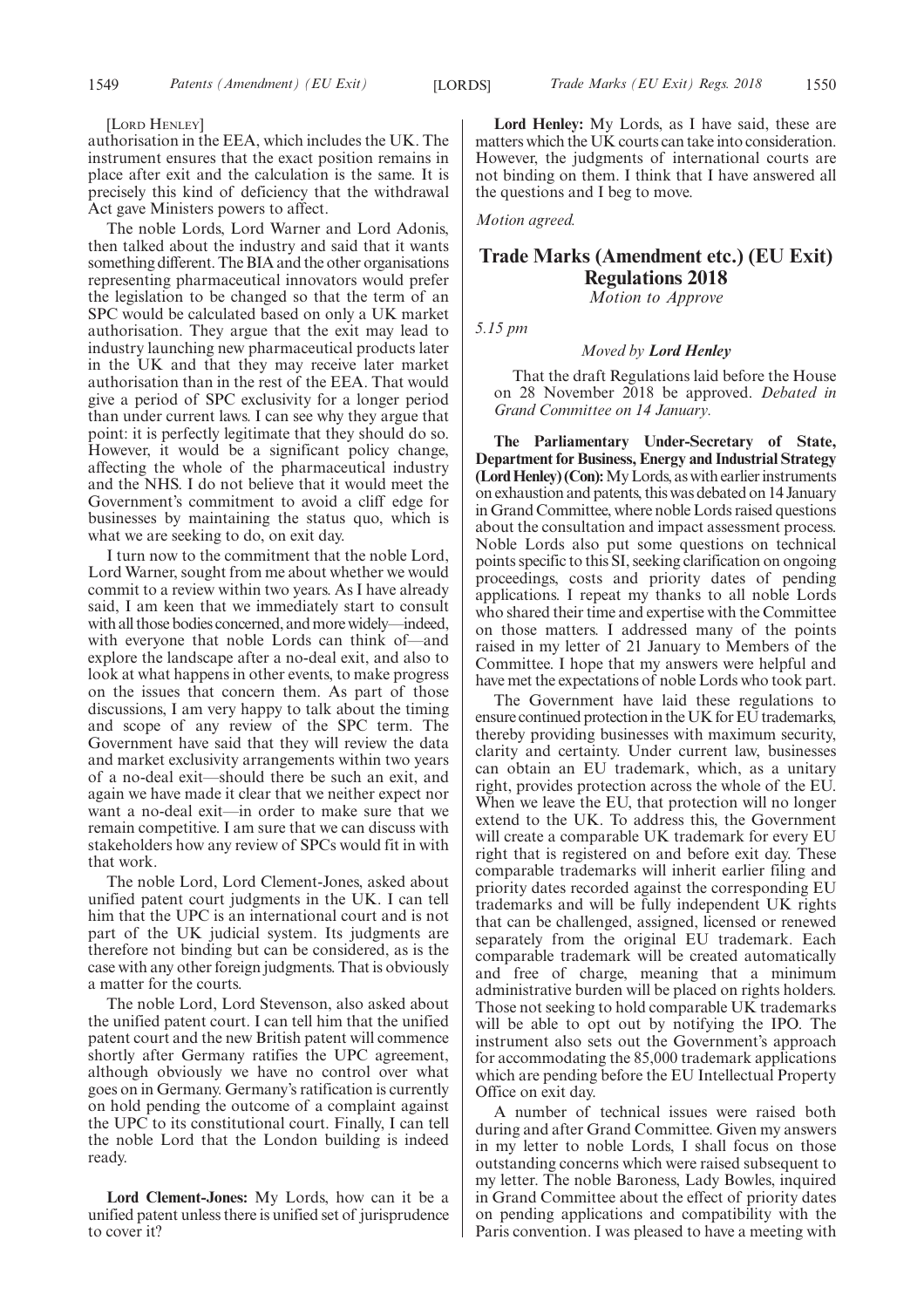the noble Baroness and trademark legal professionals to discuss these and other matters that she raised. At that meeting I clarified that we believe the instrument is compatible with the UK's obligations under the provisions of the Paris Convention for the Protection of Industrial Property, which contain rules on claiming international priority.

I remain confident that the chosen approach provides the most practical means for preserving the rights of pending EU trademark applications. In respect of issues identified with the conversion of EU trademarks, I have also confirmed to the noble Baroness that such rights will be preserved via provisions contained in the Interpretation Act 1978. A copy of my letter, which addresses the noble Baroness's concerns on both the Paris convention and conversion rights, will be placed in the Libraries of both Houses. I found our discussions on these two issues most helpful, and was grateful to the noble Baroness for her valuable insight as a trademark and patent attorney. Building on those discussions, I will ensure that her points are reflected in business guidance to be published by the IPO closer to exit day.

In conclusion, these regulations are vital to ensure that businesses do not lose their trademark protection in the UK, and to ensure the continued effectiveness of our domestic trademark system if we do not secure a deal with the EU. I hope noble Lords will support the draft regulations, which I believe provide businesses with clarity and certainty regarding their intellectual property. I beg to move.

**Baroness Bowles of Berkhamsted (LD):** My Lords, first, I declare my interests. I am a retired European patent and trademark attorney, but, if I were to un-retire, I would find myself among those unfortunates who, going forward, would no longer be able to practise before the EUIPO in respect of trademarks and designs. This matter—that a part of professionals'representation is cut off—is not one we have discussed before. My noble friend Lord Clement-Jones was interested to hear what the Minister had to say on the issue, and to confirm my interpretation that current UK representatives will no longer be representatives is correct.

This SI largely replicates the provision in the withdrawal agreement, so it is not really a no-deal SI; it is the shape of the SI that will happen in due course—if there is a deal—possibly with some minor changes to dates and other things, but I could not see anything that differed from what one would expect under the withdrawal agreement.

As the noble Lord, Lord Henley, has explained, I had a long meeting with him and officials from the department and the IPO; I thank them very much for their time and for listening to my views and those of some representatives. I apologise to the noble Lord, Lord Adonis, but I did a little secret consultation myself, just to make sure that, being retired, I had not lost the plot. What I wanted was a statement that there would be continuity of rights at the point of Brexit so that, although the SI was internally consistent under UK law—it gave clear instructions as to what our courts would decide—it would also neatly fit within the usual conventions. That required only an assertion, which we have effectively had, that the rights continuerather than dying and, in some way, being resurrected.

The letter that the noble Lord, Lord Henley, has now placed in the Library, and which was addressed to me on 4 February, is interesting. First, he deals with the priority rights that I discussed in the Moses Room in Grand Committee. The second issue I raised was about an EU trademark application that was refused before Brexit but, under the rules, it can be converted to a national application by applying at the EU end for three months. There was concern that there is no mention of what happened to those applications and to that conversion right. Was is lost or was it not? Some representatives thought that it was lost.

The letter refers to the Interpretation Act, and it is worth pointing out what that Act says. It confirms that an Act that repeals an enactment does not affect, "any right, privilege, obligation or liability acquired, accrued or incurred under that enactment".

The letter goes on to say that the EU trademark regulation will constitute EU retained law for the purposes of the European Union (Withdrawal) Act 2018; and that pursuant to the power in that Act, it is repealed and replaced by the UK regulation. This solves the problem. There is a definite assertion here that the right to convert will be retained but the conversion will be done entirely before the UK IPO, instead of starting it off in the EU. This general application of the Interpretation Act would apply to any regulations, not just these; it might be applied to those on patents that we have just discussed. That is one reason why I asked that the letter be put in the Library. It is possible that we contemplated this when we were going round the loop of the withdrawal Act, but I had misplaced it in my mind, and that might be the case for other noble Lords.

I am satisfied that it is "job done"on the confirmation of continuity and the issues I sought reassurance on. I am also grateful to the Minister for explaining that the Government will take into account the various other measures we raised, which are much more to do with practice.

The salient point here is that some 60% of trademark applications are made by individuals for their own businesses, without professional assistance. So it is quite important that the advice the IPO is able to give keeps them up to speed with changes that they might not be aware of, such as that they still have the conversion right and for how long.

There is still a matter to be dealt with: for nine months, there are latent rights hanging about. If you file a trademark application, it might look like the way is clear and then, all of a sudden, it is not, because people want to continue with the one they have under the EU. The question is how the IPO is to deal with notification, so that an applicant knows the full picture before making decisions that might be otherwise prejudicial to their rights when deciding whether to go ahead and have notice sent to people or to withdraw their application. My proposal was that they have to have the right to be able to suspend until that nine-month period is over, if it looks as though there is something in their way. Obviously, this is not a matter for this statutory instrument, but it will turn out to be a matter of concern if a significant number of those 85,000 applications are continued with. From what I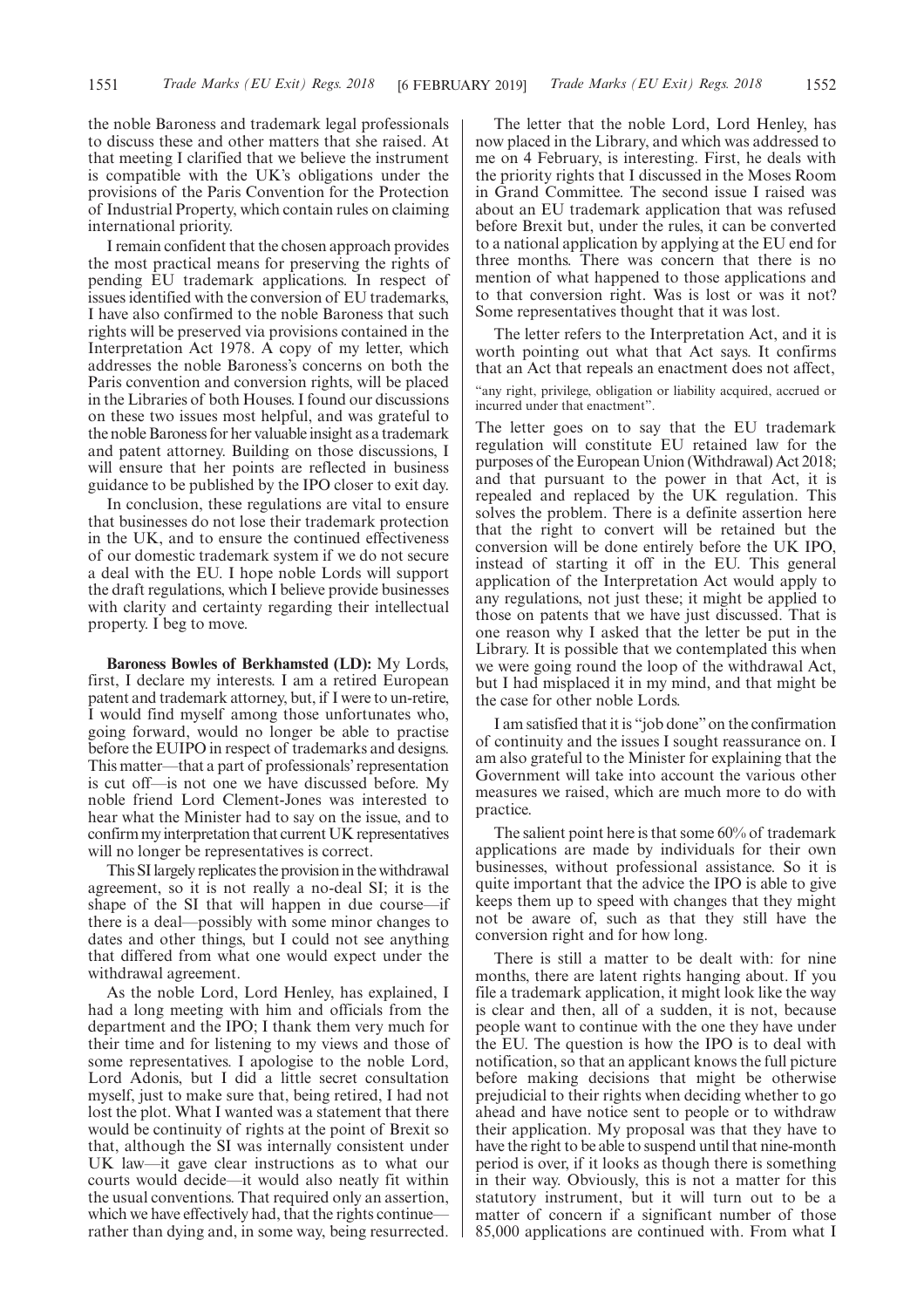[BARONESS BOWLES OF BERKHAMSTED]

can gather, it is likely that more than half will be, so intervening applicants will have a difficult nine months to navigate.

**Lord Stevenson of Balmacara (Lab):** My Lords, we discussed this SI in some detail in Grand Committee and so there is very little more to be said. The Minister, in his letter of six and a half pages—or is it eight?—covered a number of points also. We have since then had another letter—I have printed it out on my own machine and have it in front of me and so can measure it; it is a page and a half, if he wishes to know the detail—which has added a considerable amount, including the rather interesting extemporary view that the UK Interpretation Act 1978 confirms different powers about these regulations, and which might be of more relevance in some other areas of work that we still have to consider.

We are very lucky to have the expertise of the noble Baroness, Lady Bowles, available to us on this issue. She has been able to keep us right on a number of points. My point follows from hers in that this SI is moving away from simply trying to establish what continuity would mean in the context of a no-deal exit by offering something valuable to those who hold trademarks in the EU and wish to continue business in the UK after Brexit.

#### *5.30 pm*

It could be argued—I am not saying that it should be—that it is right to apply what will apply in the EU to this issue: in a no-deal exit, the UK would register those who wished to register UK trademarks here and leave aside the question of what rights trademarks registered in the EU would have here. That is not what the Government have decided. I believe they have agreed that rights registered in the EU will be recognised within the UK. I will not ignore the clear benefit there for consumers, but it must be detrimental to current and future UK holders of trademarks who will not be able to register them in the same way as they would had we stayed in the EU.

I do not think that there is a right or wrong answer to that—it is probably where we would want to get to at some point—but it implies a reciprocal activity on behalf of the EU which is still not present. It is foreshadowed in the withdrawal agreement and may well come to pass. If there is a deal, we would probably expect to have a parallel process. If we will continue to operate on intellectual property on all fours, particularly in relation to data protection, this is exactly where we will have to go. That may be right in policy terms, but it marks out this statutory instrument as different from the others. I do not think that the Minister needs to give us too much of a response, because it is a fact, rather than an issue. If he confirms that this is the situation, it would be helpful to have it on the record.

**Lord Adonis (Lab):** My Lords, this was the famous statutory instrument which referred to consultation with,

"a small group of trusted individuals".

We had a long discussion in Grand Committee about who should or should not be trusted at the Government's discretion. This was not satisfactorily resolved. However, the noble Baroness, Lady Bowles, has continued those conversations; I am sure that her discussions were with wholly trusted individuals and that her further discussions with the Minister have led to improvements in the regime that will follow from the statutory instrument.

I would like the Minister to clarify the issue of renewal fees so that I and the people reading our proceedings fully understand it. This was raised in Grand Committee, and the noble Lord referred to it in his six and a half page letter. As I understand it, the key passage is about what happens when people need to hold two sets of trademarks, rather than one, after renewal. I want to be clear that I have understood this correctly: the letter from the noble Lord, Lord Henley, says that around 10% of trademarks which are renewed each year,

"are held by UK businesses, and so we estimate that 60% of the 1.3 million newly-created comparable UK trade marks will be renewed at an annual cost to UK business of around £2.5 million in additional renewal fees".

Are those wholly additional fees that businesses and individuals will have to pay, over and above what they would pay at the moment? Have I correctly understood that they need to pay those fees because they are very likely to need to hold two sets of trademarks—for the EU and the UK—in parallel? This has come out only through our consideration of this instrument and was not clear in the initial consultation or the Explanatory Memorandum. I am not in this industry, but this would seem to be a significant additional burden. People need to be aware. Case by case, we are seeing all of these additional burdens as a result of a no-deal Brexit. It is deplorable that we are imposing additional costs on businesses and individuals in this cavalier way.

**Lord Henley:** My Lords, I am very grateful to all those who have spoken. I was particularly grateful to hear the noble Baroness say—I think I have this right—the words, "job done". I hope we can get this order on the statute book. Although the noble Baroness brings great expertise to this matter, there are others—I dare say the noble Lord, Lord Stevenson, would agree who do not have that same degree of expertise. There is to some extent the sense of cold towels wrapped around our heads and strong black coffee as we consider these difficult and technical matters. We are grateful for that expertise. Even if the noble Baroness has now retired from this area, we will continue to discuss these issues with her and other trusted individuals, with the noble Lord, Lord Adonis, and with anyone else—trusted, untrusted or otherwise—who has a relevant concern in these matters; it is very important to do so. As the noble Lord, Lord Stevenson, put it—so well, as always there are benefits to the owners of trademarks and benefits to consumers; it is therefore appropriate that we strike the right balance between those two groups. Dealing with conflicting rights is one of the difficult things that those in government have to do.

The noble Baroness asked about representation at the EU Intellectual Property Office. The EU trademark regulation mandates that a representative must be based in an EU member state in order to represent clients before the EU Intellectual Property Office. Officials in the IPO and in the Ministry of Justice are aware of this issue and have held many discussions with representative groups. As we turn to the future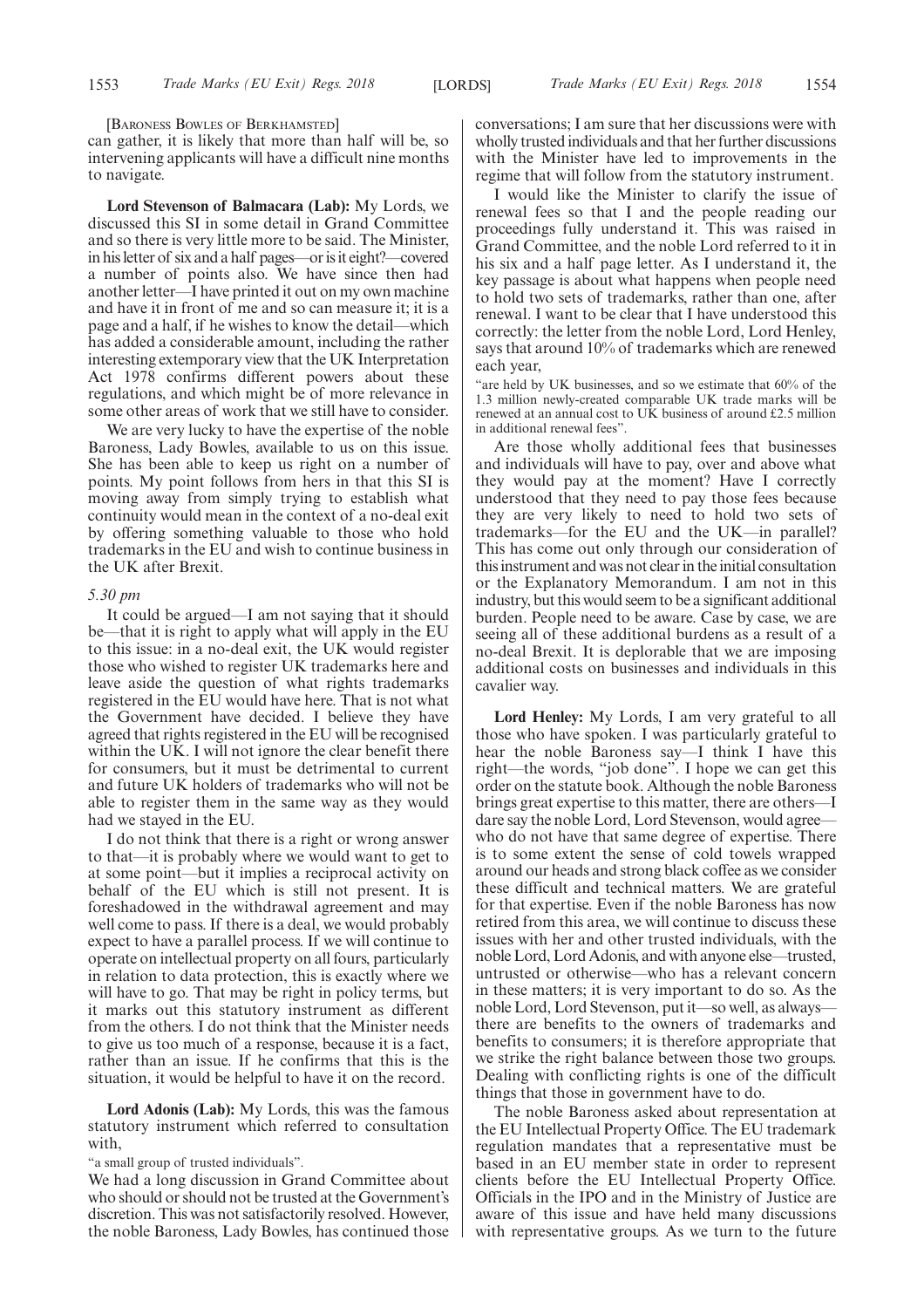economic partnership, we will seek a comprehensive arrangement on trade and services, including professional and business services.

I want to make it quite clear, as I did in Grand Committee, that we believe it important that the guidance we offer to business is targeted and clear, particularly as the noble Baroness stressed the number of unrepresented businesses. Although the sensible thing would be to take advice from the noble Baroness's profession, clearly many people prefer to avoid those in the legal and other professions. We will ensure that the right guidance is offered and highlight the importance of searching the EU register. I am grateful to her for raising those issues again.

The noble Lord, Lord Adonis, raised the subject of renewal fees and costs and referred to some remarks from my letter. Analysis of existing UK rights shows that the average cost of renewing a comparable right will be approximately £300, due every 10 years. If rights owners do not wish to renew their UK trademark, for example because they have no interest in preserving UK protection, they do not have to pay the fee. But, as the letter makes clear, businesses will incur additional costs should they want to enforce their UK-compatible rights or defend them against a challenge. That cost will vary depending on the length of proceedings and the amount of evidence considered. However, as the letter says, the IPO estimates that the total cost to UK businesses would be around £330,000 per year. The noble Lord, Lord Adonis, can make use of that information as he wishes in any discussion of the merits or otherwise of Brexit.

On his last point, the noble Lord, Lord Stevenson, will appreciate that it is only possible for us to pass legislation affecting the UK. The withdrawal agreement will provide for reciprocal measures with the EU, when and if that is agreed. I believe I have answered all the questions put to me.

#### *Motion agreed.*

## **Broadcasting (Amendment) (EU Exit) Regulations 2019** *Motion to Approve*

*5.40 pm*

#### *Moved by Lord Ashton of Hyde*

That the draft Regulations laid before the House on 13 December 2018 be approved.

**TheParliamentaryUnder-Secretaryof State,Department for Digital, Culture, Media and Sport (Lord Ashton of Hyde) (Con):** My Lords, now that we have disposed of the business expected to be brief, I am glad that we can get on to the main business.

These instruments are being made under the European Union (Withdrawal) Act 2018. They make appropriate amendments to correct deficiencies in domestic broadcasting law in a no-deal EU exit scenario. I think we can all agree that, no matter what our respective views on EU exit are, we need to ensure that television services available in the UK are regulated properly and that the public continue to be effectively protected from harmful content after we leave the EU. We also

need to make sure that the same laws and rules that are currently in place in the UK continue to apply, providing continuity and certainty.

I have to stress that these draft regulations address only the necessary technical amendments to ensure that the law is operative on exit day, rather than introducing sweeping new powers into law. The Delegated Legislation Committee has been content with these draft regulations and Her Majesty's Opposition in the other place agreed that,

"this is a necessary measure that has to be taken".—[*Official Report*, Commons, Sixth Delegated Legislation Committee, 29/1/19; col. 5.]

As noble Lords may know, the European Union's Audiovisual Media Services Directive currently underpins several pieces of UK primary legislation, including the Communications Act 2003. We are therefore using Section 8 powers from the European Union (Withdrawal) Act 2018 to fix deficiencies in primary legislation to ensure that Ofcom continues to have jurisdiction over services that are available to UK audiences, or are established in the UK.

Let me summarise the main provisions of the draft regulations and why they are important. If we leave the EU without an agreement in place, the Audiovisual Media Services Directive will no longer apply. The directive—"AVMSD" as it is commonly known establishes minimum content standards and provides for freedom of reception and retransmission for audiovisual services such as television and video on demand. Crucially, AVMSD provides that a service which is regulated in one member state can adhere to that country's rules while being available all across the EU. Services are thus allowed to operate with a single regulator's licence, regardless of where the service is received in the EU. This is known as the country of origin principle.

In the event of the UK exiting the EU without a deal, the country of origin system of authorising services would be deficient, as reciprocal arrangements created by AVMSD would no longer exist. Without the amendments carried out through this instrument, television services originating in EU member states would still be allowed to be broadcast in the UK without a licence, thereby leaving the UK with no possibility of regulating the content of such services and protecting UK viewers from harmful content. The draft regulations remedy this deficiency by introducing the country of destination principle, which will require any television service that is available in the UK, whatever its country of origin, to be licensed by Ofcom.

However, a licence will not be required for television services provided by broadcasters in those countries that have signed and ratified the Council of Europe's European Convention on Transfrontier Television, known as the ECTT, which the draft regulations would implement into UK law. The ECTT was signed and ratified by the UK in 1993, but it has not been implemented into UK law because of a disconnect clause in the convention which provides that EU member states must apply the relevant EU legislation in their mutual relations instead. The convention provides for a similar system of freedom of reception and transmission between the parties to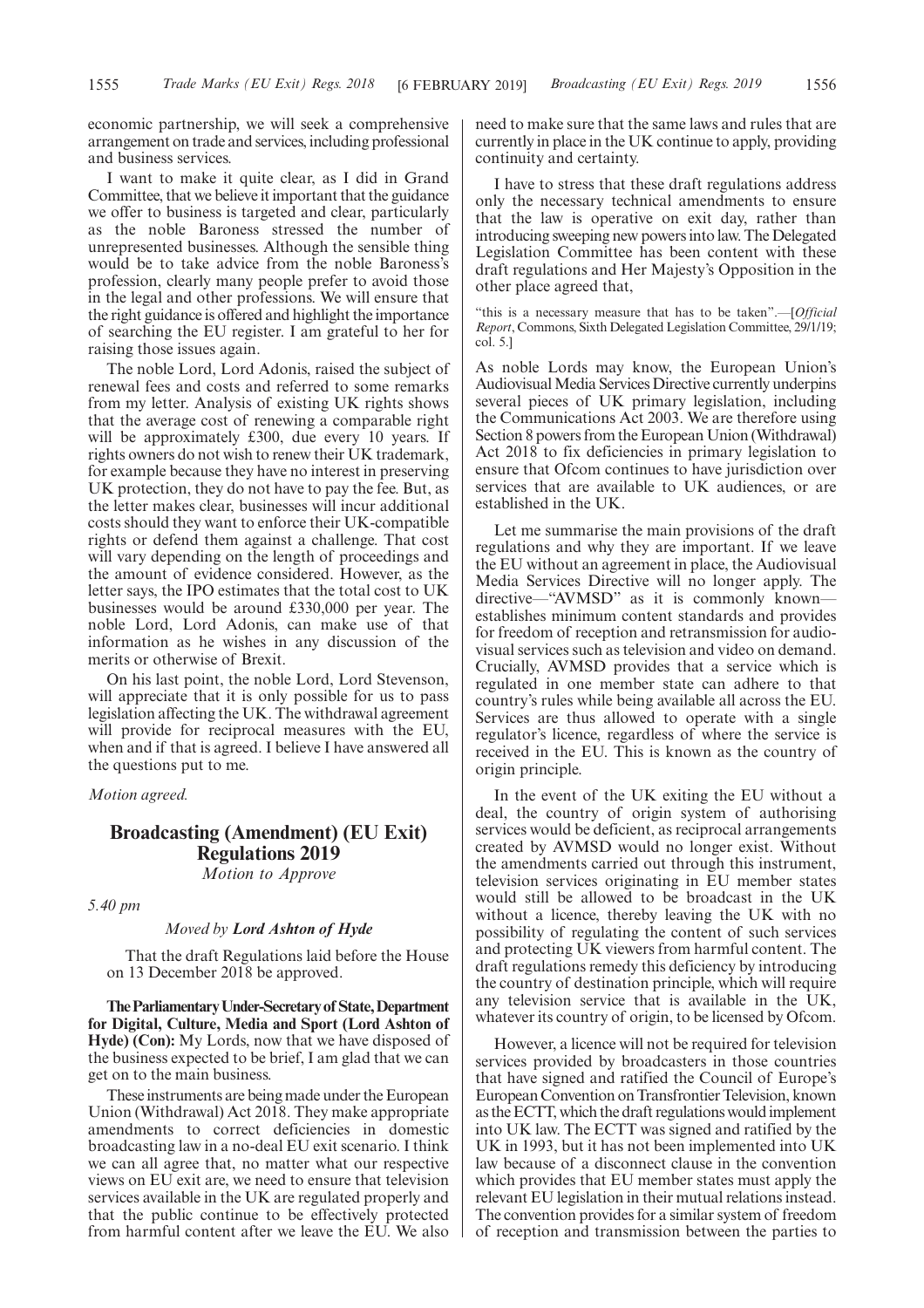[LORD ASHTON OF HYDE]

the convention as the country of origin principle. All but seven of the EU 27 countries are parties to the ECTT.

#### *5.45 pm*

While the convention cannot be considered a full replacement for the AVMSD, the ECTT sets out some minimum content standards for cross-border services and a system of mutual co-operation to enforce the standards. Furthermore, both the AVMSD and the ECTT provide that a majority of transmission time on a television channel must be reserved for works of European origin. The AVMSD refers to the convention in its definition of European works, and this in turn safeguards the UK's status as a producer of European works, which is important for content sales and the UK production industry. This has been confirmed by the European Commission.

The draft regulations also ensure that services with Irish language content— RTÉ One, RTÉ 2 and TG4 continue to be available in Northern Ireland. The UK made those commitments in the Good Friday Agreement, and later through the European Charter for Regional or Minority Languages. This is necessary because these services are established in Ireland, which is not a party to the ECTT, so under the changes introduced through the draft regulations, they would now need to be licensed by Ofcom. However, we are making these services exempt from this requirement, to keep within the spirit of the Good Friday agreement.

The draft regulations introduce a new power for the Secretary of State, who will be able to designate regulated electronic programme guides after consulting with Ofcom. This was a necessary change because Ofcom's jurisdiction depends on whether services are available on UK EPGs. We need the power to amend the list of regulated EPGs if there are new EPG entrants into the market. Being a designated EPG does not in and of itself carry any burdens on the companies who provide EPGs. Rather, creating this category was a necessary change to ensure that the legislation around licencing continues to operate effectively.

To conclude, I believe that the draft regulations are necessary to ensure that the UK statute book works on exit and that audiences are protected from harm, and I commend them to the House.

**Lord Foster of Bath (LD):** My Lords, the Minister will be pleased to hear that it is not my intention to oppose to this instrument. As he indicated, in the event of a no-deal Brexit, we need to ensure that those companies that provide at least linear television services in the UK are properly licensed—whether they are based here or elsewhere—and that viewers are protected. However, I take a very different view from the Minister in describing this instrument, particularly the description we find in the Explanatory Memorandum. Paragraph 12.3, for example, explains and justifies the lack of an impact assessment on the grounds that,

"the instrument will maintain the status quo as far as possible". It also suggests that the only inconvenience broadcasters with services available in the UK will face is the,

"need to familiarise themselves with new licensing system and guidance as proposed by Ofcom".

Both lines show significant complacency on the part of the Government and are a massive oversimplification of what will happen if the instrument is needed.

The Explanatory Memorandum states explicitly that, "no, or no significant, impact",

on the private or voluntary sector is foreseen. Frankly, this is nonsense. When this instrument was debated in the other place on 29 January, the Minister there, Margot James, was forced to admit that at least 50 or 60 channels will for the first time be required to be licensed by Ofcom—hardly evidence of no, or no significant, impact.

Even more significantly, the Minister appeared to acknowledge that the loss of involvement with the AVMS directive regime, including the country of origin principle, should be of concern to us in this country, noting that the UK currently has a sizeable share of the entire European television market. As noble Lords will be well aware, we have something like 1,200 of the 3,000 channels across the whole of the EU. She said:

"A sector that grows at 25% more than the average rate of the economy is certainly a success. In part, that success is indeed down to the very beneficial regime, the AVMSD".—[*Official Report,* Commons, Sixth Delegated Legislation Committee, 29/1/19; col. 7.]

So the loss of that "very beneficial regime" can surely be expected to have rather more than,

"no, or no significant, impact".

The reason, of course, is that owners of the 600 or so channels currently licensed in this country but shown in other EU countries will now need to make new arrangements, not least by seeking licences elsewhere in the European Union. As I am sure noble Lords are well aware, to achieve that, they will either have to move their headquarters from the UK to another EU 27 country, or at the very least move some of their editorial staff to ensure that they have what is known as a "meaningful presence" in a different European country.

We already know that Sony is moving its headquarters to the Netherlands. We have already heard about Discovery Channel, Turner and NBC planning the movement of staff. Even the BBC is planning the movement of staff. Hardly surprisingly, Ireland, Germany and the Benelux countries—Belgium, the Netherlands and Luxembourg—are all actively targeting UK-based companies to persuade them to move to their country so that they can benefit from the AVMS directive and the current country of origin regime.

Given that we do not know yet which companies are likely to move their headquarters or their staff, and we do not know where they are likely to go, or how many staff are likely to go with them, it is difficult to be clear about precisely what the impact will be. However, I would argue strongly that there should have been a detailed assessment of the likely impact. We should have had, for example, detailed discussions with each of the potential receiving countries about what is meant in their country by a "meaningful presence" to ensure that a company would be allowed a licence in that country. Indeed, it is somewhat unclear what a meaningful presence in this country would be. Could the Minister give us a definition of what would amount to a meaningful presence here, enabling a company to get a licence here?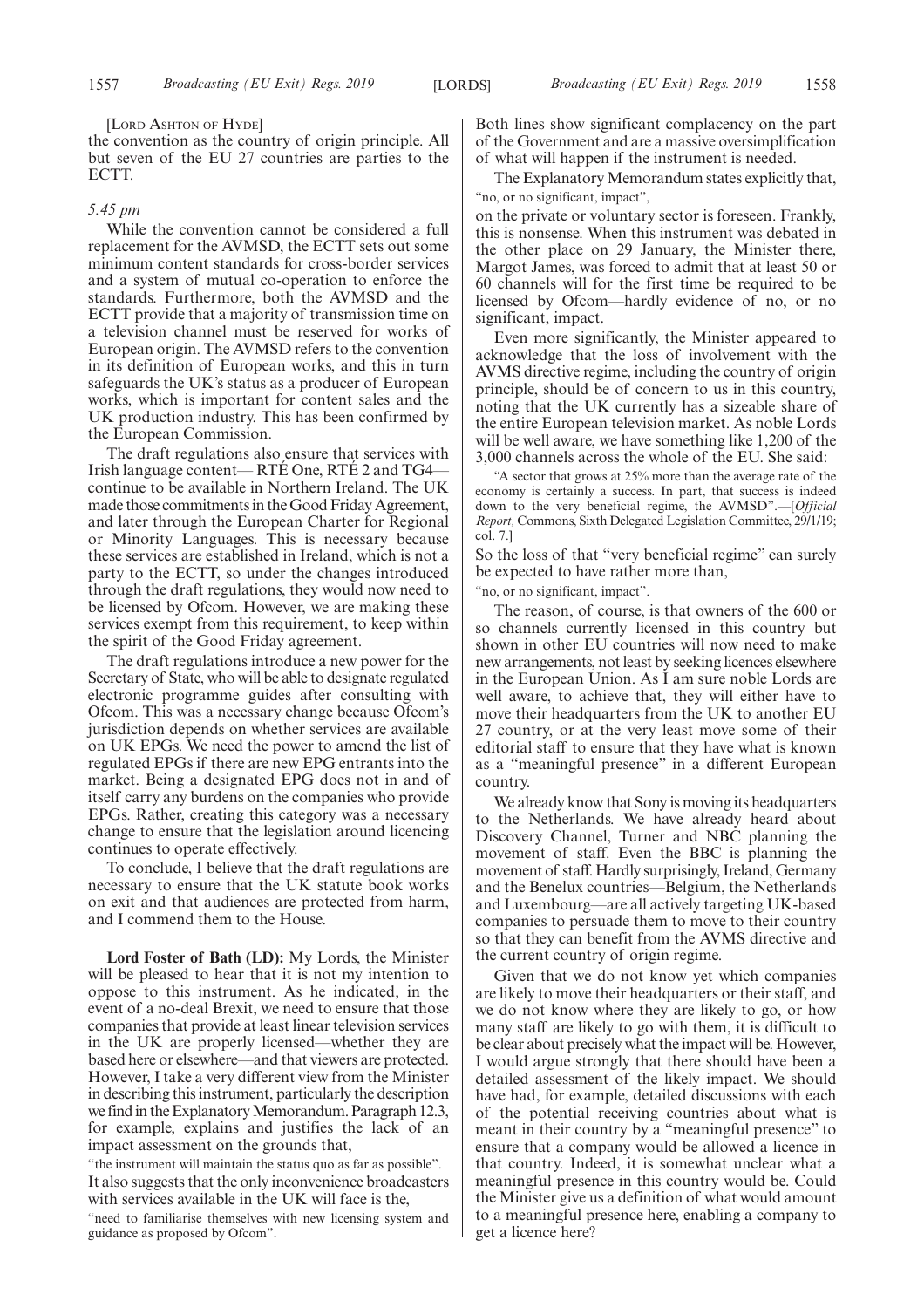We know that some UK-based companies already have staff in other countries. I am not suggesting that there will be a total flood of people leaving, which would be catastrophic for the industry, but it will certainly make a significant dent in our world-beating broadcasting sector. Does the Minister believe the words in the Explanatory Memorandum—that there will be,

#### "no, or no significant, impact"?

Can he justify why we have not had an impact assessment for this instrument?

I am aware that when the Minister responds to my query he may refer to the convention on transfrontier television—the ECTT. He may argue, just as the instrument does, that implementing the ECTT—which, as he rightly pointed out, we signed and ratified as far back as 1993—provides a similar system of freedom of reception and transmission between the parties to the convention as the AVMS does between EU members. If the Minister uses that to justify the claim that,

"the instrument will maintain the status quo as far as possible",

I suspect he will be in significant difficulty, because there are major problems in making that claim.

The Minister said that "only seven" of the EU member states are not members of the ECTT. However, only seven is more than 25% of the EU 27, so that means that UK companies that wish to have their channels shown in Belgium, Denmark, Greece, Luxembourg, Sweden or—especially important in this regard—the Netherlands or Ireland, will have no choice but to move HQ, as I said, or at least to move some staff, to another EU country. So will he acknowledge that describing the ECTT as a "similar system" is not a widely shared view?

Indeed, PACT—a trade organisation representing, among others, UK television companies—notes that the enforcement regime of the ECTT has nothing like the same ultimate recourse to a body such as the EU Court of Justice. COBA, the Commercial Broadcasters Association, describes the ECTT as having significant limitations. Our own House of Lords EU Select Committee, in HL Paper 135, said that,

"neither the Transfrontier Television Convention nor coproduction treaties are viable alternatives for trade".

In the other place, the House of Commons DCMS Select Committee concluded just last month that the ECTT was "severely limited".

Even the former Digital Minister, Mr Matt Hancock, was forced to admit when giving evidence to the EU Select Committee, that the ECTT was agreed in 1993, and that,

"in this space, that is a long time ago".

No doubt because of that huge distance, another difference appears, in relation to how the ECTT handles advertising, compared with the AVMS directive.

If the Minister needs any further convincing, he should surely note what the creators of the ECTT itself said. What did the Council of Europe say about it? It published a paper very recently—its 2018 report, *Brexit: The Impact on the Audiovisual Sector*—which says:

"In the absence of the COO principle, UK-based companies would face new barriers when broadcasting to Europe and could choose to relocate their headquarters to another member state, with the consequent direct negative effects on employment in the UK, and additional indirect losses for the UK creative economy". Even the creators of the ECTT do not appear to think of it as the solution to the problem. Faced with all this, does the Minister stick to the view that the ECTT is a similar system to the AVMS directive, that if we implement it there will be no, or no significant, impact, and that the status quo is being maintained? Surely he cannot agree with any of that.

I turn now to another aspect of the instrument that definitely does not meet the Government's claim to be maintaining the status quo. By waiving any UK licence or notification requirements for on-demand services other than UK-based ones, they will intensify rather than mitigate the already uneven playing field between linear and the increasingly popular on-demand services. It is already bizarre that, in relation to non-EU so-called third countries, we rely on the host country's regulator to provide a licence, and no UK licence is required, even if the services are being made available here in the UK.

Of course, I am prepared to admit that, in a sense, under the AVMS directive that is also true for on-demand service providers coming from the other EU 27 countries. But there is a major proviso: there is no formal legal dispute mechanism through the European Commission in the alternative arrangements. We will suddenly deny ourselves any formal dispute mechanism, at least for on-demand services coming to the UK from the EU 27 countries.

#### *6 pm*

The instrument makes a major change to the status quo. COBA gives an excellent example of why this is a problem by considering what would happen if we in the UK wished to introduce new rules for on-demand services over and above the standards required by the EU 27 under EU rules. It suggests considering what would happen if, for example, we in this country wished to place further restrictions on the advertising rules for foods high in fat, sugar and salt—something I believe we are very likely to do in the near future. In such a case, we would be reliant on the EU, which we will have just left, to enforce those new rules for us. That seems highly unlikely, not least when the EU 27's on-demand services are already meeting arrangements in line with EU requirements. Why would they want to accede to our wishes in those circumstances?

More generally, this instrument could have provided a vehicle to address the uneven playing field between linear and on-demand services. I regret that it did not but, to be fair, the Government acknowledge the problem. In the other place the Minister, Margot James, said:

"We recognise that after exit we may need to consider a long-term and future-proofed approach to video-on-demand regulation".—[*Official Report*, Commons, Sixth Delegated Legislation Committee, 29/1/19; col. 8.]

It is a widely held view, which I share, that this issue needs to be addressed as quickly as possible. Will the Minister go just that little bit further than Margot James and tell your Lordships' House that, after exit, the Government will develop plans for a long-term and future-proofed approach to video on demand?

It is clear that this instrument does not live up to the claims made for it in the Explanatory Memorandum. That said, it is still needed to provide protection for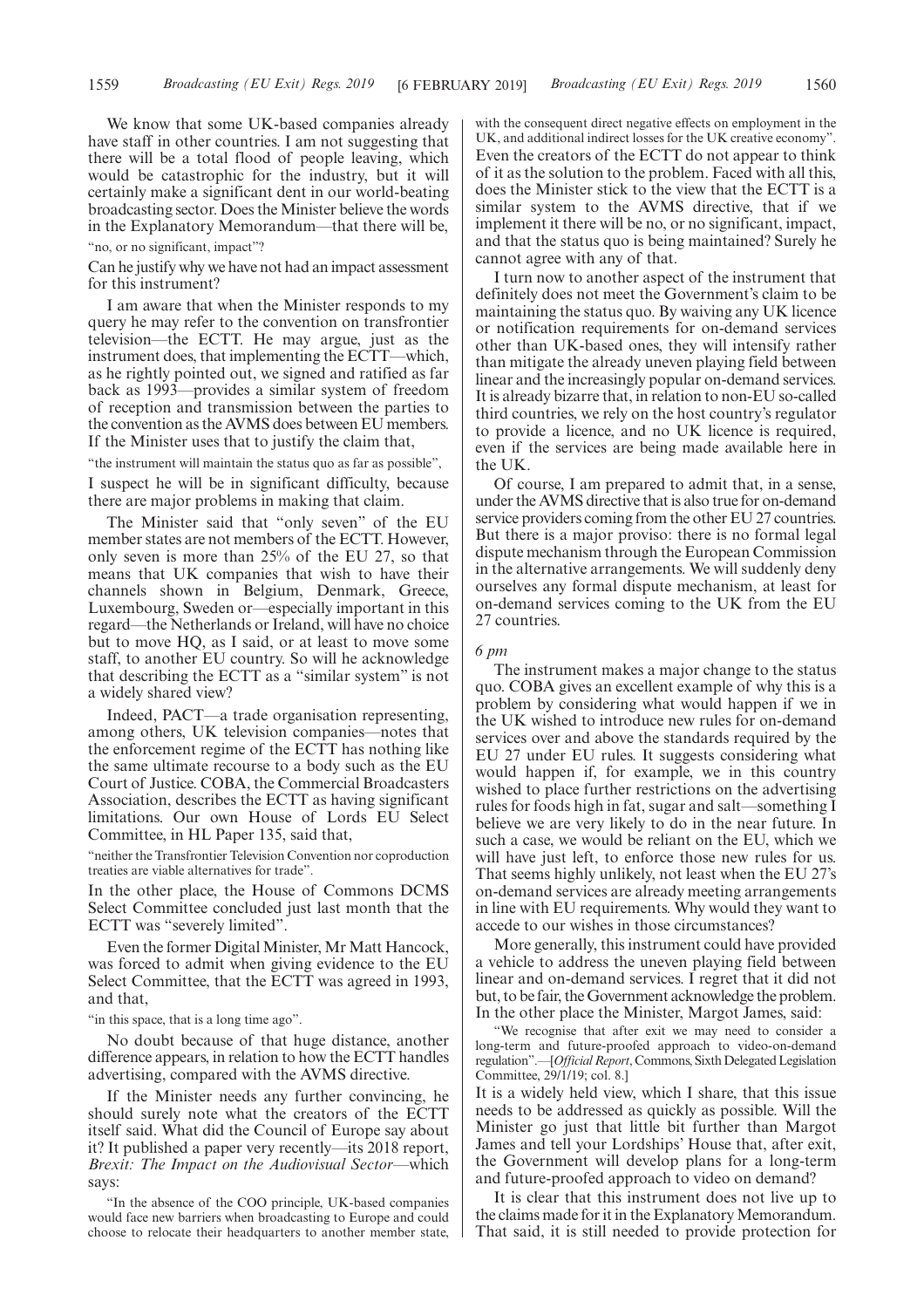#### [LORD FOSTER OF BATH]

UK citizens and a degree of certainty for the providers of broadcasting services here, but I hope I have made clear that exiting the EU will be accompanied by additional burdens for our hugely successful broadcasting sector and the wider creative industries. I hope the Minister will acknowledge that this will be the case and commit the Government to doing all they can to protect our creative industries by, for example, maintaining a strong copyright regime and the existing very successful production incentives of tax breaks. Above all, would the Minister be at least willing to pick up the recommendations from my noble friend Lord Clement-Jones and many on these Benches who have been calling for a rethink on some of the elements of the proposed new immigration system so that broadcasters and others in the creative industries can continue to access highly skilled talent from the EU 27 after Brexit?

**Lord Liddle (Lab):** My Lords, I support that excellent speech from the noble Lord, Lord Foster of Bath. It was extremely well argued and well researched and brought out a series of very real concerns. I have sat patiently through these discussions. We are seeing how Brexit will potentially destroy some of the jewels in the crown of Britain's industrial and economic capacity. There is no more striking case of this than in broadcasting, which is one of Britain's great success stories.

My experience of this is as a member of your Lordships' Internal Market Sub-Committee of the European Union Select Committee, which did a thorough report on non-financial services and took evidence from broadcasters. At the time I was really shocked by the concerns expressed about the viability of their activities in this country. There is no doubt, whether to a greater or lesser extent, that what we are talking about will destroy opportunities for hundreds of young people who would otherwise have the chance of really fulfilling jobs in the media and broadcasting sectors.

No one I recall coming across in this field believes that the European convention is a full substitute for the EU directive. I would like to hear on what basis the Minister thinks it is. It clearly is deficient in that it is not comprehensive and does not have any means of enforcement through the Commission and the court. The fact is our industry is showing that it has no confidence in this poor substitute by the fact so many companies are relocating to the continent.

One thing about the statutory instrument really worries me. What we are doing with it—I can see why from the point of view domestic regulation—is saying that from now on we will no longer have the country of origin principle, but the country of destination principle. That will be used against us by commercial interests on the continent that want to prevent full UK access to the market. They will say, "You want to switch to a country of destination arrangement. That means we insist on the right to regulate your right to broadcast in our country". This is very bad news for the British entertainment and broadcasting sectors. The Minister has many difficult questions to answer.

**Lord Pannick (CB):** My Lords, I share the concerns so powerfully expressed by the noble Lord, Lord Foster. His speech demonstrates that these regulations, like so many of the exit regulations we are debating, raise fundamental policy questions. They are being presented under Section 8 of the withdrawal Act and other powers as merely transitional provisions designed to tidy up loopholes, but they are not. They raise fundamental issues of policy.

I have a specific question for the Minister concerning those broadcasters based in EU states that are not parties to the Council of Europe's European Convention on Transfrontier Television. As the Minister and the noble Lord, Lord Foster, have explained, there is currently no need for Ofcom to license them because they are based in another EU state. As I understand these regulations, and the Minister will correct me if I am wrong, broadcasters based in non-convention states, including Belgium, the Netherlands, Luxembourg, Ireland—apart from for Irish-language programmes— Sweden and Denmark will now need to be licensed by Ofcom. Is it right that they will have to apply for a licence on 30 March or before then, or will there be a transitional provision by which they will be granted one automatically by reason of the fact they were previously covered by the EU directive?

**Baroness McIntosh of Pickering (Con):** My Lords, I thank the Minister for introducing the instrument before the House this evening. I should declare my interest: I was the Shadow Minister in the other place for the Conservatives when the Ofcom Bill was taken through. I was an adviser to the Conservatives on the committee that covered film policy, and also devised a film policy for the Conservative Party that did not go very far but concluded that it was in their most favoured interest to have a tax break. I have been a beneficiary as a modest investor in films of which I am very proud—not many have been released in the cinema, but they have been broadcast.

The noble Lord, Lord Pannick, asked the very same question on procedure that I would have asked, but I have a very specific question for the Minister that I hope is relevant to this directive. Broadcasters and film producers have benefited from a very specific budget line, which is a legal instrument empowering finances for co-productions throughout the European Union, from which British producers and others have benefited. A number of Danish and Swedish co-productions have been shown on British television, which have been of huge interest to viewers in this country. Going forward, will we benefit from that budget line to the same extent and will co-productions still be viewed as a positive development? It will be of great interest, I am sure, to the film and broadcasting industry to know if that is the case.

**Lord Adonis (Lab):** My Lords, I have a very short question for the Minister again on this issue of consultation. The broader issues were raised in the excellent speech made by the noble Lord, Lord Foster. On consultation, in paragraph 10.1, it says:

"Ofcom, as the audiovisual regulator, were consulted in drafting this instrument".

Was Ofcom the sole body consulted in the preparation of this instrument? In light of the speeches that have been made in the House, I find that extraordinary, given the range of interests, companies and organisations affected. Will the Minister say why Ofcom was the only body consulted, given the broader themes that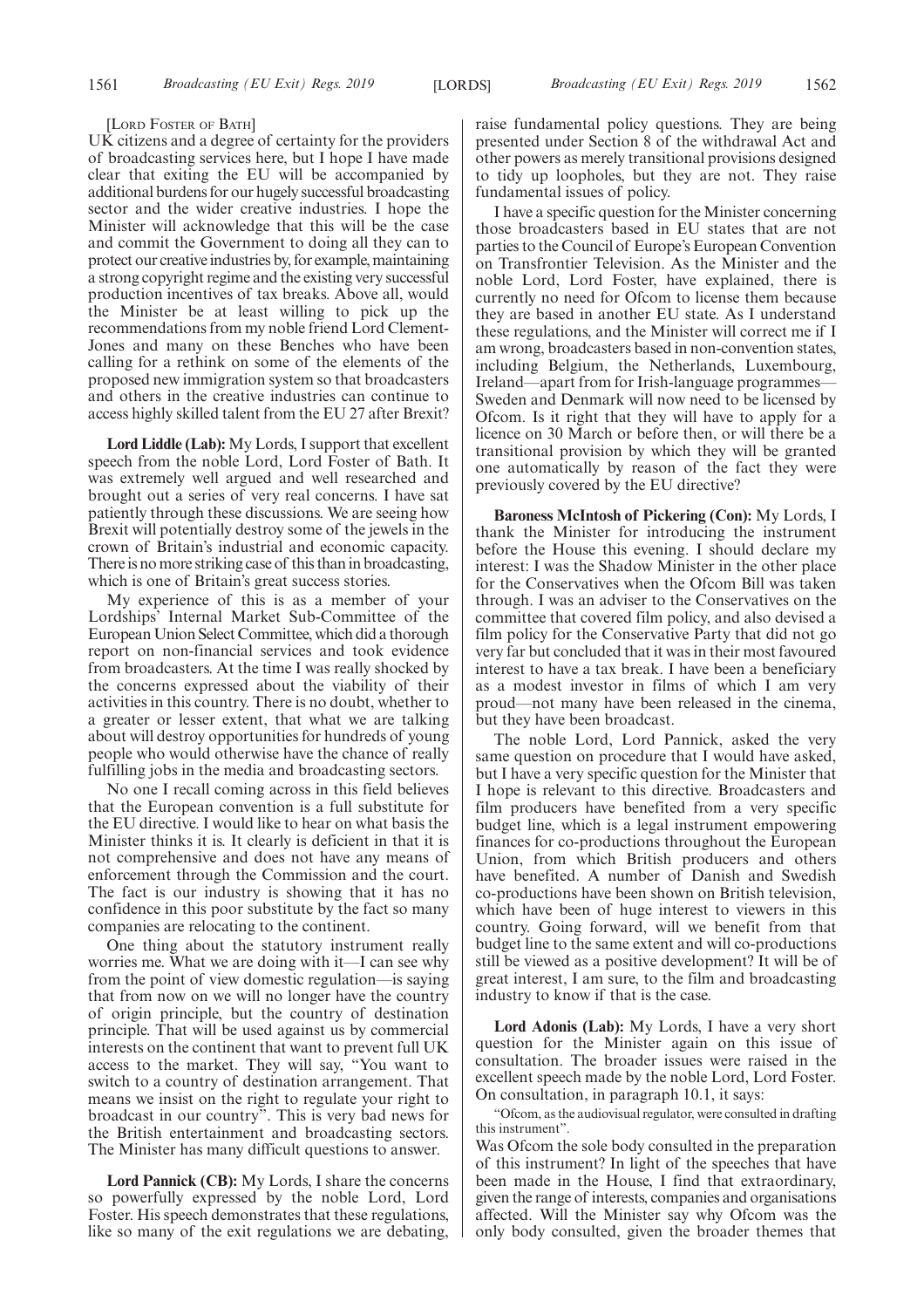have come out? It is extraordinary in light of the speech made by the noble Lord, Lord Foster, to read paragraphs 7.2 and 7.3 in the Explanatory Memorandum. You would think that you were talking about two entirely separate sets of proposals. Paragraphs 7.2 and 7.3 make it sound as if these changes from country of origin to country of destination are the purely technical and unavoidable dotting of commas and crossing of "t"s as a result of leaving the European Union. Only as the speech made by the noble Lord, Lord Foster, unfolded did we realise that these are fundamental changes to the whole broadcasting regime in Europe that could have extensive consequences. In that case, why was Ofcom alone consulted?

**Baroness Neville-Rolfe (Con):**I rise briefly to support my noble friend the Minister. It is a difficult situation in broadcasting, and I think it is sensible and creative of DCMS to make use of the Council of Europe treaty. Whatever your views on Brexit, we need to be ready for exit day. This ensures that 50 or 60 channels that will continue to come in from the EU can be regulated against Ofcom standards from 29 March, or at the end of the transition period. Along with the noble Lord, Lord Adonis, I would be interested to hear who has been consulted about the detail of this. There will be scope in the future to look at the longer-term arrangement. As an ex-Minister and ITV director, I look forward to that, including looking at the future of new broadcasting methods, video on demand, the effect of social media, and so on.

#### *6.15 pm*

**Lord Griffiths of Burry Port (Lab):** My Lords, this is an interesting debate and many points that we will be wrestling with well beyond 29 March have been raised in the course of it. I want to begin my remarks, as I will every time I stand on such an occasion, by bemoaning the fact that so many man and woman hours, by able civil servants, have been necessary to plough their way through successive Acts of Parliament to disentangle and extricate details that can be strung together in order to release them from a perceived enslavement to European legislation—a freeing of them, a "Fidelio" moment, that brings them into the light of day—so that they can then stand on their own feet as part of a self-defined and perfectly functioning legal system in this country. It is very regrettable that all this has had to happen. I used to do textual analysis as a favourite aspect of my studies. I promise that this would defy any of even the most complicated pieces and puzzles that I have wrestled with in the past. We are where we are, but I feel the need to say that. Again and again, hundreds of times, we are going to have to express regrets that all this energy, vitality and brilliance of mind has been tied up into producing what are effectively a strung together set of proposals that get us over the line at the end of March in the event of there being no deal.

Having said that, the second rather general thing that I want to say, which echoes things that have been said by others, relates to consultation. Again and again, that is where my eye goes first when I get these Explanatory Memoranda. Once again, I wonder that only Ofcom has been consulted, when many other bodies have been mentioned in the course of this debate as being stakeholders in all that is about to happen. Surely there might have been consultation in those cases. We are working under pressure, and impact assessments and consultations are both reduced almost to nothing, and we can only regret that. In a previous debate which I was sitting in your Lordships' House for, I overheard the discussion between my noble friend Lord Adonis and the noble Lord, Lord Warner, who is not now in his place, about what we might have expected in such pieces of secondary legislation, according to the rule book, as it were—12 weeks of consultation, a published account of the results of that, and all part of the debate going forward. Even though I stand here wanting to narrow the considerations that I address to the particular point of keeping something legitimate on the law book to allow us to take that step, I feel it necessary to express regret about the levels of consultation and openness. I do not know what my noble friend Lord Adonis thinks about those who are trustees and on the inside circle who were consulted, but I know there are people in the industry, as far as this one is concerned, who have things to say and whose voices would have been very legitimate in bringing us to this point.

When the matter was debated in the other place, there was a lot of reference to the fact that meaningful presences were beginning to appear in countries on the other side of the Channel. The Minister was asked if she could put a figure on them. She could not and did not. At the same time, we have heard that Sony has already done this, and others look as if they are going to. It is a legitimate thing to ask, regarding the impact of this proposal, to what extent we feel this is going to continue and to be a worrisome factor.

This is a way of coping. The memorandum is my main interpretive document, because while I can read complicated things, these wretched SIs are beyond complicated. No doubt the noble Lord, Lord Pannick, takes them in his stride, with his paracetamol in the morning or something. I thought it was an honest attempt, at the level of getting us from here to there, to look at all the angles that need to be looked at—in a perfunctory manner, yes. I am not an expert in picking up the details of difference between the AVMSD and the ECTT, for example, but it seems to me that the countries that are not in the ECTT, in so far as they are given six months to look at how they are going to harmonise themselves with the proposals being made, have been offered something, anyway, and Ireland seems to have been treated very properly indeed, with the reference to the Good Friday agreement thrown in.

I did not find, granted the narrow concern in front of us here, that there was much I wanted to quarrel with, but in terms of the issues we are bound to go on wrestling with when this particular dust has died down, we can only note what the noble Lord, Lord Foster, and others have said and recognise that this will not be the last word.

**Baroness Crawley (Lab):** My Lords, I have a very short question for the Minister. What would his advice be to UK broadcasters when it comes to working with those countries that are not party to the ECTT? I know that many broadcasters are concerned that these new regulations will not cover the areas that at the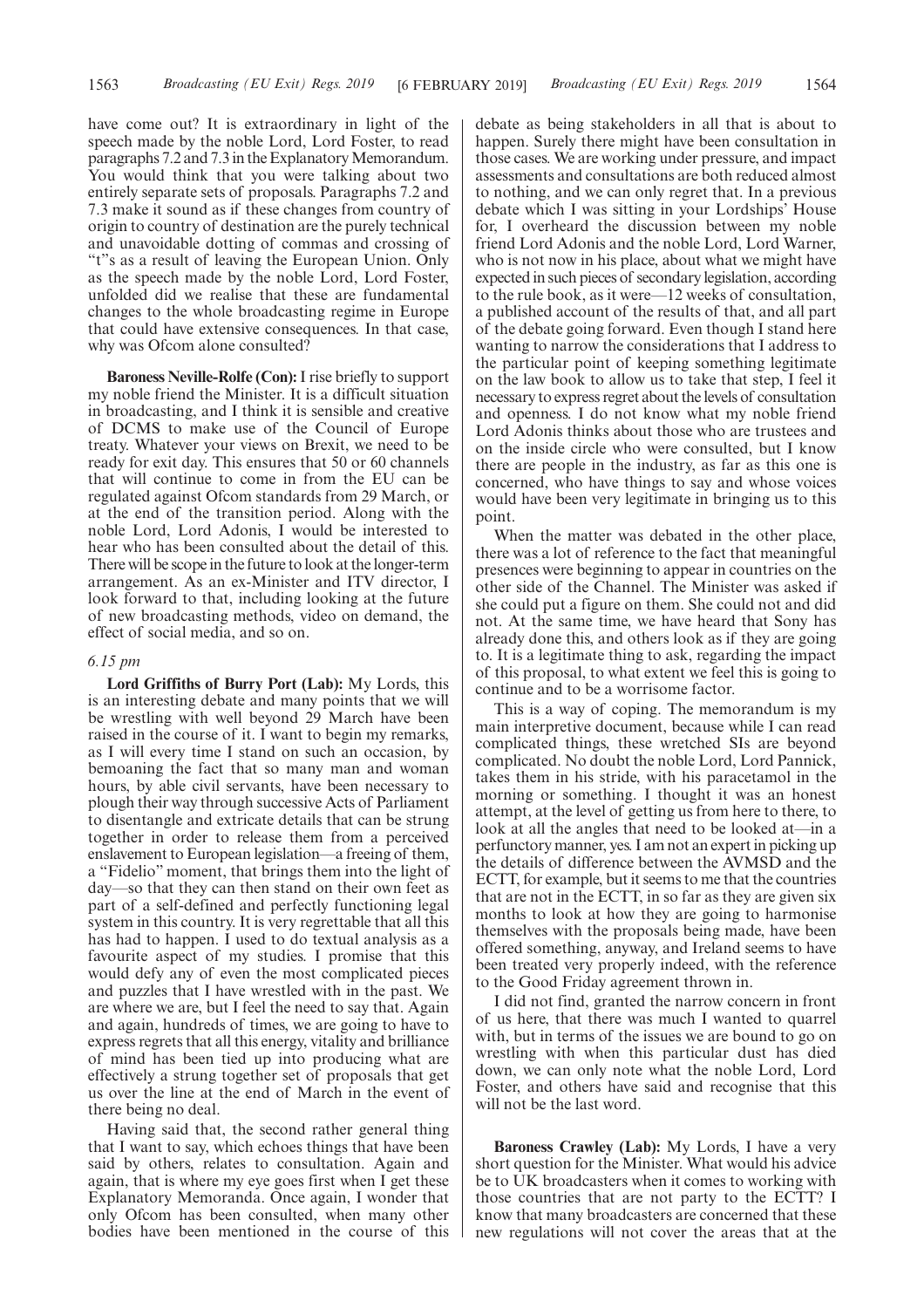[BARONESS CRAWLEY]

moment they just take for granted as far as European-wide broadcasting is concerned. What about those countries, other than Ireland, that are not party to the ECTT?

**Lord Puttnam (Lab):** My Lords, is there anything in the Ofcom response to indicate that any of these changes will benefit the UK production economy, or indeed the UK economy in general? Is there anything in the Ofcom response that suggests this is not negative?

**Lord Ashton of Hyde:** My Lords, I am very grateful for all those interesting points and particularly for the speed at which they were delivered. We might set a record on this SI, with any luck.

**Lord Adonis:** Does the noble Lord think we are going too fast? We can certainly slow down.

**Lord Ashton of Hyde:** I cannot always keep up with the noble Lord, but I will try. I am very grateful, as I said in our last outing, for his interest in DCMS matters, which is fairly new.

I shall start in a fairly random order with answers to some quick questions before we get on to some of the points that the noble Lord, Lord Foster, made. The noble Lord, Lord Pannick, asked whether non-ECTT EU countries would be required, therefore, to be licensed in this country. The answer is yes: we have identified 50 to 60 channels which may need a licence from Ofcom in order to continue to be received in the UK. These are mainly specialist minority channels, religious channels and adult services.

**Lord Pannick:** May I ask a question in relation to that? Would it not be more sensible, given that these broadcasters have been broadcasting into this country already and have been licensed in an EU member state, to grant them a licence automatically, rather than their having to apply? Then, of course, Ofcom would regulate them thereafter. If there is a problem, Ofcom may impose conditions or sanctions on them.

**Lord Ashton of Hyde:** If I am allowed to continue, those services that now need to apply for a licence so that they can continue to be available to UK audiences will have a grace period of six months, so they will continue to broadcast into this country. They will have six months to apply for a licence. It is necessary for them to apply for a licence because they should still be regulated by Ofcom in this country; otherwise we cannot control what they produce because we will not have recourse to the EU dispute resolution services. Of course, the six months is not a difficult problem for them because they start on the same basis—today, they are regulated by the AVMSD. We will start on an equal footing for Ofcom to begin to regulate them after the grace period of six months.

**Lord Pannick:** I am grateful to the Minister, but that does not address my point. Why should these broadcasters, who are already broadcasting into this country with, presumably, no difficulty at all, have to go through the administratively burdensome task of applying for a licence after six months? Why should Ofcom have to consider the details of their case and grant them a licence? Would it not be more sensible to say, "Let us continue the status quo, let us deem them to have a licence and, thereafter, Ofcom can regulate them"? Why a new licence? That is my question.

**Lord Ashton of Hyde:** Effectively, that is what is happening after six months. They are being allowed to continue for six months, after which they will have to have a licence. The reason Ofcom is licensing them is so that, in the future, we can make sure that the content they produce is in accordance with the licensing conditions, which we would not be able to do if we were relying only on the AVMSD.

The noble Lord, Lord Puttnam, asked about the Ofcom response and whether there was anything positive or negative. First, there was not a response per se, so it was not asked that question. It was, of course, consulted and the basis of this SI—here I have to disagree with the noble Lord, Lord Pannick—is not trying to create new policy, because all it is trying to allow is for television channels that would otherwise not be regulated to be regulated, because the method by which Ofcom regulates channels is using the AVMSD, and that will not apply any more. Where the noble Lord, Lord Puttnam, is correct is that he gets to the crux of the problem, which is that leaving the EU is the issue that may or may not create a problem for broadcasters, not the actual details of this SI.

The noble Baroness, Lady Crawley, asked what advice I would give broadcasters. My advice to them would be to read the technical notice that we published in September: it precisely answers the question of what they should do and gives such things as the order of priority for being recognised in EU countries, whether it is establishment criteria or technical criteria such as satellite uplink. That is explained there and it makes the point, which I shall come to later, that ECTT may not be the answer in every case and that they should take advice and will possibly be required to have a licence. I shall come to that in a minute. I was foolish to think this would be quick.

The noble Lord, Lord Foster, mentioned video on demand. It is true that one of the differences is that the ECTT does not cover video on demand because, as noble Lords mentioned, it is a relatively old convention. I have to echo my friend in the other place: we are aware of the need to consider a long-term approach to regulating those video on-demand services that are available in the UK, but we cannot do it in this statutory instrument. It would be new policy, to take the point of the noble Lord, Lord Pannick, if we started regulating video on demand. There are some video on-demand channels today, for example, that come from America and are unregulated. We accept that it is a problem and we will have to deal with it in the future, but not through this SI.

The noble Lord, Lord Foster, and my noble friend Lady McIntosh talked about support for the sector: I think they were talking about the creative industries in general rather than just broadcasting. There is no change in the direct impact on such things as creative sector tax relief, which will still apply because they are established in UK legislation and the cost is entirely borne by the UK Exchequer. We have provided reassurance that the Government will underwrite the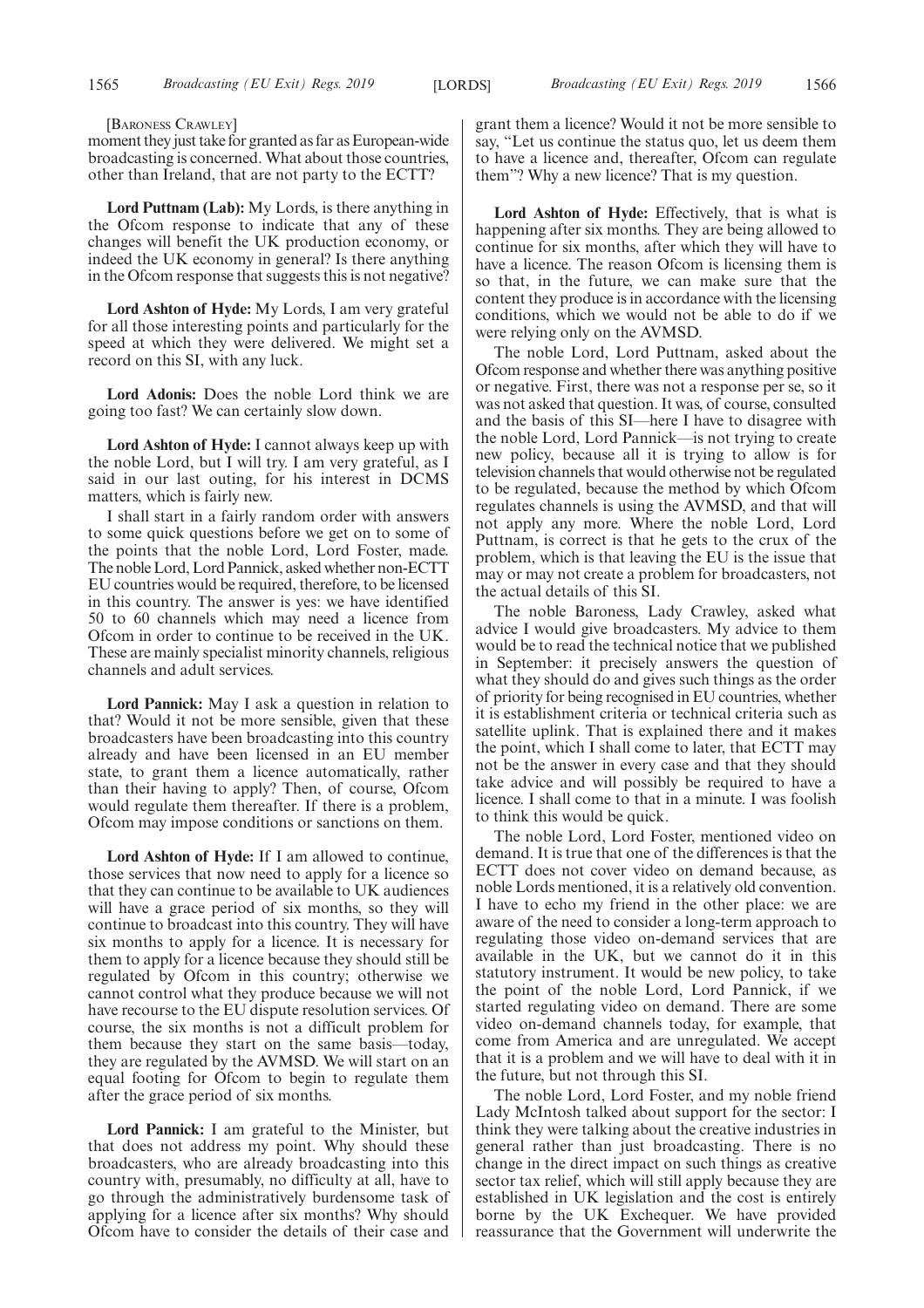payments of awards for programmes such as Creative Europe, and have entered into a number of bilateral film and television co-production agreements with other countries, including Canada, Australia and China. I think my noble friend was talking about co-production in particular. We are also party to the Council of Europe's Convention on Cinematographic Co-production, which will continue to operate after exit. There is a new version of that convention which we are intending to sign.

Lastly, and very importantly, this SI means that, by implementing the ECTT, UK content will continue to qualify as European works. The EU Commission has confirmed that will be true, even if we leave with no deal.

#### *6.30 pm*

**Baroness McIntosh of Pickering:** Presumably this is potentially one of the measures in the £39 billion package that we will agree if we have a deal on leaving, because that particular line of the European budget, to which we will have been subscribed in this seven-year period, relates to co-productions. It was very specific, and has brought benefits to this country. I do not expect my noble friend to have the answer at his fingertips, but I would be grateful if he could write to me.

**Lord Ashton of Hyde:** I thank my noble friend. I do not have it at my fingertips—mainly because this is a no-deal SI, and that is the basis on which I have prepared—but I will write to my noble friend with that answer.

The noble Lord, Lord Liddle, mentioned in a rather pessimistic way that this was the end of the jewel in the crown of broadcasting. I was not sure whether he was talking about broadcasting or the creative industries. I have mentioned that we will continue to support the creative industries. I agree that they are a jewel in the crown. We are, of course, aware of some reports in the media about broadcasters relocating their licence to other countries. But the reports also suggest that companies are relocating only a minority of their workforce, in order to comply with the licensing requirements. There are no signs of a mass exodus from the UK. It is too early to tell, but the technical notice spells out clearly that it is not always necessary to transfer even the head office or the editorial elements of a company to qualify for an EU licence under the AVMSD. Most broadcaster satellite uplinks are in France or Luxembourg, so, if you can use technical methods such as the satellite uplink, technically you can get a licence in one of those two countries because that would bring you under the jurisdiction of the AVMSD.

**Lord Berkeley of Knighton (CB):** My Lords, on the question that the Minister has just addressed, have the Government made any assessment of the likely impact on the creative industries, a sector whose income they broadly welcome on a regular basis?

**Lord Ashton of Hyde:**This SI does not relate specifically to the creative industries; it is more to do with the broadcasting industry. There is a link between the broadcasting industry and the creative industries, but this deals with things such as production, which have historically tended to follow broadcasting. We have not made that assessment yet, because it is too early to tell, but clearly there is the possible danger that, if all broadcasters move their editorial and head offices to an EU country, production might go with them. Obviously, that would depend on where they go. It is too early to tell on that specific point, but the tax credits and other things I talked about will specifically help the creative industry, rather than broadcasters.

**Lord Liddle:**I am grateful to the Minister for answering the points I raised, but I am concerned about two things. First, I am a bit disturbed to hear that the Government are reading about what is happening in the newspapers, rather than being in constant consultation with this important sector of the industry. Secondly, if there were good will, the European convention might be an adequate substitute for European regulation; but in this situation we are talking about no deal, where there will be no good will.

**Lord Ashton of Hyde:** We are not—as noble Lords might have realised—reading about this only in the papers, although we do read them. We have had extensive consultation—not perhaps the public consultation where all pros and cons are publicised, as the noble Lord, Lord Adonis, would prefer. But noble Lords should be under no illusions: we have had extensive consultation on this situation and this specific SI, not only with Ofcom, which has been instrumental in drafting the SI to address the problems of regulation of television services—how they should be construed and defined—but with the sector. We have organised round tables at ministerial and official level. We have included AETN, AMC Networks, BBC Studios, Channel 4, Discovery Channel, Disney, ITV, NBCUniversal, Nordic Entertainment Group, Sky, Sony, WarnerMedia, Viacom and Viasat. We have met these and further broadcasters on a bilateral basis, because a lot of these discussions are commercially sensitive, depending on what they are going to do with their establishments to meet the problems of Brexit. I reiterate that this is an issue about Brexit, not about this SI, which is about the regulation—making sure that a regulatory system exists if we have no deal.

**Lord Griffiths of Burry Port:** I say simply that to have mentioned in the memorandum that this impressive list of people had been consulted in various ways might have allowed us to finish in record time, as the hope for that had been expressed.

**Lord Ashton of Hyde:** I take that point, although I would not bet on it myself. On that point, I emphasise that the ministerial round tables took place not just once but regularly between August 2016 and March 2017, led by the Secretary of State, and in March and July in 2018, led by the Minister. But I take the point about explaining that. The difference between this and the SI we talked about the other day is the commercial sensitivity of the decisions that have to be made in moving head offices, the effect on the workforce, and so on.

I will address the general issue of whether we are being complacent about relying on the ECTT. We acknowledge that it might be possible that some services will require two licences—one for the purposes of the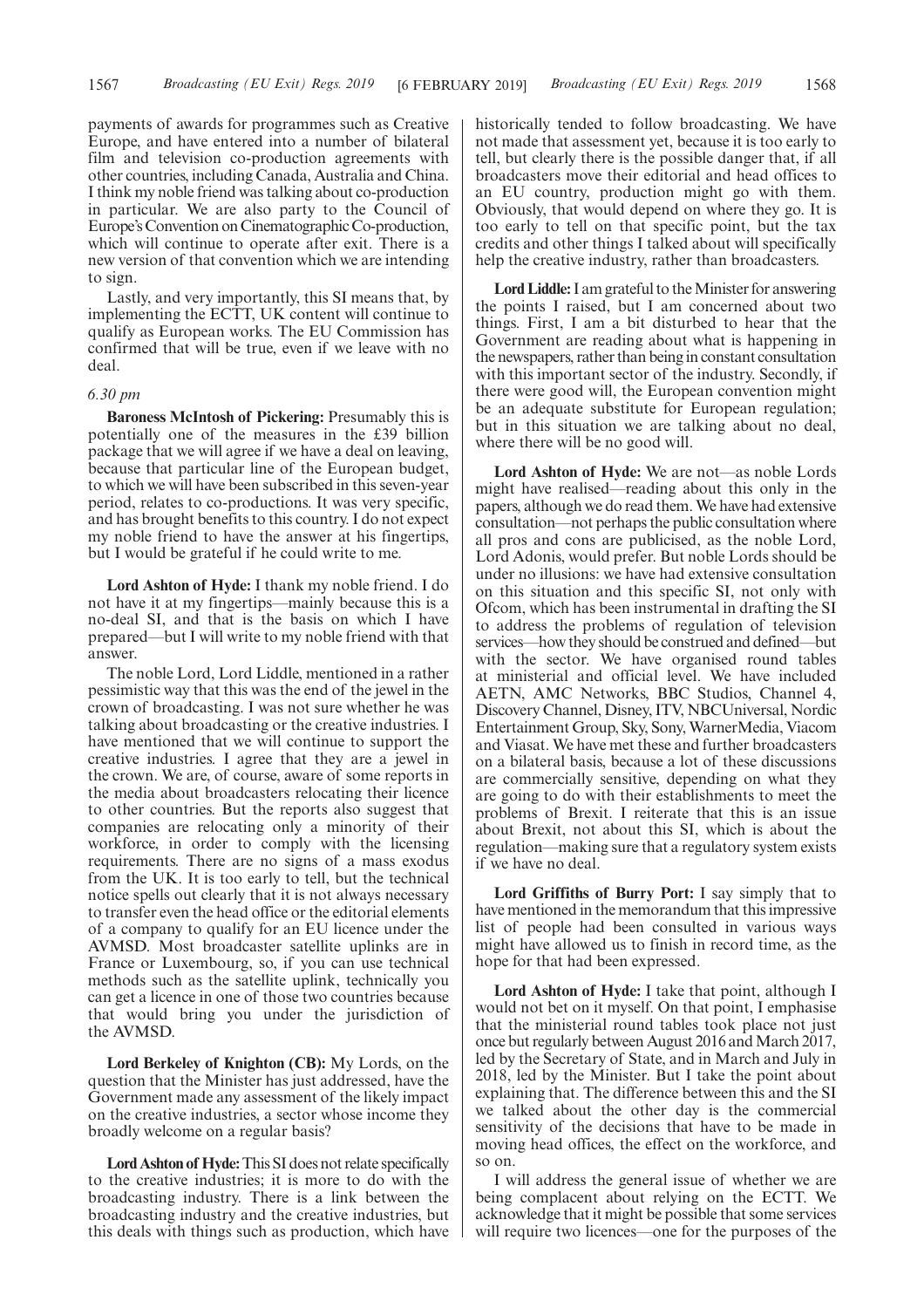#### [LORD ASHTON OF HYDE]

AVMSD, and one for Ofcom—because this is the case for services which are available in both ECTT and non-ECTT countries. In the way that these services are received—by satellite—it is difficult to exclude some countries from the distribution. There are about 500 Europe-facing services out of the 1,200 that Ofcom currently licenses. To date, we are aware of about 130 licences moving. It is fair to say that broadcasters are concerned about the risk of dual regulation, and are reluctant to rely on the ECTT—it is considered an untested convention, as EU law has been in place for so long. Nevertheless, I am sure noble Lords would agree that we should not ignore conventions and international agreements that we have signed up to, nor should the other countries which have signed them.

**Lord Foster of Bath:** If we follow the Minister's logic, he said earlier that there are about 50 or 60 channels that are currently not EEA members but which are based there, and which will need a licence. They will get a six-month period, a point raised by the noble Lord, Lord Pannick. In view of what the Minister is saying, is it not quite likely that the number of channels that are in EEA EU countries will themselves decide to get an Ofcom licence? What assessment has he made of the number that may well choose to do that, and in considering that, is he aware that the latest information I have received is that only one company is considering basing all of its planning on the ECTT? Following from that, presumably there will potentially be a large number of people wanting licences from Ofcom, so can he also tell us how long it will take Ofcom to deal with each licence and whether it will be able to get through the requisite number in the six-month period?

**Lord Ashton of Hyde:** I do not agree with that premise. We have said that we will apply the ECTT, and in fact, this SI brings it into law.

**Lord Foster of Bath:** That was not the point I was making. The point is that I understand that it is quite likely that a number of companies that are providing services to the UK, which could rely on the ECTT to not require a licence, will, none the less, make the decision that it is in the best interests of their protection to seek such a licence from Ofcom. Presumably, they will be required to do it within the same six-month period, so there is a potential problem with the number of licences that Ofcom can handle.

**Lord Ashton of Hyde:** I am still not clear why, given that we have explained that we will accept ECTT countries, they think they should have to take the precautionary approach of getting a licence as well.

**Lord Foster of Bath:** I will give a specific example: it could be in relation to the differences that exist in the advertising regime, to pick up the point I raised earlier in my initial contribution about any changes that we might make. Given that there is not a formal legal redress system under the ECTT, they may feel it better to have a licence here and simply stick to the rules that we impose.

**Lord Ashton of Hyde:** Of course, that is a possibility that was not available to them under the AVMSD, and it may be of benefit to them. It is impossible to say. I agree that they may do that. I think it is unlikely, but the noble Lord is absolutely right that it is possible.

Very few services would be able to rely solely on the ECTT. First, the main broadcasters already have a physical presence in the EU, which brings them into EU jurisdiction. As I said, it is also extremely difficult to limit services to being available in purely ECTT countries because of the way that satellite transmission works. One of the problems with the AVMSD is that it does not set down any hard and fast rules about which services fall to be regulated; it talks about services receivable on standard consumer equipment, which is a benefit that the new Ofcom definition will address.

To date, we are not aware of any companies currently licensed in the UK which intend to rely on the ECTT. The smaller companies based in the UK which provide an EU-facing service only would be able to access the AVMSD market under the technical criteria, based on their satellite uplink. Therefore, I do not think we are being complacent about relying purely on the ECTT. The evidence for that is the fact that in the technical notice, we specifically said:

"If the service is available in the EU and only available in one or more of the 20 ECTT countries noted above, freedom of reception should be permitted in accordance with ECTT. However, you should seek local legal advice to check how national law deals with ECTT obligations to permit freedom of reception of the service and what action (if any) needs to be taken … You should be aware that you may need to have two licences".

We have been clear on that.

Finally, I confirm to the noble Lord, Lord Foster, our commitment to regulate video on-demand services. Just to reiterate, a letter that my honourable friend the Digital Minister wrote to Kevin Brennan in the other place says that the Government are aware of the need to consider a long-term approach to regulating video on-demand services in the UK but that such changes cannot be introduced under the draft regulations.

I hope that I have covered most of the points that noble Lords raised. I am grateful for them.

*Motion agreed.*

## **Employment Rights (Amendment) (EU Exit) (No. 2) Regulations 2018** *Motion to Approve*

*6.46 pm*

*Moved by Lord Henley*

That the draft Regulations laid before the House on 31 October 2018 be approved.

**TheParliamentaryUnder-Secretaryof State,Department for Business, Energy and Industrial Strategy (Lord Henley) (Con):** My Lords, I hope I shall speak also to the other three sets of employment rights regulations before the House on the Order Paper. These SIs are part of a package of measures that the Government have promised to introduce to make sure we are prepared in the event that we leave the EU without a deal. It is important to remember throughout this debate that these changes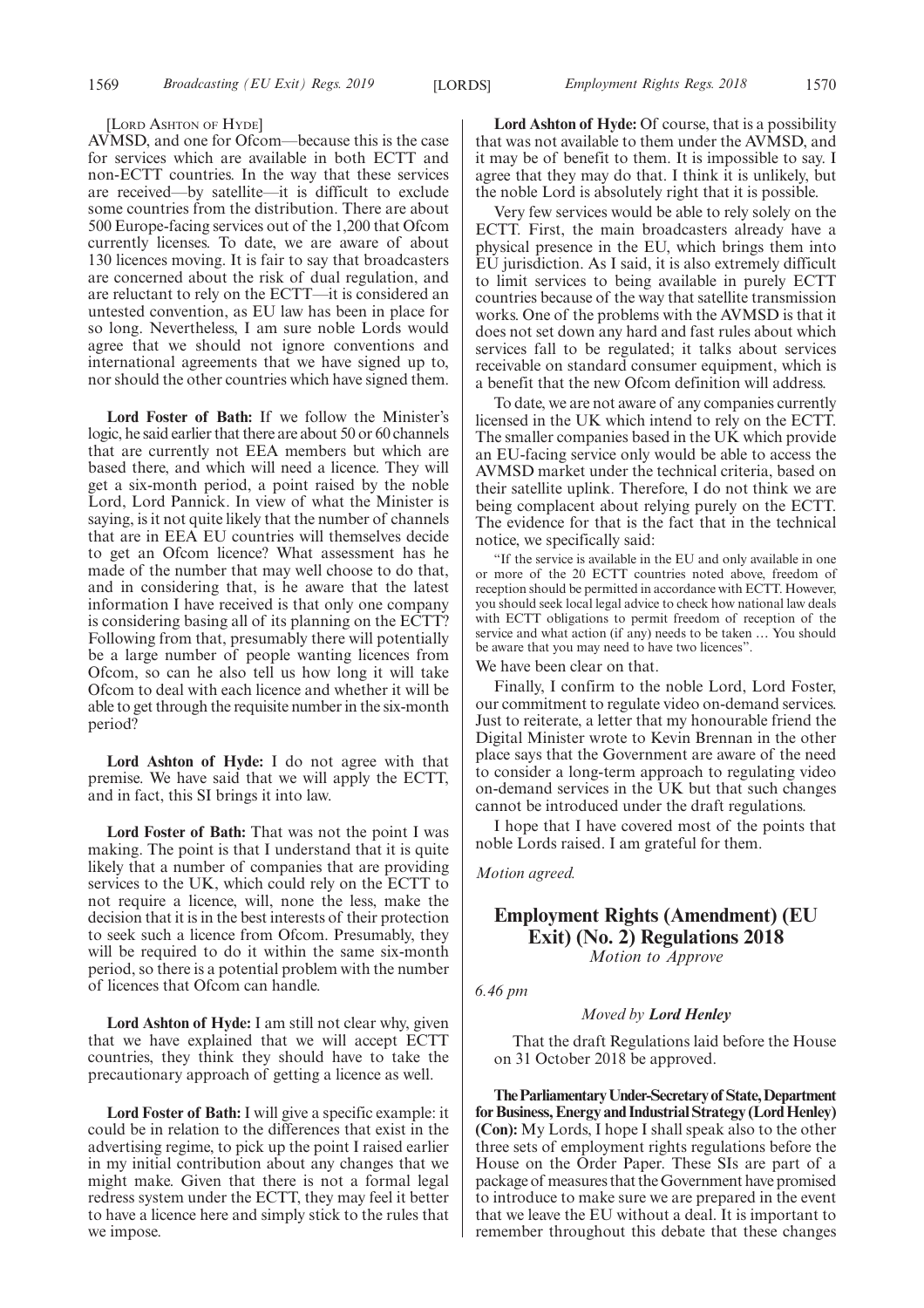will not be needed if there is a deal. The SIs in front of us make amendments to EU-derived employment law in both Great Britain and Northern Ireland.

As noble Lords know, new directives agreed in the EU are transposed into UK law. The act of the UK leaving the EU therefore does not remove these rights, as they are already in UK law. In passing the European Union (Withdrawal) Act, Parliament gave the Government the ability to ensure that necessary changes can be made to keep the statute book in proper working order. These statutory instruments make only minor changes to language to ensure that existing regulations reflect that the UK would no longer be a member of the EU. These changes are necessary to ensure that the statute book is accurate and clear. It is important that businesses, employees and citizens have clarity on their rights and responsibilities.

We are not making any changes to employment rights or employment policy through these regulations. The Prime Minister, my right honourable friend the Secretary of State for Business, Energy and Industrial Strategy, and many other colleagues have been clear that there will be no rollback of workers' rights when we leave the EU. I wish to highlight that these statutory instruments would make some changes to the regulations for European works councils. This would be an unavoidable impact of the UK leaving the EU without a deal. I can explain these changes in more detail later.

Looking to the future, the political declaration on our future relationship with the EU states that we will build on the withdrawal agreement commitment not to reduce our shared standards—a commitment not to regress from existing EU legislation. I will now go into more detail on the amendments made by the statutory instruments. The Employment Rights (Amendment) (EU Exit) Regulations and the Northern Ireland equivalent regulations repeal four powers that the Government can use to make secondary legislation. These powers relate to parental leave, part-time work, fixed-term work and information and consulting rights. The powers that are repealed relate only to obligations that the Government would be under from EU directives. As the Government would not be under these obligations if the UK left without a deal, these powers would be redundant. We would not be able to use them even if they remained. For clarity and legal certainty, we are seeking to remove these powers. Removing them in no way changes the rights that workers enjoy, nor the Government's ability to protect workers in the UK in future.

The Transnational Information and Consultation of Employees Regulations 1999 are also amended to reflect the UK's departure from the EU. Withdrawing from the EU will mean that the UK is no longer included in the EU rules on European works councils, which is why changes are required to the legislative framework set out in those TICE regulations. Provisions relating to existing EWCs—which can continue to operate in a no-deal scenario—are maintained. These include the protections for workers and their representatives on EWCs.

I move on to the next pair of regulations—the Employment Rights (Amendment) (EU Exit) (No.2) Regulations and their Northern Ireland equivalent. These are listed first on the Order Paper, despite their numbering. The amendments made through these regulations amend the text of existing Acts to reflect the UK's departure from the EU. None of these changes affects the rights workers enjoy or changes employment policy.

The changes that may elicit the greatest interest across the House are those made to Section 38 of the Employment Relations Act 1999 and its equivalent in Northern Ireland. These relate to TUPE protections. The SIs amend the wording of the existing legislation to maintain the current scope of a power currently derived from EU directive obligations. This power has been relied on to make secondary legislation to cover situations where workers are not covered by TUPE regulations. The revised clause still retains the breadth of the existing powers for the Government to amend TUPE regulations to protect the rights of workers. The changes also protect the regulations that have previously been made under this power. These amendments do not change the rights to which workers are entitled.

There is one further point I wish to bring to the House's attention. Of course, I hope that these regulations will not need to come into effect. I hope agreement can be reached with the EU and these regulations can be revoked. However, in the event that there is no agreement—no deal—it is vital that these regulations are enacted. Failure to pass these largely technical regulations would mean uncertainty over both workers' rights and employers' obligations. This could lead to disruption for businesses and citizens, and an increased risk of litigation. This is in no one's interest. It would be unacceptable not to provide this clarity to businesses and I hope noble Lords will accept that the Government are delivering on our workers' rights commitment and that these SIs can therefore be approved. I commend them to the House and beg to move.

**Lord Monks (Lab):** My Lords, it is pretty obvious that these regulations were drafted—as was necessary before the conclusion of the current talks that the Prime Minister very belatedly initiated with the TUC and others about employment rights post Brexit. I understand that talks with the Business Secretary are still going on. I hope that at the back of the Minister's mind is the thought that these regulations might well be altered in the light of any progress made in these talks. In effect, the TUC seeks a binding guarantee that existing employment rights will not just be maintained but will not fall below any levels of protection developed in the rest of the European Union and its single market.

There is a lot going on in the European Union at the moment on precarious employment, the gig economy, self-employment and protections for migrant workers. The key point in these negotiations with the Business Secretary is whether there can be any chance of a meeting of minds in these areas. So far, the Prime Minister has said to the union negotiators, "Trust me to make sure we will do the right thing". "Trust me" is not quite good enough, given the transitory nature of being Prime Minister or party leader in this country. Binding guarantees are rather better than good intentions in this area.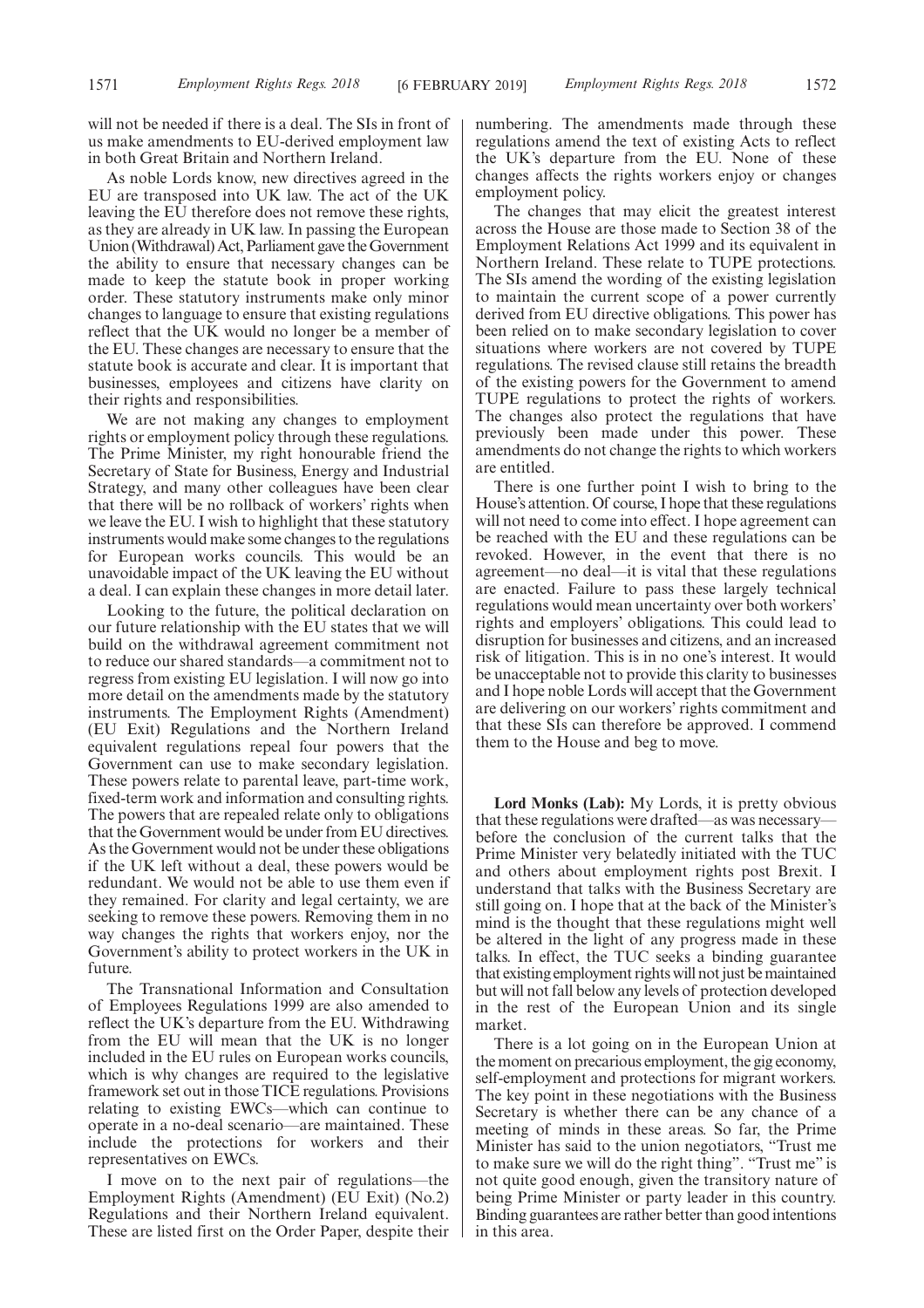#### [LORD MONKS]

The backcloth to these regulations has been drawn to my attention by the TUC. It has circulated a brief to Members of this House, which I hope noble Lords have had a chance to read. The first point is a procedural one about consultation. I echo previous debates in the House today by asking: who has been consulted on the regulations?

I turn first to the regulation dealing with the European works councils. It is worth reminding Members of this House that there are 850 or so EWCs and UK workers are represented on 500 of them. About 10 million European workers in total are covered by European works councils. Although their performance varies, as one would expect, on the whole they have been very successful in holding companies to account on their future plans and strategies. This is an important dimension in a world where pressures from financial markets on companies not to consult, inform or discuss their plans are very powerful.

We welcome the Government's commitment to maintaining British participation in existing EWCs, but this commitment does not extend—at least as yet—to including new ones or to absorbing into UK law any changes in EWC arrangements that come into force over the next period. No new EWCs will be required to be set up under UK law after Brexit. We are worried that—at least in some cases—UK workers might lose their seats on the European works councils and therefore put British jobs at much greater risk than those of our neighbours across the channel and the North Sea. In other cases, I think there would be voluntary agreement. There are specific measures on the rights of UK worker representatives, such as paid time off to attend meetings. I note that these will be maintained after Brexit in relation to EWCs, but not necessarily to new EWCs that have a British component.

If there is no deal, most of these regulations are designed to come into force on Brexit day. What is the timetable should a withdrawal agreement be concluded? In our view, they should not come into force during a transition or implementation—or indeed a backstop period.

I turn to the 2018 family of regulations. These are centred primarily on TUPE—the transfer of undertakings legislation—which has been valuable in handling transfers of staff due to privatisations in particular. They came in during the 1980s, under the Conservative Government at that time. The TUC is concerned that the regulations in this area lack a clear definition of what "TUPE-like protection" actually means. This is the phrase that has been adopted. I have not come across this kind of legal term before. "TUPE-like" seems to lack precision, as least to my layman eyes. Unless someone can explain the contrary to me, I think a clearer definition is very much needed.

The regulations do not extend TUPE-like protection and provisions to employee representatives, only to employees. Under the TUPE regulations, employee representatives have certain rights to information and consultation, and they should be maintained in whatever the future holds for us in this area.

Next, can we have an assurance that the regulations will not be brought into effect in any transitional or backstop period—that we would stick with the status quo? The powers under Section 13 of the withdrawal Act would hinder the UK's ability to keep up with changes in EU law during any transition or backstop period and in the event of no deal. We want to avoid workers in the UK during such a period not having the same rights and protections as workers in other European countries. Protection during a transitional or backstop period is very important.

## *7 pm*

**Baroness Burt of Solihull (LD):** I thank the Minister for his explanation. These four statutory instruments have been somewhat of a revelation to me. I was not aware that Northern Ireland has a different system of rules, although it comes under the same European legislation as the rest of the United Kingdom. I hope that the Minister and other colleagues will forgive me if some of the questions I am about to ask seem a little naive: I do not have the same level of expert advice, and hope that the Government and the Official Opposition will bear with me. I also did not get the TUC paper referred to by the noble Lord, Lord Monks.

Two of the statutory instruments obviously relate to Northern Ireland, and I was surprised to discover that legislation which presumably covers the same European Union rules differs. Why, under the same general legislative EU framework, does Northern Ireland go its own way, to a degree? In what way do the Northern Ireland regulations differ?

The regulations for mainland UK and Northern Ireland cover paternity and adoption pay, fair employment tribunals, industrial tribunals, shared parenting, working time, posted workers, small businesses and so on. I saw no reference to TUPE regulations in the Northern Ireland statutory instruments. I am sure that that is my omission, but do those elements operate differently? Surely TUPE exists in Northern Ireland as it does in the rest of the United Kingdom.

I also note that the statutory instruments amend primary as well as secondary legislation, so presumably the instruments cover areas where the primary legislation is amendable by secondary legislation. Can the Minister confirm that that is correct?

I have another question on the instruments relating to England, Wales and Scotland. Paragraph 12 of the main regulation relates to statutory paternity pay where a person has worked in the EEA. Can the Minister confirm that statutory paternity pay will not be affected by our exit from the European Union for fathers working in the rest of Europe?

Finally, I get twitchy when I read examples such as in part 1 of Schedule 1, paragraph 2, which states:

"In section 79(2) (entitlement to parental leave—supplemental) omit subsection (3)'

of the Employment Rights Act 1996. There are several such examples throughout the SIs. Can the Minister assure us that no existing rights are being omitted or weakened in any of the statutory instruments we are considering this afternoon?

In discussing the withdrawal Act—it seems a long time ago now—we sought assurances from the Government that employment rights would not be weakened post Brexit. Our fears were echoed by the noble Lord, Lord Monks. We do not know what will happen; indeed, one needs a crystal ball to predict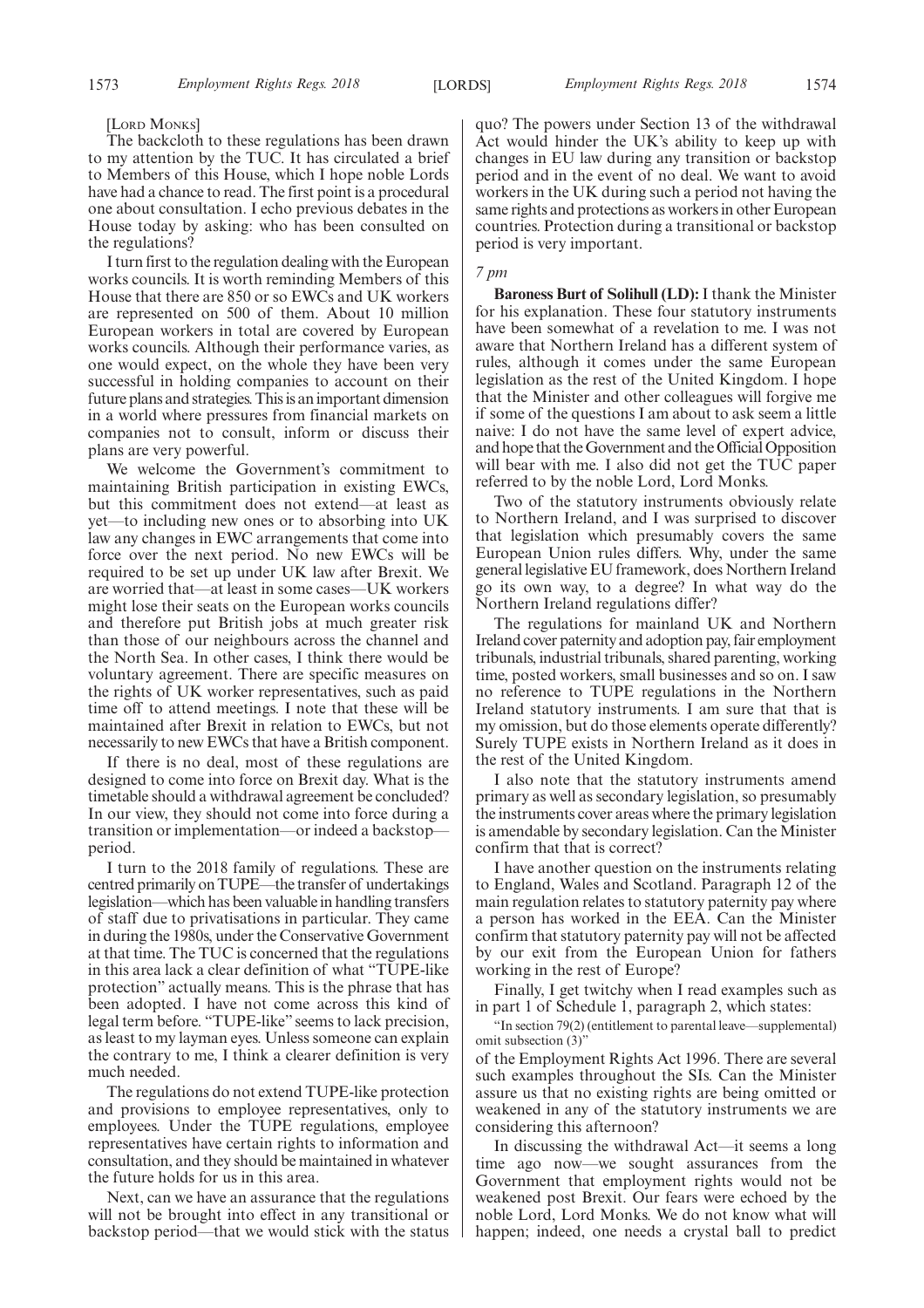what will happen next week, let alone after any possible Brexit. Will the Minister assure the House, as much as he can, that employment rights will not be diminished?

In conclusion, I hope that none of these instruments will ever need to apply, unless we commit the wilful act of self-destruction of leaving the European Union without a deal. The Minister alluded to that. Is he still feeling optimistic?

**Lord Balfe (Con):** My Lords, I draw attention to my various interests in the register to do with trade unions. I am very pleased to follow the noble Lord, Lord Monks, a distinguished former general-secretary of both the TUC and the European TUC. Many of us in this House forget that the European TUC is a very powerful body that represents workers from all over Europe and has had a decisive impact on much legislation that has covered workers.

I have also been extremely pleased recently to see that the Government, on the road to Damascus, are now again talking to the unions. It must be two and a half years since union leaders last met a Prime Minister. When I was working as trade union adviser to David Cameron, one of my jobs was to ensure that that scenario never existed. I hope that the present Prime Minister will realise that a regular dialogue with the trade union movement is for the good of Britain, because it enables trade union leaders, who have a very good bird's eye view of what is going on in Britain, to contribute to the national wealth.

We have spent most of today talking about things which we really hope will never matter—in other words, that we will not leave the EU without a deal and that therefore none of what we have dealt with today will come into force. I noticed that both of the main SIs state that they can be,

"deferred, revoked or amended".

My first question is whether consideration has been given as to which one of those three is likely to come into force. I would like them never brought into action and revoked straightaway, but the word that worries me the most is "amended". In other words, they would no longer be SIs if we leave without a deal but would be amended in some way to accommodate a deal.

My next point is on the enshrinement in law of workers' rights in the side agreement that we had with the EU. When I met Gavin Barwell, the Prime Minister's chief of staff, I specifically asked: "How strong is this agreement and how enforceable is it?". He confirmed to me that it was not enforceable. When legislation comes to this House to deal with post Brexit when there is a deal on the table, a number of Members will be looking to write those agreements on workers' rights into Bills, to make them fully enforceable.

I want to make one or two points on the documents in front of us. I will try not to copy what the noble Lord, Lord Monks, has said. However, there is concern about workers' councils. They play a valuable role and we will be looking to the British industry part of workers'councils to maintain a commitment to them—in other words, not to use the absence of Britain from the EU as a way of weakening the ability of workers from the British side of workers' councils to continue to participate in them. We will be looking for the Transnational Information and Consultation of Employees Regulations to be kept fully in force.

What will happen if an external request is made for a new European workers' council from a European country? I notice that companies that operate in Switzerland often include Switzerland within their scope and include Swiss worker representatives as EWC members. Switzerland is not in the EEA—that is one reason why I use this example—and the provisions do not appear to make provision for workers' councils continuing to include the UK within their scope on a voluntary basis. I would like to know what the Minister sees as the future in that area.

On the updating rights, the Minister can enact legislation to keep UK law in line with EU law. I would like to think that we will do our best to do that. Has he had any thoughts on that?

I turn briefly to the other regulations. I agree completely with the noble Lord, Lord Monks, that we need a much clearer definition of what "TUPE-like" means. This looks like something, but is not quite the same. I would like to see an agreement that TUPE-like means that TUPE, as practised at the moment, will be the standard to which Ministers will try to hold any future statutory instrument or legislative developments.

I thank the Minister for bringing this to the House tonight. I look forward to his responses and promise him that when labour relations matters come up, I will continue to represent the 30% of paid-up trade union members who vote for the Conservative Party.

**Baroness Crawley (Lab):** My Lords, I am grateful to the Minister for setting out these draft regulations. Like other noble Lords, I am concerned about any potential loss of updating rights.

Does the Minister agree that, both on the European works councils and on TUPE, these regulations remove powers currently enshrined in primary legislation, under which Ministers can enact legislation to keep UK law in line with EU law? Will removing those powers mean that it will be harder to keep workers' rights up to the same standard as EU workers' rights, as EU law develops?

May I underline the point made by the noble Lord, Lord Balfe, and my noble friend Lord Monks on the "TUPE-like" reference? TUPE has been a boon, particularly for women workers moving between jobs, especially when we see how women's pensions are often a lot less than men's pensions.

#### *7.15 pm*

**Lord Stevenson of Balmacara (Lab):** My Lords, it has been a very helpful and useful debate and we look forward to hearing the Minister's response. I have a number of questions that pick up on points already made by other noble Lords.

I will not delay the House too long, but I cannot let pass my normal question to the Minister, when dealing with SIs, about commencement dates. His department has a very bad record on bringing out regulations that commence on the common commencement dates. He promises to do better, but I have yet to see it.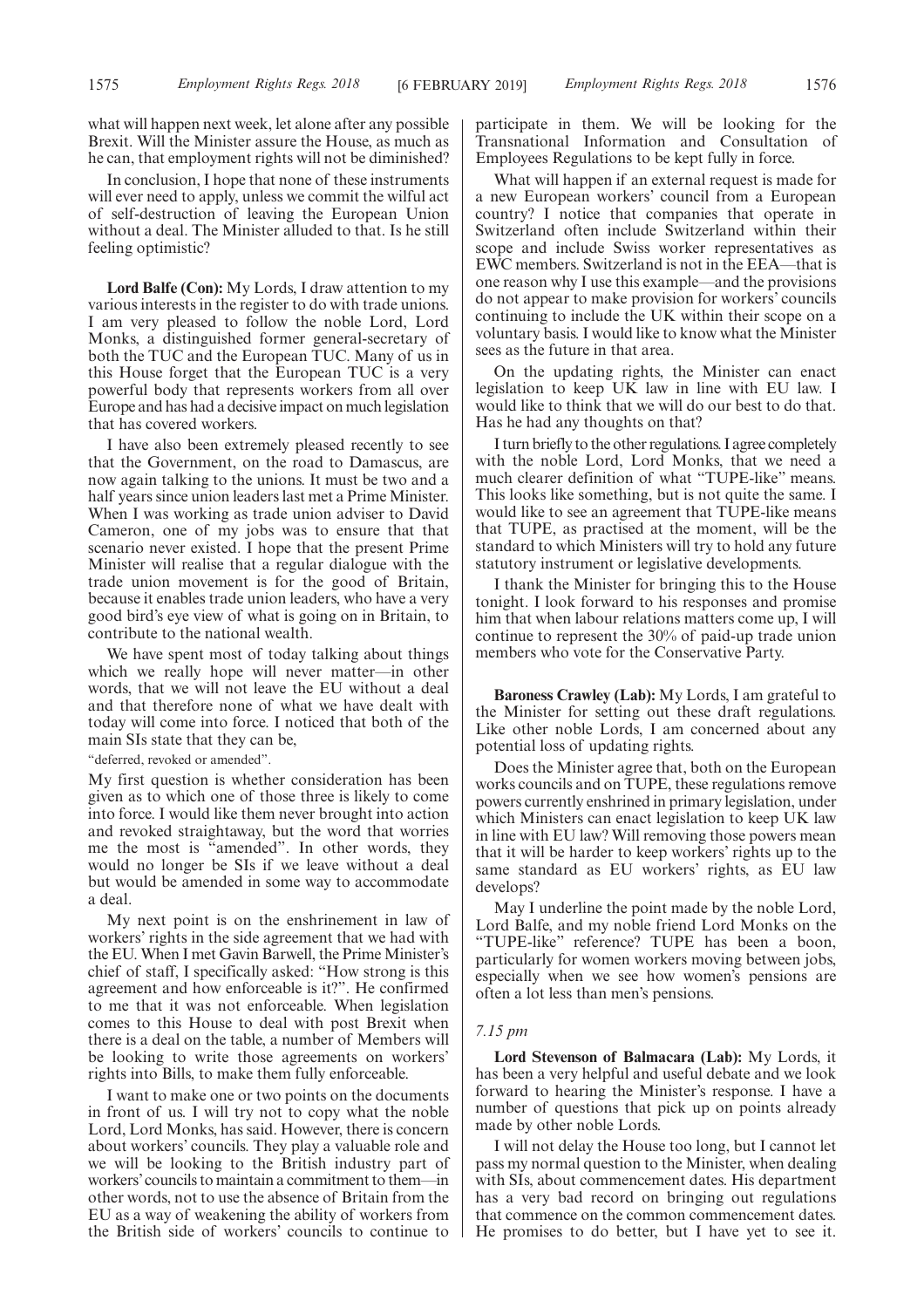[LORD STEVENSON OF BALMACARA]

Unfortunately, these are not ones that I can tease him with because they are supposed to come out only if required and on exit day.

However, that is not quite the case here, is it? If we look at the Employment Rights (Amendment) (EU Exit) Regulations 2019 and the parallel regulations for Northern Ireland—which I think are numbers three and four as grouped on the Order Paper—both of them say that the regulations,

"come into force on exit day, subject to paragraph (2)".

Paragraph (2) provides that certain elements of the regulations,

"come into force the day after the day on which these Regulations are made".

When the Minister introduced the regulations, he said that we did not have to worry about them, that there was nothing in them that would need to take place, and that he was optimistic that there would not be a need for them to come into force. However, that is not true, as some parts of these regulations will come into force. In that context, could he reinforce what he said, which is that there is no diminution in existing rights as a result of the parts of these regulations that will come into force before exit day—and are, therefore, not strictly EU exit regulations in that sense, although we will pass over that, if the issue is indeed trivial, as I suspect it is, given that they seem to be corrections to earlier regulations and primary legislation that may not have kept pace with nomenclature in the EU. If that is not the case, the Minister owes it to the House to make a statement about exactly what is happening under these regulations.

More generally, several speakers—my noble friends Lord Monks and Lady Crawley and the noble Lord, Lord Balfe—have raised points about what is meant by the fact that, on the one hand, the Government are withdrawing powers which, as my noble friend Lady Crawley said, are currently in force and could be implemented to maintain workers' rights and the rights of employee representatives but, on the other, the Government intend, although there is no evidence for this apart from the assertions of both the Prime Minister and the Minister, that there should be no diminution. Where is the legislation that is going to bring forward that levelling up to the existing situation? If the Minister cannot give us an answer, will he please write to us about what the Government's intentions are? Clearly, the regulations amend Section 13 of the Work and Families Act. That amendment reduces, in crude terms, the rights of workers currently. What is the timescale for that being rectified?

On the question of what TUPE means and the definition of "TUPE-like", again the regulations remove powers that exist. Where is the regulation that is going to bring forward the parallel arrangements to make sure that that continues in UK law? The rights of employee representatives, which were mentioned in particular by the noble Lord, Lord Monks, are similarly affected.

These may not seem to be very serious comments, but I think that people across the country will be concerned that their rights are being eroded. At the same time, politicians are saying that they should not worry about it, because the Government have in mind to make sure that there is no diminution. So it is not just a question of the diminution but of making sure that, when changes are made that would have happened had we stayed in the EU, those are also replicated in UK law. I would be grateful to hear the Minister's comments on those points.

**Lord Henley:** My Lords, I thank all noble Lords for their comments. The noble Lord, Lord Monks, complained that these regulations had possibly been drafted before the talks were concluded. I have to say that it would be rather difficult to draft them after the talks were concluded because I suspect that they might be somewhat late. I think that to start drafting these amendment regulations at 10 minutes to midnight would not be the right way to go about it and I would be quite rightly criticised.

What I can say, and I think that the noble Lord will be pleased about this, is that the Employment Rights (Amendment) (EU Exit) Regulations were published in draft form in December 2017. That allowed for extensive consultation and allowed us to comply with the statutory obligation to consult the relevant bodies on a change made to the conduct of employment agencies and employment business regulations. We received, I think, two responses, one from the National Association of Schoolmasters Union of Women Teachers and the other from the Recruitment & Employment Confederation. I need not go into detail, but neither raised concerns about the drafting of the amendment: rather, they commented more on EU exit in general. We also, as I said, shared these regulations in draft with the TUC and with the CBI—so there was considerable consultation on them.

I shall repeat the commitment that has been made by my right honourable friend the Prime Minister, by my own Secretary of State and by Ministers throughout the Government. Now as a Parliamentary Under-Secretary of State I shall repeat it, although it has been made by people who are far important than me. We are committed not to rolling back on workers' rights, and by laying these SIs we are upholding that commitment. We already go beyond the EU minimum in many areas of employment law; that is well known. I can say to the noble Baroness, Lady Burt, that we have no intention of making any changes to statutory maternity pay. People will not be affected whether we are in the EEA or not. That is true for all the concerns that have been put forward.

Looking to the future, as my noble friend Lord Balfe invited us to do, I would remind the House of what we discussed in a Statement debate—and there will be other chances to discuss it. Our *Good Work Plan* sets out our vision for the future of the labour market and our ambitious plans for implementing the recommendations that arose from the Taylor review. That important package will ensure that workers have access to the rights and protections that they deserve in a changing labour market, with the changing technology that we face. In addition, it will create a level playing field for employers, thereby ensuring that good employers are not undercut by the small minority who seek to circumvent the law. That is worth stating at the Dispatch Box as I move these instruments.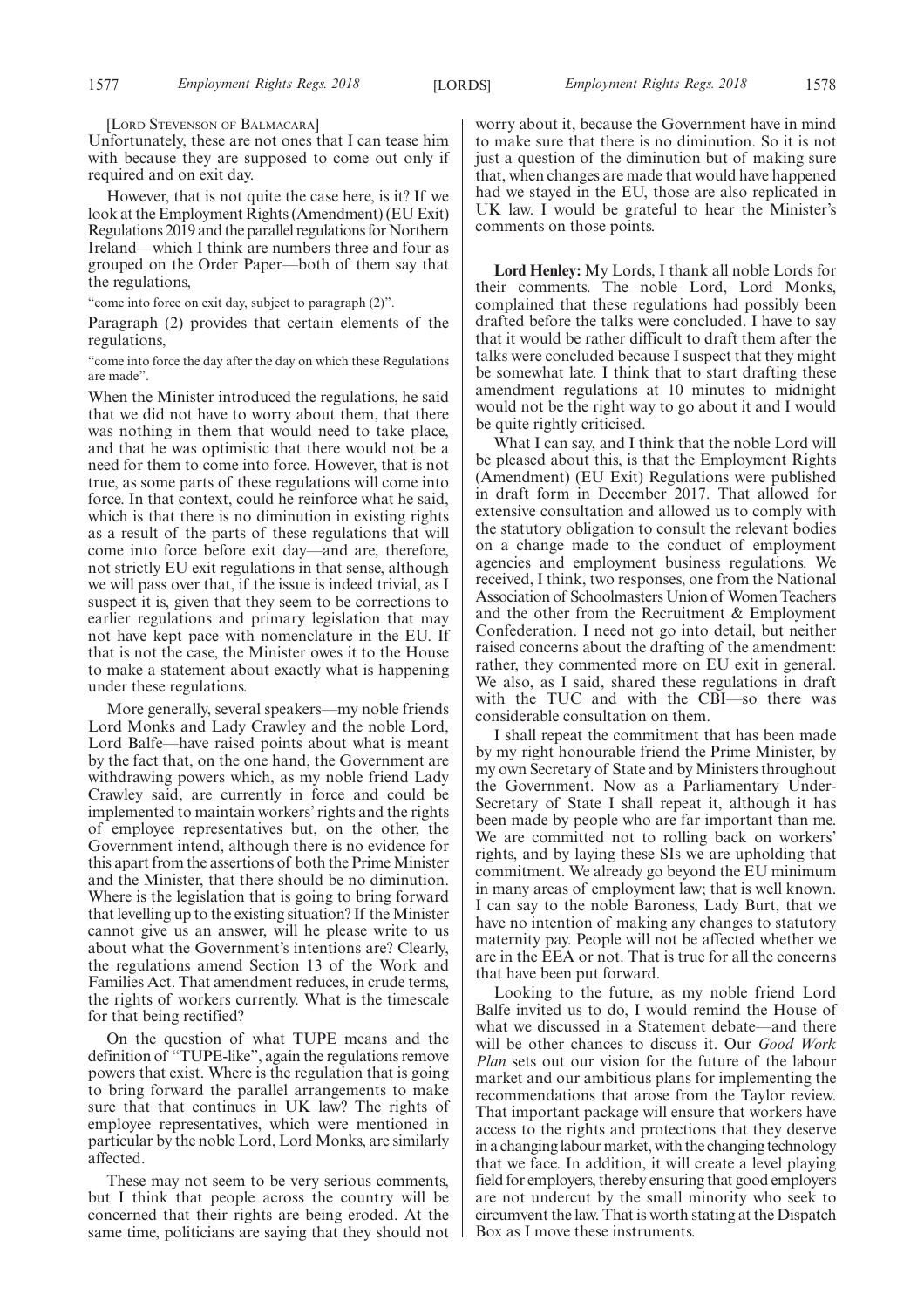Perhaps I may deal with one or two specific concerns, in particular the drafting points made by the noble Lord, Lord Monks, and echoed by others. He asked whether the new phrase "TUPE-like powers" provide the same scope for power. The phrase "TUPE-like provisions" is needed to maintain the current scope of the powers, and the new wording ensures that the Government will continue to have the power to enhance workers' rights as we do now. We will continue to do that and I repeat that commitment once again. The noble Lord also asked whether these statutory instruments would need to be amended following the talks that he referred to. I can make it quite clear again that these SIs are for no deal. We hope that once we have a deal they will be unnecessary.

The noble Lord also put a question about European works councils. He asked how the Government could claim to be preparing for Brexit when they did not have plans for workers to have proper representation in the absence of European works councils. We are preparing for a no-deal exit, as any responsible Government would do. UK employees will still be able to be represented on works councils—but, again, that will be a matter for the employer and employee representatives. Employees and their representatives on European works councils will retain their existing protections in all circumstances.

The noble Baroness, Lady Burt, asked about the differences as regards Northern Ireland. This is a devolved matter in Northern Ireland in a way that I do not think it is in Scotland. The TUPE-equivalent amendment in Northern Ireland is to the Employment Relations (Northern Ireland) Order 1999. However, in the continued absence of a Northern Ireland Executive, it is for the UK Government to take any necessary EU exit legislation for Northern Ireland through Westminster. However, I can give an assurance that the Northern Ireland departments have been consulted in the preparation of these statutory instruments.

The noble Lord, Lord Monks, also asked whether they would apply during any implementation period. Again I can say that they will be needed only in the case of no deal. I have dealt with the question of statutory maternity pay, which will remain the same. My noble friend Lord Balfe asked about the ability to repeal the legislation. If the SIs are no longer required on exit day we expect, as I think he quoted, to defer, revoke or amend them through further legislation in time for the end of the implementation period. Which route we take will be a matter for us to decide at the time—but, regardless of what we decide, we will uphold our commitment not to roll back on workers' rights.

With that, I think that all I need to do is to repeat the assurance to the noble Baroness, Lady Crawley, and others that these amendments do not narrow TUPE powers: rather, they ensure that the Government will continue to have the power to enhance workers' rights, as we do now. One last question was put to me about European works councils by my noble friend Lord Balfe. He asked whether we could apply the EU directive on EWCs like Switzerland. I repeat that these SIs are only for if there is no deal. Switzerland is covered by the directive under the deal that it has with the EU, so that would be a matter for future negotiations.

**Lord Stevenson of Balmacara:** I wonder whether the noble Lord could answer my question about the commencement date and the discontinuity between the fact that these are supposed to be brought in only on exit day although two of them refer to regulations that will come into force on the day they are passed which presumably will be today. If the noble Lord does not have any inspiration at this moment, perhaps he could write to me.

**Lord Henley:** I had completely and utterly forgotten the noble Lord's obsession with commencement dates in the excitement of dealing with orders of this sort. It might be that inspiration comes to me, but it may not be the sort of inspiration that would satisfy the noble Lord. I am told that the standard practice for statutory instruments is that they have a coming into force date. If that does not answer the noble Lord's question, I will write to him.

I think that I have dealt with all the points that were put to me.

*Motion agreed.*

# **Employment Rights (Amendment) (Northern Ireland) (EU Exit) (No. 2) Regulations 2018**

*Motion to Approve*

*7.28 pm*

*Moved by Lord Henley*

That the draft Regulations laid before the House on 31 October 2018 be approved.

*Motion agreed.*

## **Employment Rights (Amendment) (EU Exit) Regulations 2019** *Motion to Approve*

*7.28 pm*

#### *Moved by Lord Henley*

That the draft Regulations laid before the House on 14 January be approved.

*Motion agreed.*

## **Employment Rights (Amendment) (Northern Ireland) (EU Exit) Regulations 2019**

*Motion to Approve*

*7.29 pm*

#### *Moved by Lord Henley*

That the draft Regulations laid before the House on 14 January be approved.

*Motion agreed.*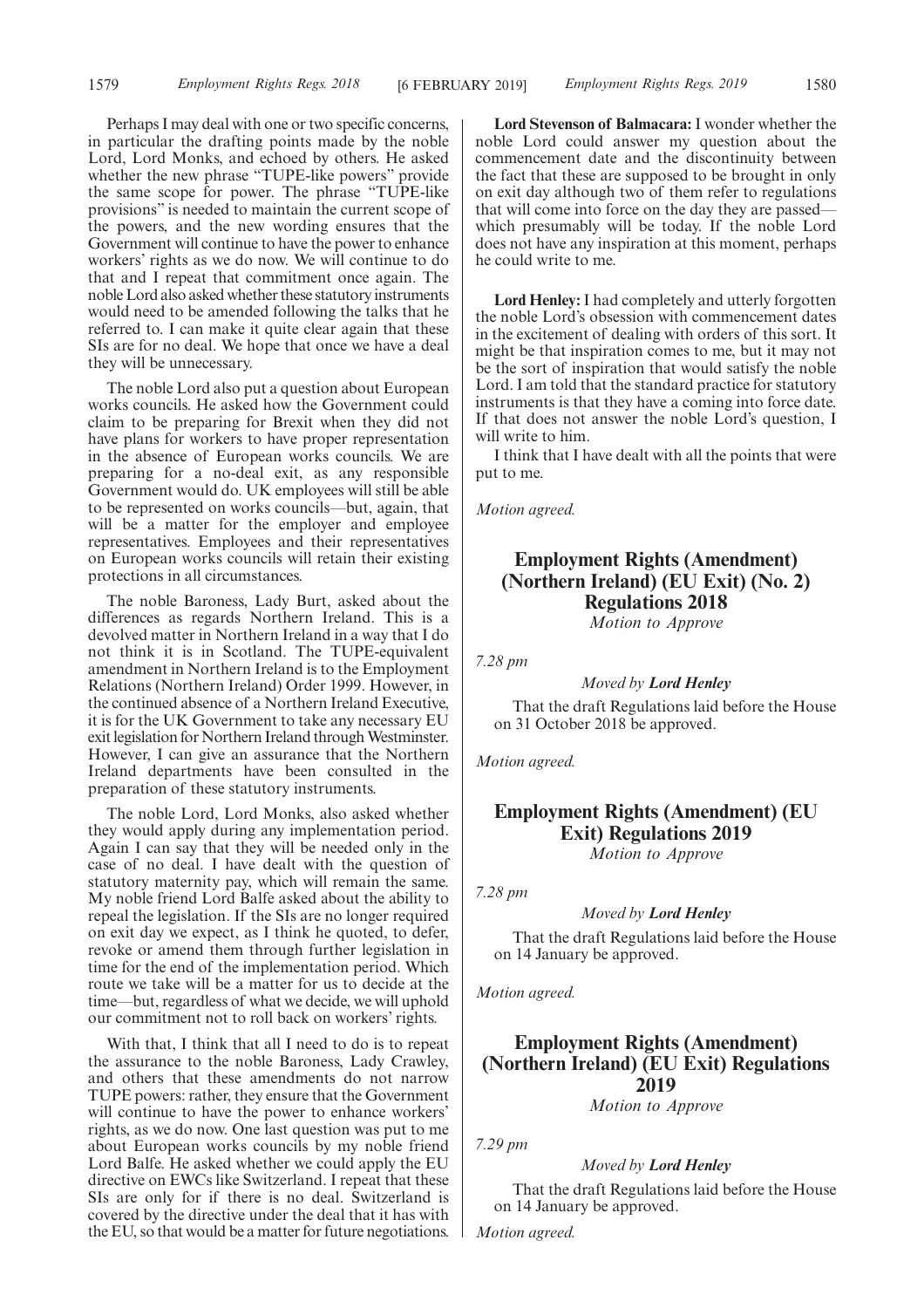## **Fisheries (Amendment) (EU Exit) Regulations 2019**

*Motion to Approve*

*7.29 pm*

#### *Moved by Lord Gardiner of Kimble*

That the draft Regulations laid before the House on 4 December 2018 be approved.

**TheParliamentaryUnder-Secretaryof State,Department for Environment, Food and Rural Affairs (Lord Gardiner of Kimble) (Con):** My Lords, the instrument before your Lordships makes minor, technical amendments to primary and secondary domestic legislation in order to make domestic fisheries legislation operable, as part of having a working statute book after exiting the EU. There are no changes to policy made by this instrument; it makes the necessary corrections to ensure that our domestic fisheries law remains fully functional after we leave the EU.

Section 2.3 of the Explanatory Memorandum sets out the three pieces of primary legislation and 10 pieces of secondary legislation amended by this instrument. The amendments are laid out in detail in Annexe B of the Explanatory Memorandum and they fall into four main categories. There are, for instance, references to "an enforceable EU obligation" and "enforceable EU restrictions". These are amended to "a retained EU obligation" or "retained EU restrictions" to ensure that these remain operable as part of retained EU law. For example, Section 30 of the Fisheries Act 1981 concerns the enforcement of EU rules relating to sea fishing. Amendments to Section 30 change references to, "enforceable Community or EU obligations and restrictions",

to,

"retained EU obligations and restrictions",

to ensure continued operability of these provisions on exit.

There is then a further category: provisions that will be redundant or inoperable in UK law after EU exit. For example, Schedule 4(5) of the Merchant Shipping (Registration of Ships) Regulations 1993 refers to an "EC Number" in the list of details to be recorded in the register of British fishing vessels—this has been removed. Likewise, a reference to euros has been converted to pounds sterling in the Fish Labelling Regulations 2013.

The third category has references to "member state or third country" which are replaced with just "third country" because, in this context, member states will be categorised as third countries when we exit. For example, Article 3 of the Sea Fishing (Illegal, Unreported and Unregulated Fishing) Order 2009 defines "third country fishing vessel" as,

"a fishing vessel which is not a Community fishing vessel".

This has been amended to a fishing vessel which is not, "a United Kingdom fishing vessel".

Fourthly, cross-references to EU regulations are amended to bring them into line with technical amendments made to directly applicable EU regulations by other SIs. For example, in the Fish Labelling Regulations 2013, the designation of the Secretary of State to draw up and publish the list of commercial designations of fish species has been deleted because this is now provided for in Council regulation (EC) 1379/2013, as amended by a forthcoming common fisheries policy SI. This is a consequential amendment arising from the amendments made by that SI to avoid duplication of the same provision in two different pieces of legislation. Without this instrument, these 13 key pieces of domestic legislation would no longer operate effectively as part of the statute book after exit, so we would be unable to regulate these areas of UK fisheries.

This SI has been developed and drafted in close co-operation with the devolved Administrations, reflecting the devolution settlements. The amendments made by this instrument mainly extend and apply to the United Kingdom, with some exceptions, so each of the devolved Administrations was heavily involved in developing the approach. In that regard, I refer your Lordships to paragraph 4 of the Explanatory Memorandum, which sets out the extent and application of each piece of legislation. As I said, this is about technicality and operability. I beg to move.

**Lord Hope of Craighead (CB):** My Lords, I am grateful to the noble Lord for the way he has introduced these regulations. I confess that I came here puzzled by the way Part 2—the amendments of primary legislation—sets out the respective amendments to, on the one hand, the Sea Fish (Conservation) Act 1967 and, on the other hand, the Fisheries Act 1981 and the Marine and Coastal Access Act 2009. You have only to look at Part 1 to see that, so far as the Sea Fish (Conservation) Act 1967 is concerned, the amendment is extremely sparse. We are provided with two adjectives one adjective is changed for another—without indicating what the altered phrase is in its extended form. In the cases of the 1981 and 2009 Acts, the draftsman has provided us with the complete phrases. For example, Section 3(4)(b) of the Fisheries Act 1981 contains an extended phrase "enforceable Community restriction" and "enforceable EU obligations". This is being substituted with "retained EU restrictions" and "retained EU obligations". I found it very difficult, looking at the two lines of the 1967 Act, to know what it was really dealing with because all we have are the two adjectives.

I am grateful to the noble Lord for drawing our attention to Annexe B where the language is expanded the noun is attached to the adjective—and which explains the situation very well. For those who are interested in parliamentary draftsmanship, it is very interesting to see how the 1967 Act amendment—drafted, no doubt, with the guidance of the Scottish Government's draftsmen—is able to achieve so much with so few words, whereas the other two statutes have very extended amendments which require quite a lot of reading but are much more intelligible.

I offer these comments to thank the noble Lord for having explained it to me in his introduction, but also by a way of comment on two unusually differing methods of draftsmanship.

**Baroness Parminter (LD):** My Lords, I thank the noble and learned Lord, Lord Hope, for that point. Like him, I echo my thanks to the Minister and the team for the explanations in Annexe B, which were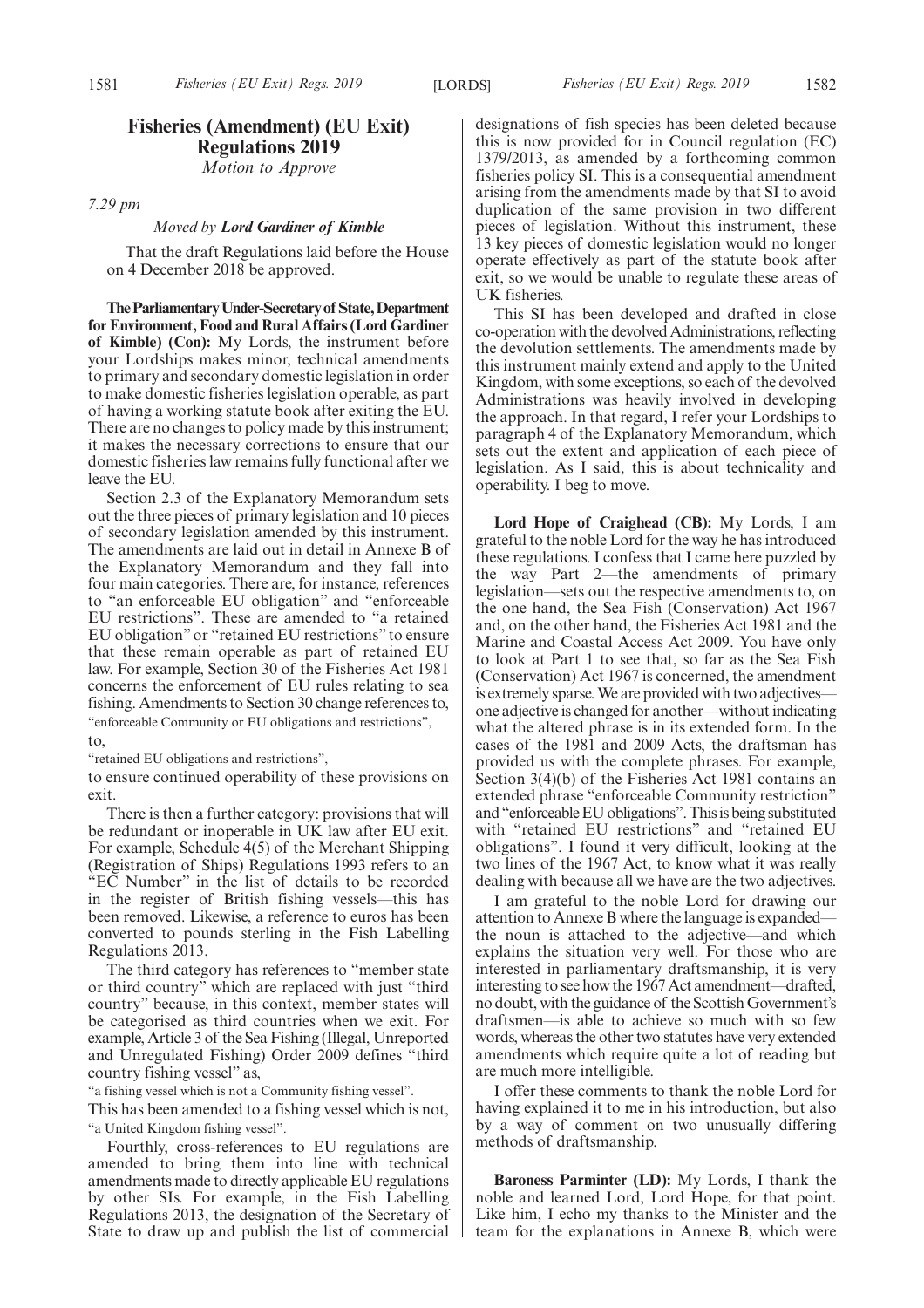provided at the request of the Secondary Legislation Scrutiny Committee. It has aided all of us to get a clearer understanding of exactly how these changes to the very discrete area of enforcement powers will accrue if we leave the European Union.

I make no substantive comment on the statutory instrument—it was to the satisfaction of the House's committees. Last week, in the other place, Minister George Eustice made it clear that there will be just shy of 100 Defra statutory instruments. This statutory instrument deals with a very discrete area of enforcement powers; I know the Minister is well aware of this issue, but there is a much bigger statutory instrument which deals with the policy issues around the many changes to policy which will happen to fisheries should we leave the common fisheries policy. It struck me and other Members as a cart before the horse situation. This is a very discrete element and it would have been helpful to discuss the two statutory instruments together.

Given that there will be some good nature required on both sides of the House to deal with this large number of statutory instruments, it would, at this stage, be wise to inform the department that it would be helpful in future—if possible—for issues which have common policy areas to be debated together.

**Baroness Jones of Whitchurch (Lab):** My Lords, I thank the Minister for his explanation, and for his courtesy in meeting to discuss this issue beforehand. I also thank other noble and noble and learned Lords who have raised important points during this discussion.

I begin, once again, by raising the more general issue about the process that we are expected to undertake in scrutinising such a large number of SIs in such a short time. As the noble Baroness, Lady Parminter, said, the Minister in the other place, George Eustice, confirmed that we have 98 Defra SIs to get through before Brexit day. I am sure the Minister will recognise the enormous challenge this creates to ensure proper scrutiny, given the sheer volume of legislation that faces us in the coming weeks. Of course, we would not be in this position if the Government had not insisted that a no-deal option remain on the table—an option that very few people across either House believe is sensible or workable. We continue to be concerned that by rushing through this legislation, mistakes will occur, and that in trying to deal with such a large volume of legislation, we will not be able to do justice to the scrutiny process.

I want to return to the issues we raised during scrutiny of a previous SI last week. While we welcome the establishment of the reading room to allow invited stakeholders to have pre-sight of SIs, in practice all it does is allow for a few extra days to analyse and digest them. There is little scope for any deficiencies to be addressed or to withdraw and re-lay any SIs that are identified as being flawed. Has any consideration been given to making this pre-scrutiny process more meaningful? Is it true that consideration is being given to a wash-up process before Brexit day to potentially address these deficiencies? Has any more consideration been given to the request from my noble friend Lady Young of Old Scone for parliamentarians to be given the same opportunity for earlier sight of the drafts? If not, we are being presented with a fait accompli, and can have very little influence over the wording before us.

On the subject of process, I absolutely agree with the point made by the noble Baroness. It seems very odd that we are not debating this SI with its sister SI, the Common Fisheries Policy (Amendment etc.) (EU Exit) Regulations 2019, particularly as the Explanatory Memorandum says that they should be read in conjunction. On the same subject, the Minister will know that in its report of 20 December, the Secondary Legislation Scrutiny Committee criticised the lack of detail in the Explanatory Memorandum and asked for a more detailed one to be produced. We are pleased that the department took this criticism seriously, but he will know that this resulted in our receiving the revised version of the EM very late in the day. I hope that that process will not be repeated.

Turning to the detail of the SI, the noble Lord knows that there was some discussion in the other place about the amendments which change "enforceable Community or EU obligations" to "retained EU obligations and restrictions". The Minister has now confirmed that the meaning of a "retained EU obligation" is as set out in Schedule 8 to the European Union (Withdrawal) Act. My question is slightly different. It is about losing the reference to the obligations being "enforceable". Are there any implications to removing the power to enforce this SI? I want absolute clarity on that, because I do not feel that the Minister in the other place answered it satisfactorily. Can the Minister please confirm who will be responsible for enforcing the retained EU obligations in these circumstances, as the SI does not seem to spell this out? This is another example of where the EU would have had the ultimate power of action, including fines, through the European Commission. Given that this has not yet been transposed into UK law, will there be the same powers of enforcement that we currently enjoy under EU law?

I want to move on to the removal of references to Article 42 and the control regulation from the Sea Fishing (Enforcement) Regulations 2018. As I understand it, this means that an inshore fisheries and conservation officer can no longer enforce Article 42, which states that fishing vessels engaged in fisheries subject to a multiannual plan cannot move their catches to another vessel unless they have first been weighed. If this provision is removed, is there not a danger that the rules on weighing catches could be evaded and overfishing allowed to take hold? Can the Minister explain why this change was made and what is being done to manage the risk of overfishing?

I want to raise the question of access to the European Maritime and Fisheries Fund. The SI understandably deletes reference to the fund, but it is worth £30 million a year to our coastal communities. Can the Minister confirm whether these payments will therefore cease on Brexit day? Following the responses given by George Eustice on this issue, can he confirm that the size of the UK fund will match that provided by the EU? Can he confirm the date from which access to these new funds will be available? In other words, will there be an access payment gap between the end of one fund and the beginning of another?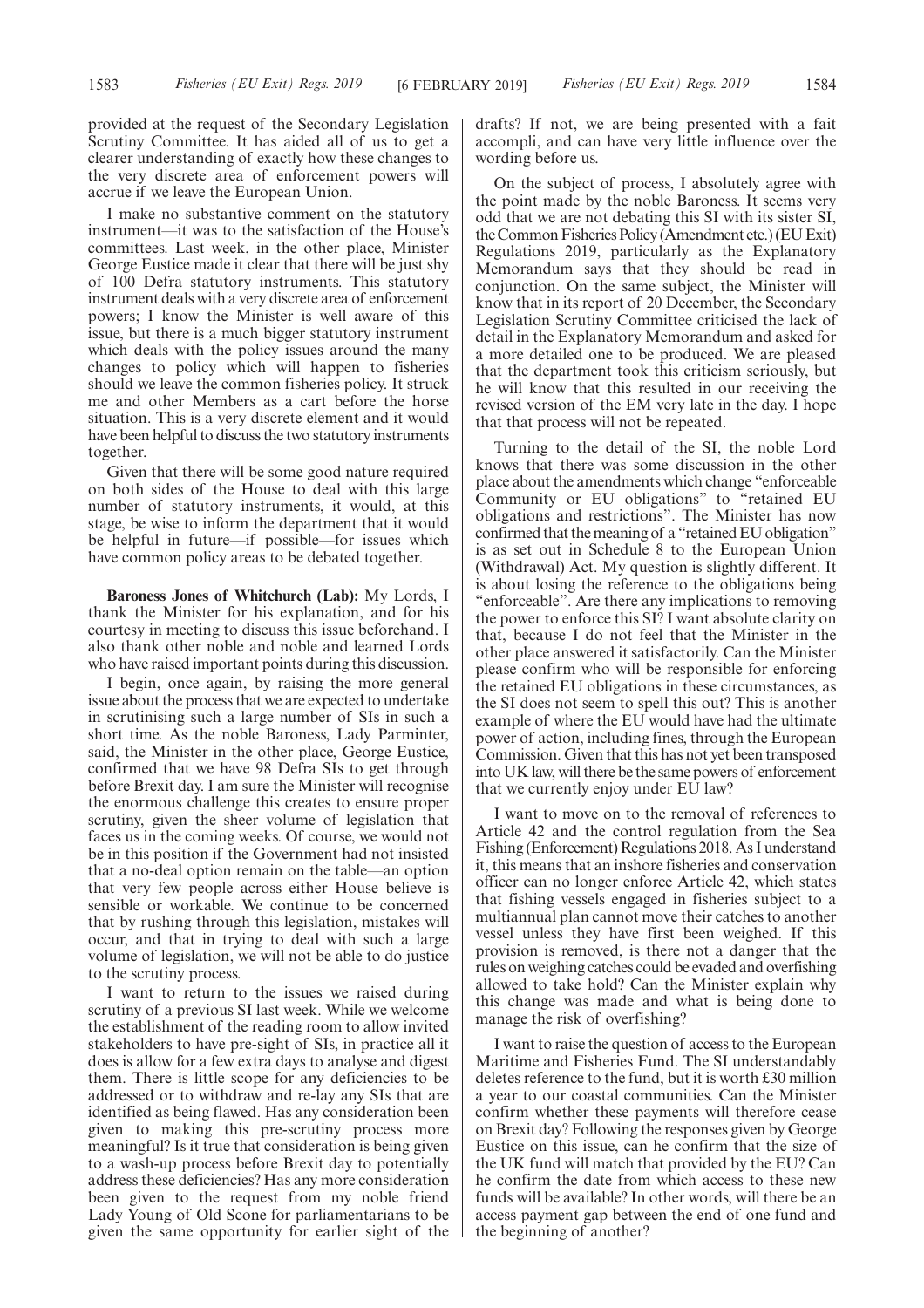#### [BARONESS JONES OF WHITCHURCH]

Finally, can the Minister clarify the impact of the changes proposed to the fish labelling regulations, which he touched on? The Explanatory Memorandum now designates the Secretary of State to draw up and publish the list of commercial fish species accepted in the UK. I think I heard the Minister say that some of the arrangements for how this will work are in the forthcoming SI—which ideally would have been debated today, with this one. In the absence of that SI, can the Minister tell us by what date the Secretary of State will publish such a list? Will it be available on Brexit day? What happens in the interim if no statutory list of species is published? Is there a danger that endangered species could be fished, even for a short period? I look forward to the noble Lord's response on these issues.

#### *7.45 pm*

**Lord Gardiner of Kimble:** I thank all noble Lords for their contributions to the debate. I am grateful to the noble and learned Lord, Lord Hope of Craighead, for raising one of the issues that Ministers and Opposition Front-Benchers did in penetrating some of the ways in which these matters are set out. There are always lessons to be drawn out, but the drafting is apparently consistent with statutory instrument practice and guidance, applicable to all departments. But I will say to the noble and learned Lord that I am very grateful for Annexe B, which I found illuminating and most helpful.

**Lord Hope of Craighead:** I am grateful for that remark. It is curious, though, if it is consistent with practice, that the practice is so different. That was my point. On the one hand, you have an extremely economical presentation, and, on the other, you have a very useful but much more elaborate presentation. They are quite different.

**Lord Gardiner of Kimble:** I take the noble and learned Lord's important point seriously and, as one of the many things I learn from these debates, I will take it back. The noble Baroness, Lady Parminter, also mentioned the scrutiny of the committee and Annexe B.

I say to all your Lordships, and particularly to the noble Baronesses, that I understand the remarks about the extent of the legislative programme. I am most grateful for the way in which we are all seeking to deal with this responsibly. It is of course absolutely essential that there is proper scrutiny. I assure noble Lords that we have been working with business managers to ensure that the pace and flow of the statutory instruments is consistent with Parliament's capacity to scrutinise them. Indeed, Defra has drafted all the SIs in accordance with our standard practice. The drafting has been done with the full co-operation of the devolved Administrations and has been fully legally checked. Furthermore, because the SI makes amendments to primary legislation, it was necessary for the Office of the Parliamentary Counsel and the Office of the Advocate-General to check the drafting of those parts.

Clearly, as has been said—I may have alluded to it—the instrument was considered by the Secondary Legislation Scrutiny Committee and the Joint Committee on Statutory Instruments. No concerns about the regulations were raised. I value the ability to discuss, along with my officials, this or any other instrument with the noble Baronesses and any other Peers who are interested and wish to contact me before any debate. I very much hope that we will continue to do this. As I study the Explanatory Memorandum, I think it is important to highlight the contacts at the back: there is an official's telephone number if any parliamentarian would like clarification.

The noble Baroness, Lady Jones of Whitchurch, referred to the reading room. This is an online platform that was developed based on stakeholders' feedback to allow them to check the technical aspects of near-final SIs before they are laid in Parliament. It was designed with this specific audience in mind. I am always available to discuss these matters with any of your Lordships who wish to do so.

**Baroness Jones of Whitchurch:** Before the Minister moves on from that point, I think he used the phrase, "pre-laid" or "nearly laid"—it was something along those lines. The stakeholders feel that there is not really time for them to say, "Look, you have got this wrong or those powers wrong" and for any redrafting to take place. It would be lovely if that were the case. We appreciate the concept of the reading room, but if it does not result in a proper listening exercise and the potential to make change, it is not achieving what it set out to do.

**Lord Gardiner of Kimble:** I will certainly take that point back. Its whole purpose is to be constructive and helpful.

I also understand the noble Baroness's points about the number of statutory instruments on fisheries that will be laid. I entirely understand the intellectual argument. Today's instrument amends only domestic legislation. Defra has kept domestic primary and secondary legislation in this one SI and will use other SIs to amend directly applicable EU regulations. For instance, there will be one on wash-up—frankly, we could not have managed it—which amends EU regulations that have only just come into force; namely, those regulations emerging after the December Council. We will be laying that in late February.

The sister fisheries policy SI, as the noble Baroness described it, has been laid in draft. The SI and Explanatory Memorandum are available on legislation.gov.uk. We will have an opportunity to discuss that beforehand, but also in debate and future SIs.

The noble Baronesses are right. If we had had a perfect world, I am sure that all involved with fisheries could have had the opportunity for a debate on those SIs. As this one was ready, we felt—mindful of the numbers that are coming forward and as we were discussing technical and operable matters—that we could accomplish this today.

The noble Baroness, Lady Jones of Whitchurch, referred to retained EU law: enforceable Community restrictions, EU restrictions and EU obligations. Some of this came up in the other place. My honourable friend the Minister of State is responding by letter, because it appears that this is a very technical matter which relates to the different ways that the Act can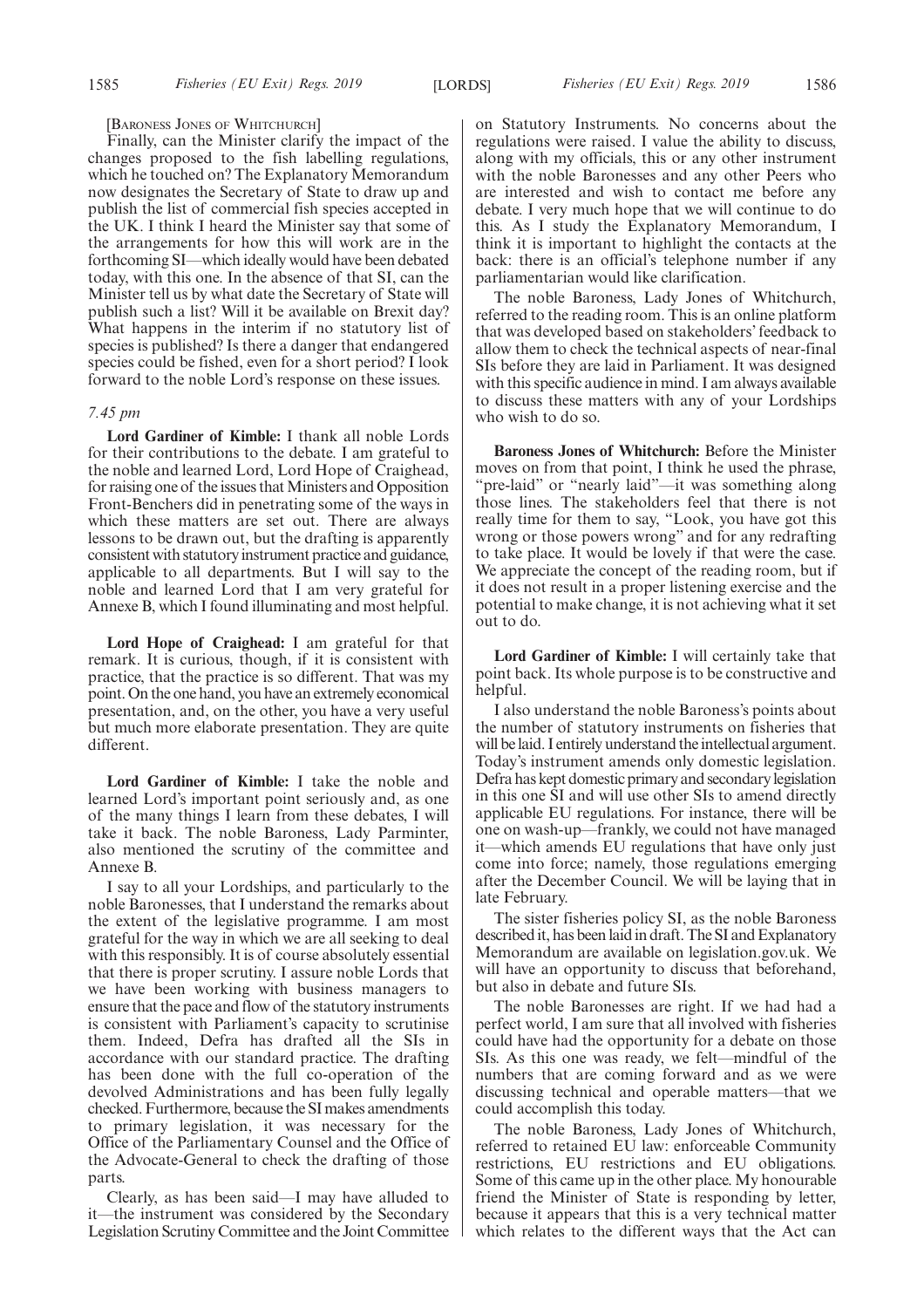be read, depending on whether it extends to England, Wales and Scotland, or to Northern Ireland. I am assured that the statutory instrument is drafted correctly, but I will share a copy of this letter with all noble Lords who have contributed to the debate so that we are absolutely clear.

The responsibility for enforcement of fisheries in the UK will continue as it was before. This will be through the Marine Management Organisation for England and the equivalent bodies in the devolved Administrations. In England, marine enforcement officers will continue to enforce domestic fisheries legislation when the UK exits.

Much implementation and oversight will be the subject of new arrangements as proposed in the forthcoming Fisheries Bill—where we can discuss future arrangements but which is still in the other place—as well as the fisheries White Paper and the draft environment Bill, mindful of consistency with the devolution settlement. A lot of this will unfold in that discussion.

The noble Baroness, Lady Jones of Whitchurch, mentioned Article 42. This SI removes reference to Article 42 of Council Regulation 1224/2009 in the Sea Fishing (Enforcement) Regulations. Article 42, which prohibits transhipment in port, as the noble Baroness described, is deleted by the forthcoming sister SI to avoid a duplication in domestic legislation. This is because the authorisation for transhipment can already be given by way of a licence under Section 4A of the Sea Fish (Conservation) Act 1967. Consequently, the reference to Article 42 in the present SI is no longer needed. I am sorry that that is technical, but that is what the lawyers advised me.

On the very important question asked by the noble Baroness, Lady Jones of Whitchurch, about references to the European Maritime Fisheries Fund, the Government have confirmed that all EMFF projects approved before the closure date of the current programme in December 2020 will be fully funded under a Treasury guarantee. This applies across the United Kingdom. The Secretary of State announced on 10 December 2018 that after the closure of the EMFF there will be four new funding schemes to replace the EMFF across the UK. The new funding commitment will be set in the 2019 spending review, alongside decisions on all other domestic spending priorities, and will be comparable to the current programme. The devolved Administrations will lead on their own programmes.

The noble Baroness, Lady Jones of Whitchurch, asked about the list of commercial designations of fish. My understanding is that the list is currently published on GOV.UK. To be clear, the list specifies how fish species should be labelled for consumer information and does not specify which species can or cannot be sold. The list can be updated when there is a business need or a request from the sector, and that practice will continue after we leave. Any revisions need to be agreed by the Secretary of State on the basis of expert advice with a sound scientific rationale. I hope that this will reassure the noble Baroness that this is not about the Klondike: it is based on a sound rationale, science, et cetera, as well as full consultation with the devolved Administrations.

I am most grateful to all noble Lords for helping me with this SI. We will return to matters of fish by way of statutory instruments and, at some point, the Fisheries Bill. On this occasion, I beg to move.

*Motion agreed.*

# **Veterinary Surgeons and Animal Welfare (Amendment) (EU Exit) Regulations 2019** *Motion to Approve*

*8 pm*

## *Moved by Lord Gardiner of Kimble*

That the draft Regulations laid before the House on 13 December 2018 be approved.

*Relevant document: 13th Report from the Secondary Legislation Scrutiny Committee (Sub-Committee B).*

**TheParliamentaryUnder-Secretaryof State,Department for Environment, Food and Rural Affairs (Lord Gardiner of Kimble) (Con):** My Lords, I will speak to both sets of regulations. I would from the outset like to place on record my appreciation of the work of veterinary surgeons. They undertake a wide range of tasks in our country and the profession is widely respected. With two members of my family in the profession, I am well aware of the challenges they face.

These statutory instruments aim to ensure that there will continue to be a functioning regulatory and legislative regime for the professional regulation of veterinary surgeons and farriers, and enforcement of legislation for protecting animal health and welfare for when the UK leaves the EU.

I turn first to the Veterinary Surgeons and Animal Welfare (Amendment) (EU Exit) Regulations 2019. In the UK, the veterinary profession and its standards are regulated by the Royal College of Veterinary Surgeons—the RCVS. Since 1966 the Veterinary Surgeons Act has provided a mechanism for veterinary surgeons who have qualified outside the UK to register to practise here. That mechanism, in so far as it applied to EEA and Swiss nationals, was subsequently amended to reflect the requirements of the recognition of professional qualifications directive after it was adopted in 2005.

Part 2 of this statutory instrument will ensure the operability and consistency of the system for registering EEA and Swiss qualified veterinary surgeons after we leave. Under the European system, EEA and Swiss nationals who hold degrees from veterinary schools recognised by the EU are entitled to have those degrees automatically recognised in any member state. When the UK leaves, EEA and Swiss qualified persons who wish to register to practise in the UK will still be able to do so; however, they will have to follow the same process as those who have qualified elsewhere. That process is currently set out in Section 6 of the Veterinary Surgeons Act, and requires that an applicant satisfy the Royal College of Veterinary Surgeons that they have,

"the requisite knowledge and skill", to practise in the United Kingdom.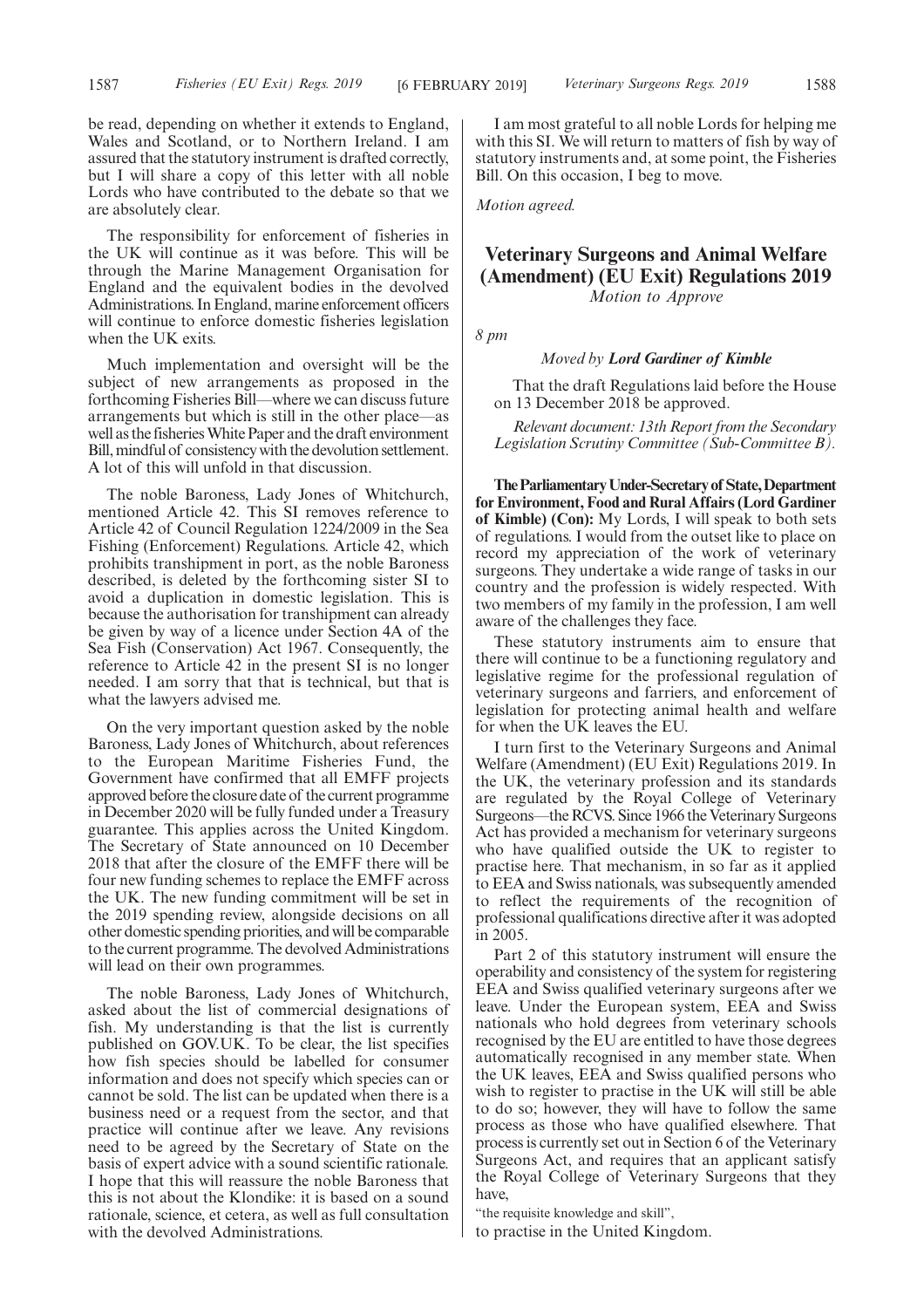[LORD GARDINER OF KIMBLE]

If the RCVS is satisfied that the degree the applicant holds meets this requirement and is equivalent to one from a UK veterinary school, there is no further assessment of their skill and knowledge. The Royal College estimates that a large majority of applicants from the EEA will meet this requirement. If the applicant does not hold such a degree, they must undertake and pass a professional examination administered by the Royal College of Veterinary Surgeons. This would help ensure consistency of approach to the regulation of veterinary standards in the future. These changes do not affect those already registered to practise veterinary surgery in the United Kingdom. Transitional arrangements also ensure that those who are in the process of registering with the RCVS on exit day are entitled to have their application considered under the current rules.

Part 3 of this statutory instrument makes a minor technical amendment to Section 29 of the Animal Welfare Act 2006. Section 29 currently provides inspectors in England and Wales with a power to enter premises to check compliance with the Welfare of Farmed Animals Regulations. Inspectors are appointed by local authorities, Welsh Ministers or the Secretary of State. This technical amendment ensures that that power of entry will continue to be available after exit day.

I turn now to the Farriers and Animal Health (Amendment) (EU Exit) Regulations 2019. This statutory instrument will ensure that the system for recognising farriery qualifications continues to function effectively after the UK leaves. This statutory instrument also amends Section 64A of, and Schedule 3 to, the Animal Health Act 1981, as well as three exemption orders under the Veterinary Surgeons Act, to ensure the operability of these pieces of legislation after EU exit.

In Great Britain, since 1975, farriers have been regulated by the Farriers Registration Council under the Farriers (Registration) Act. Interestingly, farriery is not currently regulated in Northern Ireland. Under the European system, EEA and Swiss nationals who hold farriery qualifications, or who have certificates attesting to their experience, are entitled to have those qualifications or that experience recognised in any member state. Part 1 of this statutory instrument will seek to ensure consistency of professional standards by proposing to use the same system for recognising the qualifications of farriers from the EEA as that used for farriers from the rest of the world. This means that those farriers whose qualifications and training are not equivalent to the UK standards, but who have two or more years of professional experience as a farrier, will need to undertake a professional assessment. If they have less than two years of professional experience, they will need to undertake full professional training in the UK, followed by the professional assessment, before being registered to practise in the UK. This will help to ensure consistency across the profession and will help to protect the health and welfare of horses.

We have of course discussed these proposals with the Farriers Registration Council, which is content with them. I emphasise again that these amendments do not affect the rights of those already registered to practise farriery in the United Kingdom.

I come to the powers of entry under the Animal Health Act. Part 3 of this statutory instrument makes technical changes to the Animal Health Act 1981 to ensure its operability. The amendment to Section 64A ensures that, where local authority inspectors in Great Britain currently have a power of entry and check compliance with certain legislation, that power will remain available to them after exit day. The relevant legislation includes orders regarding cattle and equine identification, vaccination in the event of avian influenza or foot and mouth disease, and the monitoring of zoonotic disease.

A further operability amendment, to Schedule 3, removes an EU obligation which will no longer apply after the UK leaves the EU, as the relevant authority will already need to be satisfied that adequate measures are in place to prevent any risk of the spread of foot and mouth disease before it can decide not to slaughter susceptible animals. This is a technical change and I emphasise that we will of course continue to co-operate with our friends and colleagues in the EU on disease control in the future. Disease does not respect borders and boundaries, and we must continue to collaborate and work together.

Three exemption orders under the Veterinary Surgeons Act 1966 all currently permit specific minor veterinary surgery procedures to be carried out in the UK by persons other than veterinary surgeons, provided that they have successfully undertaken an "approved course". In the UK, before a UK course can be approved, the Secretary of State, rightly, must consult with the Royal College of Veterinary Surgeons. As a member of the EU we were required to recognise any training undertaken in an EEA country which would allow a person to carry out that procedure there. There is no EU minimum standard for such training, no requirement that the member state in question must consult their equivalent to the RCVS and, importantly, no guarantee that the course is of the same standard as those undertaken in the UK. In the future, it will be for the Secretary of State and in some circumstances DAERA—as the responsible authority in Northern Ireland—to decide whether any non-UK course meets the appropriate standard, to ensure that there is more rigour. This will help maintain high standards of animal health and welfare in the UK.

These statutory instruments aim to ensure that there will be a functioning regulatory and legislative regime for the professional regulation of veterinary surgeons and farriers, and enforcement of legislation that protects animal health and welfare when the UK leaves the EU.

**Lord Trees (CB):** My Lords, I am delighted to speak on the veterinary surgeons and animal welfare regulations and I strongly support them. We are all well aware that there is some division on whether Brexit is a good or bad thing, but I respectfully suggest that this consequence of Brexit, this SI, is a good thing. It will help to ensure high standards of animal health and welfare and, most importantly, protect the public, which is the purpose of professional regulation.

Up to now, the Royal College of Veterinary Surgeons has had the power to ensure that all those whom it admits to its register to become members of the Royal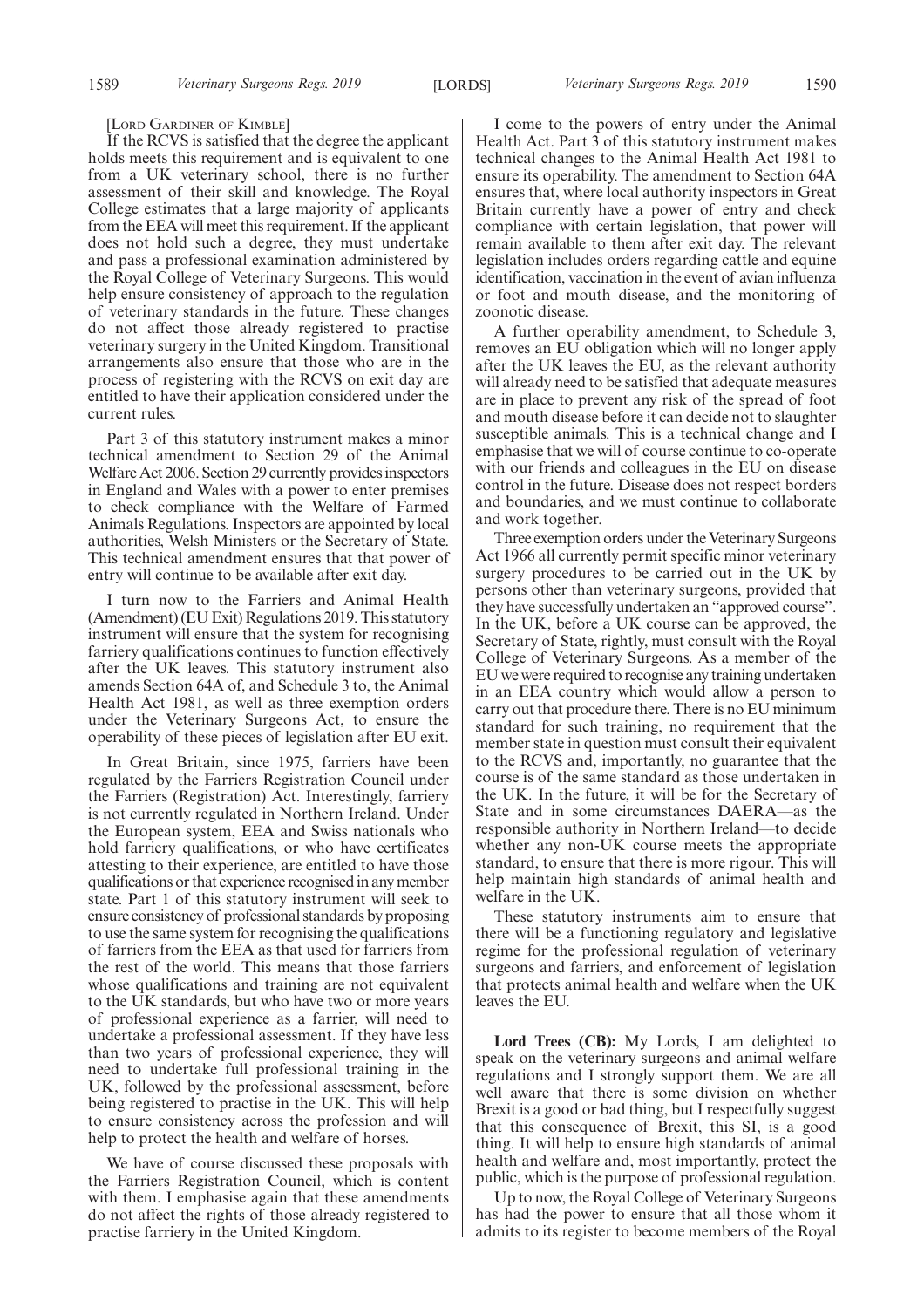College, which is the legal requirement to practise in the UK, meet certain quality assurance standards. In particular, they have to have been trained in a professionally accredited institution. This applies to all graduates of every vet school in the world, including the UK, except those from EU member states. By virtue of EU law, all graduates of any institution recognised by the member state Government have to be automatically granted admission to the register of the Royal College of Veterinary Surgeons, whether or not that institution has been subject to a professional accreditation process. This SI will eliminate that anomaly.

There is an accreditation process in Europe, run by the European Association of Establishments for Veterinary Education, or EAEVE. Under the SI, the RCVS will be able to acknowledge graduates of EAEVE-accredited schools as meeting the RCVS quality assurance standards, thus admitting them to membership of the Royal College—and it has committed to this. However, a minority of vet schools in Europe have not been EAEVE accredited; they have either submitted and failed, or have not submitted to the accreditation process. For the first time, graduates of such schools will not be automatically admitted to the Royal College of Veterinary Surgeons register. They will have an alternative route, which is currently used by graduates of many vet schools throughout the world: namely, sitting the statutory examinations of the Royal College of Veterinary Surgeons. I would submit that all this is eminently consistent and fair.

There is a small downside. Currently, about 13% of EU vets admitted to the MRCVS register are from EU schools which are not professionally accredited in any way. Therefore, this SI may slightly reduce the number of vets able to work here. I submit that that is a small but worthwhile price to pay to assure the public that any MRCVS vet meets proper professional quality assurance standards. We face a shortage of vets in the UK and that is likely to be exacerbated by Brexit. However, lowering standards is not the way to respond to this. A new graduate stream of vets from the University of Surrey will enter our labour market this summer and a new vet school in the Midlands is planned at the Universities of Keele and Harper Adams. In the immediate future, the solution to our workforce shortage is to facilitate the employment of vets from EU or global institutions which are accredited to the satisfaction of the RCVS. Those vets are available and keen to come to work here. The Home Office needs to enable and facilitate that, and a first major step would be to restore vets to the shortage occupation list.

In summary, I strongly support this regulation. It will remove an anomaly, strengthen animal health and welfare and strengthen the assurance of the public.

**Lord Hope of Craighead (CB):** My Lords, I am happy to join the noble Lord, Lord Trees, in welcoming the veterinary surgeons regulation, and I also support the farriers and animal health regulations. I have just one comment, which relates to a point I raised on the fisheries regulation we discussed earlier. Our attention there was drawn to Annexe B, which summarised the effect of the amendments. I cannot help noticing that we do not have such an annexe for these regulations. I wonder whether the Minister could see if we could have such an annexe in future cases, because it is extremely helpful when one has a very telegraphic list of things, no doubt according to the usual practice. One finds that in both of these regulations; the first operative part amending the Act is a series of omissions and phrases with "or", without any guidance on what they are talking about. The inclusion of an annexe would have been extremely helpful for understanding the general effect of the proposed amendments.

#### *8.15 pm*

**Baroness Morris of Bolton (Con):** My Lords, I had not intended to speak, but I have enjoyed listening to the debate so far, and I declare an interest as my son's lovely girlfriend is a veterinary surgeon. I very much agree with the opening remarks of the noble Lord, Lord Trees. We hear a lot from all sides of the Brexit debate about the fear that there may be a lowering of standards. It is wonderful that this affords an opportunity to ensure that our veterinary surgeons are of the highest possible standard, which we all expect and enjoy. So I too very much welcome these regulations.

**Lord Hope of Craighead:**The noble Baroness reminds me that I probably should have declared an interest. My wife, who owns horses, benefits greatly from the services of veterinary surgeons and farriers.

**Baroness Parminter (LD):** My Lords, I am grateful to be able to participate in this debate. I agree with the comments of the noble Lord, Lord Trees, that we all wish our veterinary surgeons to be of the highest standard and it is incumbent on us in this House to ensure that the public have the highest confidence in them. However, I disagree most strongly with his position that Brexit will be good for animal welfare and the veterinary profession.

We need to reflect on the very real challenge posed by Brexit about how we will get the number of vets that we will need in future. I will come on to the specific issue of no deal, where there are particular issues about how we will get the number of vets, but I echo the comments from the noble Lord, Lord Trees, that it would be wonderful if the Government could confirm tonight that vets will be added to the shortage occupation list. This would allay some of those concerns. Given that 50% of normal vets and 95% of vets in slaughterhouses come from Europe at the moment, how we ensure that we get qualified vets in the UK in future is absolutely critical. Although the Minister and the noble Lord, Lord Trees, mentioned that, at the moment, only 13% of applicants come from colleges and veterinary schools around Europe which are not accredited, that is still a significant number and these regulations will create more barriers and fees. On top of that, if the Government keep to their stated immigration limits, there is a real risk that we will not have enough vets post Brexit.

That is particularly the case if we have a no-deal scenario. It was sobering to read the comments of the former Chief Veterinary Officer, Nigel Gibbens, who said that if we have a no-deal scenario, we will need an increase of 325% in veterinary certifications, to deal with the certification of animals and animal products at our ports. That is a major issue, which is relevant to this statutory instrument, as confirmed by the Secondary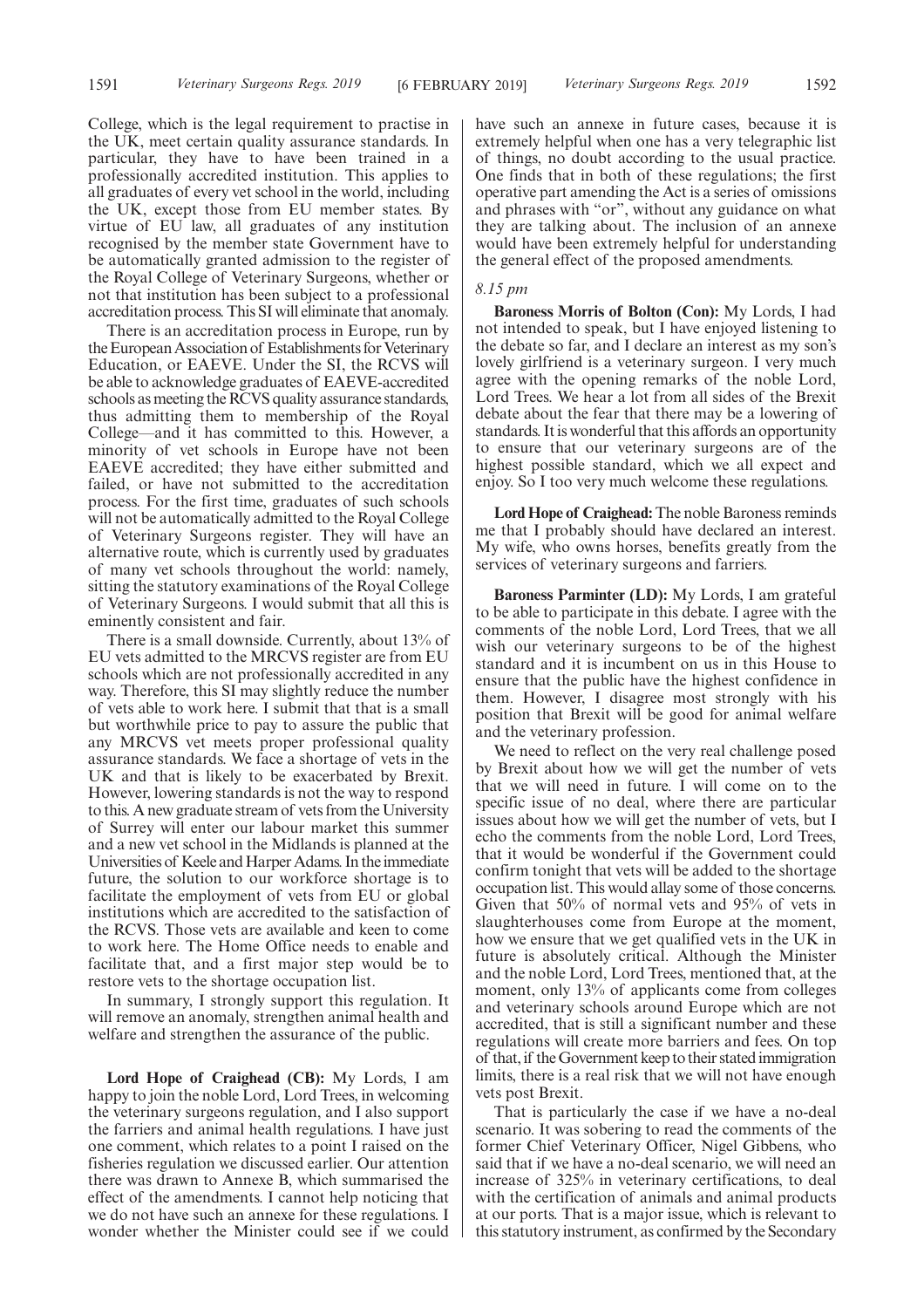#### [BARONESS PARMINTER]

Legislation Scrutiny Committee. It asked the department how we will ensure we can get more vets should we face a no-deal scenario, with that requirement for 325% more veterinary certifications. The answer the committee received was about this new para-professional job, called a "certification support officer". This was news to me, and I have to say that, having read the information from the department, I am not really that much clearer about what these officers will do to address the huge shortfall in access to veterinary services if we leave the European Union without a deal. Defra has told the committee that it will not undertake veterinary duties, which begs the question: if these jobs are currently undertaken by vets, what administrative tasks will the new post of certification support officer be undertaking?

Is the Minister confident that these new postholders will be able to do the job? I for one am not clear what it is, but they will have to understand veterinary legislation and all the requirements for giving those certifications. Yet all they will receive is six hours of online training with an exam at the end. I understand that when the RCVS first discussed this with the department and with other departments, they were talking about posttraining induction and a probationary period which would be under the direct supervision of a qualified vet. Having read some information online about the certification support officer, I can no longer find any indication of post-training induction or any probation under supervision. These certification support officers will be getting just six hours of online training, yet they will effectively be on the front line at a very important point, as the noble Lord, Lord Trees, says, where we have to assure the public that they can have confidence in public health and animal welfare.

In the supporting material the department makes it clear that it has made no estimation of how many certification support officers might be needed. Yet we know from the former Chief Veterinary Officer that there is an expected 325% increase in the need for veterinary certificates. So why has the department not done any estimation of how many new postholders we will need? Why is there not an impact assessment for this statutory instrument? That seems quite a necessary piece of information for Members of this House to have.

How many of these certification support officers do we now have in place? If we do leave in March, we are going to need these certification support officers, because we do not have enough vets to assure the public that their health, the health of people on the continent and the health of our animals are safe. That is an important point.

The noble Lord, Lord Trees, was right to raise the point about ensuring that our vets have the highest standards. I have been really proud that our country has in recent years been able to send our vets out to parts of Europe which have needed our expertise and our training to ensure that animals' lives are bettered. We are talking here tonight about how we are going to register vets from other European countries in the UK. What is unclear is how the Government are going to get EU countries to register UK vets. Our vets do wonderful animal welfare work. I remember when I was at the RSPCA—many years ago now—we regularly sent vets out to countries outside Europe but also to places such as Greece, to deal with some of their equine and canine problems. If we cannot get our vets registered, how are our UK animal welfare organisations going to be able to send out our vets to carry on their work supporting animal welfare charities in Europe? It is possible that we will have to set up 27 bilateral agreements with all the other member states, and some of those countries may not be willing to have our vets going over there.

**Lord Grantchester (Lab):**I am grateful to the Minister for setting out the purpose of these SIs so clearly and for meeting me and others before today to discuss the technical changes being made. I thank the RCVS and the BVA for the briefings they have sent. I declare my interest as a dairy farmer, and endorse the Minister's words of appreciation of vets and the work they undertake.

I also thank the noble Lord, Lord Trees, for his professional viewpoint and endorsement of these SIs. As the Minister is aware, Labour does not oppose these SIs, which are required to ensure that the UK has an operational system for regulating veterinary qualifications from EEA veterinary schools and to enable inspectors to enforce certain animal welfare standards following the UK's exit from the EU.

Additionally, the UK must enable the system for recognising farrier qualifications from the EEA, enforcing animal health regulations and approving courses for certain equine and veterinary procedures to remain operationally effective. Nevertheless, I have several concerns about the implications of these SIs—particularly the veterinary surgeons regulations—for business, animal health and welfare, and the public. The noble Baroness, Lady Parminter, was correct to raise concerns in her remarks.

Your Lordships' House will appreciate the central role vets play in ensuring that standards are upheld in animal health and welfare, food safety and public health. The prospect of Brexit has raised concerns that there will not be the veterinary capacity to carry out these fundamental roles. In a no-deal scenario, the UK will require more work from vets to meet the increased demands for the certifications needed for export of animals and animal products, and for pet travel. The House of Commons Public Accounts Committee warned of the risk of UK exports of animals and animal products being delayed at the borders because of a shortage of vets, and was concerned that the department was,

"cavalier about enough suitably qualified staff to take on this work being available".

An increasing shortage of vets was becoming apparent before the referendum in 2016. It is all the more worrying that, according to figures from the Major Employers Group, the veterinary profession is already reporting shortages in the UK of 11.5%. This is why we should be concerned that the changes in the SI may exacerbate an already challenging situation.

The Minister will be aware that EEA veterinary surgeons make up half of all new veterinary surgeons who register with the RCVS every year. EU nationals are critical to the UK, particularly in abattoirs, where 95% of vets are from the EU, responsible for upholding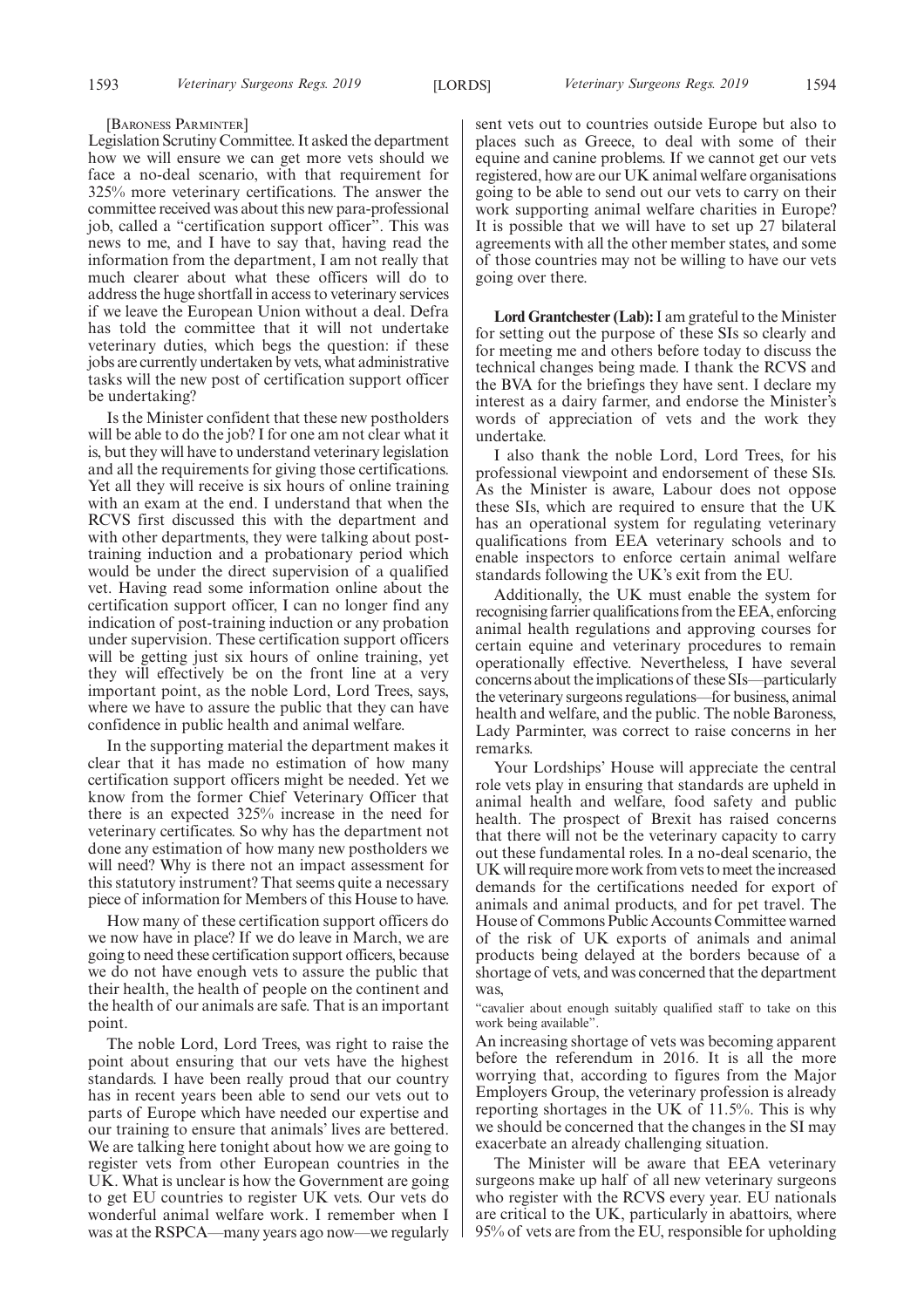animal health, animal welfare, public health and trade. Worryingly, recent figures from the Royal College of Veterinary Surgeons show that 32% of non-UK EU veterinary surgeons are considering a move back home and 18% are actively looking for work outside the UK, indicating that Brexit will exacerbate these shortages.

Does the Minister share my concern that a no-deal Brexit will exacerbate current shortages in the veterinary profession and create significant risks for trade, animal health and welfare, and food safety? What help are the Government providing to vets? What communication is being undertaken with them so that in six weeks' time, in the event of a no-deal scenario, they are ready for an increased demand for export health certificates for animals and animal products?

The Explanatory Memoranda for both SIs say that, "it is no longer considered appropriate to provide more favourable treatment",

to EEA vets and farriers once reciprocal arrangements end. Can the Minister explain why these memoranda do not comment on whether, as with other EU exit regulations, there has been a policy change? Why has no consultation been undertaken with vets and businesses but only with the devolved Administrations? Indeed, the noble Baroness, Lady Parminter, drew attention to the lack of an impact assessment.

The RCVS has advised that the SI will enable it to automatically register veterinarians in its veterinary schools if the school is approved or accredited by the European Association of Establishments for Veterinary Education—EAEVE. However, the RCVS will not register graduates from certain other EU veterinary schools where the RCVS does not have sufficient assurance of educational standards. In the case of farriers, I believe it is the Farriers Registration Council that has the equivalent role.

#### *8.30 pm*

Although the change would impact only approximately 13% of EU veterinary applicants each year, the House may be concerned about the potential impact of this policy change at a time when recruitment is already challenging. Given the shortage of UK-trained vets and our dependence on vets from Europe, is immediately restricting the registration of graduates of non-EAEVEaccredited veterinary schools at this critical juncture prudent? Does the Minister share my concern that this may not be in the interests of farmers, stables, slaughterhouses and other supply-chain businesses that are reliant on vets and farriers? Can he assure the House that the increased demand for veterinary services will not lead to increased costs for UK exporters?

I would also be grateful if the Minister could advise whether the RCVS has the flexibility as a regulator to phase in the requirement in the event that the shortage of veterinary surgeons reaches crisis point under a no-deal scenario. Will he commit to monitoring the impact of the new arrangements and to publicise his department's assessment?

The next concern is about cost. I am aware that non-EAEVE-accredited applicants would still be able to join the RCVS register, provided that they pass the UK statutory membership examination, which costs applicants £2,500 to sit. Does the Minister share my concern that the cost of the exam may deter EEA vets from choosing to seek work in the UK when they can work freely in any EEA state without the need to sit an additional, costly exam? Does he think that businesses may be forced to fund the cost of an applicant's exam, if the recruitment crisis continues?

There may also be concerns regarding the RCVS's ability to manage a sudden influx in demand for examinations, especially in the event of no deal, when the UK would urgently need to recruit more vets, some of whom will not be EAEVE-approved. Can the Minister assure the House that the RCVS will have sufficient capacity to manage any increase in candidates seeking to take the statutory examination? What contingency measures are in place to ensure maximum flexibility within the system so that any unexpected spikes in demand can be managed in a timely fashion?

Given the importance of filling veterinary surgeon vacancies as soon as possible, can the Minister advise how long it would take an applicant to organise and sit the exam, and how long they will have to wait to receive their result? Delays could prevent a veterinary surgeon registering and taking up a crucial post. A non-EAEVE-approved student may be unable to travel to the UK, so can the Minister advise on whether non-EAEVE-accredited applicants will be able to sit the test outside the UK? This may be necessary to prove their credentials for visa purposes in the future.

I am grateful to the Minister for clarifying in his opening remarks that this SI makes various amendments to different parent Acts. Thus I am well aware, and content, that the regulations also maintain entry into premises for both vets and farriers, in order to perform their duties. I also thank him for clarifying that there are other Acts, as well as those mentioned in the documents, to which the instruments apply.

I am also grateful to the Minister for clarifying that, in the case of farriers, the technicality of removing the express requirement to take EU interests into account with regard to foot and mouth does not signify any change in oversight or precautions, because this is covered in other requirements to prevent the spread of disease in all situations and to every aspect of interest. It is important to recognise that not only is the scourge of foot and mouth well known but it is understood that there will be no let-up in precautions against all possibilities of an outbreak of disease.

I also have concerns regarding the reciprocal nature of arrangements between the UK and EU following exit day. This was mentioned by the noble Baroness, Lady Parminter. In paragraph 7.2 of both Explanatory Memoranda, it says that following exit,

"the EU will no longer recognise UK qualifications".

Will the Minister confirm that this will indeed be the situation from day one, affecting not only UK vets currently working in the EU but those considering various posts in the future? There is a large contingent of UK vets who undertake veterinary work in Greece, Spain and other member states. After exit it will no longer be EU member states or the Government in the UK that reciprocate access. Instead, it will be a matter of reciprocity between the RCVS-maintained standards and the EAEVE standards. I recognise that the RCVS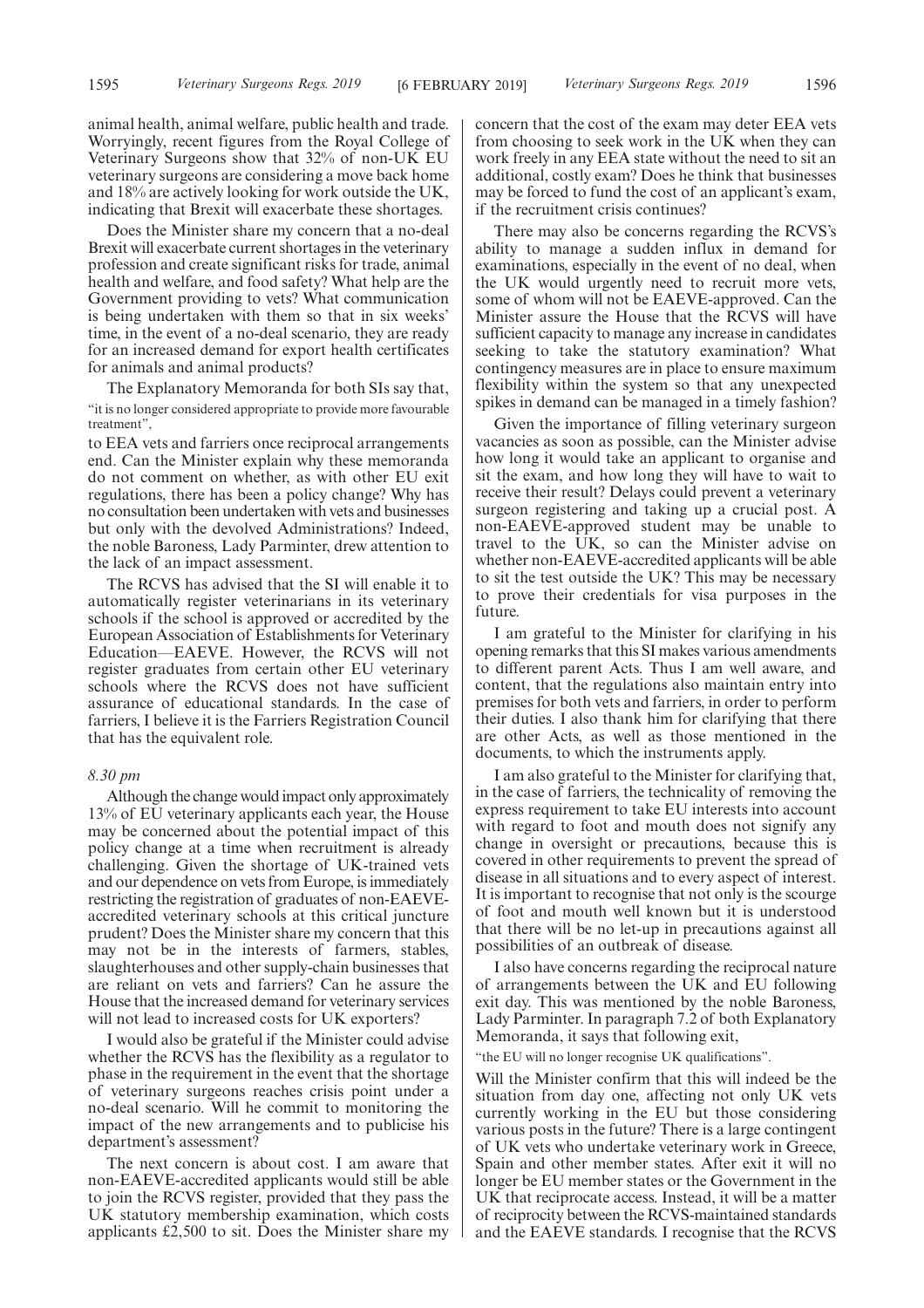#### [LORD GRANTCHESTER]

is the authorised regulator in this regard, but can the Minister confirm that RCVS standards will be recognised as compliant with EAEVE standards, so that UK vets can continue to practise in the EU? I have every confidence in the RCVS's ability to perform the functions of the regulator, and that it will have ultimate oversight of EAEVE standards, but can any assurances be given that RCVS standards will be recognised internationally?

All this should underline for the Minister how critical it has now become to ensure that the veterinary profession has enough personnel of the commensurate standard to maintain all the necessary functions. Could the Minister confirm their status on the shortage occupation list under the new scenario drawn up by the Migration Advisory Committee? Will the Minister undertake to insist that the requirement to have sufficient vets is understood and recognised as being of the utmost national importance, to merit special status?

Finally, I refer to the new role of certification support officer. This has already been mentioned by the noble Baroness, Lady Parminter. I understand that the RCVS has approved this initiative from the APHA that certain administrative tasks can be undertaken by CSOs to reduce the burden on overstretched vets. While this further underlines the need for the veterinary profession to be on the shortage occupation list, it also brings up another point to be recognised. As I understand the role, about which the noble Baroness, Lady Parminter, has raised certain other concerns, the overall risks of the veterinary function remains with the vet, any partners and the business concerned. If the Minister confirms that I am correct, that will underline the need to monitor outcomes closely so that the department is clear whether this is a good initiative and whether it would be only a temporary scheme pending longer-term solutions.

**Lord Gardiner of Kimble:** My Lords, I thank all noble Lords for their considerable contributions to this debate. We are all extremely fortunate to have heard such a powerful speech from the noble Lord, Lord Trees, who obviously comes to this House with unique expertise and knowledge of the veterinary profession. He quite rightly referred to high standards and protecting the public. I want to add, and have written here, that it is also about protecting the animals.

As I do not have any horses now, I probably do not have to declare the points that the noble and learned Lord, Lord Hope, referred to about the use of a vet and a farrier, but we have all raised the importance of those professions. Again, I acknowledge the contribution of veterinary surgeons and farriers, who do so much to ensure high levels of animal health and welfare—and indeed, from the veterinary point of view, the protection of public health and food safety, and facilitating international trade. On behalf of the Government, I sincerely thank them all for the great work they do. I was very struck by my noble friend Lady Morris of Bolton's intervention as well: the veterinary surgeon profession is, as I said in my opening remarks, overwhelmingly respected. I am afraid to say that, over time, we have seen many professions lose that reputation. So many vets are ambassadors for enhancing animal health and welfare.

A number of questions were a little detailed. In particular, I might need to write to the noble Lord, Lord Grantchester, on the more intricate details of his request. I understand what the noble and learned Lord, Lord Hope of Craighead, said about the merits of annexe B. When I find SIs particularly impenetrable, the Explanatory Memorandum usually takes me back to an English version, but I will again take back and reflect on what was said about annexe B in the earlier SI being a helpful way forward.

On operability, where degrees meet our high standards due to having equivalent curriculum and training, holders of those degrees will be registered to practise. I think 87% of the EEA and Swiss nationals are unlikely to notice any changes at all, but a small number of cases have been highlighted where that will not be the case. It is right, as the noble Lord, Lord Trees, said, that those who do not have the standard of qualification should, if necessary, sit a statutory examination to prove that they can practise safely and effectively the UK. That will not affect anyone who is currently here or, as I said in my opening remarks, anyone during a transition period.

The noble Lord, Lord Grantchester, referred to mutual recognition. Indeed, the noble Baroness, Lady Parminter, referred to the great work our vets, doctors and so many people do around the world by way of support and so forth. UK nationals wishing to practise veterinary surgery in the EEA after we leave will be subject to the rules of the individual member state where they wish to practise. Although I would very much like to have vets who trained here remain here, I also understand the global reach so many of them have by going back to countries where that training is of benefit.

Almost all noble Lords mentioned veterinary surgeon shortages. The noble Lord, Lord Trees, rightly referred to the intake from Surrey and what we look forward to from Keele and Harper Adams. I assure your Lordships that Defra provided evidence to the Migration Advisory Committee strongly supporting the return of veterinary surgeons to the shortage occupation list. The MAC is due to report in spring this year.

The noble Baroness, Lady Parminter, raised the issue of official veterinarians and certification support officers. The Animal and Plant Health Agency launched a new role of certification support officer. It is designed to provide administrative support to official veterinarians, for the processing of export health certificates. The CSOs will work under close supervision of the official veterinarian so that they can continue to maintain high standards for the products we export. This will ensure that we use the valuable time of official vets more efficiently, to focus on the final assurance required to authorise and sign the EHC. As the noble Lord, Lord Grantchester, rightly said, this role was approved by the RCVS last November. There are clearly a number of preparatory and administrative aspects to issuing export health certificates—such as checking documents, identifying products or sealing containers that a CSO can perform. We have consulted the RCVS and the BVA. The entry qualifications and curriculum have been adjusted in response to their comments, and the BVA has asked for these to be kept under review.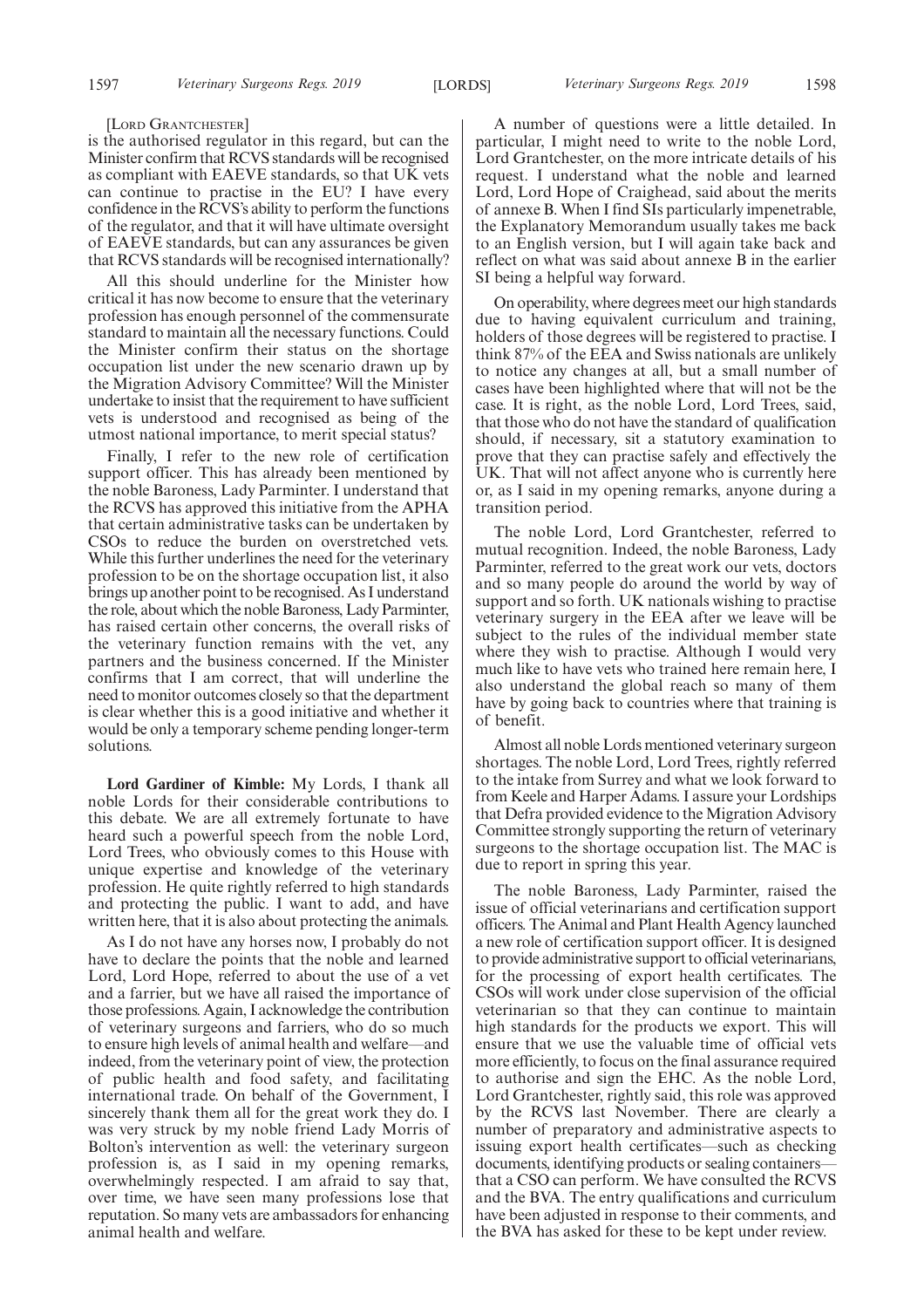#### *8.45 pm*

As I said, CSOs will work under the direction of the official vet, who can judge which task can be delegated. Ultimately, the official vet must be satisfied that the required conditions have been met before signing the certificate. As the noble Lord, Lord Grantchester, again referred to, with the approval by the RCVS council at the beginning of November, the registration and training scheme went live on 17 December, free of charge to encourage uptake. Only official veterinarians can sign certificates for animal products intended for the EU, except in the case of fishery, shellfish and composite products intended for human consumption, which can be signed by a non-veterinarian, referred to as an official inspector in the certificates of those products. Certificates for an animal by-product—not for human consumption—have to be signed by an official veterinarian.

I will say to the noble Baroness that the issue of any assessment is not part of this SI. However, we are providing free training for 200 CSOs and 400 official vets, and recruiting 56 full-time staff at the Centre for International Trade to process export health certificates. We fully realise that we will clearly want to see how this proceeds. We think, given the advice we have received, that this will be sufficient, but we need to make sure that this works, and we recognise there will be an increased demand for export health certificates. Our discussions with the industry indicate that between its existing capacity, the use of CSOs and its ability to bring more vets into the market, it should be able to meet demand. Clearly, we will want to ensure that that is the case.

Turning to the 13% that will potentially be affected in the future, the first thing to mention is that, as raised by the noble Lord, Lord Trees, 10 schools in Europe do not currently meet RCVS-equivalent standards. It is absolutely possible that the 10 schools currently not accredited by EAEVE will eventually meet the RCVS standard if they make changes to their teaching curriculum. I hope that makes sense. I understand what the noble Lord, Lord Grantchester, says about recognising that we need more vets but there is, as the noble Lord, Lord Trees, recognised, an anomaly. We therefore need to reflect that we want parity of standards; that must be in the public interest and in the interests of animals.

On the issue of the exam fee, raised by the noble Lord, Lord Grantchester, I looked at this because I was interested in it myself. That fee is comparable to those of other professional regulators in terms of its purpose to recover the administrative costs of running a professional exam, including a clinical practice component. I should also say that the RCVS considers that—as I have said, we very much hope that those schools will come to the same standard—it has sufficient

capacity to manage any anticipated increase in the number of candidates who may wish or need to undertake the statutory examination.

I should also say, coming from a dairy farming background, and I am grateful to the noble Lord, Lord Grantchester, for raising this, that foot and mouth is something that could not be worse news for any livestock farmer. I assure the noble Lord and others that I have, with the Chief Veterinary Officer, been in a number of practice runs with all devolved Administrations: this is something that is kept alive and very current, so that we are always fine-tuning and testing our response. Clearly, with disease, wherever it is—and there is now African swine fever in Belgium—we all need to be on our guard about biosecurity.

There were several points about details of timing and statistics, particularly from the noble Lord, Lord Grantchester. I will look at *Hansard* and reply with the best detail I can. Clearly, we are all looking forward and I think my diplomatic words were "strongly pressing" for vets to be put on that list. I assure noble Lords that the department, APHA and all of us who are engaged in this recognise the crucial role of vets. I put on record that we in the public sector owe an enormous debt of gratitude to EU nationals—we wish them to remain here and they will always be very welcome here—who have done so much to advance public health and animal health. They are crucial and I very much hope that, if there are any opportunities for any of us to meet them, as I do, we will stress the importance of what they are doing.

These are technical regulations in two very important parts of the animal health and public health arena and I think they are very important for our security.

*Motion agreed.*

# **Farriers and Animal Health (Amendment) (EU Exit) Regulations 2019** *Motion to Approve*

*8.52 pm*

*Moved by Lord Gardiner of Kimble*

That the draft Regulations laid before the House on 13 December 2018 be approved.

**TheParliamentaryUnder-Secretaryof State,Department for Environment, Food and Rural Affairs (Lord Gardiner of Kimble) (Con):** My Lords, for the reasons I have set out, I beg to move.

*Motion agreed.*

*House adjourned at 8.52 pm.*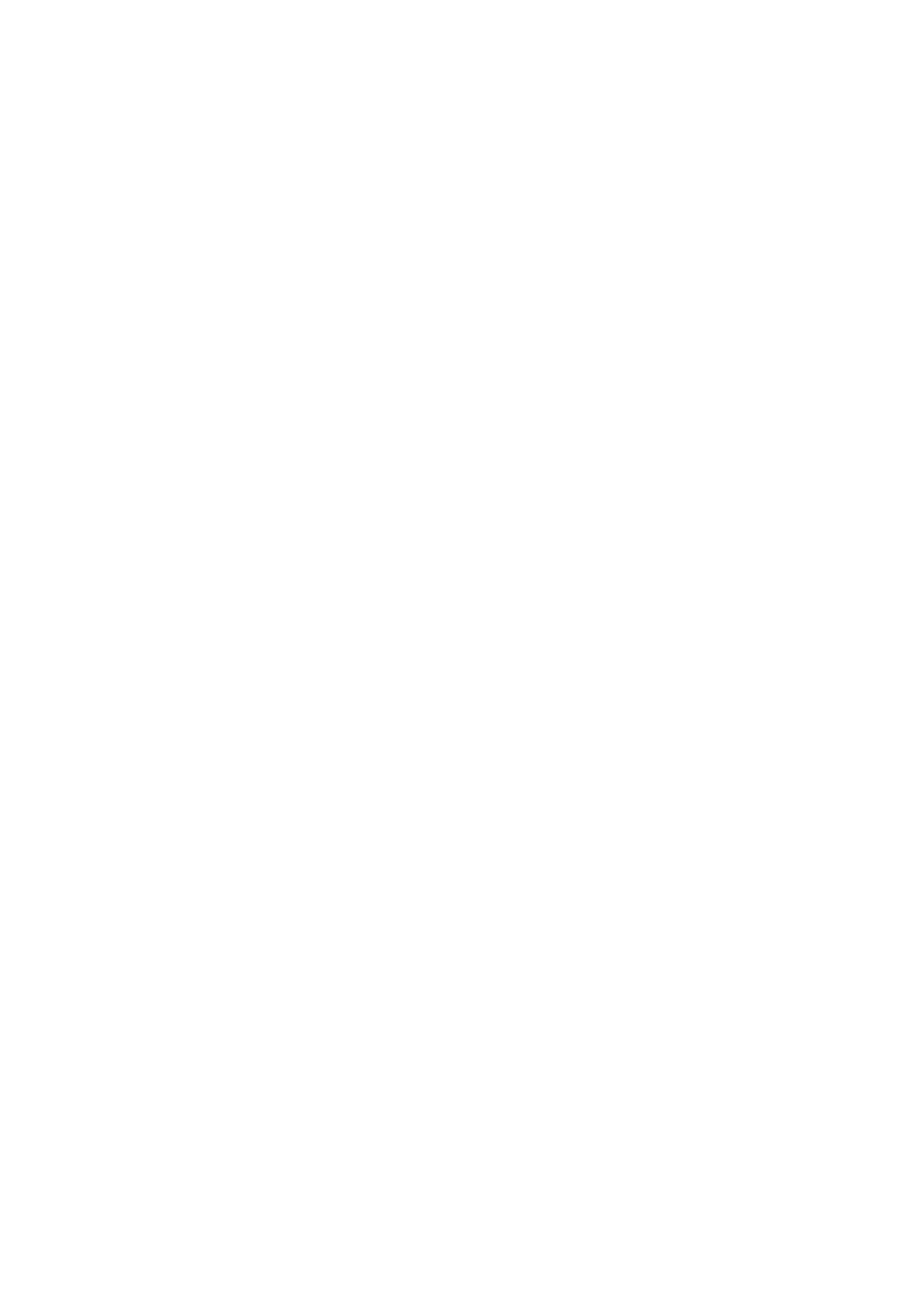# Grand Committee

*Wednesday 6 February 2019*

# **Offensive Weapons Bill**

*Committee (3rd Day)*

## *3.50 pm*

**The Deputy Chairman of Committees (Baroness Fookes) (Con):** My Lords, we have started a little late for the obvious reason that people cannot be in two places at once. I must make the normal announcement that if there is a Division in the House, the Committee will immediately adjourn for 10 minutes.

## *Clause 26: Surrender of prohibited offensive weapons*

*Amendment 70A had been withdrawn from the Marshalled List.*

*Clause 26 agreed.*

*Clause 27 agreed.*

# *Clause 28: Offence of threatening with offensive weapon etc in a public place etc*

*Debate on whether Clause 28 should stand part of the Bill.*

Member's explanatory statement

This, along with amendments to Clause 29, would retain the current definition of risk for the existing offences in section 1A of the Prevention of Crime Act 1953 and Section 139AA of the Criminal Justice Act 1988, and for the new offence in Clause 29.

**Lord Paddick (LD):** My Lords, I have given notice of our intention to oppose the question that this clause should stand part of the Bill. I will also speak to Amendments 71 and 72. Clause 28 would change current legislation in terms of the risk that must be present for an offence of threatening someone with an offensive weapon to be proved. Currently, the person threatening must do so in such a way that there is an immediate threat of serious physical harm. The Bill changes this level of risk to what a reasonable person would think was an immediate threat of physical harm, not serious physical harm—it is only a perceived threat and not an actual threat.

In their joint briefing, the Standing Committee for Youth Justice and the Prison Reform Trust point out that the new definition is a much lower threshold for conviction. The person being threatened does not have to be present or at actual risk of harm. Previously, there had to be an immediate threat of occasioning grievous bodily harm; now, it is an undefined level of physical harm, and the "reasonable person" test is vague.

Clause 28 relates to offences in public places and Clause 29 to offences on further education premises. I question why these offences are needed at all. Section 3 of the Public Order Act 1986 states that a person is guilty of an offence,

An affray may be committed in private as well as in public, and a person guilty of affray is liable to a maximum sentence of three years in prison or a fine, or both. Can the Minister explain which parts of these new offences are not covered by the offence under Section 3 of the 1986 Act?

**Baroness Barran (Con):** I am grateful to the noble Lord, Lord Paddick, for affording the Committee the opportunity to debate the provisions in the Bill updating the offences of threatening with an offensive weapon. It may assist the Committee if I briefly explain the provisions in Section 1A of the Protection of Crime Act 1953 and Section 139AA of the Criminal Justice Act 1988, and then explain why we have brought forward changes to these provisions. I will also cover Section 3.

Section 1A of the 1953 Act provides for an aggravated possession offence where the person in possession of the weapon threatens another person with the weapon in a public place. Section 139AA of the 1988 Act similarly provides for an aggravated possession offence where the person in possession of an article with a blade or point threatens another person with the article in a public place or on school premises.

Unlike the offences in Section 1 of the 1953 Act and Section 139 of the 1988 Act, which are simple possession offences, where a person is convicted of an offence under Section 1A of the 1953 Act or Section 139AA of the 1988 Act, the court must, in the case of an adult, impose a custodial sentence of at least six months' imprisonment, unless it would be unjust to do so. The power to make a community order is not available in circumstances where the mandatory minimum sentence condition is met.

It is an essential element of these aggravated offences that the defendant threatened the victim with the weapon.

"in such a way that there is an immediate risk of serious physical harm to the victim",

as the noble Lord, Lord Paddick, explained. However, the view of the Crown Prosecution Service is that the requirement that the defendant threatens with the weapon or article,

"in such a way that there is an immediate risk of serious physical harm to that other person",

sets too high a bar to prosecution and does not take proper account of the effect of the threat on the victim.

The noble Lord will be aware that in the 12 months to September 2018 there were just under 13,500 offences resulting in a caution or conviction for possession of an article with a blade or point and just under 7,000 for possession of an offensive weapon, but only 958 for threatening with a knife or offensive weapon. I hope the noble Lord will agree that fewer than 1,000 offences of threatening compared with more than 20,000 possession offences does not appear to be an accurate reflection of what is happening on our streets, where we are seeing one homicide a week in London as a result of knife crime. The noble Lord will be aware that this point was made by the Chief Crown Prosecutor for the north-east, Andrew Penhale, when giving evidence in another place.

<sup>&</sup>quot;if he uses or threatens … violence towards another and his conduct is such as would cause a person of reasonable firmness present at the scene to fear for his personal safety".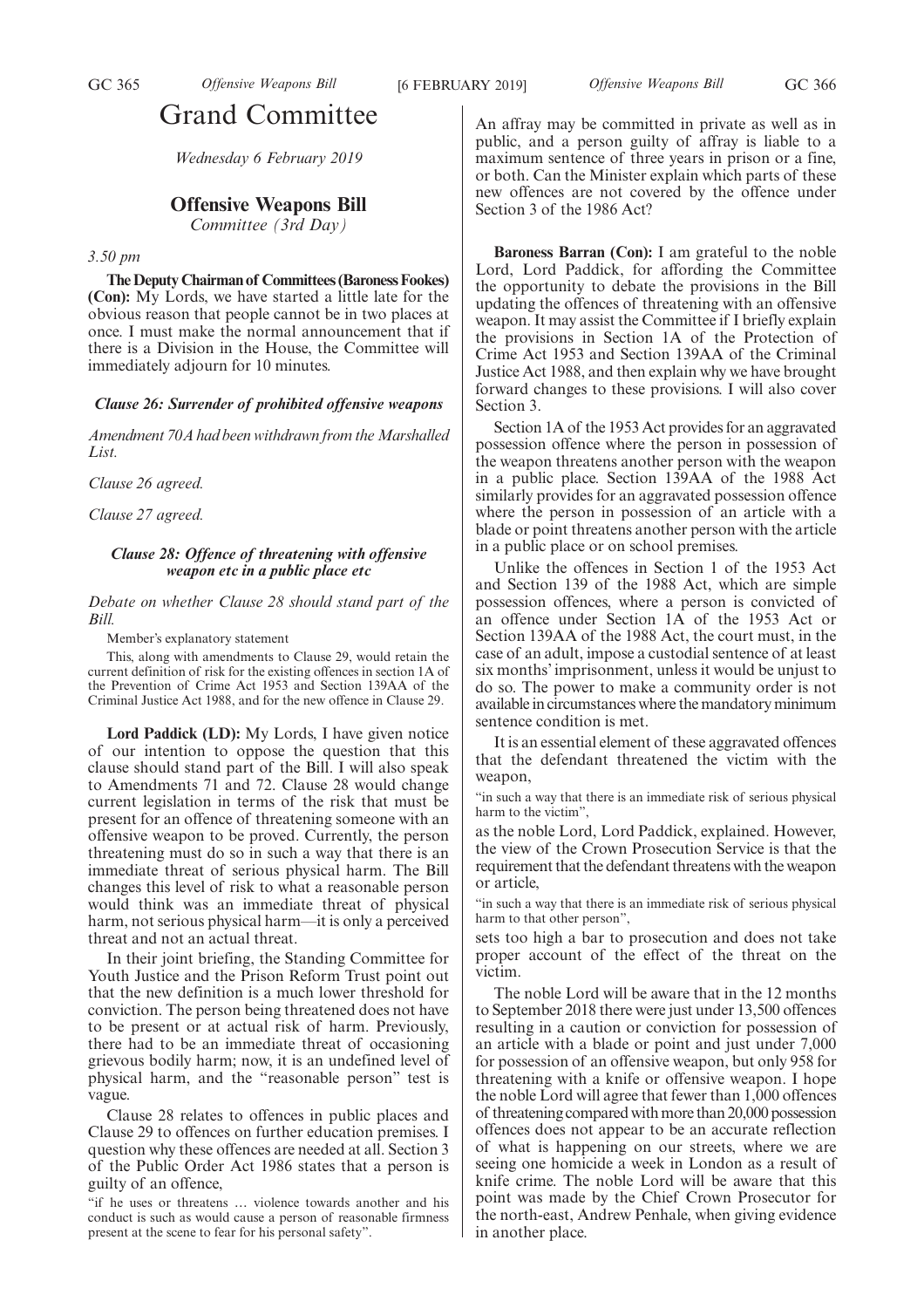#### [BARONESS BARRAN]

The penalty for the offence of affray, which the noble Lord referred to, is three years' imprisonment or a fine, or both. The penalty for threatening with an offensive weapon is four years. The Government consider that that reflects the seriousness of using an offensive weapon to threaten an individual. Importantly, the Government also believe that it is fairer to the victim that the test be based on how a reasonable person in the victim's place would respond to such a threat, not on whether the victim was objectively at risk of immediate harm. The reference in Clause 28 to the effect on a reasonable person removes the element of subjectivity on the part of the person threatened. We believe that the replacement objective test is more appropriate in the context of these aggravated offences.

Striking out Clause 28 and amending Clause 29, as the noble Lord seeks to do, would maintain the current test of what constitutes risk of physical harm for these aggravated possession offences. However, I put it to the noble Lord that these offences were introduced to protect victims threatened with offensive weapons and ensure that offenders are appropriately punished. Clauses 28 and 29 will ensure that the victim's point of view is put at the heart of these offences. I hope that I have been able to persuade the noble Lord of the case for the new test and that he will support Clause 28 standing part of the Bill.

#### *4 pm*

**Lord Lucas (Con):** My Lords, can my noble friend say how many offences are committed annually on further education premises, which are the subject of Clause 29? Further education premises are a place where perhaps a majority of the people have an offensive weapon, as defined in the Bill, as part of what they need to do their training. If someone is spending their day with a screwdriver because they are on an electronics course and someone comes up and kicks them in the butt, and they turn round with the screwdriver in their hand, under the amended provision, they will be in chokey for it. We do not seem to have incorporated in it any defence which says that the person had the weapon for perfectly good reasons and was using it for perfectly good reasons when somebody else did something which caused the threatening situation. In public, one does not come across this often, but in an FE college it is a routine occurrence. I cannot see that we should criminalise arguments in FE colleges without there being some reasonable defence.

**Baroness Barran:** I thank my noble friend for his question. As we are including FE colleges for the first time in the legislation, we do not have the data as yet, but that will be captured in future. We have the data on schools and public places, which I am happy to share with my noble friend. On his last comment, there is no intention of criminalising arguments. We are talking about people in possession of an offensive weapon and threatening someone else with it in such a way that any one of us—assuming that we are all reasonable people would assume that there was a risk of physical harm.

**Lord Lucas:**My Lords, if you are waving a screwdriver about, there is a risk of physical harm, which is the point of the old wording of "serious physical harm": to rule out such a random occurrence. In public places, in schools, by and large people do not handle physical, offensive weapons openly. In a further education college, a lot of people will be, because it will be part of what they are required to do. Nobody doing anything serious with a knife uses a blade that does not lock. Anybody using a screwdriver or other pointed implement will be using something that will be classified, or is capable of being classified, as an offensive weapon. We should make sure that somebody reasonably having in their hands an offensive weapon because they are using it at the moment when the flash of an argument starts does not become the cause for a mandatory prison sentence. There has to be the scope for a court to take a sensible view of what is going on. It is not like a school; it is an environment where offensive weapons are routine and where a lot effort goes into making sure that people use them safely. Common sense needs to be applied when considering whether it is an offence with a bladed weapon or just an argument taking place when one or both of the parties happen to be holding an offensive weapon, because that is what they were supposed to be doing at the time the argument started.

**Baroness Barran:** I hope that I can reassure my noble friend on two points: first, the spirit of the legislation is not to criminalise people in the way that he has described; secondly, the sentencing guidelines were updated relatively recently, in June last year, and give multiple scenarios for the courts to consider in sentencing—which I think would allay my noble friend's fears.

**Lord Lucas:** I would be grateful if my noble friend could share that.

**Lord Elton (Con):** My Lords, can the Minister remind us of the youngest age to which these provisions apply? I remind her that it is the effect of the legislation, not the intention, that matters.

**Baroness Barran:** The youngest age to which the provisions apply is 10—the standard age of criminal responsibility.

**Lord Garnier (Con):** My Lords, I invite the Minister to look at proposed new subsection (1A)(b) under Clause 29(2) on page 31 of the Bill, where there is reference to unlawfulness and intention.

**Baroness Barran:**I thank my noble and learned friend for helpfully pointing out that detail.

**Lord Paddick:** My Lords, I am grateful to the Minister for her explanation, most of which does not seem to hold water. She said that under the existing offence, someone can only get six months in prison, so they are unable to get a community sentence. However, an offence of affray carries a three-year sentence; therefore, you can give a community sentence to somebody convicted of affray.

The Minister also said that existing offences under the Prevention of Crime Act and the Criminal Justice Act set the bar too high, evidenced by only 958 offences of threatening and almost one homicide per week. If a knife makes contact with somebody, that is a substantive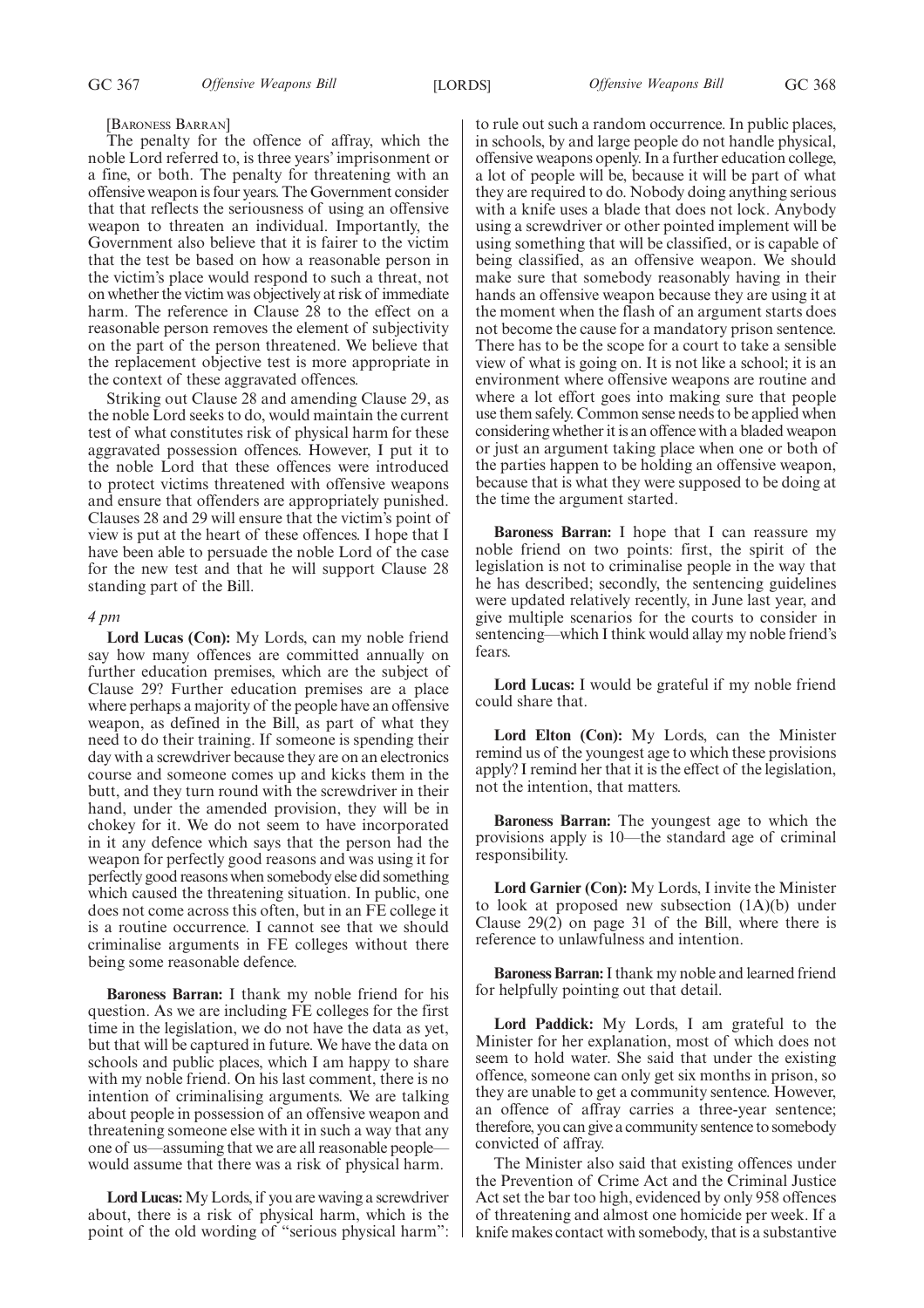offence, probably of grievous bodily harm or wounding, possibly with intent. Inflicting grievous bodily harm with intent carries a maximum life sentence, so the number of instances where somebody threatens but does not make contact is likely to be small, but the number of offences where somebody is found in possession of a weapon—perhaps in their pocket—and is not threatening another person is likely to be high. The number of offences of GBH or, regrettably, homicide is likely to be high. That is the plausible explanation for why the number of offences of threatening is low, rather than the evidential bar being set too high for the existing offences.

However, the only reason why the offence of affray does not provide a legitimate and reasonable alternative to the Government's proposals here is that one carries a sentence of three years and the other a sentence of four years. Of course, that could easily be amended by increasing the maximum sentence for the offence of affray. An objective test is included in the offence of affray under the Public Order Act. I am afraid that apart from the difference in the length of sentences, all the reasoning seems to fall away, bearing in mind that an offence of affray can be committed in private as well as in public so the offence would apply in FE colleges, schools and public places. However, I will not pursue the matter any further at this stage.

*Clause 28 agreed.*

*Clause 29: Offence of threatening with offensive weapon etc on further education premises*

*Amendments 71 and 72 not moved.*

*Clause 29 agreed.*

*Clause 30 agreed.*

#### *Amendment 73*

# *Moved by Lord Kennedy of Southwark*

**73:** After Clause 30, insert the following new Clause— "Offence of threatening with a non-corrosive substance

- (1) A person commits an offence if they threaten a person with a substance they claim or imply is corrosive.
- (2) It is not a defence for a person to prove that the substance used to threaten a person was not corrosive or listed under Schedule 1 to this Act.
- (3) In this section, "threaten a person"means that the person—
	- (a) unlawfully and intentionally threatens another person ("A") with the substance, and
		- (b) does so in such a way that a reasonable person ("B") who was exposed to the same threat as A would think that there was an immediate risk of physical harm to B.
- (4) A person guilty of an offence under this section is liable on summary conviction to a fine not exceeding level 4 on the standard scale."

Member's explanatory statement

This new Clause would create a new offence for those threatening with a non-corrosive substance that they claim or imply is corrosive.

**Lord Kennedy of Southwark (Lab Co-op):** My Lords, Amendment 73 seeks to add a new clause to the Bill concerning threatening someone with a non-corrosive substance; as we have heard, it is known as a fake acid attack. My noble friend Lord Tunnicliffe first raised this matter at Second Reading in your Lordships'House.

We all know that acid attacks are horrific. They give the victim a life sentence of disfigurement, pain and mental anguish, and they need great courage and resilience to overcome that and rebuild their lives. The noble Lord, Lord Bethell, who was in the Room earlier, knows a lot about victims of acid attacks, particularly through the charity work he does.

The threat of an acid attack strikes absolute fear into a person. The person being threatened has no idea that the substance in the bottle in front of them is not real and not corrosive—that it could just be water. They feel the same distress, anguish and fear that the victim of a real attack would feel at that point. This amendment would create a new offence to deal with these fake acid attacks. While the substance itself is not dangerous, it is the fear we seek to address here. We can draw parallels with people pulling out fake guns. Most people would not know whether a gun was real—you would still be very scared if someone was pointing a gun at you. We need to look at that issue.

The offence in question would be a summary offence, and at this stage the amendment is a probing amendment, as I am very keen to hear the Government's attitude to this issue and how they think it can be dealt with. This is a real issue; fake attacks do happen. I look forward to the debate and the Government's response. I beg to move.

**Lord Garnier:** My Lords, I fully appreciate the intention behind the noble Lord's proposed new clause. Personally, I have a concern about filling up our statute book with more and more criminal offences, particularly when they replicate existing crimes. It is already an offence to threaten violence. I take the point he makes about replica, fake or toy guns, but might not his better route be to invite the Government to amend the law to increase the penalties for this sort of behaviour or to allow this sort of offence to be dealt with—if it is not already—in the Crown Court, where the sentencing powers are greater, rather than as a summary offence? To fill up—for no doubt worthy purposes—the criminal law with more and more offences that just replicate existing offences strikes me as unfortunate. There may be a better route than the one the noble Lord is advocating.

**Lord Paddick:** My Lords, I am grateful to the noble and learned Lord, Lord Garnier, for supporting what I said in the last group of amendments—albeit he has saved his comments for this group. My argument is that perfectly good legislation is on the statute book, and the additional offence concerning further education premises that the Government are creating in this Bill is unnecessary. To coin a phrase, what is sauce for the goose is sauce for the gander. Would the noble Lord, Lord Kennedy of Southwark, not agree that Section 3 of the Public Order Act, which states that a person is guilty of an offence,

"if he uses or threatens … violence towards another and his conduct is such as would cause a person of reasonable firmness present at the scene to fear for his personal safety",

completely encapsulates the circumstances he is talking about in his proposed new offence? That offence, as I have said before, carries a maximum sentence of three years in prison, a fine, or both.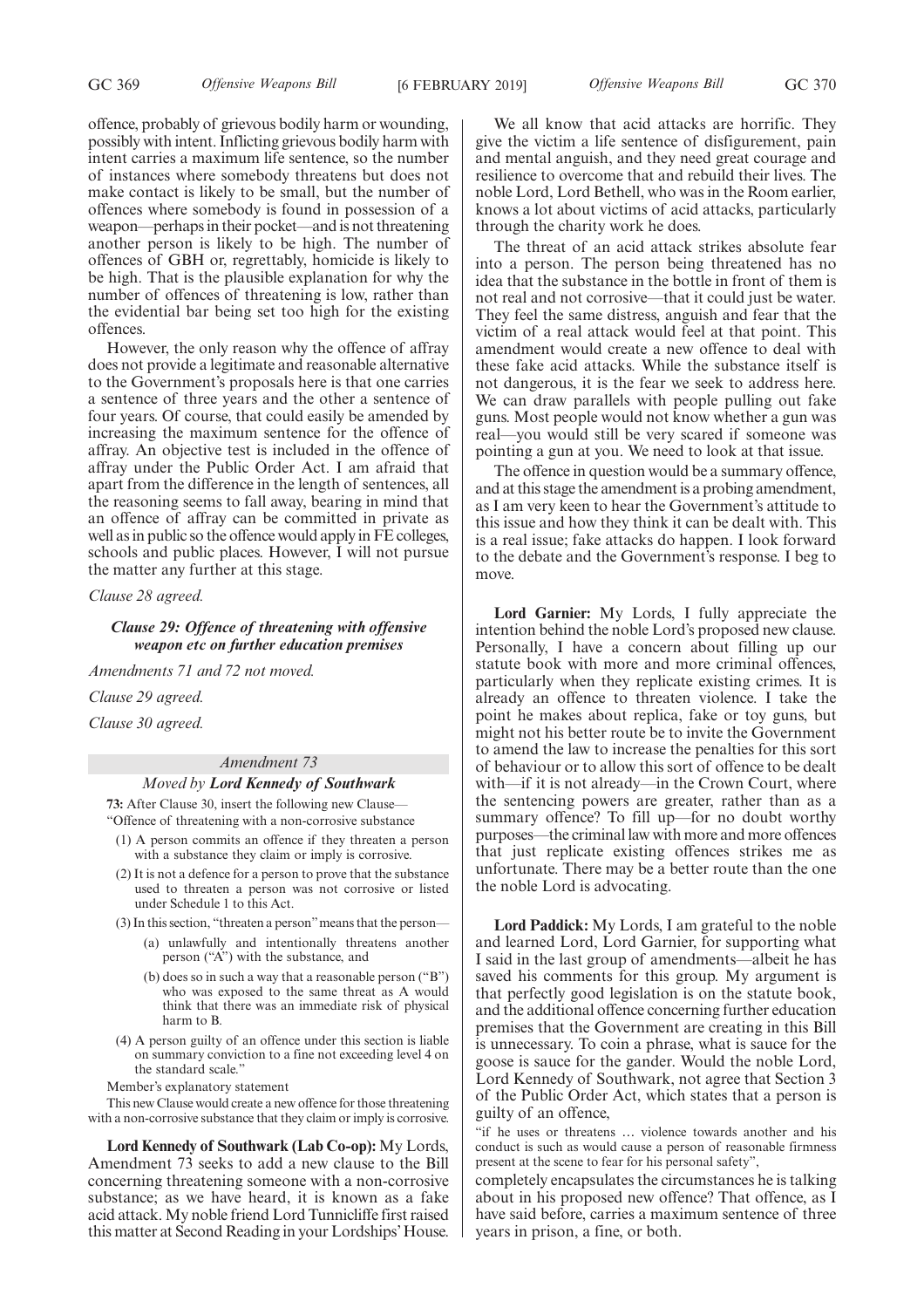**The Minister of State, Home Office (Baroness Williams of Trafford) (Con):**I thank the noble Lord for explaining his amendment, which he went through at Second Reading. I cannot say that I disagree with the sentiment behind it, because we all know of cases where people have been threatened with fake acid. I also remember the spate of fake gun attacks a few years ago. When the person states that the substance is corrosive and it is not, that adds to the victim's distress—there is absolutely no doubt about it—and such things cannot be tolerated. But as my noble and learned friend Lord Garnier and the noble Lord, Lord Paddick, pointed out, criminal offences are already available that allow such fake acid attacks to be dealt with. Perhaps I should outline some of them.

#### *4.15 pm*

There is the offence of common assault, which is defined as any conduct by which a person causes another to apprehend immediate and unlawful personal violence. As a result, this offence could be used where a person threatens another with a substance which that person claims or implies is corrosive. There are also the offences, as the noble Lord, Lord Paddick, said, under the Public Order Act 1986. He mentioned Section 3, but Section 4 could also be used. Section 4 makes it an offence to use threatening, abusive or insulting words or behaviour towards another person with the intent of causing that person to believe that immediate unlawful violence will be used against him or another. Section 5 of the 1986 Act makes it an offence for a person to use threatening or abusive words or behaviour or disorderly behaviour which is likely to cause harassment, alarm or distress.

When noble Lords consider the distress and alarm that a fake attack could cause—whether with a fake gun or a fake corrosive substance—it is likely that such acts could be prosecuted under one of these 1986 Act offences. We should at this stage also bear in mind the motivation for some fake acid attacks. If the crime is of a racially or religiously motivated nature, the courts can impose stronger sentences. With that explanation, I hope that the noble Lord feels happy to withdraw his amendment.

**Lord Kennedy of Southwark:** I thank the Minister for her response. I also thank the noble and learned Lord, Lord Garnier, and the noble Lord, Lord Paddick, for their contributions to this short debate; both made reasonable points. I am not in favour of filling up the statute book with lots of laws; I have often thought that we should be consolidating more legislation. Legislation is sometimes confusing for ourselves, let alone members of the public. However, I tabled the amendment to highlight this offence. Young people in particular can often get involved in these situations without realising that they are guilty of an offence, and we must find a way of ensuring that they understand that. I will leave it at that at this stage, but I may come back to the issue on Report. I am grateful to everyone who spoke in the debate, and I beg leave to withdraw the amendment.

*Amendment 73 withdrawn.*

*Clause 31 agreed.*

# *Amendment 73A*

#### *Moved by Baroness Williams of Trafford*

**73A:** After Clause 31, insert the following new Clause— *"PART 5*

# *KNIFE CRIME PREVENTION ORDERS*

*Knife crime prevention orders made otherwise than on conviction* Knife crime prevention order made otherwise than on conviction

- (1) A court may make a knife crime prevention order under this section in respect of a person aged 12 or over (the "defendant") if the following conditions are met.
- (2) The first condition is that a person has, by complaint to the court, applied for a knife crime prevention order under this section in accordance with section (Requirements for application for order under section (Knife crime prevention order made otherwise than on conviction)).
- (3) The second condition is that the court is satisfied on the balance of probabilities that, on at least two occasions in the relevant period, the defendant had a bladed article with them without good reason or lawful authority—
	- (a) in a public place in England and Wales,
	- (b) on school premises, or
	- (c) on further education premises.
- (4) In subsection (3) "the relevant period" means the period of two years ending with the day on which the order is made; but an event may be taken into account for the purposes of that subsection only if it occurred after the coming into force of this section.
- (5) Without prejudice to the generality of subsection (3), a person has good reason for having a bladed article with them in a place mentioned in that subsection if the person has the article with them in that place—
	- (a) for use at work,
	- (b) for educational purposes,
	- (c) for religious reasons, or
	- (d) as part of any national costume.
- (6) The third condition is that the court thinks that it is necessary to make the order—
	- (a) to protect the public in England and Wales from the risk of harm involving a bladed article,
	- (b) to protect any particular members of the public in England and Wales (including the defendant) from such risk, or
	- (c) to prevent the defendant from committing an offence involving a bladed article.
- (7) A knife crime prevention order under this section is an order which, for a purpose mentioned in subsection (6)—
	- (a) requires the defendant to do anything described in the order;
	- (b) prohibits the defendant from doing anything described in the order.
- (8) See also—
	- (a) section (Provisions of knife crime prevention order) (which makes further provision about the requirements and prohibitions which may be imposed by a knife crime prevention order under this section),
	- (b) section (Requirements included in knife crime prevention order etc) (which makes further provision about the inclusion of requirements in a knife crime prevention order under this section), and
	- (c) section (Duration of knife crime prevention order etc) (which makes provision about the duration of a knife crime prevention order under this section).
- (9) Section 127 of the Magistrates' Courts Act 1980 (time limits) does not apply to a complaint under this section.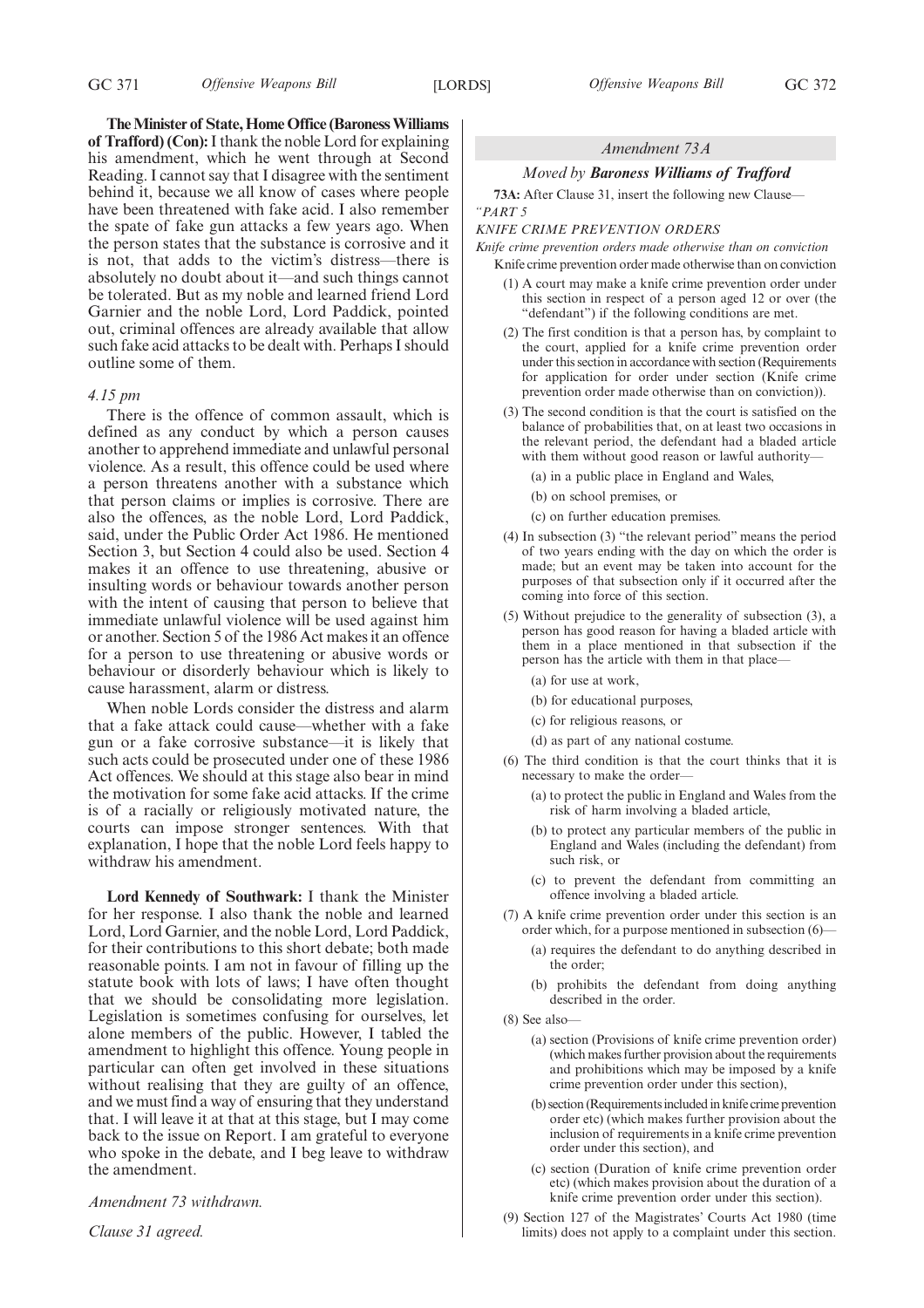(10) In this section—

"court"—

- (a) in the case of a defendant who is under the age of 18, means a magistrates' court which is a youth court, and
- (b) in any other case, means a magistrates' court which is not a youth court;
- "further education premises" means land used solely for the purposes of—
- (a) an institution within the further education sector (within the meaning of section 91 of the Further and Higher Education Act 1992), or
- (b) a 16 to 19 Academy (within the meaning of section 1B of the Academies Act 2010),
- excluding any land occupied solely as a dwelling by a person employed at the institution or the 16 to 19 Academy;
- "public place" includes any place to which, at the time in question, the public have or are permitted access, whether on payment or otherwise;
- "school premises" means any land used for the purposes of a school, excluding any land occupied solely as a dwelling by a person employed at the school; and "school" has the meaning given by section 4 of the Education Act 1996."

Member's explanatory statement

This Clause and the other amendments of the Minister to insert new Clauses after Clause 31 would make provision for knife crime prevention orders and interim knife crime prevention orders imposing requirements and prohibitions on defendants and subjecting them to certain notification requirements. The proposal is that the Clauses should become Part 5 of the Bill and the Bill should be divided into Parts when it is reprinted.

**Baroness Williams of Trafford:** My Lords, the new clauses to be inserted into the Bill by Amendments 73A to 73U introduce knife crime prevention orders. These new civil preventative orders will provide the police with the powers they need to more effectively manage people engaged, or at risk of engaging, in knife crime and help steer them away from crime.

As noble Lords in the Committee will agree, knife crime is devastating for victims, their families and for our communities. We must do all that we can to combat this epidemic. The latest police recorded crime figures, published by the Office for National Statistics in January for the year ending September 2018, show that there were 39,818 knife-related offences—an 8% increase compared with the previous year. Noble Lords will not have failed to notice the headlines in the *Evening Standard* on Monday.

The number of homicides where a knife or sharp instrument was used has increased by 10% in the last year to 276 offences. Of all recorded homicides in the latest data, over four in 10 involved a knife or sharp instrument. That proportion is higher than the previous year when the figure was 37%. Police-recorded offences involving the,

"possession of an article with a blade or point",

rose by 18% to 19,644 in the year ending September 2018. That rise is consistent with increases seen over the last five years and is the highest figure since the series began in the year ending March 2009.

The total number of homicides in London in 2018 was 134. The Metropolitan Police had the largest volume increase, accounting for 35% of the total increase. In 2017, there were a total of 116 homicides.

It is vital that the police have the powers they need to prevent knife crime and protect the public from the devastating effects of violent crime on our streets. It is already too late when we prosecute young people for knife crime. The police have asked for a new order which will help them to manage those at risk of knife crime in their communities.

Knife crime prevention orders will provide the police with the powers they need to steer people away from knife crime, where there is evidence that they carry a knife. The orders are aimed at those young people most at risk of engaging in knife crime, people the police call "habitual knife carriers" of any age, and those who have been convicted of a violent offence involving knives. Their simple purpose is to help protect the public, and to help respondents leave a dangerous lifestyle involving knife-related crime. In the case of young people, the police may have intelligence that a young person routinely carries a knife but, for a variety of reasons, they have been unable to charge them with a possession offence. Before risky behaviour escalates, a KCPO could be in place to divert a person away from a life of prolific offending.

People whom the police deem to be habitual knife carriers could also benefit from KCPOs. These are people who may have previous convictions for knife crime, or on whom the police have intelligence that they regularly carry knives. The KCPO would enable the police to manage the risk of future offending. This is the cohort that the police see as their main target for these orders. It is estimated that there are some 3,000 habitual knife carriers across England and Wales. The orders will enable the courts to place restrictions on individuals such as curfews and geographical restrictions, but also requirements such as engaging in positive interventions. KCPOs are not a punishment, but a means to support the individual who is subject to an order to stay away from crime.

It may be helpful if I explain how the order will work. KCPOs are available on application and on conviction. An application for a KCPO can be made by a relevant chief police officer to a magistrates' court or, in the case of young people, the youth court. A court dealing with an application may make a KCPO only if two conditions are met. The first is that the court is satisfied tothecivilstandard—onthebalanceof probabilities—that the defendant had a bladed article, without good reason, in a public place or education premises, on at least two occasions in the preceding two years. The second condition is that the court considers the order necessary to protect the public or prevent the defendant committing an offence. An application can be made with or without notice, but it will be made without notice only on an exceptional basis. If an application is made without notice to the defendant, the court may only make an interim order, which will take effect on service and will last until a full hearing takes place.

A KCPO is also available on conviction following an application from the prosecution, and where two conditions are met. The first condition is that the defendant is convicted of a relevant offence. This means a violent offence, or an offence where a bladed article was used by the defendant or another in the commission of the offence, or the defendant or another had a bladed article with them when the offence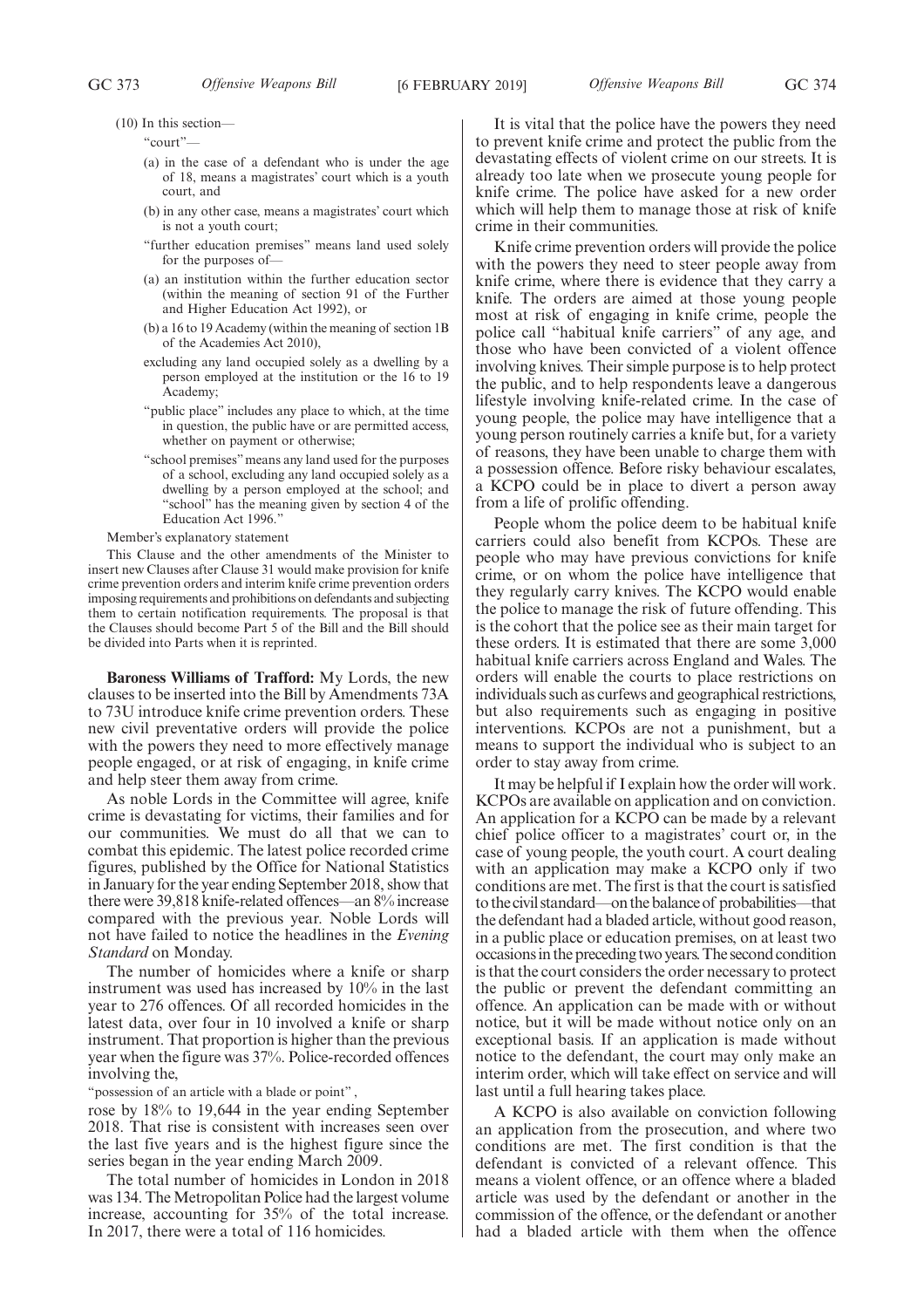[BARONESS WILLIAMS OF TRAFFORD]

was committed. The second condition is, again, that the court considers the order necessary to protect the public or prevent the defendant committing an offence.

A KCPO may require a defendant to do anything described in the order, and/or prohibit the defendant from doing anything described in the order. The KCPO can include any reasonable prohibition or requirement which the court is satisfied is necessary, proportionate and enforceable. A KCPO which imposes a requirement must specify a person who is responsible for supervising compliance with the requirement. For instance, if the requirement is attendance of a knife awareness intervention, the person designated to supervise compliance may be the youth worker providing the intervention.

KCPOs will have a maximum duration of two years and must be reviewed by the courts after 12 months. KCPOs issued to under-18s are expected to be subject to more regular reviews. There are provisions for variation, renewal or discharge of KCPOs on application by the defendant or the police. There are also provisions for appeal against the making of the order. A breach of the order without reasonable excuse is a criminal offence subject to a maximum penalty of two years'imprisonment.

KCPOs are closing a gap in the law that has hindered the police in taking an active rather than a reactive approach to diverting people away from knife crime and managing the risk of knife crime offending. They provide an opportunity to take a proactive and preventive approach, re-engaging with them at an early stage and helping to protect those most at risk of using knives and, of course, of falling victim to them.

There are other civil orders available, such as gang injunctions and criminal behaviour orders, but not all individuals in the targeted cohort are gang members. Criminal behaviour orders could be used in some cases, but such orders are available only when a court is sentencing a person for an offence. It is important that the police have the right tools for the right situations and can make use of them.

Of course, the police have a range of powers to deal with knife crime, including the existing offence of possessing a bladed article in public without good reason, and stop and search powers under the Police and Criminal Evidence Act 1984. However, given the unacceptable scale of knife crime, it is important that the police have a broad sweep of possible powers to use as circumstances dictate. KCPOs will be a valuable addition to the tools available to the police to disrupt harmful behaviours, while avoiding the premature criminalisation of individuals. We expect them to be targeted at a relatively small but high-risk cohort.

This Government are determined to do all that we can to protect the public and keep people safe. This is why we are redoubling our efforts to end this senseless crime. The introduction of KCPOs has been welcomed by the National Police Chiefs Council and the Association of Police and Crime Commissioners. On behalf of the NPCC, Deputy Assistant Commissioner Duncan Bell said:

"The introduction of knife crime prevention orders will provide us with further means to help deter young people from becoming involved in knife possession and knife crime",

while West Yorkshire's Labour PCC has said that he fully supports the new knife crime prevention orders.

I commend the noble Lord, Lord Tunnicliffe, who is not in his place, for his prescience in tabling Amendment 77, which also calls for the introduction of KCPOs. I hope one of the noble Lords on the Labour Front Bench will agree that we should grasp the opportunity provided by the Bill to legislate now for KCPOs, so that we can do everything in our power to stop the tragic loss of life and serious injury caused by knife crime that is all too evident on our streets. I beg to move.

**Lord Paddick:** My Lords, I am grateful to the Minister for meeting me to discuss these amendments before today's debate. It will come as no surprise to her that we vehemently oppose them and will object, should she insist on them at this stage.

Noble Lords will recall ASBOs, anti-social behaviour orders, introduced by the then Labour Government in the face of an epidemic of anti-social behaviour. They were opposed for many reasons. They were an order that could be made on the basis of the balance of probabilities against very young children with no previous convictions, yet the breach of one of those orders was a criminal offence with a custodial sentence attached. In effect, the criminal burden of proof—beyond reasonable doubt—was circumvented by making the order subject only to the civil burden of proof, while a breach of the order resulted in a criminal conviction. As a result, hundreds of young people acquired a criminal record through that unfair and unreasonable route. This was rightly seen as disproportionate, and the subsequent coalition Government—in a move championed by the then Home Secretary, Theresa May—removed ASBOs from the statute book.

Other reasons for scrapping ASBOs included their ineffectiveness in curbing anti-social behaviour, the high rate of breach of the conditions of the orders, the difficulty in monitoring compliance and the resources required to ensure their enforcement. In some communities, having an ASBO was seen as a badge of honour, and peers looked up to someone if he had acquired one.

# *4.30 pm*

Young people tend to live less structured, more chaotic lives, which meant that many young people subject to ASBOs accidentally breached the restrictions placed on them, making breach of an ASBO more prevalent among younger people. At the time, there were far more community policy officers, youth workers and people working in youth offending teams, yet monitoring and compliance stretched resources.

Some of the government amendments replicate ASBOs. No conviction is required, the case for a knife crime prevention order is made on the balance of probabilities and breach is a criminal offence with a maximum term of two years' imprisonment. The orders replicate all the wrongs of ASBOs, which this Government, in coalition with the Liberal Democrats, quite rightly did away with. Will the Minister explain the lack of corporate memory in the Government? ASBOs were in part replaced by anti-social behaviour injunctions, a civil injunction where breach is a contempt of court but the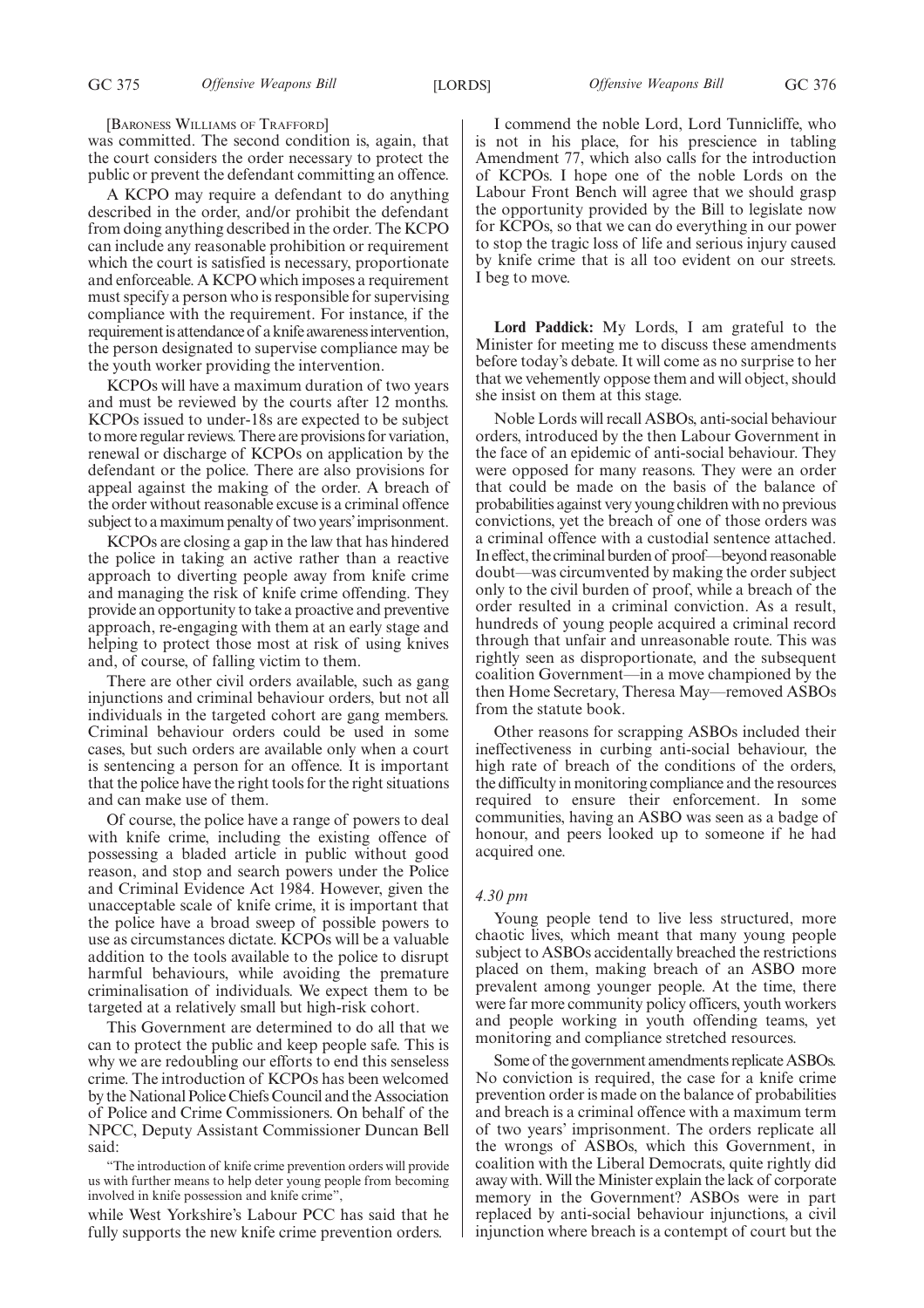mechanism is a civil matter and there is no criminal record. Someone can be fined or even sent to prison for contempt of court, but young people's futures are not ruined by a criminal record. Why can we not have knife crime prevention injunctions?

As the Minister explained, some of the proposed knife crime prevention orders are post-conviction—an addition to sentence—orders, similar to criminal behaviour orders, which were in part a replacement for ASBOs. A post-conviction order is imposed by the court in addition to sentence or criminal sanction, such as a fine. The important distinction is that the defendant already has a criminal record, having just been convicted of a criminal offence. We do not object in principle to this type of order, as we do to orders made in the absence of conviction on the balance of probabilities. However, there remain concerns about the kind of restrictions that can be imposed, the high likelihood of young offenders accidentally breaching the orders because young people make more mistakes, the lack of resources to provide positive activity that might be mandated for them to engage in, the lack of youth workers, the lack of resources to monitor and enforce the orders, the lack of community police officers and the lack of resources in youth offending teams, which have a statutory role to play in managing these orders. Knife crime prevention orders must specify a person who is to be responsible for supervising compliance with the requirement. The Minister gave as an example a youth worker, but presumably it could be a police officer. The question then has to be about where the resources are going to come from.

Among the restrictions that can applied in a knife crime prevention order is notifying the police within three days if the subject,

"uses a name which has not previously been notified".

Let us imagine that a 14 year-old who is subject to an order is stopped by the police. He panics and gives a false name and does not confess to the police within three days that he has given a false name. He would be liable to two years' imprisonment for breaching the order. Or let us imagine that he sees the officer the next day and says, "Actually, that's the name I'm using now, and I haven't told you before", but the officer forgets to update the records. In the Government's proposals, a defendant can give,

"a notification … by … giving an oral notification to a police officer".

Seriously? Or let us imagine that a 13-year-old is sent to stay with a relative during the summer holidays, as his parents work full time and they forget to tell the police. He would be liable to two years' imprisonment for breaching the order.

The order can require the defendant to be in a particular place between particular times to participate in particular activities. What happens if he is ordered to play football but does not want to? Two years in prison? It can prohibit the defendant from being in a particular place, being with particular people, participating in particular activities, using particular articles or having them with him. What happens if the people who he is banned from associating with follow him around? Two years in prison? These could be young teenagers, 12 year-olds even. This is a route to criminalising scores of young people.

The orders are complex—they take up 17 pages of amendments—yet the Government have tabled them in Grand Committee, after the Bill has passed through the Commons and where we cannot divide. This is not the way that we should be dealing with highly contentious legislation that the other place has not had any opportunity to debate or comment on.

The Magistrates Association has now commented on knife crime prevention orders. It says:

"We do not believe there is a clearly defined gap in existing police and court powers currently used to respond to possession of knives that would show that these orders are needed. It is unclear what situations these orders would be expected to cover, where out of court disposals, Criminal Behaviour Orders or court sentences are not currently available. Neither youth nor adult magistrates have called for additional powers, and especially in relation to Youth Court, courts already have numerous approaches that can be used in response to knife crime. We are also concerned about how these proposals will be implemented and used in practice".

The noble Baroness, Lady Lawrence of Clarendon, who lost her son, Stephen Lawrence, to knife crime, told the Home Affairs Select Committee only yesterday that she opposes these orders. If the Government will not listen to me, perhaps they should listen to her.

We need a long and detailed look at these amendments. I appreciate that the police may have asked for knife crime prevention orders and there may be a need for some form of order, but not these, with this scope. I ask the Minister to withdraw the amendments at this stage to allow further discussion.

**Lord Ramsbotham (CB):** My Lords, I entirely understand why the Government feel that they have an obligation to take meaningful and effective steps to protect the public from those who use offensive weapons. Even before today's letter in the *Times*, though, I already had five reasons for being extremely concerned about their proposal to introduce knife crime prevention orders, as set out in Amendments 73A to 73U. Like the noble Lord, Lord Paddick, I am concerned that the proposal should have been rushed through at such a late stage in the passage of the Bill, meaning that the proposed orders were not subject to scrutiny in the other place.

I am interested that all my reasons are shared by the Magistrates Association. First, there is no evidence that orders like these are effective at tackling harmful behaviour or will address the root causes of knife carrying, which, as many noble Lords have said at various stages during the passage of the Bill, is a symptom of wider social issues. Secondly, the orders can be imposed, on the balance of probability rather than a criminal standard of proof, on children as young as 12, which will result in the criminalisation of people who have not committed a criminal offence. Thirdly, I share the belief of the Prison Reform Trust and the Standing Committee for Youth Justice that a criminal sanction of up to two years in prison is a disproportionate sanction for a breach of a civil order. I also question the lack of any distinction between the penalty for breach by a child and by an adult, believing that a sentence of imprisonment for breach is not appropriate for children.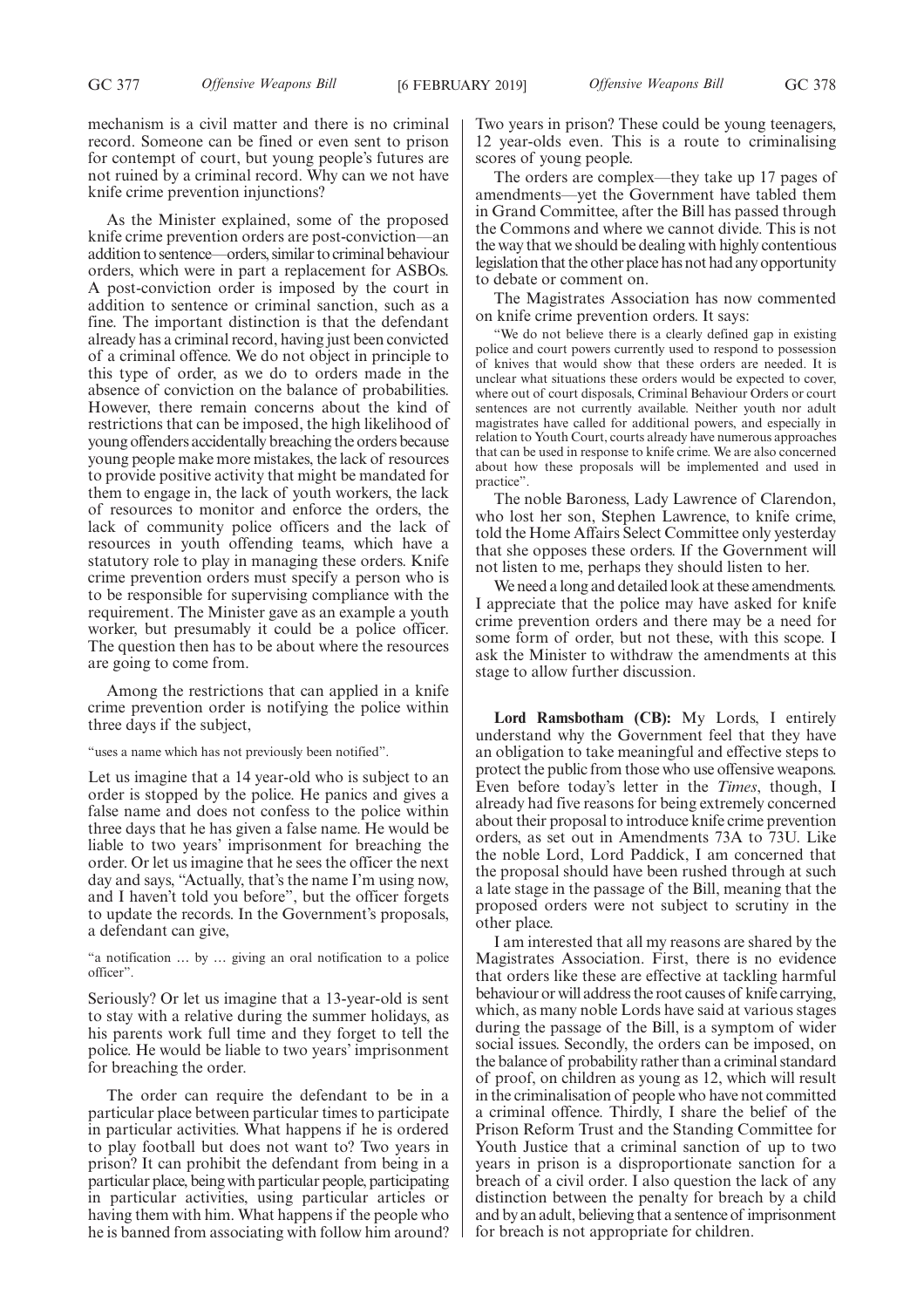#### [LORD RAMSBOTHAM]

Fourthly, there is no detail about how much the proposed orders will cost or how they are to be resourced. Neither is there an explanation of how the very wideranging requirements that will be placed on individuals made subject to orders are linked to offences with bladed articles, or how courts could know what requirements are going to be effective in reducing the risk of knife crime. The already inadequate impact assessment contains no details of cost, nor has the cost of the likely increase in custody numbers due to order breaches been factored in. The Police Federation of England and Wales has questioned the capacity of the police to enforce the orders, given the impact of cuts to police budgets and resources. Its chair commented:

"How the Home Secretary thinks we have the officers available to monitor teenagers' social media use, or check that they are at home at 10 pm, when we are struggling to answer 999 calls, is beyond me".

Fifthly, the proposed orders seem to be the very antithesis of the public health approach to the problem the essence of the serious violence strategy advocated by Ministers both in this House and in the other place during the passage of the Bill. Furthermore, the orders are bound to increase the already alarmingly disproportionate outcomes for black and ethnic minority young people, which many noble Lords mentioned in connection with their relationship with the criminal justice system. If we could vote in Grand Committee, I would certainly vote against the amendments and I look forward to doing so on Report.

**Lord Hogan-Howe (CB):** My Lords, I support the amendment although I note that the noble Lord, Lord Paddick, in objecting to it, said that he would support some form of order if not this particular one, which seems in principle to suggest that something needs to be done. My reasons for supporting it are the ones laid out by the Minister. First, there is clearly a problem. Even last night, a young man was murdered in London a 19 year-old—and it continues to be a problem. The problem has not gone away.

I do not have the same recollection of ASBOs as the noble Lord. They were a response to a moral panic. There was an issue about anti-social behaviour and for a time they provided a solution. I do not think that they were such a grave intervention in young people's lives, unless they chose to ignore the civil order that had been made by the courts. They were not criminalised by the order that gave them the ASBO, nor will this knife crime prevention order criminalise them. They will be criminalised only if they breach the order. That is an important distinction. It is then up to the court, which is unlikely always to award two years' imprisonment. There is no minimum sentence so I believe it is up to the judge to decide in each case what to award. But as part of changing the culture it is necessary.

We have sadly seen through various generations that young men in particular have used different types of weapons. The 1953 Act, for those who remember, was intended to address Teddy boys and greasers. It is a sad reality that gangs have used weapons and sometimes we have to change the law to change that culture.

The point about resources was a fair challenge— I have only just recently made the point that the police could certainly do with far more—but the police have asked for this measure. I checked before making my comments and certainly, the Metropolitan Police feel that they could police these things. Given the numbers involved and the seriousness of the offence, they think it is manageable. Of course, nobody would deny that it is an extra burden. But if the numbers are true—3,000 people in the UK, broadly—not all of them will get these orders and clearly not all of them will breach them so the measure is not entirely unmanageable.

The point made by the noble Lord, Lord Ramsbotham, about age was fair. Nobody wants to criminalise very young people, but the sad reality is that people as young as 12 are joining gangs and they are attracted by the drugs and money that go with it. I am not sure that they make a conscious, adult, mature decision to begin that process, but it is true that they can be threatening and that should be considered. In that context, I am trying to make sure that the orders are effective, rather than claiming that they are not necessary

A knife crime protection order is a non-conviction order for someone who is found carrying a bladed item on two occasions during the relevant period. What concerns me is that they could have been carrying an offensive weapon such as acid on one occasion, which presumably contributes to this concern that they may be involved in violence. If this order is intended to reduce that risk, that should be taken into account. I know why this provision tries to keep things simple—it is a bladed item, and we are all worried about knives. Sadly, they are not the only offensive weapons that young people use.

#### *4.45 pm*

On the prohibitions and requirements granted by this order, a notable exception is the power to search. At the moment, police search powers are limited by Section 1, which is a conditional power—there has to be a reason—or Section 60, which applies to a geographical area, in which case the police can search without cause. It seems odd that in this case, where someone has shown a predilection for carrying a knife and given that the very reason for providing this order is to reduce serious violence—the police are not given an unconditional power to search. They still have to fall back on their Section 1 power, even though the person in question has been to a court, an order has been made and they have accepted that they are a risk or a threat. It seems odd that there is no search power linked to that. There is also the question whether certain minorities may feel challenged by this measure. The court has decided that that is a condition of the order. We should at least consider whether that should be available; you may decide it is not a mandatory issue.

My other points are relatively minor, but interesting. Subsection (7), introduced by Amendment 73F, sets out clearly when these orders may be given—a sentence of a court or a conditional discharge. What is omitted is breach of the peace. I am a bit obsessed by breach of the peace, an old common-law power which is still around. A breach of the peace usually indicates that there has been a threat of or actual violence. I wonder whether that might be considered as this amendment goes through.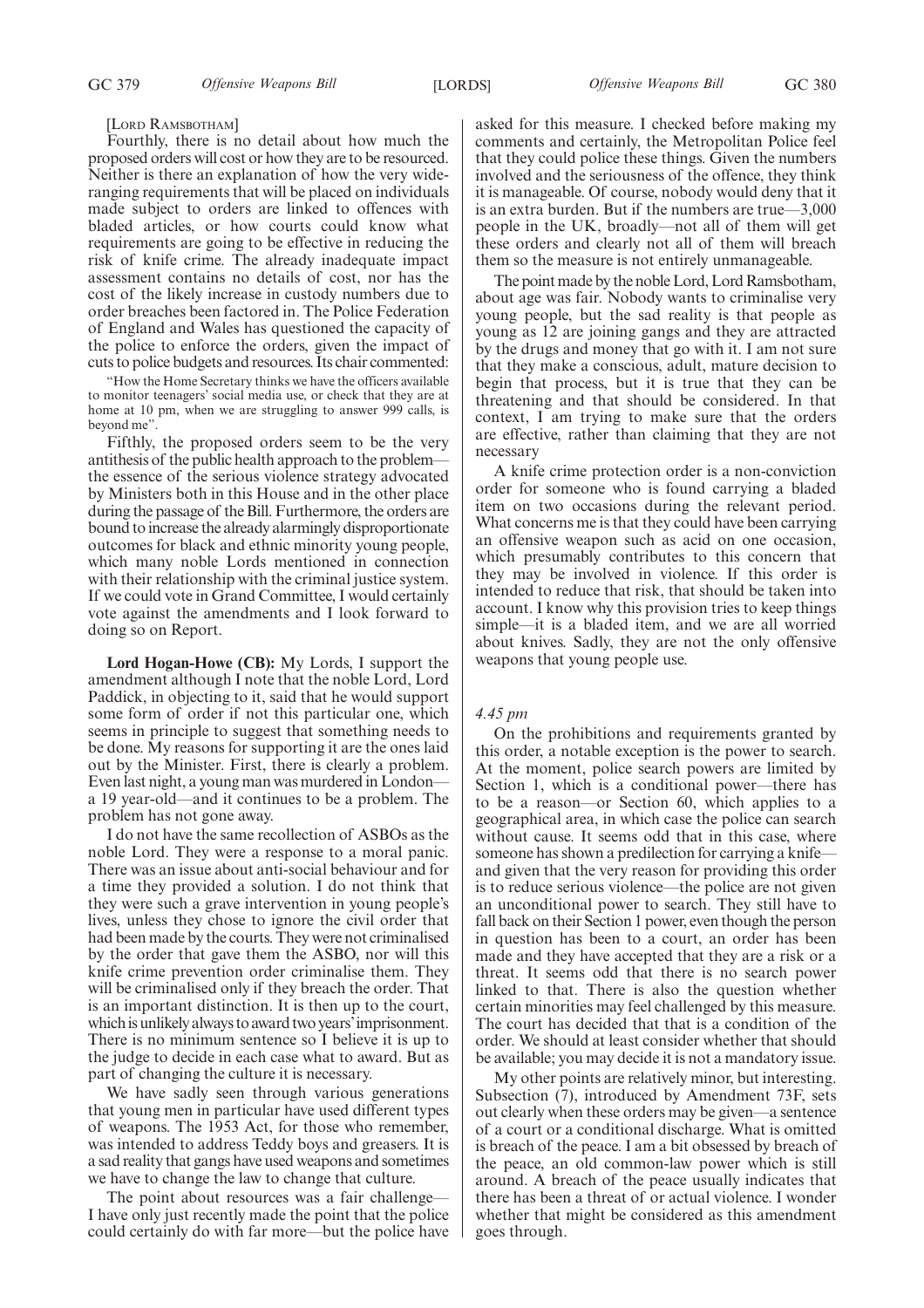Subsection (7), introduced by Amendment 73K, addresses when these orders start, and specifically whether someone has been sentenced to imprisonment, is serving a period of imprisonment or is on remand. Broadly, they start when the person is released. It does not refer to cases where someone is released on day or weekend release; presumably, they would not be covered. I realise this is not straightforward but it should be thought about, because some releases can be longer as someone prepares for re-entering society. Presumably, when they are eventually released, this order will apply, so there would be no lesser risk during an interim release.

Where an order lasts for one year or more, an annual review is mandated, and everyone involved will have to go back to court to make that review. In statute, that is an unnecessary burden. The person the order applies to may make that application—there is nothing to stop them at any point within the six months. As the process is annual, everyone will have to start getting ready for it—including the police and the youth offending teams—around nine months in, and I am not sure it is necessary. It is a bureaucratic burden, and the issue can be addressed through the accused's right to exercise their power to review their case.

The police continue to use stop and search. There are consequences to it which none of us like, but it is a human process. We have not invested in the technology that would help the police find knives without needing to ask people whether they have one, to check their behaviour, or to find out whether they have carried knives before. Technology is getting better, but one thing that worries me is that the scientific department, CAST, which used to help the Home Office create this type of solution, has been moved to the Ministry of Defence. I do not understand why, given that there is DSTL, and I worry that priorities for law enforcement may drop down the list. I have not heard any clarity on what technological solutions may help officers and others intervene where someone is carrying any kind of weapon other than a simple knife arch. We have had those for years and although they are not effective in mass areas, there is now cleverer software indicating where officers should target their search. I encourage the Government to look again at where those resources are being prioritised.

**Lord Ponsonby of Shulbrede (Lab):** My Lords, I rise to speak against this group of amendments. I note that the noble Lord, Lord Hogan-Howe, said that he supported the amendments but then went through a number of reasonable concerns. That shows that the process has not been consulted on adequately; indeed, it has been consulted on only with police forces directly and not on a wider scale with the large community of people concerned about youth crime.

Previous speakers have made the same point as the many people who have approached me, and other noble Lords, no doubt, about the possible unwanted effect—some people say that it is a certain unwanted effect—of criminalising young children who breach the order. Of course, many other forms of both statutory and non-statutory intervention are available to the courts, the police and YOTs.

I speak as a London youth magistrate who regularly sits at Highbury Corner Youth Court. I see the effects of knife crime very regularly. I welcome the noble Baroness, Lady Sater—she is a friend but I will refer to her as "the noble Baroness" for today's purposes—who sits in the same court as me. I know that she has true expertise in this matter. It would be easy for me to give a long, bloodcurdling list of the sort of offences I have had to consider in Highbury but I will make two simple points.

First, in the youth court, we deal with children. The court's primary purpose is to prevent reoffending. The offenders are still children, even when they are well over six foot tall and have committed knife offences. Secondly, a large proportion of the young knife offenders I see are also victims on multiple occasions. They are frightened, as are their families. In court, they tell me that they carry knives for self-protection. They are more frightened of being attacked with a knife than they are of the possible consequences of a court intervention of one sort or another. I understand that the Bill's purpose is to be preventive in order to break this deadly cycle of knife offences.

As I am sure most Members of the Committee have done, I read the Lammy report. Its central theme was a breakdown in trust, particularly between the BAME community and the police. I want to make a slightly different observation to that made by David Lammy. My observation of young people is that they tell adults when they feel in danger. Sometimes, but not often, they tell their parents. They tell youth workers, YOT officers and social workers. They tell people they come across in the street. If they are in school, they may tell teachers. In my experience, they even tell police officers because the officers are often—always, in fact—embedded in YOTs and tend to be very good at building good relationships with the young people who come into the YOT offices. Those officers are told when young people feel vulnerable.

This is a political forum, so it is fair to make the party-political point that the number of police officers, YOT officers, youth workers and street workers has been cut. Fewer of them are available to young people in their day-to-day lives. It is fair to say that the party opposite bears responsibility for that reduction in support for young people in Britain.

I have three questions for the Minister. In fact, she answered the first in her opening remarks, so I understand that these orders are appealable and reviewable. Secondly, are there any identifiable benefits of this order over the multitude of other orders available to us? There is no shortage of legislation. Thirdly, if this order got on to the statute book, would it be appropriate for it to be applied for after a failed criminal prosecution? We do this in other scenarios. If a domestic abuse prosecution fails, the CPS often applies for a restraining order, often against the man, and often that order is put in place. Is it possible—as far as I know, nothing prevents it—to apply these orders when there is a failed criminal prosecution?

I have received the same briefings as other noble Lords, but I thought that the one that summed up the position most succinctly and persuasively was that from the Association of YOT Managers, which made two points. First, these orders could fast-track children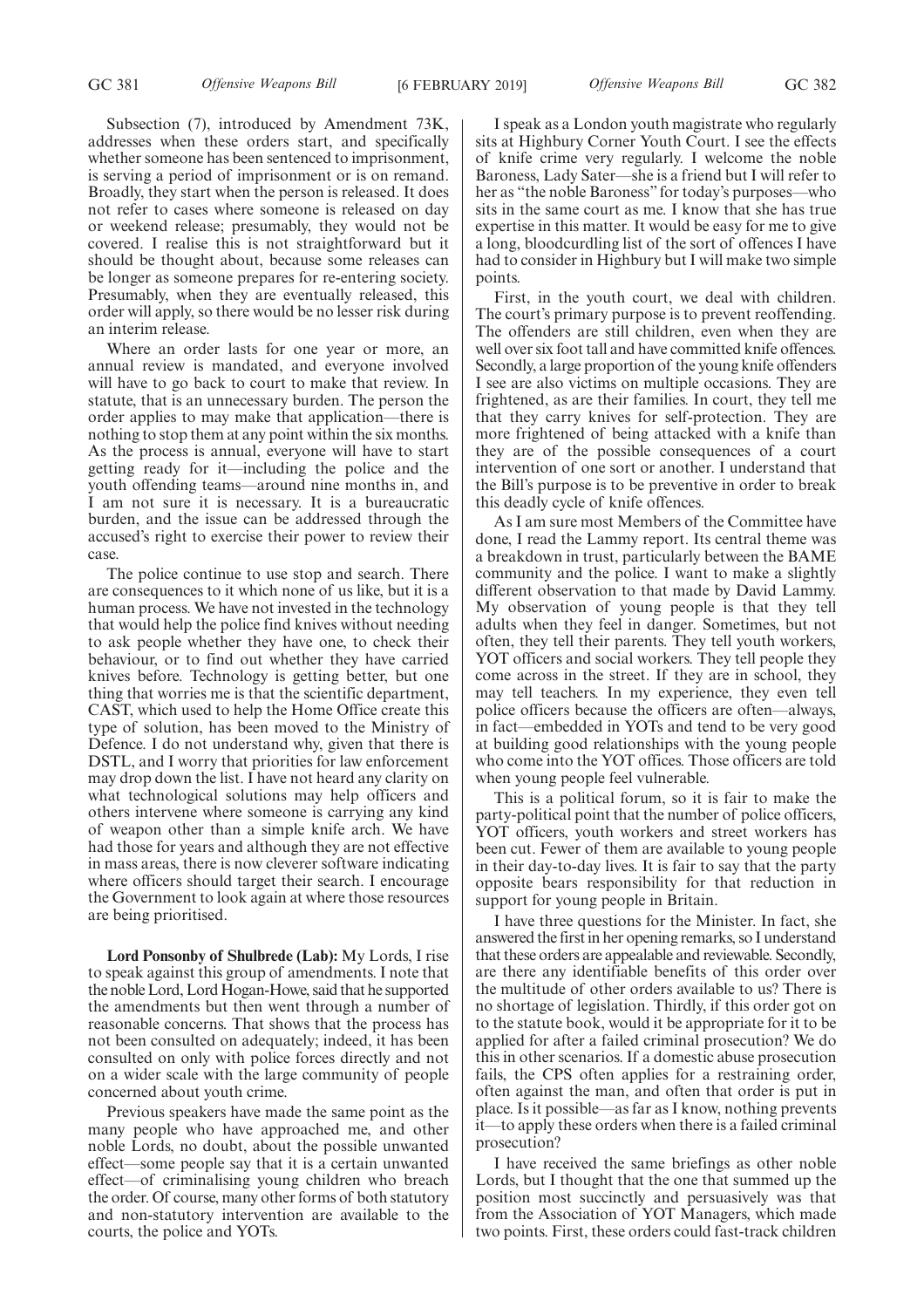#### [LORD PONSONBY OF SHULBREDE]

into having a criminal record—it will not necessarily be a sentence of two years, but a breach of the civil order will still lead to a criminal record. Secondly—all the briefing that I received says this—there may well be disproportionate effects on BAME youngsters.

**The Lord Bishop of Newcastle:** Before becoming Bishop of Newcastle, I was an archdeacon in south-east London. In my archdeaconry, sadly, was Eltham, where Stephen Lawrence died. I do not, therefore, underestimate the sheer heartbreak and devastation of knife crime, particularly when young people are involved. This crime is growing and growing. I have sat with families whose children have been victims of knife crime. I have officiated at a funeral where that has been the case. The circles of devastation and heartbreak just go on and on. I do not underestimate the seriousness of this problem; nevertheless, I object to this amendment and hope that it will be withdrawn, so that there is more time to reflect on it.

I wish to make two points. First, a legal process that treats children and adults in exactly the same way cannot be right. We have learned a lot as we have come to see how we were blind to what was happening in cases of the sexual exploitation of children. The girls who were involved—it is not always girls, but it often is—were just seen as bad girls, who had absconded from care and were drinking and taking drugs. These children were not seen as children in desperate need of our protection and were not seen as victims. I think about the situation in which a child of 12 is carrying a knife, probably because they are terrified, and then I look at the purpose of this measure, which is to protect the general public. Of course we need to protect the general public, but we, the general public, have a duty of care to the children in our society. We owe a duty to protect some of the children who might be caught by this legislation. We need to see what is happening when young teenagers are in this situation, where they are being seen as perpetrators but they are, as has been said, at least as much victims. I hope that we will look at the age-blind element of this proposal, as it cannot be right.

My second point is more general, although it still applies to children more than to adults. Up in the north-east, I have been seriously engaged in meeting governors and chaplains in our local prisons— HMP Durham, HMP Northumberland and HMP Low Newton, the women's prison. One thing that I have been told again and again is that sentences under 12 months are disruptive to people's lives in a completely dreadful way but serve no rehabilitative purpose. All the evidence shows that to be the case. The proposed sentences go up to two years, but that maximum may not often be applied and, as I said, a sentence of 12 months or less has no positive effect. If that is true for adults, it is even truer for young people. I hope that the sentencing structure can also be looked at again.

#### *5 pm*

**Baroness Newlove (Con):** My Lords, I support the amendments from the Government, because we have to send a message out there for young people. While I respect all noble Lords who talk about criminalising young people, I stand with several hats on here. I have worked with young people in prisons and with a YOT, and have gone around to find out evidence. The main thing that worries me in all this is that we can put prevention orders up—we have to send a message; we owe that to the rest of society, who do not feel safe—but I want to prevent the young people I have spoken about having to carry a knife to feel safe. We need to stop them early, saying that it is not really right for them. Some young people in gangs have said they do not want to do it but have no choice.

There are several messages here about young children. I have three young daughters who saw their father murdered by hands and feet; they have suffered and could have gone down the criminal route. It would have been justified to put them in that box and to say that there is a reason why they do it. It is the same for a knife. These young people will carry knives to protect themselves, but do not want to. So we have to have something there—a message for communities and young children to feel safe. I am very grateful for the Centre for Social Justice briefing on this. It welcomes the process of the order, but is concerned about the mechanisms of how it will be carried out.

The whole point here is protecting the child. We are hearing much about criminalising a child but not about looking after the child's welfare. I ask my noble friend the Minister, as did the noble Lord, Lord Hogan-Howe, whether we could make it a weapon-neutral offence that sends a message to all those carrying blades, knives and everything. Making it specific to a knife or blade does not really have the effect we want. We need to send a generalised message to help protect young people. I am concerned that we are not standing up here and protecting young people in the first place. We are looking at criminalising young people when they have been caught with something on them. We have to protect the people I have been speaking to, because they are really scared to come out of the school grounds. They go home to protect themselves. We are not looking at that niche of young children.

**Baroness Meacher (CB):** My Lords, I support many of the comments made by other noble Lords—the noble Lord, Lord Paddick, my noble friend Lord Ramsbotham and in particular the right reverend Prelate the Bishop of Newcastle. There are many problems with these prevention orders. We may need orders of some sort, but surely not these. I hope we have a really serious discussion about how to protect children. In subsection (5) of the proposed new clause in Amendment 73A, the reasons accepted as good reasons for carrying a knife do not include a fear of harm. Yet, as other noble Lords have said, this is probably the most common reason. I regard it as utterly right and proper; we do not want kids carrying knives, but if you are terrified of being attacked you should not be criminalised for carrying a knife in your pocket to protect yourself. I hope that before Report the Minister will give serious thought to including at least that—that is just one tiny bit—in the reasons accepted as good reasons.

A second problem is that, according to subsection (1) of the proposed new clause in Amendment 73C:

"An application for a knife crime prevention order … may be made without the applicant giving notice to the defendant".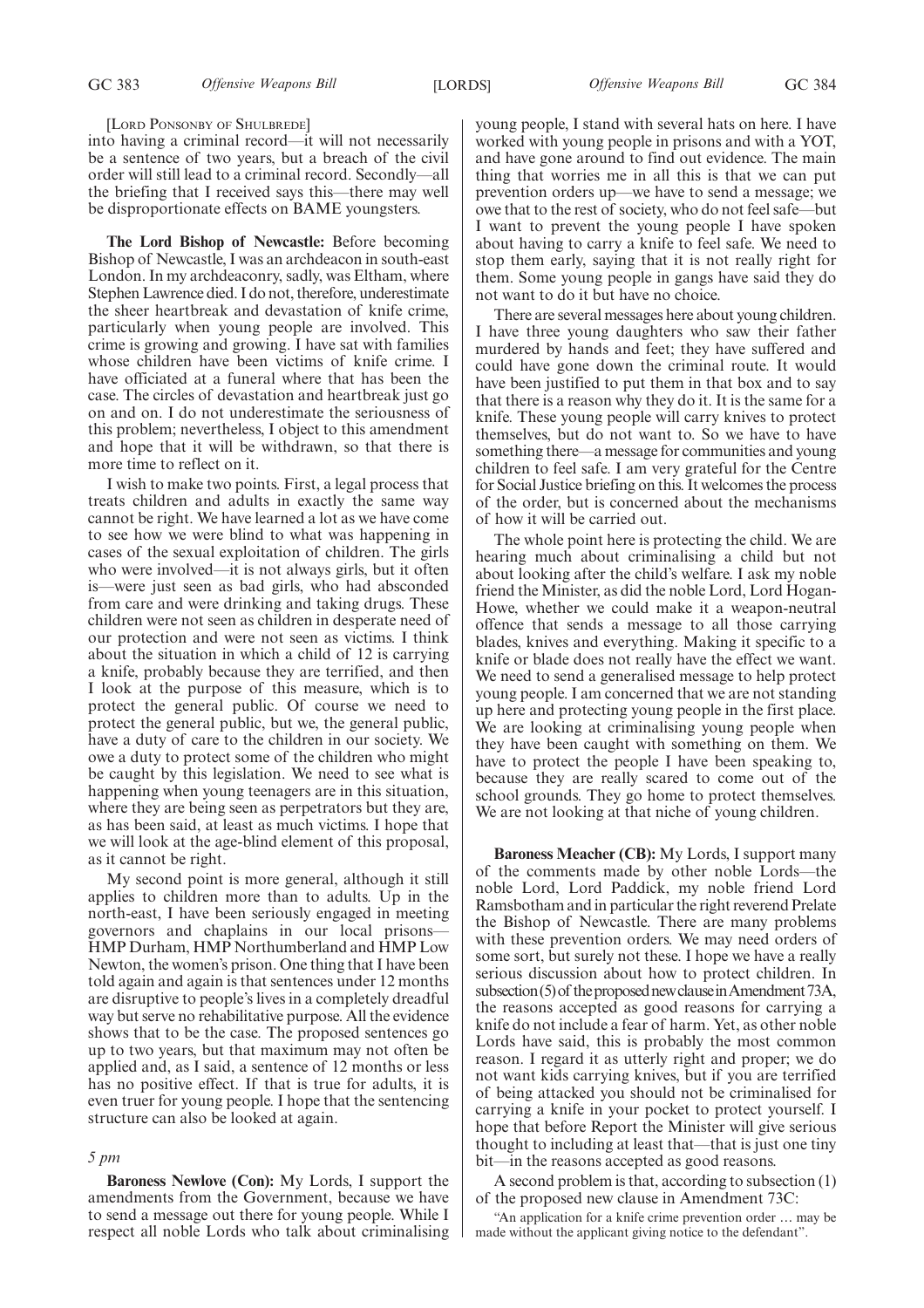The police can impose an interim knife crime prevention order, and the same requirements may be made under that interim order as under a full knife crime prevention order. Yet the defendant does not even know this is happening and has not put their side of the story or explained, for example, that they were carrying the knife only because they were petrified of the three boys who live down the road who were trying to get them involved in a gang. What is going on? I am terribly worried about that bit of it.

Others have mentioned the standard of proof the balance of probability—when these kids go into criminality. Surely that cannot be right. However, there are many more general concerns about the imposition of yet more criminal deterrents on children as young as 12. I have read some briefings carefully and I want to refer to the one from the Children's Society. According to its *Good Childhood Report 2017*, an estimated 950,000 children aged between 10 and 17 had experienced crime. No wonder crime is often cited as the reason children carry weapons. This problem is rife and of course we all want something done about it, but are we really tackling it in the right way here? I do not think so.

We know that for two decades the Government have attempted to deter violent crime and anti-social behaviour through the imposition of criminal and punitive civil deterrents. So far, such deterrents have not had a substantial impact on reducing the level of youth crime and youth violence, but that is what we all want—we certainly do not want knife crime. Of course we want violence to be reduced, but these approaches have been shown not to work. As we know, the level of knife crime has risen sharply. There is a body of evidence to show that criminalised interventions do not lower crime rates. I referred in an earlier debate to the meeting in which we listened to Neil Woods. After years of working as an undercover officer and catching people involved in criminal gangs and so on, he realised that he was making not a jot of difference to criminality and violence. He threw it all up and has now written books on the subject. He knows that he has not made any difference, having put his whole life on the line and having been in considerable danger for many years. We need to listen to people like him.

Does the Minister accept that the Home Office needs to make targeting the adults who coerce, control and threaten these kids a much greater priority? Surely Ministers should not target these children with these orders. It just does not feel right and, to be perfectly frank, I do not understand it. Therefore, can we amend these proposed new clauses before Report to ensure that, if we are to have prevention orders—and I think that we probably need them—they focus on positive inputs for children under the age of 18 with the provision of support, treatment in the case of kids addicted to alcohol or drugs, educational guidance and help to secure the safety of the child.

When a child is considered for an order, surely they should be referred to children's social care for an assessment under the Children Act 1989 or to the national referral mechanism as appropriate. If the child is found to be at risk of exploitation, the police response surely needs to be entirely different from that envisaged in these amendments. I am not saying that there should not be a response but it should be different. As I said in relation to another amendment, we know that short-term prison sentences have very poor results in terms of reoffending. Why would we have more of them? In conclusion, I hope that the Minister will be willing to discuss how the emphasis of the amendments can be shifted from punitive, unsuccessful, short-term incarceration to something that will work. We have quite a lot of knowledge about what might work.

It is difficult to debate these proposals without reference to the huge cuts to youth services in this country. I know that it could be said that this is a political point but I do not mean it to be that at all. It is pretty desperate when £400 million is taken off those services at a time when we want these children to be referred to them for support, and £51 million has been put into the Serious Violence Strategy. That is one-eighth of the cuts—it is a peanut; it is nothing. Local authorities are facing a deficit in their budgets for children's and young people's services of £3 billion over the next five years. It seems that spending on police, courts and prisons is fine but spending on real prevention and turning young people around is something that we can dispense with. I say that because it is obvious that we should put money there rather than elsewhere. I look forward to the Minister's response.

**Lord Hogan-Howe:** My Lords, the noble Lord, Lord Ponsonby, said that because I had made a suggestion about how the amendment might be improved, it indicated a lack of consultation. In fact, one of the amendments was a police proposal which has not found its way into the Bill, so I am re-presenting it. It was not that it not been asked for or shared; for whatever reason, it was not there, which I found odd.

More fundamentally, we have to keep an eye on what the Bill is trying to do. Good parents of young people will either try to stop them mixing with the wrong people or stop them going to certain places where they would get into harm or cause it. That is broadly what the Bill tries to do where a parent cannot or will not: it tries to restrict where people can meet and whom they meet if they are causing a problem.

The right reverend Prelate said that she hoped the law would acknowledge the difference in age. The sad reality is that the criminal law makes no distinction about age other than by criminal responsibility. Murder is murder. Whether you are 16 or 33, it is murder. From 14 onwards, it is absolute liability; from 10 to 14, one has to prove a certain intent. We have to accept that that is true. The thing that concerns me in some of the contributions is that we seem almost to be giving a defence to someone who is terrified—which I accept—that it is therefore okay to carry a knife. That means that the offensive weapon law is useless. I understand that it is a sincere belief—I do not challenge that—but that is what everyone says. Sometimes it is true, and sometimes they are the aggressor. However, even if it is true, unless we are going to agree to people carrying guns and any offensive weapon justified by their fear about defending themselves, it is a real difficulty. It may be something on sentencing, or it may be that you can show reasonable cause—I do not think you can ever show reasonable cause for carrying an offensive weapon the definition of an offensive weapon is something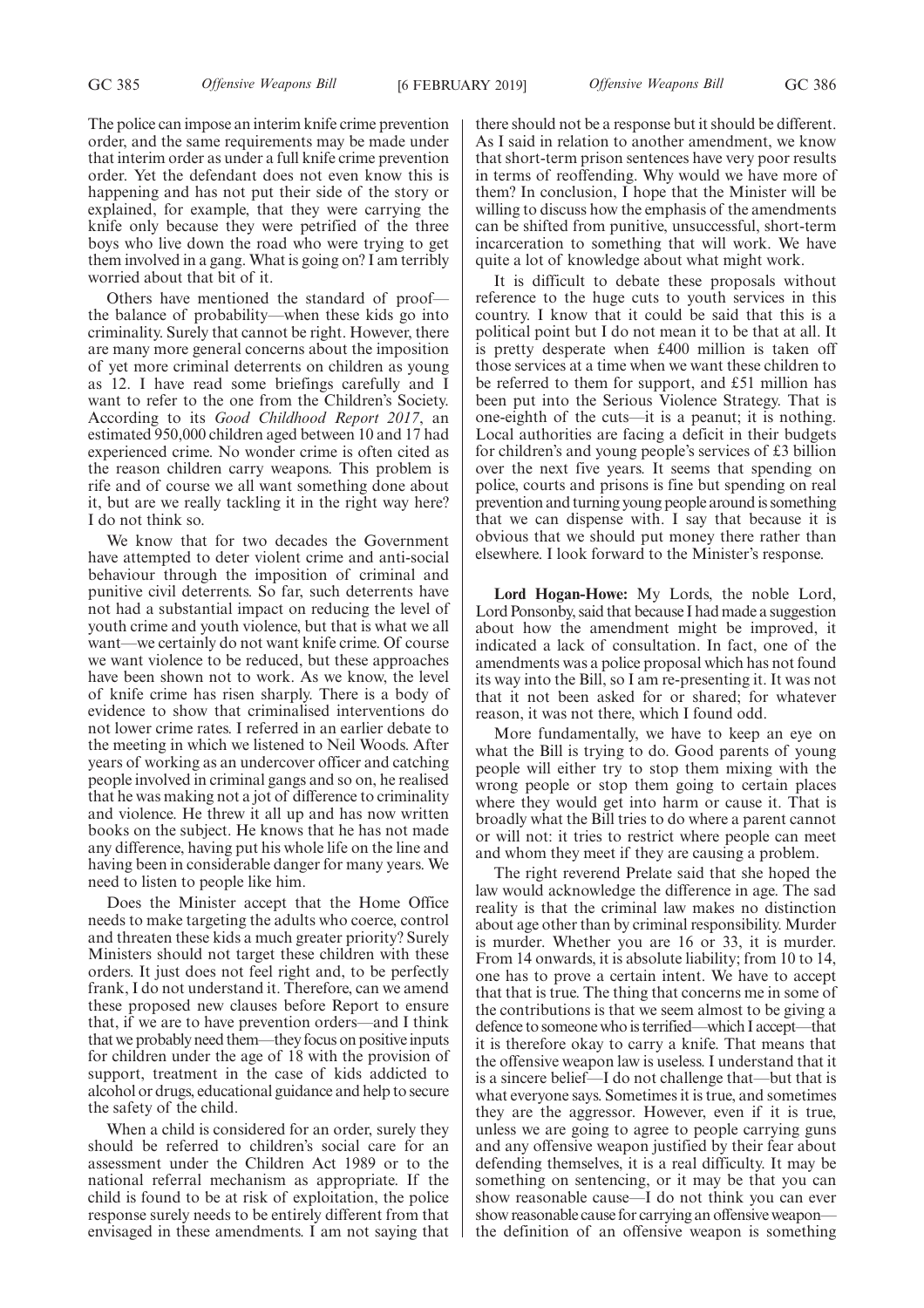#### [LORD HOGAN-HOWE]

intended, made or adapted to hurt people. It is important that we keep an eye on that because if we put a defence of that type in, it will be abused.

**Baroness Meacher:** The noble Lord suggests that some of us are saying, "It's okay to carry a knife". I want to make it clear that I am not saying that. I have a feeling that noble Lords around us are not saying it either. It is not okay for kids to carry knives. The only issue is what we do to help them not to have to carry a knife.

**Lord Elton:** If I may go back to the noble Baroness's speech, I am drawn to my feet simply to endorse her view of the inappropriateness of a short prison sentence and, with juveniles, of any prison sentence. For a time, I was Minister responsible for the welfare of young people, other than their health, at the DHSS, which simply meant juvenile offenders in secure accommodation and keeping them out of it. I then had three years being responsible for prisons in the Home Office. I therefore dedicated the next chunk of my life to stopping young people going to prison. You cannot do it when they are into crime; you have to do it before. You have to see that they are not frightened. They must feel safe at home, at school and on the streets, and you must see that they are not bored. The two spurs are fear—"To protect myself I must be armed"—and, "What on earth am I going to do? Let's go and make trouble. Let's take a car that does not belong to us and drive it very, very fast around Blackbird Leys in Oxford". It is the buzz they have to get. We have to provide that by means other than punitive, by pre-emptive means before the event. We have to engage them. When they are on the edge of the event, we have to try even harder. One good way is to find a group of young adults with enthusiasm for almost anything, but preferably a team sport or team activity; for example, white-water rafting, jazz playing, football, canoeing or rock climbing, give them the small amount of money necessary to set up a group to do that and the bored young and the frightened young will come there in clusters. When we did that when I was in what one might call civilian life, the people concerned learned to get £5 of funding from elsewhere for every pound that my people were able to give them.

What I am trying to preach here is outside the terms of this Bill, and I apologise for that, but we are putting the money, as the noble Baroness says, in the wrong place, too late. If only we had enough cash to do a sensible job for our young people. Many of them have no male adult role model, and it is almost impossible to get male teachers into primary education now because the dangers of being sussed as having improper relations with pupils are so great. It is a risk to cuddle a child if they fall and hurt themselves, and we have the new phenomenon of mobile phones which are distracting young adults so that they do not pay attention to children at all. All of that has got to be remedied by the community acting together to give young people things to do which excite them, in safe places with secure adult supervision. That cannot go into this Bill, but I hope nothing which puts juveniles in danger of short prison sentences will go into this Bill, because that is wholly counterproductive.

# *5.15 pm*

**Lord Lucas:** My Lords, I share many noble Lords' concerns about the way in which these clauses have been drafted. I hope we will get a decent opportunity to review them, and chew through them, in a way which would have been better afforded if these amendments had been laid earlier. I received scant briefing, but they need serious attention and application of time to find out how to make this idea work.

I will raise a few detailed points. If under subsection (5) of the new clause inserted by Amendment 73A we are to expand on the definition of good reason, we are opening ourselves up to dangers, as we always do when we start doing these sorts of things. In paragraph (a) of subsection (5) we ought to say "in work", because a lot of uses are in work and not "at work". We also ought to include those reasonable uses of a bladed article which are associated with hobbies. If you are a carver, a fisherman, a sailor, let alone someone doing anything with ropes, you are going to need a knife. That that is excluded from paragraph (a) somehow downgrades those reasons for possessing a knife. We should be satisfied with the old test of good reason. Paragraph (a) introduces the danger that a lot of good reasons for having a knife are going to be downgraded.

The scope of the order is very wide, and we should be conscious that similar orders are being used quite actively. Last month, we passed a nine-month jail sentence on a rap group for singing a song in contravention of an order, so you do not have to do much to get a criminal record under these sorts of orders. Therefore, we ought to be conscious of how this lot apply to children, particularly the disruption to their already chaotic lives that can be caused by what we order them to do or not to do and the way that interferes with their education, or the beginning of their work. Indeed, who is allowed to know that they have one of these orders, and what is a school supposed to do if is knows that one of its children has one of these orders? That children's aspect needs to be more clearly worked out.

I entirely agree with the Government's sentiments in wanting to do something effective. As always, it is the role of this House to make sure that what is proposed is effective, and to not let the Government get away with it if it is not.

**Lord Kennedy of Southwark:** My Lords, this has been an excellent debate. As I was sitting here listening to so many excellent and knowledgeable speakers, I thought that this debate should have been in the Chamber, but that is for another day. I fully accept that knife crime prevention orders put forward by the Government today are, as the noble Baroness says, to deal with habitual carriers of knives. In that sense, we can support them in principle but there need to be some changes.

I am also clear that the present Commissioner of the Metropolitan Police, as well as the previous commissioner and the Mayor of London, support the idea of a prevention order as it could be a valuable tool in dealing with the epidemic of knife crime. It is always heart-breaking to see families destroyed when they have lost a loved one, but of course the perpetrator's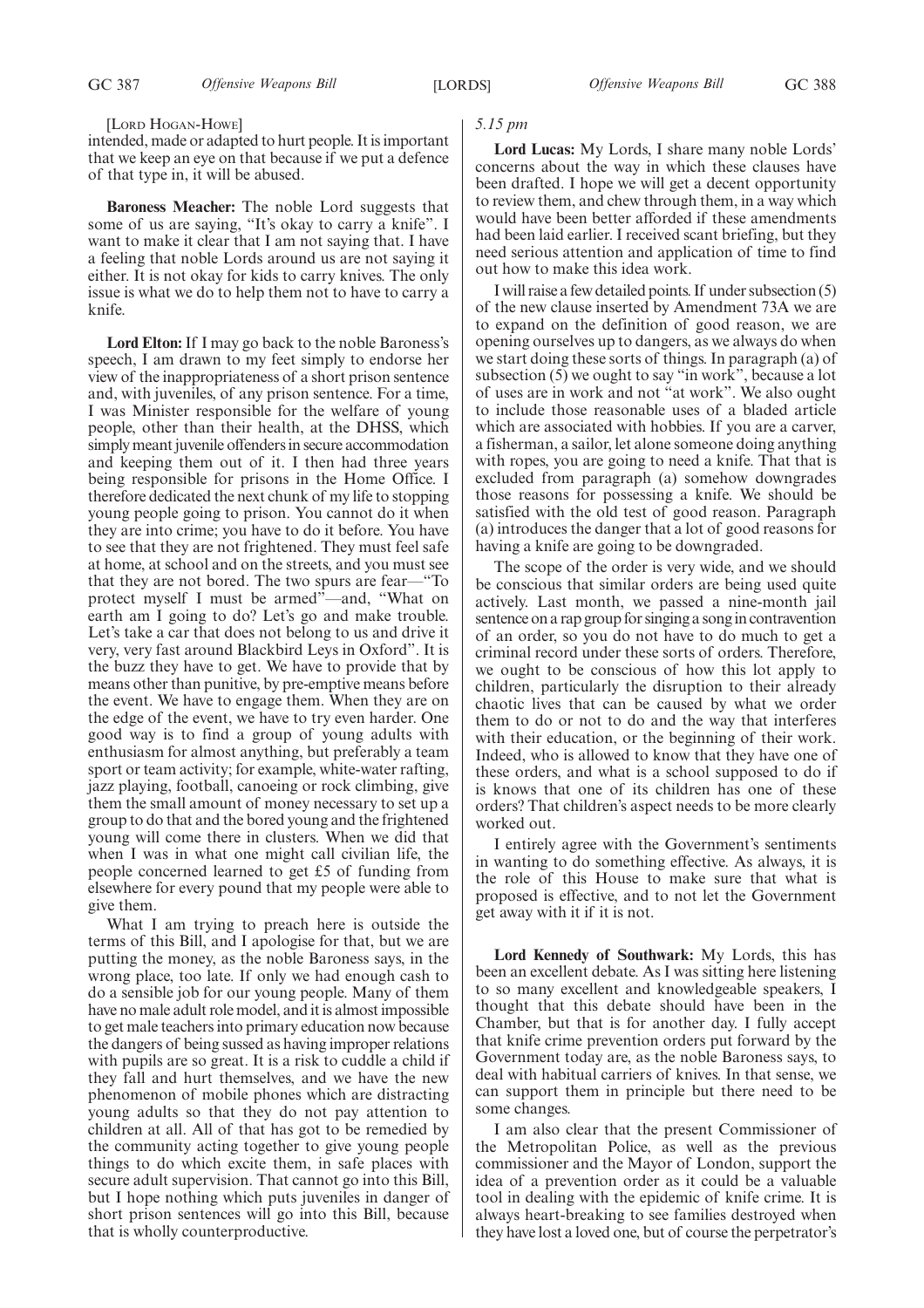life is destroyed as well. There is a huge issue with young people carrying knives and so on. I have met one or two gang members; they can be very challenging individuals to meet. Some of the younger ones are certainly very frightened.

I was on the Wyndham estate some time ago, near where I went to school, to meet some of these young people and they offered me an escort off the estate. I said, "It's all right, I don't need an escort—I've lived round here". I was fine. I walked off with no problem at all because I am a fairly big 56 year-old bloke; I am not a 15 or 16 year-old, and I am not black. If I had walked out of there in other circumstances, I would have had a problem getting to the bus stop but, in my situation, there was no problem at all. The young people thought that I would not be safe walking on the estate, which was not the case.

The noble Lords, Lord Paddick and Lord Ramsbotham, made the point, as I think other noble Lords did, that it is a shame the way these amendments have arrived in this House. They have been tabled in Grand Committee and, as has been said, have not gone through the procedures in the House of Commons. My understanding of that House is that if these provisions had been in the Bill from the start there would have been an evidence session in the Commons with experts coming in to look at them. That has been lost and cannot happen now, which is a shame. I support the idea that they have come into the Bill very late. They were announced to the media, and here we are in Grand Committee, not the main Chamber. We will come back to them, or something like them, on Report. Having that at the end of the passage of the Bill is regrettable.

That is why we have tabled Amendment 77 in this group, which was put forward by my noble friend Lord Tunnicliffe. It attempts to insert a new clause which would require the Government within three months of the Bill becoming an Act to publish a draft Bill to bring in knife crime prevention orders. It would mean there would have to be a Bill, which I hope would start in the Commons so that it could have evidence sessions. As it would be a draft Bill, even before that there would be a Joint Committee of both Houses to look at the stuff in detail. We want to get this right. On each side of the House, we can give examples of where we have passed measures and have got them right or wrong, but most of the things that were done wrong were done in haste. If we want to sort out an issue, we all charge off and do something, and months or years later, we find that we did not quite get it right. Amendment 77 in my noble friend's name would ensure that we could do that and look at it in detail.

I am a big fan of draft Bills. When my noble kinsman Lady Kennedy of Cradley—I suppose I should refer to her as that—was on the Committee on the draft Modern Slavery Bill, I saw the work that she and other Members did. I remember the phone calls from the Home Office when the Minister talked to her—it was Karen Bradley—and a lot of detailed work went on to get that Bill right. I think we all accept that it is very good legislation. There were one or two issues—the noble Lord, Lord McColl, made efforts to improve some of the aftercare—but generally it is very good legislation. I would contrast that, as I often do, with

the Housing and Planning Act, which is terrible legislation done on the back of a fag packet. It is absolute rubbish and most of the Government have quietly forgotten about it. It has been pushed to one side, so that no one ever mentions it again. I am a big fan of draft legislation, especially when it concerns sorting big issues out. The intention behind the amendment from my noble friend Lord Tunnicliffe is to do that.

This might seem a bit over the top, but we have had reports of these poor people being killed and their families destroyed. Why is COBRA not meeting to discuss this? We have COBRA meetings when we have a flood or a problem with the trains. This is about young people dying, so why is the Prime Minister or the Home Secretary not convening COBRA and getting the right people in the room to ask them, "What's going on here?"

There is an issue about youth workers, social workers and cuts to services because if we are going to have penalties to deal with the issue we need to deal with the causes as well. Why is COBRA not meeting? People are losing their lives, so I want a response on that. As I said, these are very important issues.

The noble Lord, Lord Hogan-Howe, made some excellent points as did my noble friend Lord Ponsonby with his experience as a magistrate in youth courts. He has experience of dealing with these people when they get to court. A lot of them have form. That is an important point. The right reverend Prelate also made some good points about the work that she has done in Newcastle and in south-east London. I used to go to a youth club—the Crossed Swords youth club—which was run by St Paul's, a Church of England church. Reverend Shaw used to run it. I am a Catholic, but I used to go there because it was a very good club. All the kids from the estate went there. It is important that we have those things. In many parts the country they have disappeared. Whether voluntary or local authority, they have all been lost, and the people are lost there. We need to get those things right.

The shame with this Bill is that it seeks to deal with the punishment of offenders but does not address any of the causes, which is one of the losses in this Bill. Generally speaking, I am not against the orders. They need to be looked at, refined and changed but in principle I am not against them. Noble Lords made valuable points and I hope that the Minister will take them on board.

**Lord Paddick:**My Lords, before the Minister responds, I did not address Amendment 77 in the name of the noble Lord, Lord Tunnicliffe, which we totally support. I did not want to stifle the debate, but it might be helpful for the Committee to be aware of the advice that I have been given, which is that if the Government insist on moving these amendments in Grand Committee and there is an objection to that taking place, the amendments will be lost and cannot be brought back on Report. I am sure that the Minister will bear that in mind in her response.

**The Earl of Caithness (Con):** My Lords, following what the noble Lord just said, I wonder whether my noble friend would consider this. If the amendment is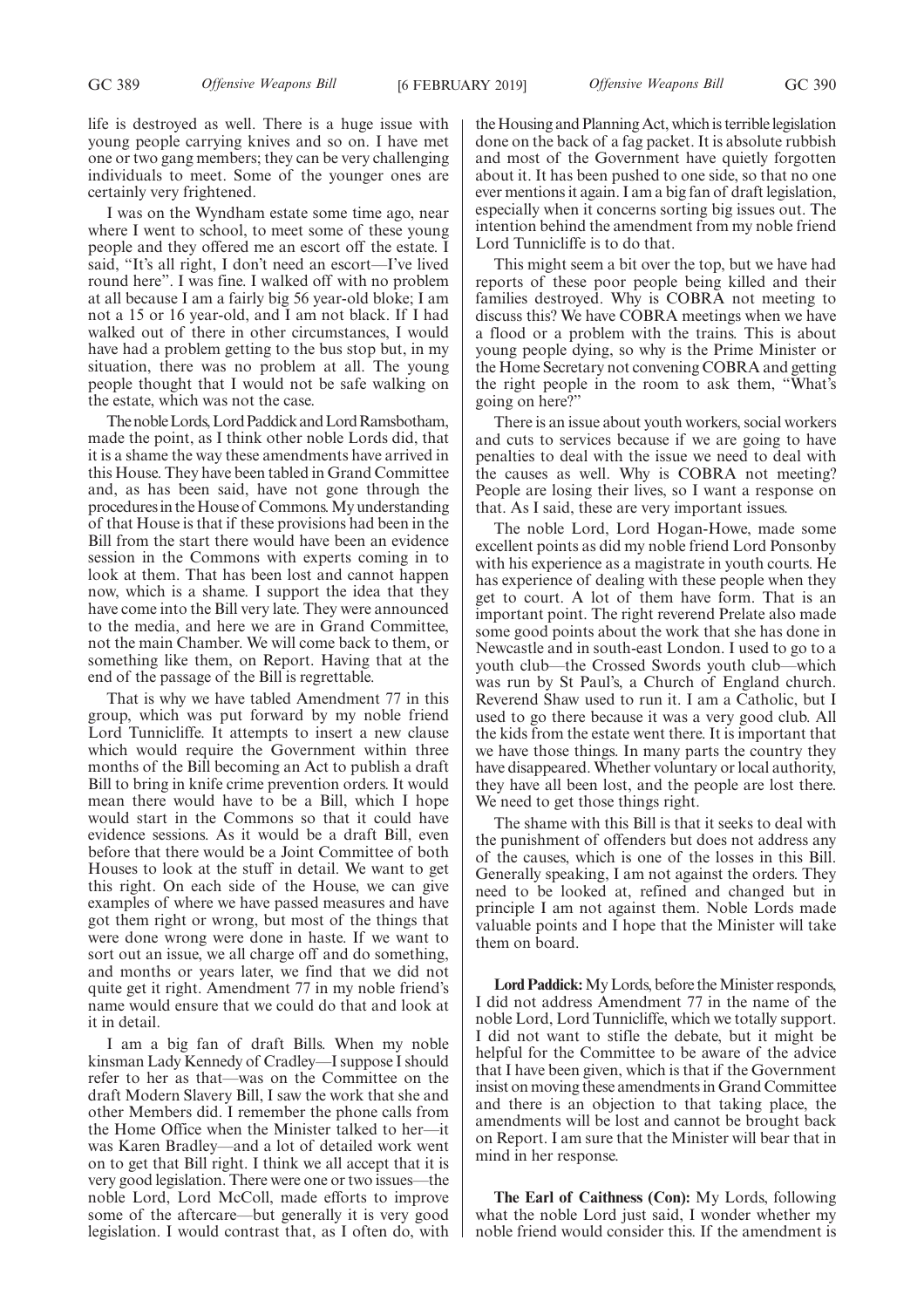# GC 391 *Offensive Weapons Bill* [LORDS] *Offensive Weapons Bill* GC 392

#### [THE EARL OF CAITHNESS]

likely to be defeated, she could withdraw it and return to Committee as the first part of Report—I remember doing that with a Home Office Bill—so that given the concerns around the Committee, we could have a proper Committee stage and then very soon after that, come back on Report. In Committee, we can talk twice, and that should give the noble Lord, Lord Paddick, a chance to put down something constructive rather than the constant destructive arguments.

**Baroness Williams of Trafford:** My Lords, I have not found the comments destructive, although I thank my noble friend for the points that he made. I will not press the government amendments today. I take on board completely the point made by the noble Lord, Lord Kennedy, about the timing of the amendments. We will bring the amendments back on Report when again we will have a full chance to discuss them. The practice of noble Lords speaking only once on Report has fallen slightly by the wayside because noble Lords seem to speak several times in Committee and on Report.

To sum up today's debate, we all seek the same end, but the means by which we would get there differ. I thank the noble Lord, Lord Hogan-Howe, at the outset for clarifying a number of points that I did not know the answer to. He has saved me having to write to the Committee. I also thank my noble friend Lady Newlove for the very real-life experience with which she speaks and which we never fail to be moved by.

It is clear from the debate that some of the support for KCPOs is qualified. The noble Lord, Lord Paddick and the theme was carried on by other noble Lords—said that KCPOs seek to criminalise children. As the noble Lord, Lord Hogan-Howe, said, their aim is quite the reverse. They are to prevent young people getting into criminality.

**Lord Paddick:** I never suggested that the aim of the orders is to criminalise young people. I said that young people being criminalised is the inevitable outcome of the orders.

## *5.30 pm*

**Baroness Williams of Trafford:** My words were that the noble Lord said the orders risk criminalising children, rather than having the aim of criminalising children. The aim is to prevent that. As the noble Lord, Lord Ponsonby, and the right reverend Prelate the Bishop of Newcastle said, young people are often the victims. Other noble Lords made the same point. We have a Catch-22 situation where they are both victims and perpetrators.

The noble Lord, Lord Ponsonby, questioned the benefits of KCPOs, given his experience. Their aim is to have a preventive effect. Far from fast-tracking young people into a criminal record, the aim is quite the reverse. The orders are an alternative to prosecution. The imposition of restrictions aims to divert young people away from the criminal justice system. Of course, where a defendant is found not guilty of a violent offence, the option to give a KCPO remains open to the police, further keeping the young person out of the criminal justice system.

The noble Baroness, Lady Meacher, asked a very good question: what about the adults? Adults can be part and parcel of the problem, but can also be part of the solution. She is absolutely right that we must not forget the role of adults in all this.

At the outset, I reiterate that KCPOs are not punitive in nature. They are an additional tool for the police to help steer those subject to the orders away from knife crime. They are aimed at young people at risk of engaging in knife crime, at habitual knife carriers of any age and at those who have been convicted of a violent or knife-related offence. The Government are very concerned by the increase in knife crime, as other noble Lords have articulated. We are determined to do all we can to address it. We have set out a comprehensive programme of action in our *Serious Violence Strategy* to tackle knife crime and prevent young people being drawn into crime and violence, but we know that we need to do more. That is why we listened when the police—those on the front line of such activity, who are best-placed to know the nature of the problem and the profile of the people who carry knives—told us that they need additional powers to deal more effectively with people being drawn into knife crime.

The noble Lord, Lord Paddick, talked about the approach that the police might take when responding to a breach of a KCPO. Clearly, it would be for the police to decide what action to take where such a breach occurs. Similarly, it would be for the CPS to consider whether there is enough evidence against the defendant for a realistic prospect of conviction and whether it is in the public interest to prosecute them. The public interest will likely vary from case to case, taking into account factors such as the seriousness of the offence, the harm caused and the proportionality of prosecution in response. It has never been the rule that a prosecution will automatically take place where the evidential test is met, so prosecutors may advise on or authorise out-of-court disposals as an alternative to prosecution, which is not necessarily the end result. In addition, a person commits an offence and can be convicted only if a breach occurs without reasonable excuse. The maximum sentence is two years' imprisonment. It would be for the courts to determine the appropriate sentence in the usual way in any given case, so two years is not necessarily the end result and a community sentence is an option, too.

Unfortunately, as we have seen from the press so often recently, an increasing number of young people carry knives. Some are as young as eight. Many come to the attention of the police after teachers or youth workers have already tried to deal with the problem without reporting the incident to the police, for fear that a young person would be criminalised. However, as we have all said today, by the time that young person is prosecuted it is too late. Furthermore, I am sure noble Lords will agree that prosecution of young children is not always the most appropriate response if they are found with a knife. We have had those discussions today. KCPOs will enable the police and others to address the underlying issues and steer those young people away from knife crime through positive interventions.

The amendments contain important safeguards to ensure that KCPOs are not used inappropriately against young people under 18. In particular, the amendments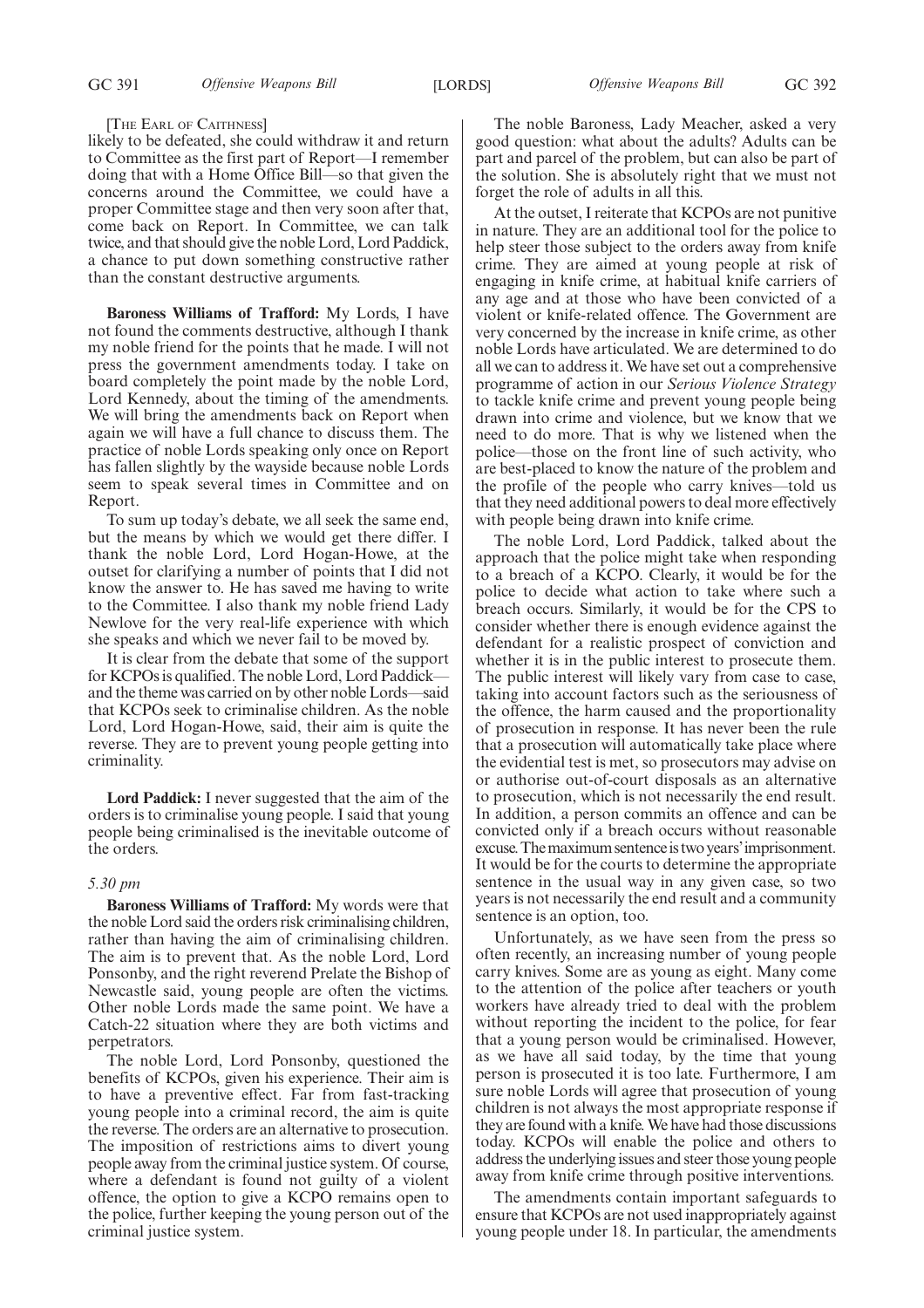require the police to consult the relevant youth offending team before an order is made. Once made, an order must be reviewed by the courts after 12 months. The noble Lord, Lord Hogan-Howe, asked why 12 months was put in place. That is as a safeguard to ensure that a review is carried out. We fully expect the statutory guidance to provide for more regular reviews where a KCPO is issued to a person under the age of 18.

The noble Lord, Lord Paddick, asked why on orders made on application we have not adopted the approach applied to anti-social behaviour injunctions, where a breach is dealt with as a contempt of court rather than a criminal offence. In developing the KCPO, we considered that approach, but it is important to remember that we are dealing with individuals at risk of engaging in serious criminality, not simply those involved in anti-social behaviour, as debilitating as that can be for victims and communities. KCPOs will be used for individuals with a history of carrying a knife. Many will be habitual knife carriers, and we are clear that these orders will not be effective if those subject to a KCPO do not see that breaching the order would have serious consequences. They must include the possibility, at least, of a criminal prosecution and a custodial sentence on conviction. Other civil orders of this kind adopt the same approach, including sexual risk orders and serious crime prevention orders.

I am indebted to the noble Lord, Lord Hogan-Howe, for his invaluable contribution, which highlighted the operational need for these new orders. The noble Lord made a couple of very interesting suggestions: first, that the scope of KCPOs be extended to help tackle gun crime and the use of corrosives, and, secondly, on the use of electronic monitoring. Given the prevalence of knife crime, it is right that it should be the initial focus of the new orders but as we evaluate their effectiveness over time, we most certainly can explore whether they might have wider application. We can explore the possibility of adding an electronic monitoring requirement to these orders once they have bedded in.

The noble Lord asked about stop-and-search powers in relation to someone subject to a KCPO. We believe that the police already have adequate stop-and-search powers under PACE to monitor whether someone is carrying a knife. As he knows, if a police officer has reasonable suspicion that someone subject to a KCPO is carrying a knife, the officer can stop and search the individual under those existing powers. He also asked when the orders might start. The court may provide discretion that the order takes effect from release, when the defendant ceases to be subject to a custodial sentence, or if the defendant ceases to be on licence. It may take effect earlier while a defendant is on day release and subject to stringent conditions.

A number of noble Lords asked me about funding and tackling the issue locally. They will know, from statements I have made, of my right honourable friend the Home Secretary's intention to make up to £970 million available to the police next year. On a more local level, we are providing  $\overline{\pounds}1.5$  million in 2018-19 for the community fund, which has funded 68 projects, and £1 million in 2019-20 to help communities to tackle knife crime. The Committee will have heard earlier today about the youth endowment fund, which has £200 million over

10 years to build evidence for early intervention. It will focus on those most at risk of youth violence, including those displaying signs such as truancy, aggression and involvement in anti-social behaviour.

We can take into account many of the issues raised today when preparing the statutory guidance provided for under Amendment 73S, and as part of the pilot we intend to run in the Metropolitan Police district before implementing these orders across England and Wales. As the noble Lord, Lord Paddick, has signalled that he cannot support these amendments today I will of course withdraw them, with regret. However, the Committee can be assured that I will return to them at Report.

*Amendment 73A withdrawn.*

*Amendments 73B to 73U not moved.*

# *Amendment 74*

#### *Moved by Lord Lucas*

**74:** After Clause 31, insert the following new Clause— "Increased security measures for certain firearms

- (1) The Firearms Act 1968 is amended as follows.
- (2) Before section 5 insert—
	- "4B Increased security measures for certain firearms
	- (1) A person commits an offence if, other than at times when he or she has a weapon specified in this section on or about his or her person, it is not secured in accordance with Home Office Level 3 Security.
	- (2) The weapons specified in this section are—
	- (a) any rifle with a calibre greater than .45 inches, or
	- (b) any rifle with a chamber from which empty cartridge cases are extracted using—
	- (i) energy from propellant gas, or
	- (ii) energy imparted to a spring or other energy storage device by propellant gas."

Member's explanatory statement

This amendment is intended to enable discussion of security measures for firearms generally.

**Lord Lucas:** My Lords, in moving Amendment 74 I shall at the same time speak to Amendment 78 in this group.

This Bill is about where we set boundaries to protect the public from the misuse of dangerous objects. This amendment gives us an opportunity to discuss where that boundary should be set in the case of rifles. In other bits of the Bill we quite clearly take the decision to ban dangerous objects for which there is no legitimate use and to control those for which there is a legitimate use. There is no perfect or absolute formula that I have been able to discover, in any country, for where that boundary should be set. Different countries come to different conclusions at different times. The use of weapons in sports is widely allowed—for example, archery, fencing, shooting, jousting, javelin and discus. It is commonplace, up to the highest level, that sports derived from martial arts—including those using our own bodies—should be allowed, and I support that. Given that, we then have to consider what restrictions we put in place. In doing that, I believe we should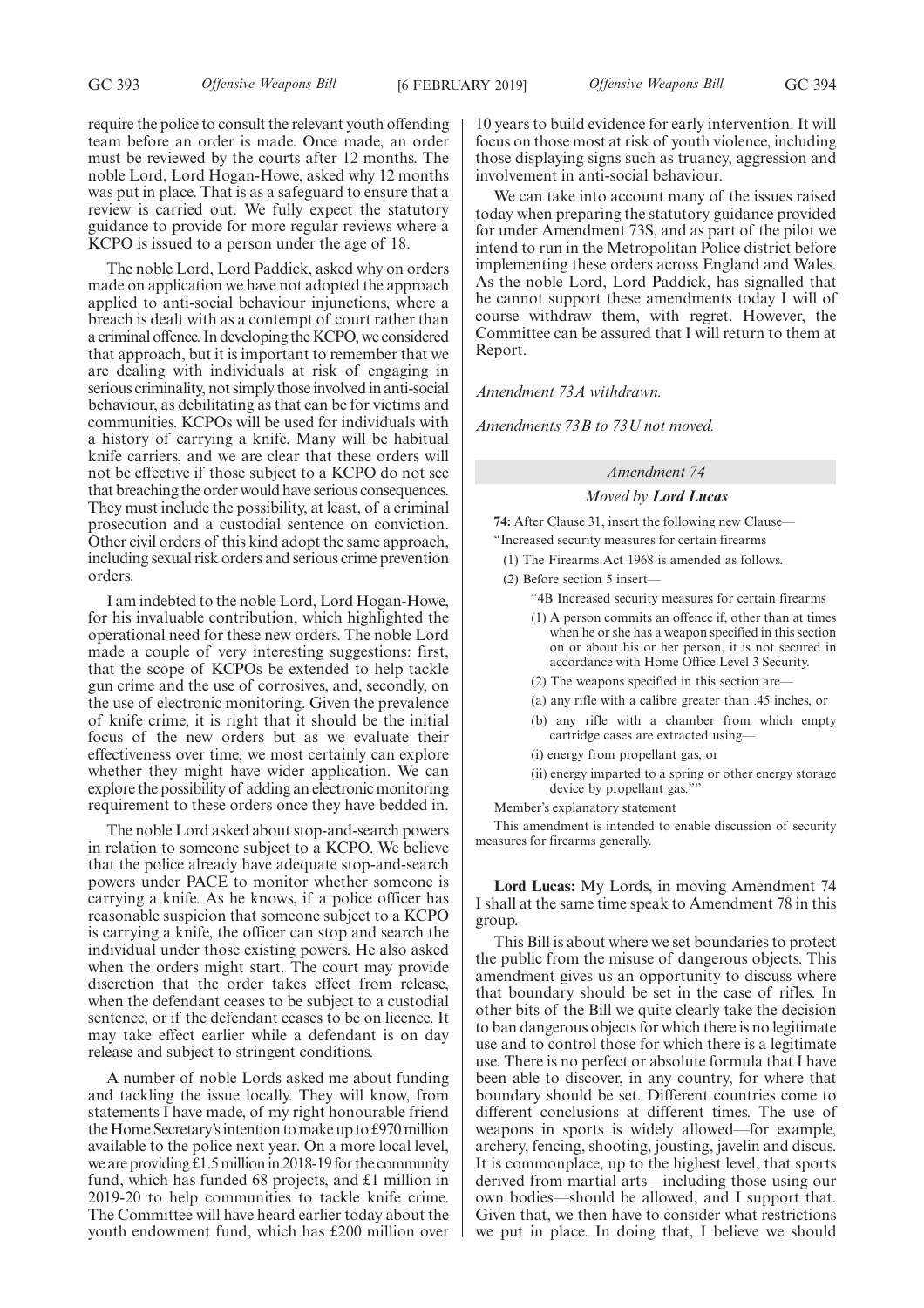#### [LORD LUCAS]

consider what restrictions are necessary. What evidence is there that a restriction is required? We should start from a principle of allowing and then work to look for evidence that allows us to restrict.

When it comes to making firearms safe—meaning rifles rather than shotguns, for which you would have a firearms certificate—the issuing of a certificate to a holder is the principal means of protecting the public from the misuse of firearms.

#### *5.45 pm*

As has been said, we hope that the Government will get a move on in making the necessary changes and improvements to that system but, that said, it appears to work pretty well. I have not been able to find a recent record of a crime being committed with a legally held firearm that involved someone getting hurt. Obviously, there are historic examples, which have resulted in us making changes to legislation, but since then nothing has happened, as far as I can find out, to indicate that the current system is in need of improvement. Even if it were, our attention should first be focused on how we improve that system. What can we do? Can we convince ourselves that we are unable to take further measures to make the processes for deciding who should be allowed to hold firearms better? As I said, those processes seem to be working pretty well, although we absolutely need to keep them under review, up to date and effective.

The second layer of ways in which we protect the public is the requirement that firearms be kept safely. We have options to strengthen that. Level 3 security, which is that used by public servants who hold extremely dangerous weapons in private places, is generally accepted to be more effective than the level commonly required for rifles held by members of the public. We have an option, if we are concerned about particular firearms, to say that those firearms must be held using a safer method. That should be considered before we move to banning.

Then we should ask, in relation to the particular weapons that we are considering, what the actual danger is of those weapons falling into the hands of the public. The two weapons that are considered in the Bill have, as far as I can find out, never been used in a crime of any description. That is for the fairly obvious reason that they are entirely unsuited for use in crime. If you want to be a criminal and to use a weapon, you want something that you can conceal and that is easy to get out; if you want something with power, you want something that is truly automatic and not fiddly. These are not the sort of weapons that someone would go looking for if they wanted a weapon to use in crime, which is why nobody has.

We need to spend more intelligence and effort than we do on stemming the flow into this country of illegal handguns, in particular. There are things that we could do better. We are not as good as we might be in dealing with the standard flow of packets into this country. I would like us to concentrate on that, because that route allows a significant flow of dangerous weapons into the hands of dangerous people. By and large, private individuals who hold firearms for sporting purposes do not let them get stolen and, when they are stolen, they are not what the criminals want to use. The level of public danger from these weapons is very low.

We need to keep this under review. Things change from time to time. Fashions change. Ways in which people choose to commit crime change. At the moment, on the evidence that I have, and I have done my best to ask the Government to show us their evidence, although I have not got much from them, which I suspect is because they do not have much evidence—

**Lord Robertson of Port Ellen (Lab):** I am listening to what the noble Lord is saying and the assumptions he is making about the guns that are being talked about—or in this case, not talked about—and them not falling into the wrong hands. Why does he think the Home Secretary of this country said in the House of Commons that,

"according to intelligence provided by police and security services", these .50 calibre guns,

"have been possessed by criminals who have clearly intended to use them"?—[*Official Report*, Commons, 27/6/18; col. 919.] Does the noble Lord have better information and intelligence than the Home Secretary?

**Earl Attlee (Con):** My Lords, if I might help my noble friend, it is possible that Ministers and Members in another House have been slightly inaccurately briefed. For instance, they were told that the effective range of a .50 calibre round is 6,800 metres, whereas in actual fact, it is only about 1,800 metres.

**Lord Lucas:** My Lords, I was talking about the two forms of rifle which are specifically addressed in the Bill. These are not .50 calibre rifles, but lighter ones, which are adapted for use by disabled people and make it easier to reload the round using power derived from the previous shot. That is a .50 calibre, but again, the calibre alone does not tell you all you need to know about the rifle; you need to know whether a particular weapon is dangerous. The weapons used in target shooting tend to be heavy and cumbersome and the ammunition is not the same as that used in military operations.

I have asked for evidence. There may be evidence out there, but it has not made its way to me. My particular arguments are about the guns addressed in the Bill, as there is no evidence of misuse of those guns or available evidence showing that these are fundamentally more dangerous than other rifles. There is also no evidence that they cannot be properly secured through a mixture of physical security and the systems we have to ensure that firearms are only held by the people who ought to hold them.

**Lord Robertson of Port Ellen:** Before Hungerford and Dunblane, there had not been evidence of legally held handguns being used to massacre people. However, Hungerford and Dunblane happened, and after that, we passed legislation and the country is much safer as a result.

**Lord Lucas:** Absolutely. We need to keep these things under consideration. However, if one took the noble Lord's argument to its logical conclusion, we would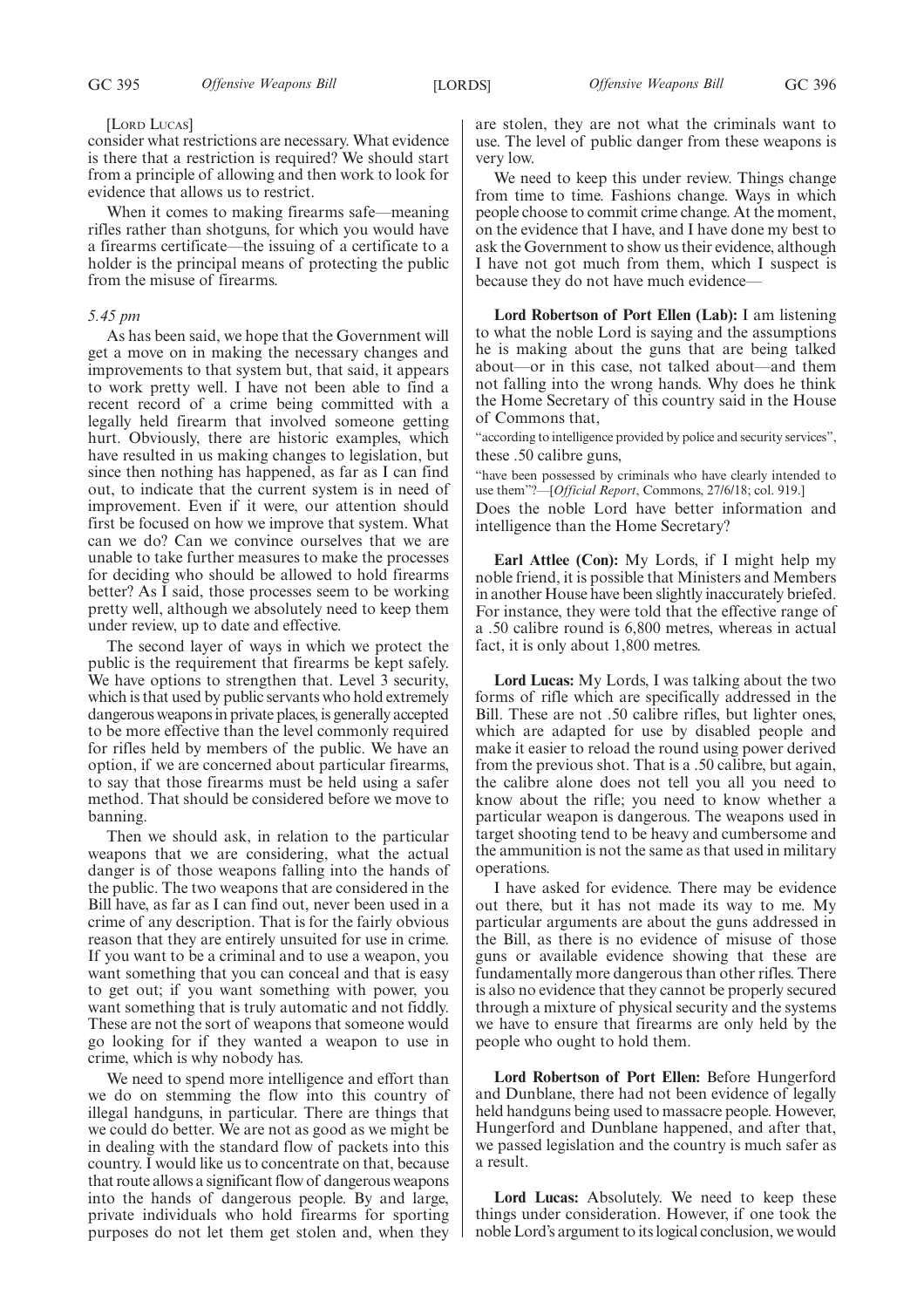ban cars because they have been used deliberately to kill people. Any kind of weapon, including knives, presents a danger to the public. Because there is a legitimate use for these objects, we choose to look at how to balance the potential danger with the potential good. I hope that we will choose to do it on the basis of evidence, which says, yes, these things are dangerous, but we have systems in place which negate that danger. Rules on the weapons the public may hold legitimately, plus the safeguards we take, mean this is not the route through which weapons reach the people who will misuse them. In society as a whole, we have adopted a system which is safe and which allows us to live with the existence of those weapons. It seems to me that the evidence says that is the case at the moment. We do not have a recent history of misuse—of any degree at all—of the weapons which are currently allowed.

It is important to keep these things under review, but it is also important to be sensible. A lot of what is in our lives is dangerous. It is the business of legislators to balance that danger with utility and reach a conclusion; there are lots of different conclusions that can be reached. If we say that people are to have weapons of any description, it seems to me that the current arrangements for allowing people to have firearms are working very well. There is no evidence that incremental banning of particular types of firearm will produce any benefit at all and, as a matter of principle, we ought to take those sorts of decisions based on evidence, rather than because someone feels like it somewhere and no one quite knows why because it is buried in the decision-making processes that created this Bill.

My appeal to my noble friend is that we ought to be looking at where this process is going in the long term, at what we should be doing to make sure that firearms can be legally held, and at the security we want around that. Then, when we arrive at that conclusion, we can show that the weapons which fit within that are not a source of danger to the public, by their nature, because they are not what people who wish to commit crimes will go for.

A lot of guns are being recovered by the police, and by and large they are illegal guns because the guns that are being brought in are much more suitable for use in crime. People will not go for a hunting rifle to commit crime with. We are not talking about hunting rifles in the Bill, but the same considerations apply. If hunting rifles were being widely used in crime, we would be fussed about it, but they are not. The rifles that are the subject of this Bill are not used in crime. There is no instance of them being used in crime. There is nothing obvious about them which makes them more dangerous than other firearms in the context of the controls that we have. As a result of the deliberations in another place, our concerns about .50 calibre are under review. We ought to do the same with the other rifles that are mentioned here and come to a coherent, evidenced conclusion about where in this society we now choose to draw the line on the firearms that people may legally hold and on the purposes for which they may legally hold them. I am not saying that there is an absolute value to any particular place to draw the line; I am saying that we ought to do this on the basis of evidence, and nothing that my noble friends have been able to provide me with at the moment offers evidence

that the rifles we are discussing pose any greater danger than the many other rifles that we permit people to hold. I beg to move.

**The Earl of Shrewsbury (Con):** My Lords, I rise to support my noble friend's amendment and to speak to my Amendments 78B, 79A and 79B. Additionally, I want to refer to an earlier comment about the Dunblane massacre and the handguns that were banned afterwards. I was chairman of the FCC at that time and remember it very well indeed. The only effect of the ban on handguns at that stage and of the incoming Government's Bill to ban other handguns below .32 calibre was to drive those handguns underground. Since then, it is fair to say that there are many fewer legally held handguns because it is illegal to hold them, but nine out 10 of the guns used in crime are illegal, and the number of illegally held handguns has ballooned over the years since Dunblane.

I wish to address lever-release and MARS rifles which are the subject also of my noble friend's amendment. They are used in general by disabled shooters who find it extremely difficult to use a standard rifle. These disabled shooters normally have big problems, such as arthritis in their fingers and hands, or mobility problems so they have to shoot from a sitting position. Prohibition of these two types of guns would cause those shooters considerable hardship and probably leave them unable to take part in their chosen target disciplines and competitions. I am certainly not aware of any evidence that MARS or LR weapons have ever been used in crime, and I feel strongly that they could easily be held on Section 1 certificates with level 3 enhanced security, which comes in guidance to the police. I have no problems with that provision whatever. These people look after their guns incredibly safely in any case. I look forward to my noble friend's views on those matters.

## *6 pm*

**The Earl of Cork and Orrery (CB):** I object to some parts of the amendment. There are two or three areas where there is insufficient attention to detail for it to supersede the original Bill. For a start, there is a question about MARS and lever action which, as has just been raised, is used by target shooters in international competition. This is an important aspect of Paralympic competition and normal shooting competitions, so we do not want to catch those weapons in the amendment. Another item left out from the amendment, I suspect by mistake, relates to a prohibition on the use of .22 rimfire semi-automatic rifles, which are widely used for vermin control and the like. That certainly should be in the amendment. Another point is that although the amendment refers to,

"a calibre greater than .45 inches",

there are quite large numbers of rifles out there—

**The Earl of Shrewsbury:** My Lords, I do not think that .22 calibres are caught. I think the noble Earl is incorrect there.

**The Earl of Cork and Orrery:** As I read it, the amendment does not refer to the .22 calibre whereas a similar paragraph in the Bill does.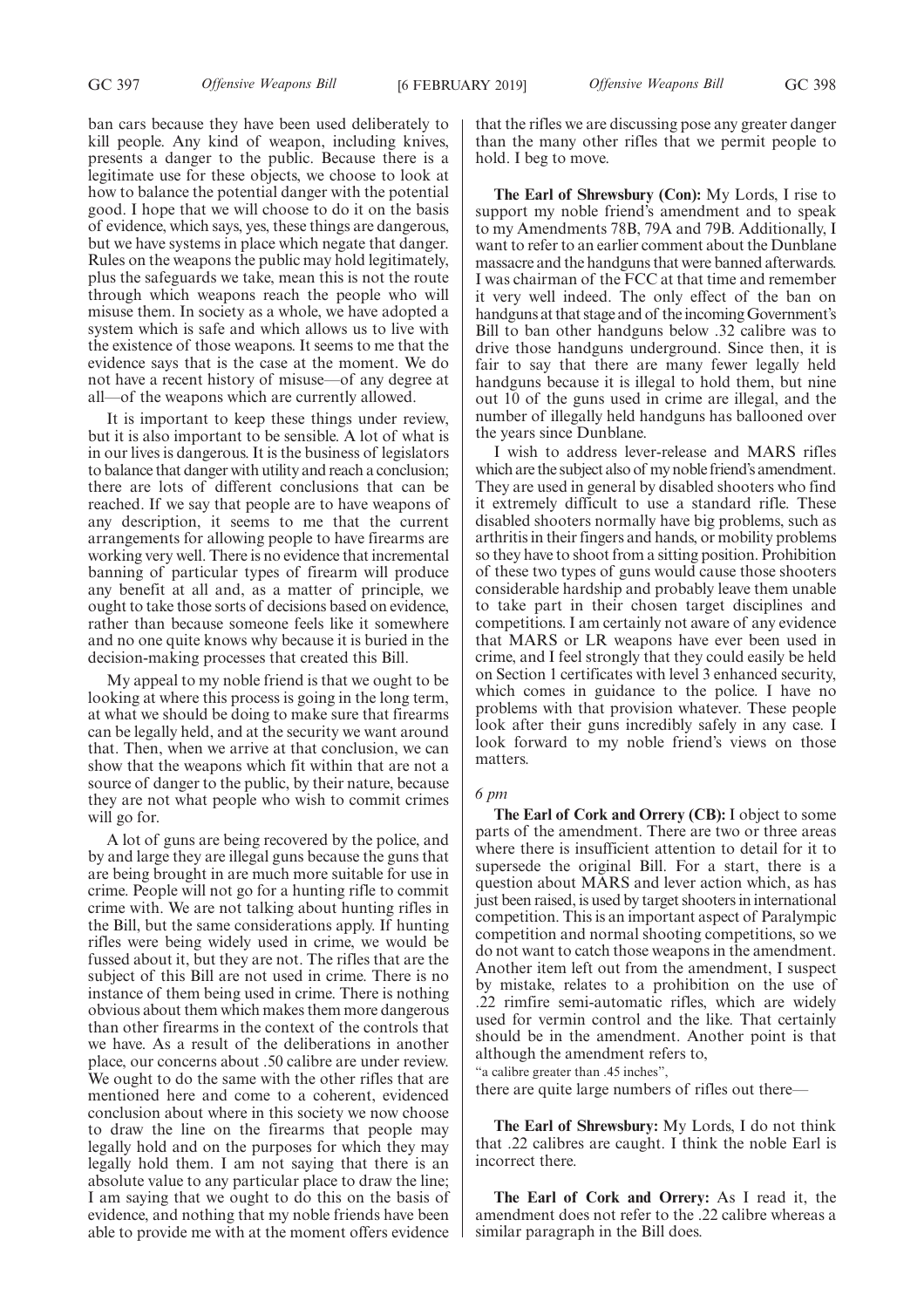**The Earl of Shrewsbury:** My Lords, I think that may be a typographic error. It should refer to the .22.

**The Earl of Cork and Orrery:** Typographic error or no, it is not in there. Going back to large-calibre rifles, quite a lot of people get much fun out of remarkable things such as black-powder, muzzle-loader and Snider .577 rifles, which are far larger but have very low effects. Again, more detail is required to ensure that these sort of things can be legally held.

**Earl Attlee:**My Lords, I have tabled Amendments 80A to 80D in this group. If the noble Lord, Lord Kennedy of Southwark, had not tabled his Amendment 79 concerning .50 calibre rifles, he would have been best described as asleep at the wheel. I think the Committee will be grateful for the opportunity to discuss this matter and, hopefully, identify a solution. Other noble Lords have discussed the genesis of this matter. A .50 calibre rifle is clearly in a class of its own. However, I have some concerns about the quality of briefings given to Ministers and to Members of the House of Commons. It is therefore not surprising that the Government had to drop their provisions on .50 calibre rifles in the House of Commons.

While .50 calibre target rifles have some extraordinary characteristics, they are entirely dependent on the skill of the user. It is tempting to believe that all one has to do to hit the V-bull centre of the target is to line up the cross-hairs of a telescopic sight and squeeze the trigger. The reality is rather more complex. It is a great sport simply because it is so difficult, and therefore not surprising that target shooting is an Olympic sport. First, the rifle has to be held correctly and in exactly the same way for every shot. The shooter's breathing has to be controlled perfectly. If I was trying to shoot at 1,000 yards I doubt that I could keep the cross-hairs on the target, let alone the bull. Trigger action is also all-important. For instance, snatching the trigger is the cause of a lot of inaccuracy. Frankly, due to the recoil, if I tried to fire a .50 calibre target rifle I would be terrified—a 7.62 target rifle is bad enough. For all these reasons, an applicant for a firearms certificate for a .50 calibre target rifle will not be successful unless considerable skill can be demonstrated with lighter but full-bore target rifles.

It is of course exceptionally unlikely that a terrorist would have the necessary skill to use a .50 calibre rifle in the way feared by some. My noble friend Lord Lucas said that these rifles had never been used in crime.

I do not have a philosophical objection to private ownership of a .50 calibre target rifle. However, two mischiefs remain. The first is that if one was stolen it could for a while give rise to major security concerns. This might result in certain events being cancelled. The second is this. I do not have the skill to use a .50 calibre rifle effectively. However, I have the skill to incorporate one into a remote-controlled weapon system and it would have none of the marksmanship weaknesses that I have. The good news is that it is very unusual for someone with this level of engineering skill to use it for such evil and illegal purposes. It is even less likely in the case of today's radicalised terrorists, who usually have very limited skills.

In the UK, we suffer mercifully few disasters with legally held firearms. This is because we get the balance right. Ministers generally make the right decisions, taking into account advice from Home Office officials. There is one particular official who has done sterling work over many years and has briefed or worked with many of us in this Committee. I am sure that noble Lords know who I am talking about and we should be grateful for his efforts.

My Amendment 80A would build on my noble friend Lord Lucas's Amendment 74 and provide that special storage and transport conditions on a firearms certificate were mandatory in the case of a high muzzle energy rifle; that is, one with more than 13,600 joules of energy.

My Amendment 80B would give the Secretary of State an order-making power to specify the special storage and transport conditions to be included on the certificate. Of course, we could go for guidance rather than an order. I have made no provision for parliamentary scrutiny because I do not believe it to be sensible to make the security details public.

So far as I can see, the current standard gun cabinets are designed to prevent unauthorised access or opportunistic theft and they appear to do so. However, they are not designed to resist a determined attack using specialist equipment. My noble friend Lord Lucas proposes a much higher level of security and I support this. While my noble friend's amendment is clear on what is proposed, I think that there are drafting issues and I suspect that the same applies to my amendment.

I understand that some owners of .50 calibre target rifles already have the requisite secure facilities. However, some might not be so lucky and there is also a vulnerability when these guns are in transit. Currently, it is illegal to possess any of the key components of a firearm without a certificate and this includes the bolt. My Amendment 80C would allow another person to be in possession of a bolt if this was in connection with a special storage and transport condition. I would expect there to be documentary conditions involved. This provision could be useful in allowing club officials to hold the bolts for the owners of a .50 calibre rifle. It could also allow the rifle to be transported without the bolt being present with the rifle. Therefore, if a rifle is stolen but the bolt can still be accounted for, there is no security problem and no risk.

I have made no special provision about the ammunition because I do not believe that it is necessary or beneficial. This is because dealing with the rifle solves the problem and it is not particularly difficult to acquire or reload a few rounds of .50 calibre ammunition for some terrible purpose.

I am not fixed on whether we solve this problem by storage conditions or by disassembling the rifle, thus rendering it harmless except when in use on a range, or a combination of the two. It may be best to have a range of options available to suit the circumstances, and this could be provided for in the proposed order or guidance. If we want to have a disassembly option available, we need my Amendment 80C, or something similar on the face of the Bill.

If the sense of the Grand Committee is that something along the lines of my suggestion is acceptable, the Minister may be more tempted to take the opportunity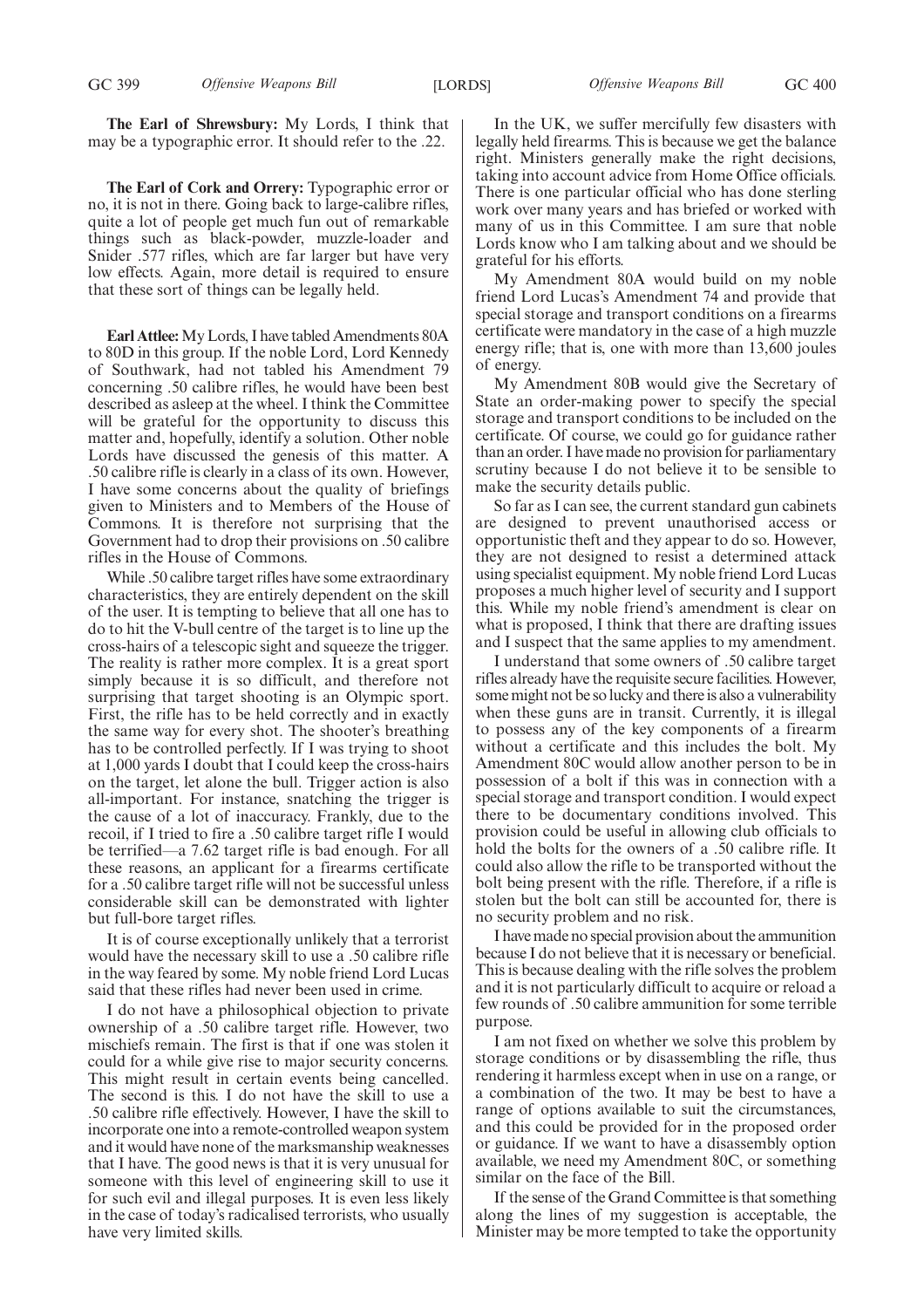My final amendment in this group is Amendment 80D. The Firearms Act 1968 does not define a rifle, other than to say that the term includes a carbine. This is because there was no need. I was concerned that the prohibition of high muzzle energy rifles might catch preserved artillery and tank guns, which are currently licensed by an ordinary firearms certificate if they have not already been deactivated. I have been assured by officials that the term "rifle" would exclude artillery pieces, and this makes sense. However, if we do make the changes regarding HME rifles, an individual police officer might want to make a name for himself by claiming that an artillery piece is caught by any legislation we eventually pass. He could claim that the term "rifle" means a firearm that has been rifled. Indeed, one noble and gallant Lord has asked me to look at and raise this point. I have previously been involved with a problem arising in this way, concerning the Vehicle Excise Act, concrete pumping machines and mobile cranes don't ask.

It would be best to define a rifle in the 1968 Act, but I would be happy if the Minister gave a categorical "Pepper v Hart" assurance that the term "rifle" does not include larger pieces of ordnance.

**The Earl of Erroll (CB):** My Lords, I want to make a couple of general comments about these amendments. I never think it is worth passing legislation just because it looks good. Is it going to be effective, or not? Sometimes, where there is a problem, one hits something that looks like an easy target; it sounds good, and will keep the papers and the public happy. It may not change anything in the real world, which is about trying to protect people.

Some of this legislation could be held to be against the Disability Discrimination Act, in that some people who have problems can shoot with modified rifles, take part in international competition and get a huge sense of pride and success from doing well in it. However, the rifles do need to be modified and without these amendments, it looks as if they will be excluded from competition. It would be very sad if people who cannot run, jump or do other things have the one thing they are good at taken away from them. We should think quite hard about that.

Purely defining something by its muzzle size catches a lot of things that are not dangerous at all—muzzle loaders, for example. We have not really dealt with .50 calibre properly. Although a .50 has a good range, it is not going to pierce armour and cause huge destruction unless you have a military-grade armour-piercing round for it. You are not going to get one of those very easily, and you certainly are not going to load it yourself.

**Earl Attlee:** My Lords, I have some bad news for the noble Earl. Even a .50 calibre ball round has very high destructive power.

**The Earl of Erroll:** I suppose it is destructive, but it was penetrative power I was thinking of.

# **Earl Attlee:** Penetrative power as well.

**The Earl of Erroll:** I stand corrected, but there are many other things that do too. I do wonder whether we are just homing in on one particular device, when you can make yourself a mortar that can blow up a lot of people. Why would you want to choose that particular weapon? I am very sad when I see us unable to take part in international competitions on a global stage, because we are worrying about something that has not been a problem yet.

**Baroness Barran:** I do not want to stifle the debate but there is concern about the number of groups of amendments we have to get through. If noble Lords could keep their comments reasonably brief, that would be much appreciated.

#### *6.15 pm*

**Lord Robertson of Port Ellen:** I appreciate what the Minister is saying but this is a critical part of the legislation, where some strong views are held on both sides. Having sat through the debate so far, I also appreciate that we want to finish the business. I am not an expert in this field but I know that there are many experts around, who will undoubtedly contribute. This matter has excited a lot of interest outside the House.

First, I am not anti-target shooting. I was a member of the House of Commons rifle club, when it existed, and went target shooting in the subterranean depths of this building. Of course, I was Defence Secretary and then Secretary-General of NATO so I must have ordered huge quantities of guns of every description. As I said at Second Reading, I am a resident of Dunblane and became deeply engaged in the debate that took place after that shooting. I would contradict what was said about the banning of the private ownership of handguns leading to an increase in the amount of crime involving them. My colleague, the noble Lord, Lord Hogan-Howe, who has now left, also disagreed with that.

I am here to probe the issue of .50 calibre guns. In other contexts, they would be known colloquially as sniper rifles; they certainly have a destructive power over very long distances. I want to pray in aid what was said by the Home Secretary. I am not normally a great disciple of his—I think that he is running for Prime Minister at the moment, or at least leader of the Conservative Party when the vacancy eventually and inevitably occurs—but, as the Home Secretary, he has access to a lot of information that the rest of us do not. So, when he comes to the House of Commons and makes Statements, we should listen carefully.

We should also listen to what the Home Office had to say in preparation for the Bill. The department produces impact assessments—a very good innovation, whenever they were brought in, to describe the impact of legislation on costs, society and provisions on law and order. An impact assessment was done on .50 calibre rifles but, oddly enough, it is not in the Printed Paper Office. An impact assessment on the knife aspect of the Bill is available, but not one on the part about guns. If I can read its very small writing, the impact assessment which I found on the internet states:

"There is concern about the availability of .50 calibre and rapid-fire Manually Actuated Release System (MARS) rifles"—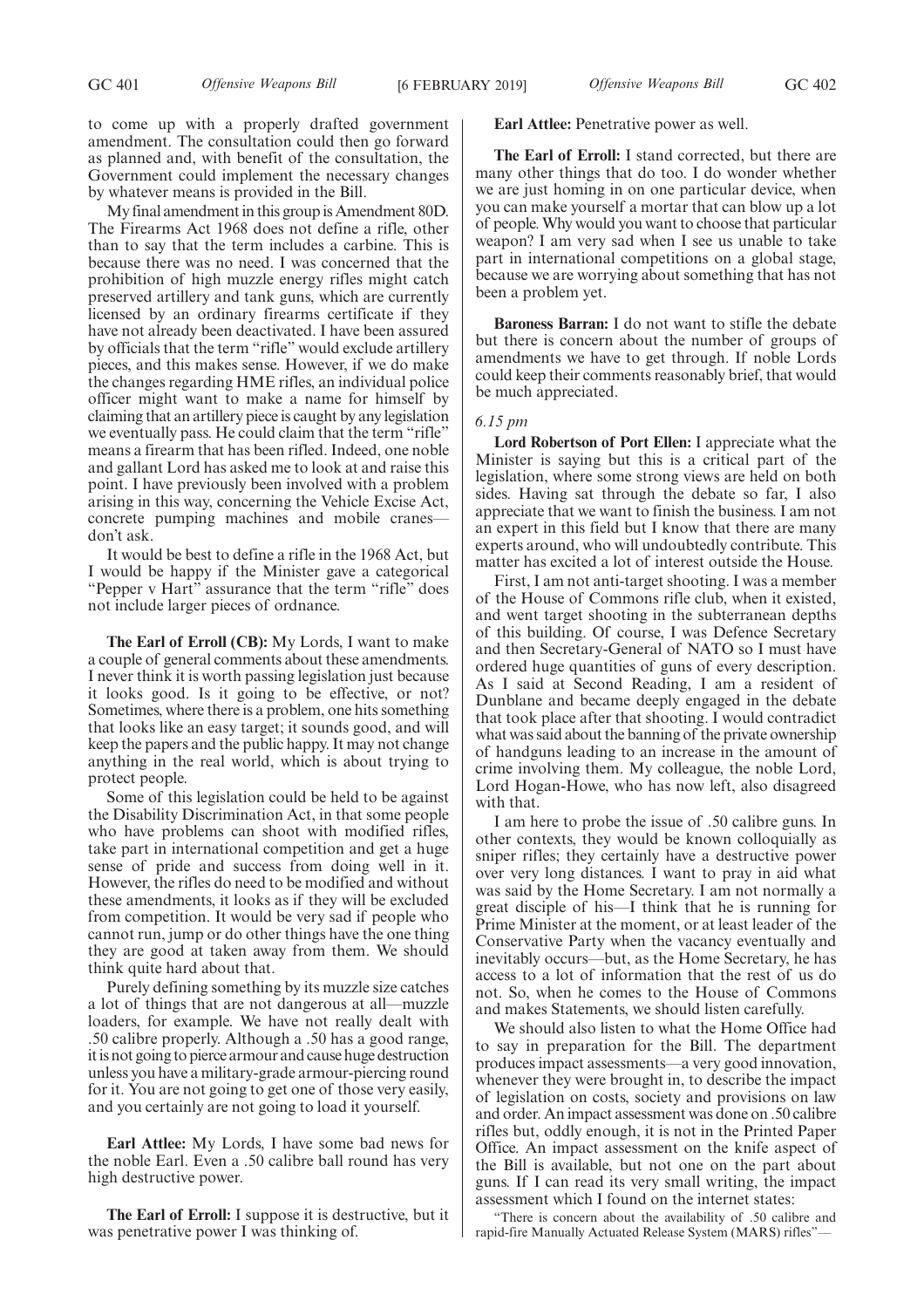[LORD ROBERTSON OF PORT ELLEN]

as mentioned by the noble Lord, Lord Lucas—

"being available to some civilian firearms licence holders. The range and penetrative power of 0.50 calibre rifles makes them more dangerous than other common firearms and were they to be used in criminal or terrorist activities would present a serious threat to the public and would be uniquely difficult for the police to control. Due to the rate of discharge MARS rifles pose a comparable risk to the public and police as other self-loading weapons already banned in the UK. The Government need to intervene to ensure the purchase, ownership or possession is illegal".

That Home Office impact assessment was delivered to the Government in preparation for the legislation.

In the House of Commons, the Home Secretary said when he presented the Bill:

"We based those measures on evidence that we received from intelligence sources, police and other security experts … According to the information that we have, weapons of this type have, sadly, been used in the troubles in Northern Ireland, and, according to intelligence provided by police and security services, have been possessed by criminals who have clearly intended to use them".— [*Official Report*, Commons, 27/6/18; cols. 918-19.]

These are not my words or an exaggeration by anti-gun campaigners, but the words of the Home Secretary. He did not resile from these comments when he withdrew the clause from the Bill, under pressure from a large number of Back-Bench Conservative MPs. All he has said is that the matter would be subject to further consultation. The danger between now and the end of the consultation is represented precisely by the Home Secretary's warning. I hope the Minister will be able to explain why the Committee should listen to outside experts when the Home Secretary of this country has given such a graphic description of the dangers presented by these weapons.

**Earl Attlee:** My Lords, I hold the noble Lord in very high regard, but is he saying that Ministers and their advisers are infallible?

**Lord Robertson of Port Ellen:** They are certainly not infallible—I speak from great experience on that but the Home Secretary clearly did not come to the House of Commons unprepared and without checking thoroughly in advance. His statements are clearly there. His predecessor was misled and she resigned. I do not think that the present Home Secretary is likely to make that mistake again or that he has been misled; he said what he believed and what he had been told.

**Viscount Goschen (Con):** My Lords, I will make a brief intervention in this debate. I declare an interest as a holder of a firearms certificate and the owner of a number of rifles, none of which would come anywhere near the type of muzzle energy we are talking about.

I support the description of our firearms licensing regime given by my noble friend Lord Lucas. It is generally accepted internationally that the UK has one of the most rigorous and best informed firearms licensing regimes in the world. It is also generally accepted that the shooting community respects and understands that the holding of a firearms certificate is a privilege that can be removed. Because of that, they are a very law-abiding section of the community. They are acutely aware that their sport and activity can be curtailed should they be involved in criminal activity entirely unrelated to the use of their firearms.

With that in mind, we have to be a bit careful of banning things because they are an easy target—forgive the pun. It is easy to work out where a particular category of firearm is and remove it from circulation. I hold no particular candle for the .50 calibre rifle and I am open to arguments about where the line should be drawn, because one indeed has to be drawn somewhere. We have acted in the past regarding handguns, fully automatic weapons and a number of other eventualities, but I very much support my noble friend Lord Lucas's contention that before we ban something we have to have a closely argued, coherent case that is evidence based. Just banning something because we feel like it or because it is easy to do should not be a proper course of action.

Debate on the Bill has, on the one hand, largely been about very large numbers of people carrying knives, often using them and being closely tied up with the criminal fraternity, particularly drug dealers. On the other hand, the Bill talks about banning the use of a piece of equipment that is legally held when no recorded crime has ever been committed using a legally held rifle of such high-muzzle energy, as far as I understand it. I am open to correction by my noble friend and other Members of the Committee. We have to be very careful about that. Where do we draw the line?

I quite accept what the noble Lord, Lord Robertson, said: these are weapons of very high power and very high destructive capability. That is absolutely correct. On the other hand, their utility for criminals is much lower than that of many other sniper rifles. He described them as sniper rifles, and indeed they are. But they are not the typical sniper rifles used by the British Army, which are in calibres much closer to sporting rifles and are much smaller pieces of equipment. We have to put this in perspective and look at the actual threat.

When the noble Lord, Lord Robertson, referred to what was worrying the Home Secretary about these rifles, it occurred to me to question whether he was worried about the theft of these 130 or so rifles, a tiny number, or about one of those firearm certificate holders turning bad. Or was it really about someone purchasing one of these—in America, for example—and turning it into a small number of machinery components, putting them in a container and smuggling them in, as a vast number of illegally held pistols arrive in this country. The real danger faced on the streets is from illegally held weapons, not legally held weapons.

**The Earl of Cork and Orrery:** My Lords, I will add a couple of points. It is very instructive to look up "sniper rifles" on Google because you get a huge list of them, the vast majority at 7.62 calibre not .50 calibre. It is also interesting to see that three of the most popular .50 calibre rifles are made in this country and well known globally as some of the most popular sniper rifles. There are currently believed to be 200 largecalibre rifles in the UK, which is not a very substantial number. The cost of acquiring one of these .50 calibre target rifles is also not cheap—about £20,000 for the whole package, so there are never going to be very many of them.

Another point, which has already been made, is that only one of these rifles has ever been stolen in this country and it was found shortly afterwards, dumped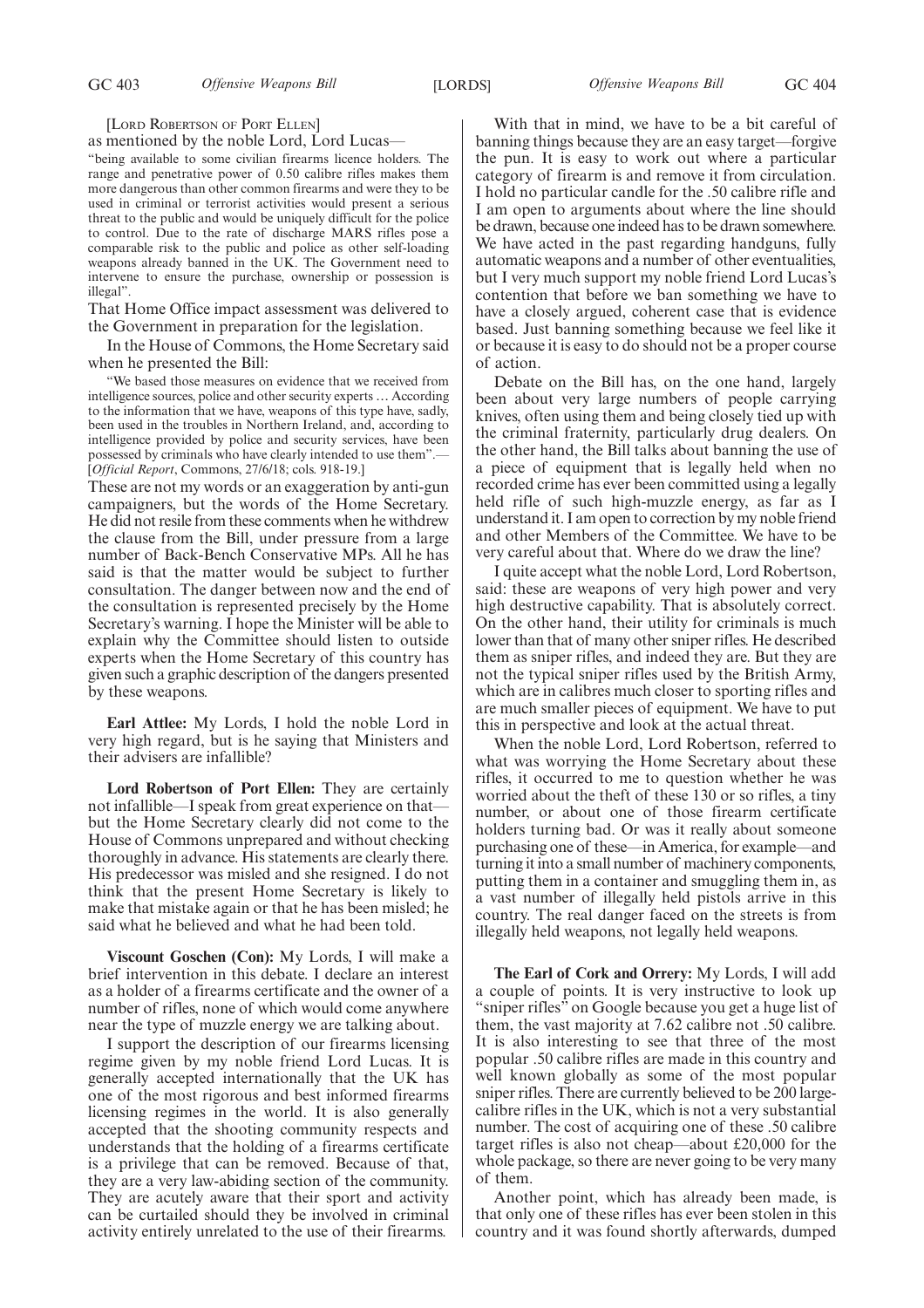by the opportunist thief, who realised that there was absolutely nothing he could do with it. They weigh about 36 pounds, which means they are not exactly the easiest things to carry around, and are very substantial in length—a length from here to the end of the desk. So we are talking about a rare beast indeed.

**Lord Paddick:** My Lords, I hate guns, so I have no interest in promoting any cause. I do not want to trivialise firearms offences because they can be very serious, but they are relatively small in number compared with the number of knife crime offences, for example. Only 1% of non-air weapon firearms offences involve rifles. Bearing in mind the very low number of offences committed using rifles, can the Minister tell the Committee why the Government have set these hares running?

#### *6.30 pm*

**Lord Kennedy of Southwark:** My Lords, I have Amendments 79 and 80 in this group. They are wordfor-word what was in the Bill when it was first published in the House of Commons. I am attempting to put back into the Bill the clauses put forward by the Government originally—not my usual role here as opposition spokesperson; I am usually trying to take out government clauses or change them, but here we are today trying to put them back in.

My noble friend Lord Robertson of Port Ellen set out clearly at Second Reading and again today why these weapons should be banned. They are more dangerous in terms of their penetrative power and range. My noble friend quoted the Home Secretary's comments; I shall not quote them again. The Home Secretary was very clear why these weapons had to be banned; he had had intelligence about why it was important to do that. Then we had a complete about turn and the clause was taken out between Second Reading and Third Reading. I am sure we will find out at some point what happened and why that was done. My honourable friend Louise Haigh, the shadow Policing Minister, was very clear that the Opposition backed the Government's original position and that the provision would pass through the House of Commons without any problems.

It is interesting that the Government have gone much further than what people on the Government Benches wanted. The Member for The Cotswolds, Sir Geoffrey Clifton-Brown, suggested level 3 security, but that is not here. They were not looking for the weapon to be banned but wanted enhanced security, very much along the lines of the amendment moved by the noble Lord, Lord Lucas, but there is nothing here. That security level means that the gun, the bolt and the ammunition are kept in three separate safes. At the moment the Government are proposing not to do that. They are going to leave the security as it is. That is regrettable.

I am not an expert on guns. I do not particularly like guns, but I have fired some weapons, including a sniper rifle and a few shotguns. I fired them on ranges, and when I was in the Armed Forces Parliamentary Scheme I did some stuff. I have shot only at targets and clay pigeons. I am very pleased that we live in a country where we have tough laws on weapons. I am very proud that we have them, and they are good.

My noble friend Lord Robertson was right to point out in respect of evidence that, before Hungerford and Dunblane, handguns were not generally seen as an issue. It was only after the two tragedies that Government had to act to ban them. We can never say what is going to happen in the future.

The Government were right in their original proposals, and it is shame we are here today. The noble Lord, Lord Lucas, has tabled an amendment to improve the position today. I am very pleased to see it because it is better than the Government's suggestion. It at least gives level 3 security. That will make it more difficult for weapons to be obtained illegally, and although it is not an absolute guarantee it is certainly progress. I shall not press my amendment, but I am looking forward to hearing the Minister's comments in response to the debate, because these are serious issues. As my noble friend Lord Robertson said, although the Government removed the two clauses, at no point has the Home Secretary withdrawn the remarks he made. My worry is that after we have had this review, the Government will decide that we need to ban these weapons and then will say that we have no legislation to ban them and we will have to wait until something comes along. That is the often the case with many things which we suggest in opposition. The Government aim to do things and say they will do them at some point when they find a Bill they can put them in. My worry is that we may end up there. I raised that point at Second Reading with the noble Baroness, Lady Williams. If the Government are going to do a consultation and then decide to ban these weapons, they should take a power to enable them to do that through secondary legislation. I look forward to the Minister's response.

**The Minister of State, Ministry of Defence (Earl Howe) (Con):** My Lords, my noble friend Lord Lucas began by quite rightly pointing out that this is a Bill about setting boundaries. As we have heard, this group of amendments deals with what is the appropriate form of regulation for high muzzle energy rifles. We have heard a variety of views from all sides of the Committee. Some noble Lords are seeking to restore the prohibition of these rifles removed from the Bill in the Commons. Other noble Lords are seeking to go further than the amendments made in the Commons by also removing the prohibition on so-called MARS rifles, while yet other noble Lords seek to find a middle way by introducing mandatory security requirements. I will endeavour to disentangle these competing approaches by setting out the Government's considered view on the various amendments.

I begin with what is, in effect, the middle-way option, if only because my noble friend Lord Lucas's Amendment 74 is the first one in this group, but I will address my noble friend Earl Attlee's Amendments 80A to 80C as they cover similar ground, albeit from a different perspective. Amendment 74 provides us with an opportunity to test whether a requirement to apply the highest standards of security for the storage of specific firearm types when not in use might be an alternative to prohibition. The Government are not seeking to prohibit ownership of high muzzle energy rifles through this Bill, so it is relevant for us to discuss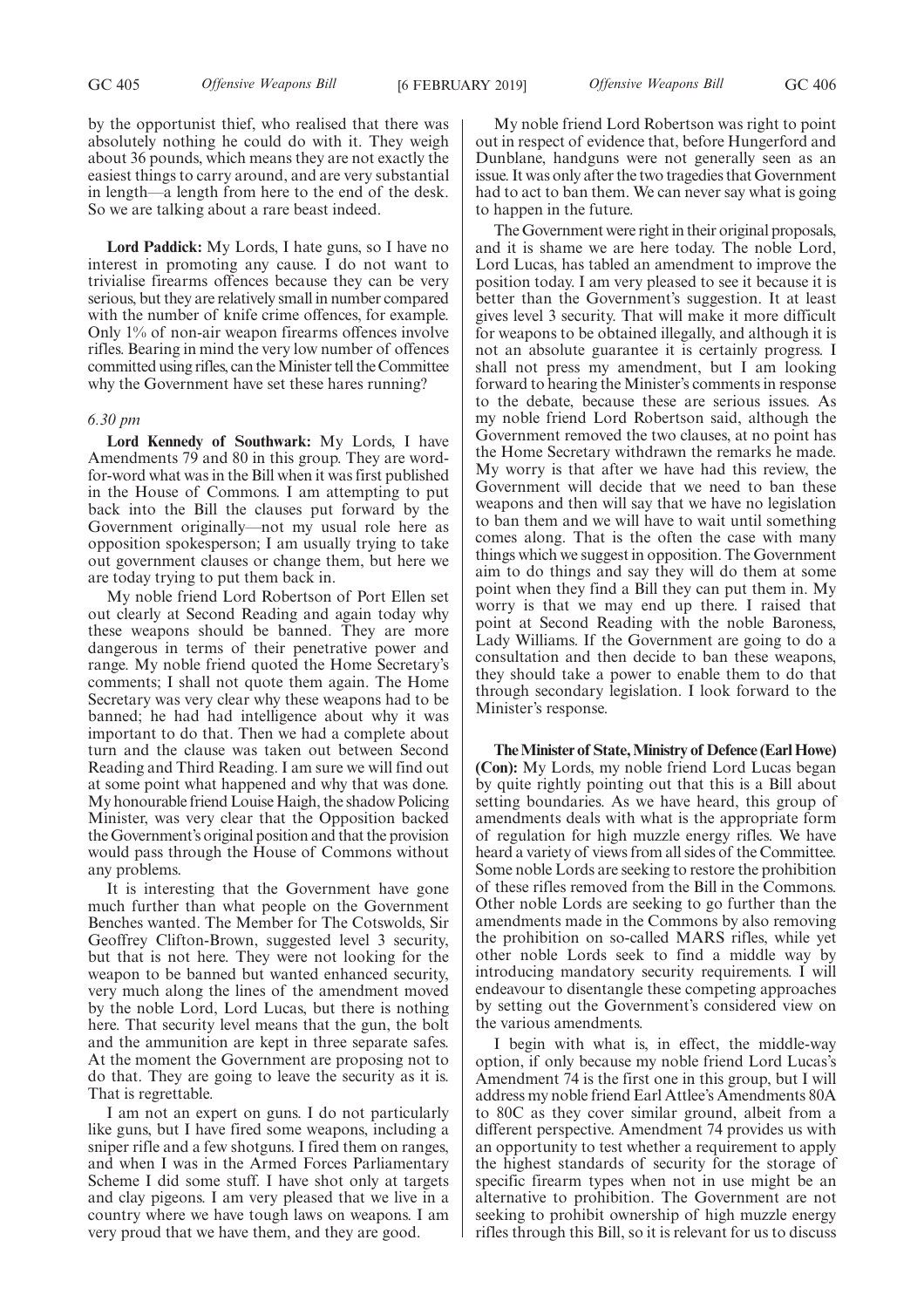#### [EARL HOWE]

the merits of applying enhanced security to the storage of such firearms while they continue to be available to civilians under our firearms licensing arrangements. I know that the noble Lord, Lord Kennedy, takes the contrary view, and I will come on to his amendments shortly.

The Bill will prohibit civilian access to more rapid-firing rifles, which makes any discussion of secure storage in respect of these weapons otiose, although we will come to Amendments 78A and 79A, which would have the effect of removing that prohibition from the Bill, and Amendments 78B and 79B, which seek to make changes to the prohibition.

The Government are concerned about the potential public safety risks that more powerful and more rapidfiring rifles pose, should they fall into the hands of criminals or terrorists. It is therefore right that where any such firearms remain available for civilian use and ownership on a firearms certificate issued by the police they should be subject to the highest standards of security to prevent theft and misuse. I therefore understand the reference in my noble friend Lord Lucas's amendment to the requirements of level 3 security. This relates to different levels of security arrangements that are set out in the Home Office's *Firearms Security Handbook*, with level 3 being the highest level of security measures set out in the handbook.

The first point I want to make in respect of this amendment is that it would be something of an anomaly to specify particular security conditions in this way in the Bill. It is currently an operational matter for police forces to satisfy themselves that the security in place for any firearm held by a civilian is proportionate to the risk that the specific firearm poses, taking all relevant factors into account. The issue of the relevant firearms certificate can be made contingent on the required levels of security being in place. While it is right that we should ask the police to have due regard to the requirements of the handbook, it would, as I have said, be an anomaly to set out in primary legislation the level of security required for one specific rifle type.

While I fully understand the point behind the amendment, it is important to be aware that the *Firearms Security Handbook* is a joint Home Office and policing document, intended to guide forces. The document has no specific legal weight and can be amended administratively. In such circumstances, I contend to my noble friend, it would not be appropriate to specify level 3 security in this Bill.

Amendments 80A to 80C in the name of my noble friend Earl Atlee address the same issue, but in a different way. These amendments in turn seek to amend the Firearms Act 1968 in order to provide the Secretary of State with an order-making power to specify the conditions relating to the secure storage and transportation of high muzzle energy rifles, which must be attached to the relevant firearms certificates issued by the police. The point behind the amendments is important. Dangerous firearms held in the community must be kept and stored as securely as possible.

The Government have given a commitment that we will consult on the issue of whether high muzzle energy rifles should be subject to a general prohibition, along with a number of other issues relating to firearms safety, after the Bill has completed its passage through Parliament. But the Government recognise the strength of feeling on this issue, on all sides. I know that some, including the noble Lord, Lord Kennedy, have concerns about waiting for a further public consultation to run its course, particularly if this leads to a call for further legislation. We therefore take the point that there is a case for action in this area at this time. The Government will therefore give further consideration to the amendments tabled by my noble friends Lord Lucas and Earl Atlee ahead of Report. I cannot at this juncture give a commitment beyond that, but I assure both my noble friends that the case they put forward has landed and will be looked at seriously.

Amendments 78, 78B, 79A and 79B provide us with an opportunity to consider potential alternatives to the prohibition of the rifle types specified in Clause 32. Clauses 32 and 33 will strengthen the controls in respect of rapid-firing rifles, as defined by these clauses. As I explained earlier, these are currently available for civilian use or ownership under general licensing arrangements administered by the police under Section 1 of the Firearms Act 1968 or Article 45 of the Firearms (Northern Ireland) Order 2004. This means that at present they can be owned only by somebody who has a firearms certificate for which they have been vetted by the police. Following advice from experts in the law enforcement agencies, we consider that these rifles should be brought under stricter controls. That will be achieved by adding them to the list of prohibited firearms provided for by Section 5 of the Firearms Act 1968 and Article 45 of the Northern Ireland order. Weapons that are so prohibited are subject to more rigorous controls than other firearms and may be possessed only with the authority of the Secretary of State.

My noble friend Lord Shrewsbury and the noble Earl, Lord Erroll, argued that the proposed ban of rapid-fire rifles could discriminate against disabled shooters. That point was raised during discussion of the Bill in the other place. I have to say straight out that I am not impressed by that argument. If the prohibition has an impact on disabled shooters, those who provide shooting facilities should see what alternative assistance might be provided to disabled shooters by shooting clubs, whether by adapting other types of rifle or adapting the places where disabled people shoot. So I am afraid that I do not find my noble friend's and the noble Earl's argument particularly powerful on that issue.

It is not our intention to restrict unnecessarily or arbitrarily the lawful use of firearms by licence holders for legitimate sporting purposes, for example. The vast majority of people in lawful possession of firearms use them responsibly and it is right that any controls need to be proportionate. But at the same time, the Government are concerned about the recent rises in gun crime and the changing threats and heightened risk to public safety. All firearms are by their very nature potentially dangerous and, indeed, lethal, but the rifles specified in Clauses 32 and 33 are considered to be more dangerous than other firearms permitted for civilian ownership under the firearms legislation. These rifles can discharge rounds at a much faster rate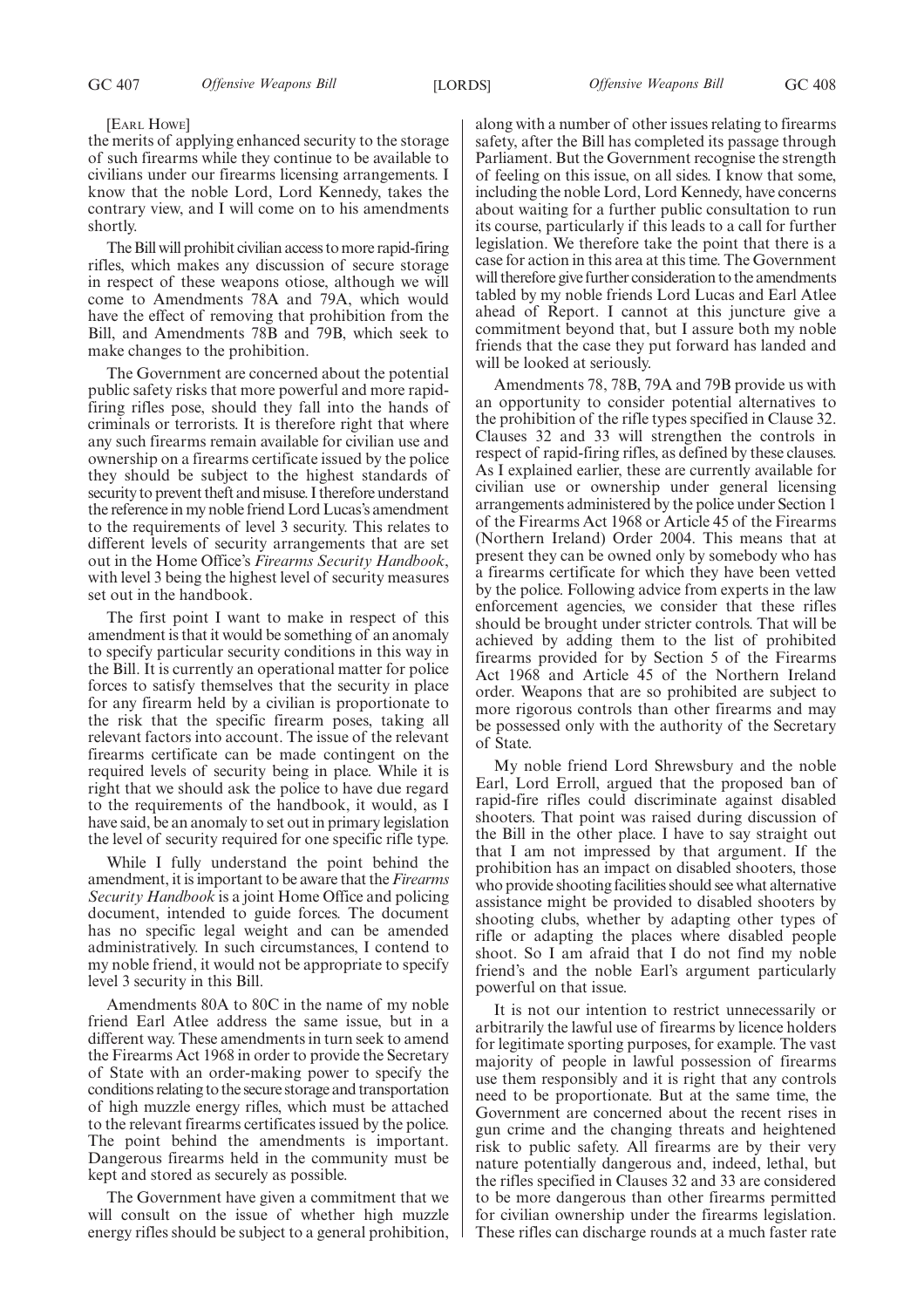different place.

than conventional bolt-action rifles, which are permitted under licence and are normally operated manually with an up-and-back, forward-and-down motion.

The definition as set out in the Bill refers to the use of the energy from the propellant gas to extract the empty cartridge cases. This brings them much closer to self-loading rifles, which are already prohibited for civilian ownership under our firearms laws. The Government are therefore concerned about their potential for serious misuse and loss of life if they were to fall into the hands of criminals or terrorists.

# *6.45 pm*

If I understand my noble friend Lord Shrewsbury correctly—he will correct me if I am mistaken—his Amendments 78B and 79B are intended to alter and narrow the definition of rapid-fire rifle, as set out in Clauses 32 and 33. The definition currently includes rifles that employ the manually actuated release firing system, which uses propellant gas to assist in swifter reloading through a second pull of the trigger, and those that employ the lever-release system, which makes use of a lever operated by the user's thumb allowing the bolt to be released, thereby chambering a fresh round. I take it that my noble friend's amendments seek to exclude the latter from the prohibition. It is the Government's view that both these rifle types can discharge rounds at a much faster rate than other rifles and, for the reasons I have already set out, we believe that both types should be captured by the intended prohibition.

I turn to Amendments 79 and 80 in the name of the noble Lord, Lord Kennedy. The effect of these amendments would be to re-insert measures in the Bill to strengthen the controls on particularly powerful high muzzle energy rifles. These rifles are currently available for civilian use or ownership under general licensing arrangements administered by the police. The Government's reasons for seeking to prohibit civilian access to these rifles received much scrutiny during the Bill's passage through the House of Commons. We heard arguments to the effect that the weight and cumbersome nature of these rifles means that they would not be the weapon of choice for criminals. We also heard that there are currently limited numbers of these weapons in private ownership and, as I have already touched on, we heard arguments to suggest that heightened security to ensure the safe storage of these weapons could lessen law enforcement agencies'concerns about the availability of these rifles on licence.

The Government continue to have concerns about the potential for serious misuse and loss of life if these rifles were to fall into the hands of criminals or terrorists, for exactly the reasons articulated by the noble Lord, Lord Robertson, when he cited the words used by my right honourable friend the Home Secretary. The noble Lord, Lord Paddick, asked why we have set hares running, as he put it, on this subject. That makes the Government's position sound a little capricious, which I assure him it is not. The UK's law enforcement authorities have flagged their concerns to us about the risks that these rifles would pose to public safety if they were to get into the hands of criminals or terrorists, as I have described. The action that we sought to take originally in the other place was pre-emptive and preventive in its intent. However, we are now in a

We recognise that there are a range of views on this issue and that the debate is a complex one. My noble friend Lord Goschen expressed powerful views in arguing against a ban on high muzzle energy rifles, as did the noble Earl, Lord Cork and Orrery.

**Viscount Goschen:** My Lords, I said that I was open to hearing the arguments. I was saying that we should have a powerful case before we move to such a ban, if that is the direction that Her Majesty's Government seek to take. The airing of these issues in this House and in another place are very helpful, but we need to follow the spirit of evidence before any action.

**Earl Howe:** That is extremely helpful. I agree with my noble friend. That is exactly why the Government felt that a longer public debate about this issue was appropriate.

In the light of representations made by representative firearms bodies and others during the passage of the Bill, the Government sought advice from the National Crime Agency on whether heightened security standards governing the safe storage of these rifles would be sufficient to reduce the concerns expressed to us. In the light of the advice received, we took the view that we should look again at options for enhancing the security requirements associated with these particular rifles, rather than push for their prohibition under the firearms legislation at the present time. That is why the provisions to prohibit high muzzle energy rifles were removed from the Bill on Report in the Commons.

It is the Government's view that we should not proceed with prohibition without considering further the views of the police, relevant shooting organisations and members of the public. As was announced in the Commons, it is the Government's intention to launch a full public consultation on this and on the firearms safety issues that have arisen during the Bill's progress. That will provide an opportunity fully to consider the views of all those involved or with an interest and to make a better assessment of whether enhanced security, as proposed by my noble friends, would be sufficient to address the risks set out by the police and the NCA.

Finally, Amendment 80D in the name of my noble friend Lord Attlee seeks to make a change to the definition of "rifle" in Section 57 of the Firearms Act 1968. The purpose of that definition is to make it clear that the ordinary definition of "rifle" includes carbines, a particular type of long gun firearm with a shorter barrel than a normal rifle, which is classified as a rifle for the purposes of firearms controls. As he helpfully set out, my noble friend's purpose in tabling the amendment is to make it clear that when we talk about rifles, including for the purposes of Clauses 32 and 33, we are talking about hand-held rifles, specifically those that are fired from the shoulder. My noble friend is clear that he wants there to be no confusion with artillery or guns fitted to tanks. The Government are not persuaded that this change to the Firearms Act is necessary. "Rifle" will continue to carry its normal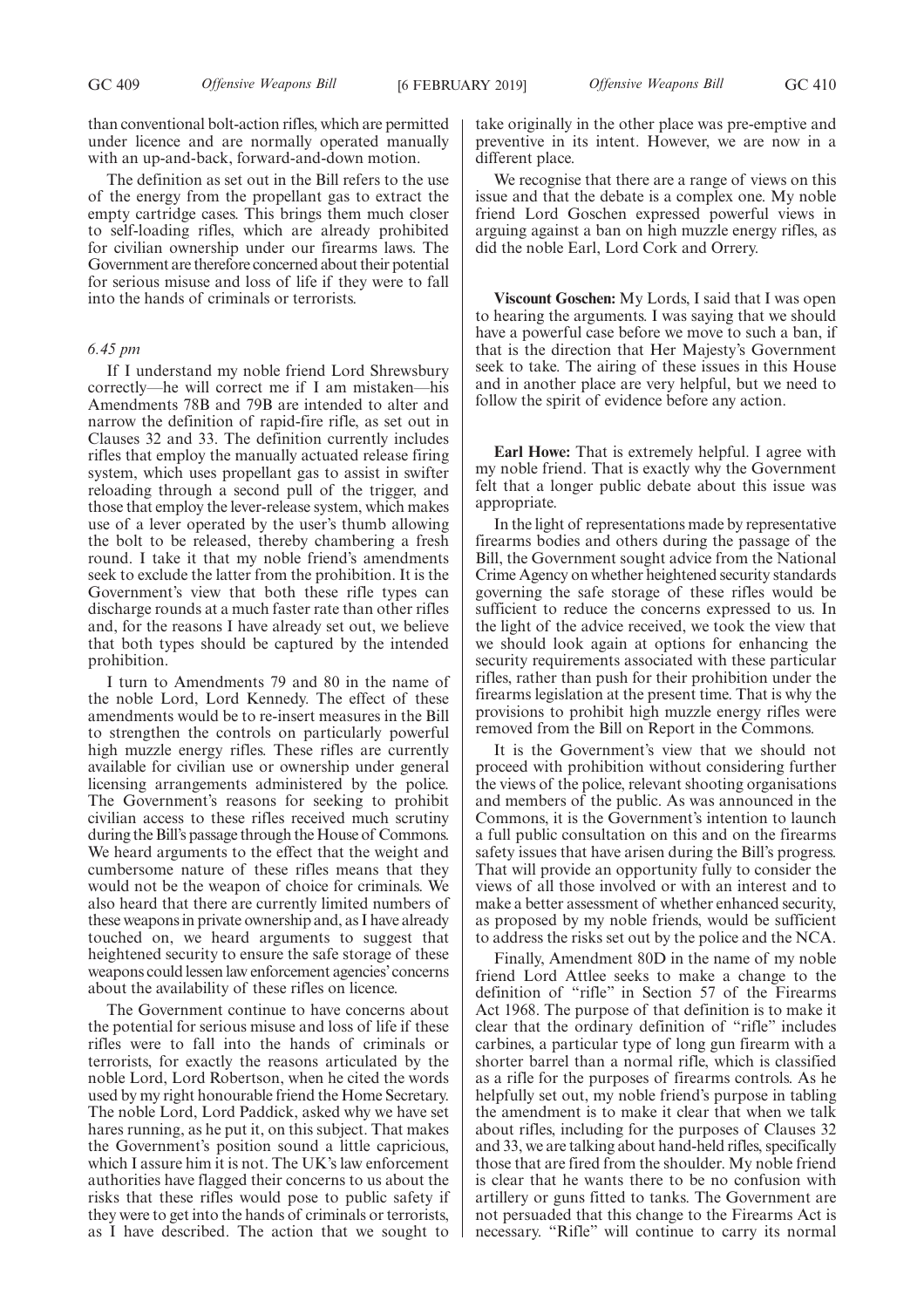[EARL HOWE]

meaning. I understand that this might have been a concern had we been talking about rifled weapons, but we are not.

In the light of the explanations I have provided and my commitment to consider further Amendments 74 and 80A to 80C, I hope that my noble friend Lord Lucas will feel able to withdraw his amendment.

**Lord Kennedy of Southwark:** In my contribution, I made a point about the Government taking out amendments then putting them back in. Like the noble Baroness, Lady Williams, at Second Reading, the Minister referred to consultation. Today, the Minister told us that the Government remain very concerned about these weapons and their power. I worry that we will have the same problem as with the rogue landlords database. We wanted to make the database public through the Housing and Planning Act. We won the votes in the Lords, but they were overturned in the Commons. A year later, the Government changed their mind. Now, of course, the noble Lord, Lord Bourne, is saying, "The Government want to make the database available. We need primary legislation but we cannot find anything to tag it on to". I worry that the Government will decide in the end that they want to ban these weapons but will say that they cannot find the legislation. Will the Government consider a precautionary power so that if they decide to, they could do that very quickly through secondary legislation?

**Earl Attlee:**My Lords, the noble Lord, Lord Kennedy, could achieve his objective by supporting my amendment, or at least the concept behind it, slightly more strongly.

**Earl Howe:** It was in an endeavour to address the general concern put forward by the noble Lord, Lord Kennedy, that I undertook for the Government to consider seriously my noble friend Lord Attlee's amendment and my noble friend Lord Lucas's arguments. However, I take his point. I am sure that it will not be lost on Home Office Ministers or officials. Of course, we will give that further consideration.

**Lord Lucas:** My Lords, I am grateful for my noble friend's calm and consideration, as ever. He would make an excellent target shooter. I will try to persuade him to join the Lords' team for our battle against the Commons in July. I am grateful for what he said about Amendment 74, but when it comes to what my noble friend referred to as rapid-firing rifles, I would be grateful if he could share with us the evidence on which the Government have based the conclusion that the lever release rifle, in particular, is in practice a rapid-firing rifle.

I am not trying to pose as an expert in these things, but in terms of the evidence I have seen from people outside government, that matter is in question, and that is what lies behind my noble friend Lord Shrewsbury's amendment. If my noble friend felt able to share the information or opinions on which that conclusion was based before Report, I would be immensely grateful.

**Earl Howe:** My Lords, in so far as the security classification of the advice that the Government have received is not confidential, I would be happy to see what information we can release to my noble friend.

**Lord Lucas:** I am always very grateful to my noble friend and I beg leave to withdraw the amendment.

*Amendment 74 withdrawn.*

# *Amendment 75*

# *Moved by The Earl of Shrewsbury*

**75:** After Clause 31, insert the following new Clause— "Implementation of firearms licensing guidance

- (1) The Secretary of State must, within the period of six months beginning with the day on which this Act is passed, publish a report on how the Government's Guide on Firearms Licensing Law (April 2016) is being implemented.
- (2) A report under subsection (1) must be laid before both Houses of Parliament.
- (3) The Secretary of State must include in a report under this section—
	- (a) an assessment of the number of encoded reminders that have been placed on the patient records of firearms licence applicants following the grant or renewal of a firearms licence,
	- (b) an assessment of the fees charged by General Practitioners to provide medical information to support a firearms licence application, and
	- (c) an assessment of the number of General Practitioners who have refused to provide medical information to support a firearms licence application, and the reasons for those refusals."

Member's explanatory statement

This new Clause would place a duty on the Secretary of State to report within six months of the passing of this Act on how the Government's Guide on Firearms Licensing Law is being implemented, particularly in relation to medical information.

**The Earl of Shrewsbury:** My Lords, in Amendment 75 I address the medical information that is requested by police forces when someone applies for a firearms certificate or a shotgun licence, both on original grant and on renewal. This issue affects every firearm and shotgun certificate holder in England and Wales. I mentioned all this in my speech at Second Reading.

Paragraph 2 of Article 5 of the EU firearms directive mandates a medical assessment of every applicant for a certificate. In England and Wales, there is no consistency of practice between police forces nor is there any consistency in the fee charged to the applicant by his or her GP for a medical assessment. By way of an example, I was looking on the internet the other day and I saw—no names, no pack drill—a GPs' practice that stated quite plainly that they were conscientious objectors and that they would not take anyone on who was applying for a shotgun or coterminous or firearms certificate or had any interest in shooting—I find that strange, but there it is. I suppose if you were told that by your GP you would go elsewhere—but their charges were slightly different as well. The conscientious objectors said on the next page, "But we will charge you £200", and on the next page it was £360, so that does not quite make sense.

What is required is: first, a compulsory and once-only medical records check by the general practitioner in response to a police inquiry about the physical and mental health of the applicant; secondly, an enduring marker should be placed by the GP on the patient's medical records noting that he or she may be in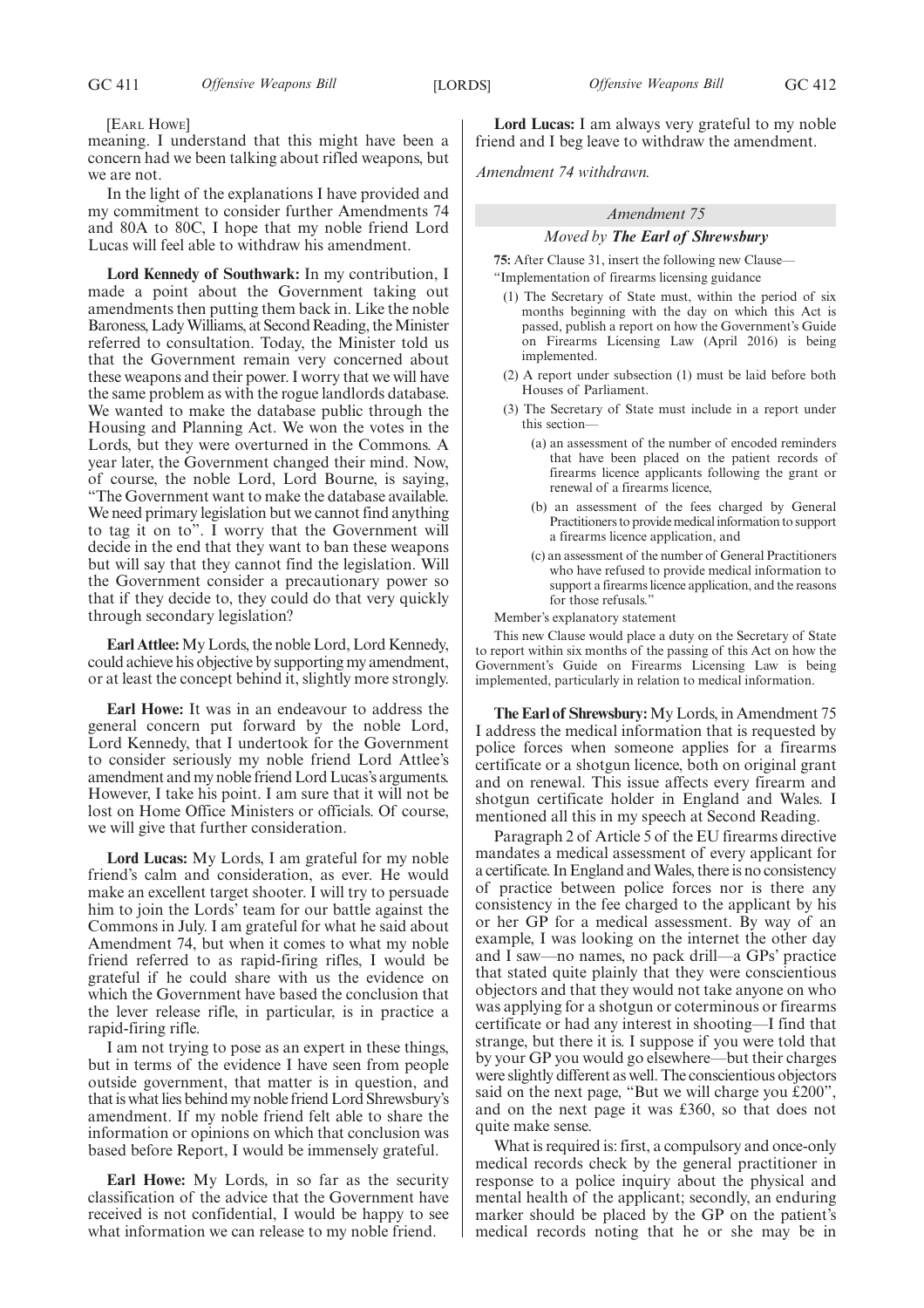possession of firearms or shotguns in order to ensure that thereafter the GP is reminded to draw to the police's attention any future adverse change in the patient's health, including mental health, which may have a bearing on their abilities safely to possess a firearm or shotgun; thirdly, there should be an agreed, reasonable fee for the GP's original medical records check and the placing of the enduring marker; fourthly, there should be an extension of the life of firearm or shotgun certificates from five to 10 years, which would reduce pressure on licensing departments and police forces; and finally, there should be protection of the confidentiality of applicants and certificate holders'data.

To shooting sports bodies, the APPG on Shooting and Conservation, the police and, I hope, the Home Office, that should all make perfect sense. It serves to secure and enhance the safety of the public. It is high time that the Home Office moved forward on this. I beg to move.

#### *7.00 pm*

**Earl Attlee:** My Lords, I am grateful to my noble friend Lord Shrewsbury for raising this issue. I agree with everything he said. My noble friend Lady Barran suggested that we ought to be economical with the time, but we are discussing primary legislation and will take as long as we need.

I am increasingly disappointed by the attitude of the BMA, and the medical profession generally, in respect of statutory medicals necessary to protect the public. I need a regular medical to keep my HGV driving entitlement. Of course, I can afford the fee, but for a poorly paid lorry driver, it can be a problem. The cost may also discourage experienced drivers from maintaining their entitlement when they no longer use it. It seems blindingly obvious that the doctor best placed to determine if an individual is safe to hold an HGV licence or a firearms certificate is the applicant's general practitioner. The GP is paid by the state to look after the health of all their patients; they are also the person most likely to be aware of any problems at home.

We are rightly proud of our firearms licensing system, which we have got about right. However, I would make one observation about some police forces deliberately making the process as difficult as possible to deter applicants. For a few months in early 2003, I was running around in the Middle East on Her Majesty's Service with a loaded Browning Hi-Power pistol in my holster, so someone must have thought that I was a reliable person. When I returned to the UK in June that year, I realised that the land around my house in the middle of Lincolnshire was infested with rabbits, which were no doubt having an adverse effect on agricultural output. I could have done with a bolt-action .22 sporting rifle, but I did not bother applying for a firearms certificate as I was deterred by the deliberate difficulties I knew I would encounter. It was not important to me. Nevertheless, someone with an unhealthy interest in firearms will do whatever is necessary to secure a firearms certificate, so we are having precisely the opposite effect to the one we desire. An unco-operative medical professional would have been just one more difficulty to deter me. I therefore wish my noble friend success with the points he made.

**The Earl of Caithness:** My Lords, I put my name to this amendment and support it. As my noble friend Lord Lucas said on the previous amendment, the safety of the public is of paramount importance when we talk about shooting; the way we ensure that is by licensing rifles and shotguns.

I have no interests to declare. I do not have a firearms certificate and I do not own shotguns, but this is of great importance to me. It is sad that my noble friend Lord Shrewsbury and I had to table the amendment. It would not have been necessary if the Home Office had got on and dealt with the problem earlier. It has known about it and promised consultation in this area, but it has dragged its feet continuously. The consultation should be well under way by now and the results known so that we could debate it.

Returning to the Minister's old department, what action is the Department of Health taking to encourage GPs to obey the guidance agreed in 2016? Clearly, as demonstrated by my noble friend Lord Attlee, both GPs and the police are not following the guidance. They want to charge fees when it was agreed that no fees would be charged on initial application.

On another point, in declaring something of an interest, can the Minister confirm that the mental health check will apply to everybody with access to the gun cabinet? It is hugely important for not just the person who owns the rifle or shotgun but for anybody with access to the cabinet as well. People often store other things in those cabinets. In my personal experience, we stored my wife's jewellery in the shotgun cabinet. It was the safe lock-up. She therefore had access to it and to a gun to commit suicide—she was not going to kill anybody else. I do not believe that her suicide could ever have been prevented, but it would not have happened with a shotgun if she had had to undergo a medical test. Can my noble friend confirm that point for me?

**Lord Ribeiro (Con):** My Lords, I apologise for not having been present for Second Reading and for speaking from the wrong side of the Room.

I will give you a medical perspective, as medicine has been mentioned and is very much part of this. I am holding a letter I got from the Hampshire Constabulary when I applied for my firearm renewal. It says:

Thank you for your application for the renewal of a firearm and shotgun certificate. In your application you have disclosed that you have glaucoma.

To suffer from a medical condition of any kind does not preclude you from possessing a firearm. When considering application for Firearm or Shotgun Certificates the Chief Officer of Police has a statutory responsibility to ensure that people wishing to possess firearms can do so without being a danger to public safety or to the peace.

To enable the application to progress we require a medical report from your General Practitioner … detailing the background to your condition, the effects it may have and a description of the medication or treatment you received and are currently receiving". That is pretty clear on what the police require. It goes on to say:

"Any physical or mental condition that may affect your ability to possess and use firearms safely should be declared".

Here it diverges slightly from the nine conditions listed in the 2016 Act, in that it includes,

"mental health disorder, epilepsy, stroke, stress related illness, depression, alcoholism, substance use or dependency",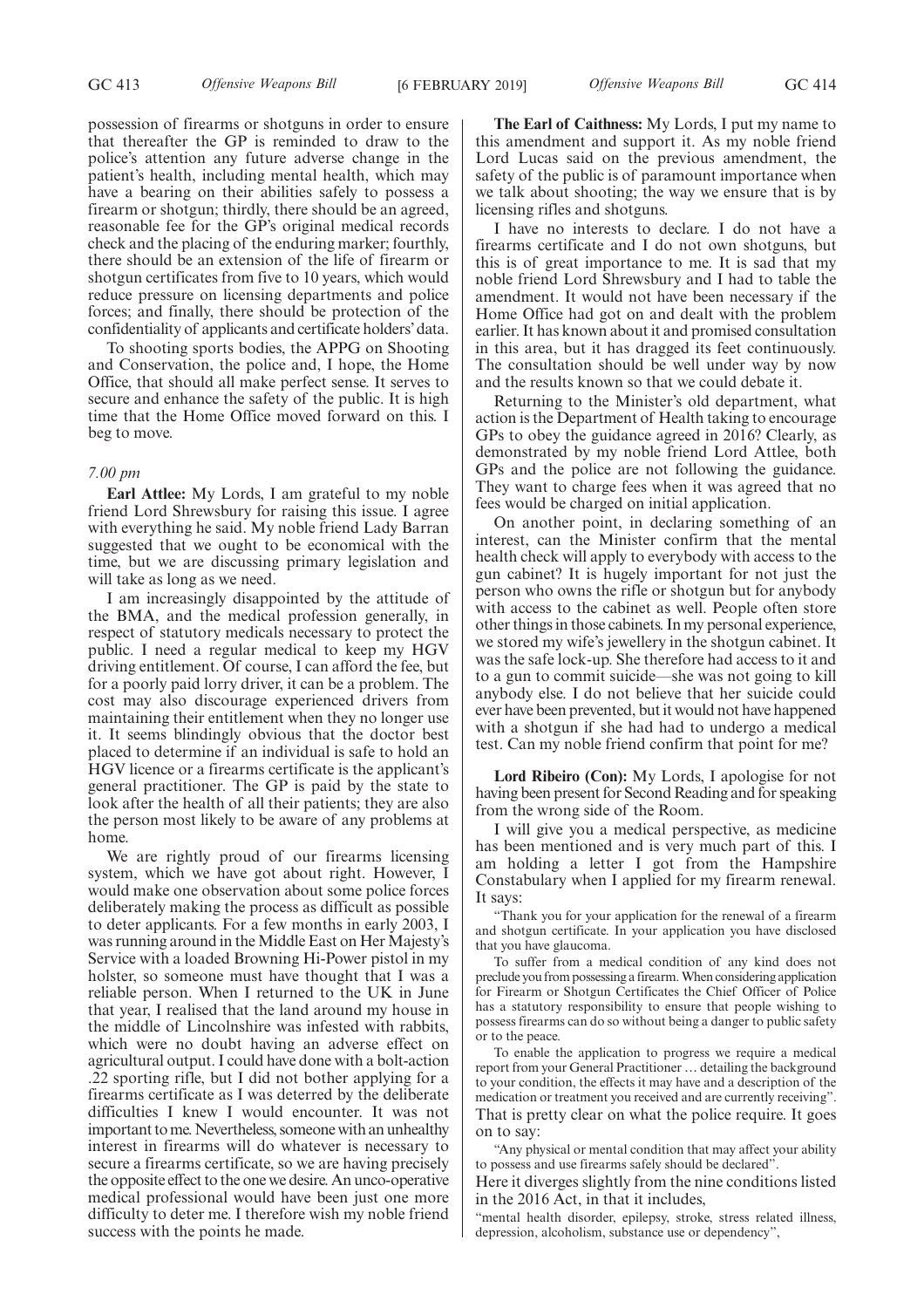#### [LORD RIBEIRO]

which are all in the nine conditions, but it then mysteriously adds heart disease and cancer. I could not really see the relevance of that. It goes on to say:

"This list is not definitive".

I read that out because we already have a pretty stringent process with the police.

In answer to the question about the cabinets, I remember that when I had my cabinet inspected by the police, they came to the house, had a look and asked, "Who has responsibility for and possession of the key? Does anybody else have access to this key? Yes, you can put your wife's jewellery in there"—I do from time to time—"but technically she should not know where the key is". That addresses that point.

I have permission from my GP to give noble Lords some idea of the process that GPs go through in doing this. First, the GP will see you—my GP is a senior practitioner in her practice. All the requests are initially screened by the administrative staff, who then pass them on to the GP. The GP makes time to review the patient's records and checks the history and the paper records—increasingly, these are electronic—for any relevant correspondence or letters that come through and any prescribed medication. The GP then has to make a judgment as to whether there is a risk. If no risk is identified, a relevant code is added to the notes. Administration then takes over the case. It is filed away and an invoice is made—in my case, for £15; we have heard the variations in the cost. If a risk is identified, a report is produced and sent to the police. GPs inevitably get the blame if the application fails. The patient's record is flagged with an encoded reminder or marker. Should a relevant medical condition occur over the five years of the licence's term, there is a visible reminder that the patient has a firearm or shotgun certificate.

My GP notes that although this should be straightforward, many reminders relating to other data collections come into their systems and must be dealt with, and that GPs must cope with an element of reminder fatigue. From time to time, an alert may go unnoticed; that is human error but it does happen. I know that the BMA is reported as being against flagging notices, citing a lack of clear protocol for their removal, but the 2016 firearms licensing law requires GPs to place that reminder code in the patient's notes. That is a very clear statement and GPs should be doing it.

My GP also noted that in the context of extending the period to 10 years for those with mental illnesses, which is being mooted at the moment, GPs would like much more prominent markers so that they can associate a developing mental illness with the person holding a firearm or shotgun certificate. Mental illness is the one real area of concern for general practitioners here. GPs want a much more prominent marker to be flagged up on their screens when this situation arises.

The firearms licences and medical evidence factsheet being produced identifies who should pay fees and when that payment should be made. Where the applicant has declared a medical condition on the application form, as I did, a fee would be expected. If a further medical report is required, the police must pay. During the normal course of validating a certificate, the GP initially checks the patient's records. There is no current expectation of a fee being submitted, but as noble Lords will know, there has been variability in the amount of fees charged. In some cases, the charging of fees as high as £200 for just an initial check has been reported in Scotland. We must address that lack of conformity now. We should suggest a standard fee equivalent to the charge for a heavy goods vehicle licence, as mentioned by my noble friend Lord Shrewsbury, right across England and Wales.

Providing firearms reports for the police is part of a GP's job but not of their core general medical services, so they have freedom to charge if they wish to. GPs are under considerable pressure to get this right. The system is in place and is effective. We need clear systems for flagging up critical medical problems to which GPs can respond. I support the amendment.

**Lord Lucas:** My Lords, as I have said before, it is crucial that the Government get this right. I hope that they will put some energy behind it. I say to my noble friend that the answer to a plague of rabbits is not a .22 rifle but a pack of Sporting Lucas terriers.

**Lord Kennedy of Southwark:** My Lords, I will speak very briefly. The amendment is clearly a good addition. We certainly want consistency on medical checks, police checks and how people look at this issue. Without that, we will have problems. That cannot be right. We want to ensure that people's suitability to have a weapon is assessed, and to know that this is done to the highest possible standards. We are all clear on that. Where we have inconsistency, we have problems. I support the amendment and I hope that the Minister will respond positively to the issues raised.

**Earl Howe:** My Lords, I am grateful to my noble friend Lord Shrewsbury for raising this issue. His amendment would place a duty on the Secretary of State to,

"within the period of six months beginning with the day on which this Act is passed, publish a report on how the Government's Guide on Firearms Licensing Law (April 2016) is being implemented". The Home Office has published guidance on firearms licensing law for many years. The latest edition was published in 2016 and is currently undergoing revision to take account of recent legislative changes. It is an important document as it assists police forces in applying firearms law.

The Government want to ensure consistency of approach and high standards for police firearms licensing, and for this reason, we introduced the power to issue statutory firearms guidance in the Policing and Crime Act 2017. The new statutory guidance will apply to issues such as background checks, medical suitability and other criteria aimed at protecting public safety. We will be holding a public consultation shortly on the introduction of the new statutory guidance.

The amendment moved by my noble friend indicates a particular interest in the medical aspects of the firearms guidance, and in the engagement by GPs with the information-sharing arrangements which were agreed and introduced in 2016. These arrangements were brought in to help ensure that police would have sight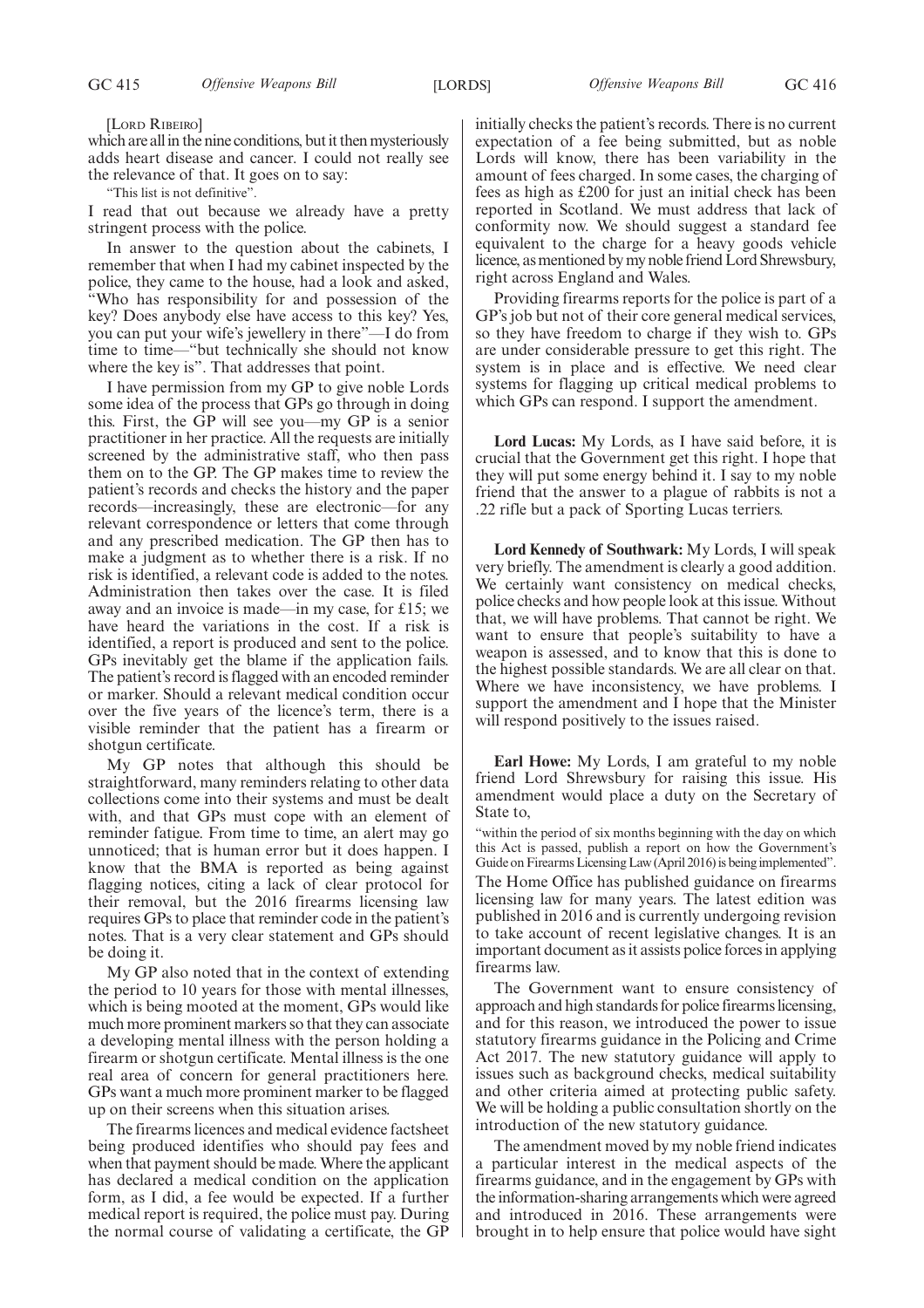of relevant medical information about certificate holders and applicants, to safeguard both licensed gun holders and other members of the public.

## *7.15 pm*

My noble friend would like to see an assessment of the response from GPs, specifically in relation to those who refuse to provide medical information, together with an assessment of the fees being charged and of the number of encoded reminders, or firearms markers, placed on the patient record. The statutory guidance which is being introduced, and which will set out the medical arrangements for firearms, will apply to the police, but not to GPs. In answer to my noble friend Lord Caithness's question, the Home Office cannot, for example, direct GPs to charge a particular fee for medical information being supplied. Whether a charge is levied by a GP, and the level of any fee, is ultimately a matter between the firearms applicant and their GP, as GPs are, as we are all aware, independent practitioners.

Nevertheless, we recognise that there is variation in how GPs respond to police requests for information, in the fees they charge for such information and in the approach they take to the placing of the firearms marker on patient records. When the 2016 voluntary arrangements were introduced, it was recognised that these would need to be reviewed and that further measures might be necessary. Therefore, the Government are continuing to engage with representatives of the medical profession about how to improve the informationsharing arrangements between GPs and the police so that they operate as effectively as possible.

In his speech at Second Reading, my noble friend Lord Caithness referred to proposals made by the All-Party Parliamentary Group on Shooting and Conservation about the medical arrangements. I can reassure him that those proposals will be considered, together with the views from the police, medical professionals and others. The Government will be holding a consultation shortly on the draft statutory guidance, including the medical content, and we will take into account the evidence received about the engagement of GPs in the information-sharing arrangements. I encourage my noble friend, and indeed all other noble Lords who have an interest in this issue, to respond to the consultation.

My noble friend Lord Caithness also proposed that the police should request medical information not only about the applicant, but about anyone who has access to the relevant gun cabinet. The current position is that firearms and shotguns must be held securely so that only the certificate holder has access. However, I understand the point made by my noble friend, and we will consider whether it is an appropriate issue to include in the consultation. In view of this forthcoming consultation, I hope my noble friend will agree that his amendment is unnecessary in practice, and that he will therefore be content to withdraw it.

**The Earl of Caithness:** I thank my noble friend for what he said, particularly on the point I raised. I want to press him on the consultation. We have been told "soon", "shortly" and "in the near future". Can he give a specific date? It would be helpful if a date could be announced before Report.

**Earl Howe:** I have a partial answer for my noble friend. The consultation will be launched after Royal Assent, but I am sure that the spirit of that undertaking is as soon as possible after Royal Assent.

**The Earl of Shrewsbury:** I am most grateful to my noble friend for his response. I am somewhat disappointed because this has been hanging around for a long while and action needs to be taken. I find it incredible that, in a modern country such as ours, the Home Office and general practitioners cannot come to some sort of agreement for a level playing field on fees. It seems such a simple thing to do. Most people in commerce and industry would try to agree this sort of thing every day. I will read my noble friend's words and I reserve the right to talk to him again about this, but I beg leave to withdraw the amendment.

*Amendment 75 withdrawn*

## *Amendment 76*

#### *Moved by Lord Kennedy of Southwark*

**76:** After Clause 31, insert the following new Clause— "Impact assessment of section 31

- (1) Section 31 may only come into force if a Minister of the Crown has laid before Parliament an assessment of its impact on different racial groups as defined in section 9 of the Equality Act 2010 (race).
- (2) The impact assessment must be conducted by a body independent of the Government following consultation with representatives of different racial groups."

Member's explanatory statement

This new Clause would require an independent assessment of the impact of searches in schools and further education premises on different racial groups.

**Lord Kennedy of Southwark:**My Lords, Amendment 76 would add a new clause to the Bill which would require a Minister of the Crown to lay before Parliament an assessment of the impact of Clause 31 before it comes into force. This is important because Clause 31 gives the police powers to search schools or further education premises for corrosive substances. That is an additional power for the police.

The worry is that this will disproportionately affect BAME children and young people who we know are already more likely to be stopped and searched, and that is something we must be aware of before the measure comes into force.

The equality statement on the policy does not appear to contain any specific analysis of the likely equality impact of the extension of the investigative and enforcement powers. Perhaps the Minister will comment on that in her response. This is about getting the balance right. We must get things in proportion and take care not to damage relations between the black community and the police. I beg to move.

**Baroness Barran:** My Lords, we need to ensure that the police have appropriate powers to deal with threats on school or further education premises involving corrosive substances. Given the significant harm that corrosive attacks can cause and the fear that they can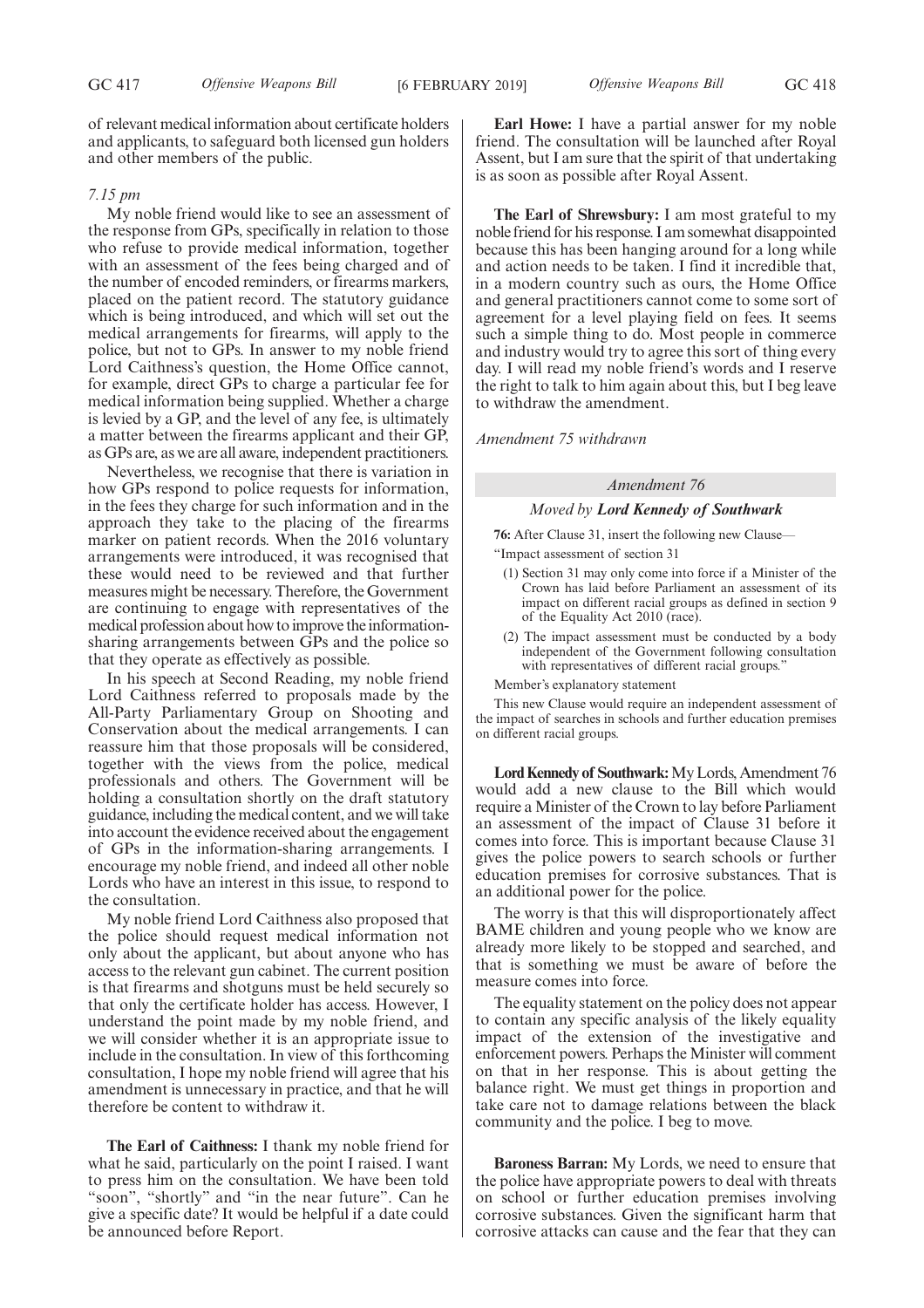#### [BARONESS BARRAN]

instil, it is important that we ensure that the police have sufficient powers to be able to take swift and preventive action.

We know that there are around 800 attacks per year in England and Wales, and we need to ensure that action can be taken not just to deal with actual attacks but with threats to use a corrosive substance. Clause 31 is designed to ensure that the police can effectively enforce the offence of threatening with a corrosive substance in a private place as it applies to schools and further education establishments.

The noble Lord, Lord Kennedy, has explained his concerns that this new power will be disproportionately used against black, Asian and minority ethnic pupils and students. I appreciate and understand the noble Lord's concern, which should be taken seriously. It is, however, important to recognise that this power can be used only in circumstances where a police officer has reasonable grounds for suspecting that someone has been threatened by another person with a corrosive substance. Reasonable grounds might include a report from a teacher, a parent or a pupil.

It is also important that we ensure there are sufficient protections in place for our schools and further education premises to deal with any situations where a pupil or student may threaten to throw or squirt a corrosive substance over another student or a teacher. The police need to be able to enter and search a school or further education premises and any person on them to prevent an actual attack. That said, I have indicated that the noble Lord has raised a perfectly proper concern.

While I do not consider this amendment to be necessary, I can give your Lordships an undertaking that we will consult relevant school and further education bodies, including teaching unions, local authorities and other associations, on the implementation of this power before we bring the clause into force. With that assurance, I hope the noble Lord will withdraw his amendment.

**Baroness Hamwee (LD):** My Lords, before the noble Lord replies, I had read this clause as primarily directed to the power to enter and search premises—in fact you have to do that—as well as a person. Can the Minister assure the Committee that, as well as the consultation she has mentioned, information and statistics will be kept that show the BAME profiles? I should not use the word "profile", but the Minister will understand what I am saying. This is an issue we have brought up at other points in the Bill.

**Baroness Barran:** I am glad to be able to reassure the noble Baroness that that will be the case.

**Lord Kennedy of Southwark:** I thank the Minister for her response, which was very helpful. At this stage, I am happy to beg leave to withdraw the amendment.

*Amendment 76 withdrawn.*

*Amendment 77 not moved.*

# *Clause 32: Prohibition of certain firearms etc: England and Wales and Scotland*

*Amendment 78 not moved.*

*Amendment 78A had been withdrawn from the Marshalled List.*

*Amendments 78B and 79 not moved.*

*Clause 32 agreed.*

# *Clause 33: Prohibition of certain firearms etc: Northern Ireland*

*Amendments 79A to 80 not moved.*

*Clause 33 agreed.*

*Amendments 80A to 80D not moved.*

*Clause 34 agreed.*

*Schedule 2 agreed.*

#### *Clause 35: Surrender of prohibited firearms etc*

*Amendments 80E to 80J not moved.*

*Clause 35 agreed.*

*7.30 pm*

# *Amendment 80K*

*Moved by The Earl of Shrewsbury*

**80K:** After Clause 35, insert the following new Clause— "Payments in respect of converted or deactivated firearms other than bump stocks

- (1) This section applies to firearms of the kind referred to in—
	- (a) the paragraph to be inserted into section 5(1) of the Firearms Act 1968 by section 32(2), or
	- (b) the sub-paragraph to be inserted into Article 45(1) of the Firearms (Northern Ireland) Order 2004 (SI 2004/702 (NI 3)) by section 33(2).
- (2) A person making a claim and who was entitled to have in their possession on or immediately before 20 June 2018, by virtue of a firearm certificate held by them or by virtue of being a registered firearms dealer, a firearm described at subsection (1) above and who—
	- (a) opts to retain it after either modification into bolt action form or deactivation, and
	- (b) provides documentary evidence within one month of the start of the surrender period to the Chief Officer of Police who issued his or her firearm certificate of the transfer of the rifle to a registered firearms dealer with an appropriately conditioned section 5 authority, and
	- (c) on completion of the modification or deactivation, provides documentary evidence thereof to the Chief Officer of Police who issued his or her firearm certificate,

shall receive payment from the Secretary of State equivalent to the cost of modification or deactivation."

Member's explanatory statement

This amendment is intended to provide compensation to those who opt to have modified to straight-pull bolt action form, or to have deactivated, MARS and Lever-Release rifles prohibited under this Bill.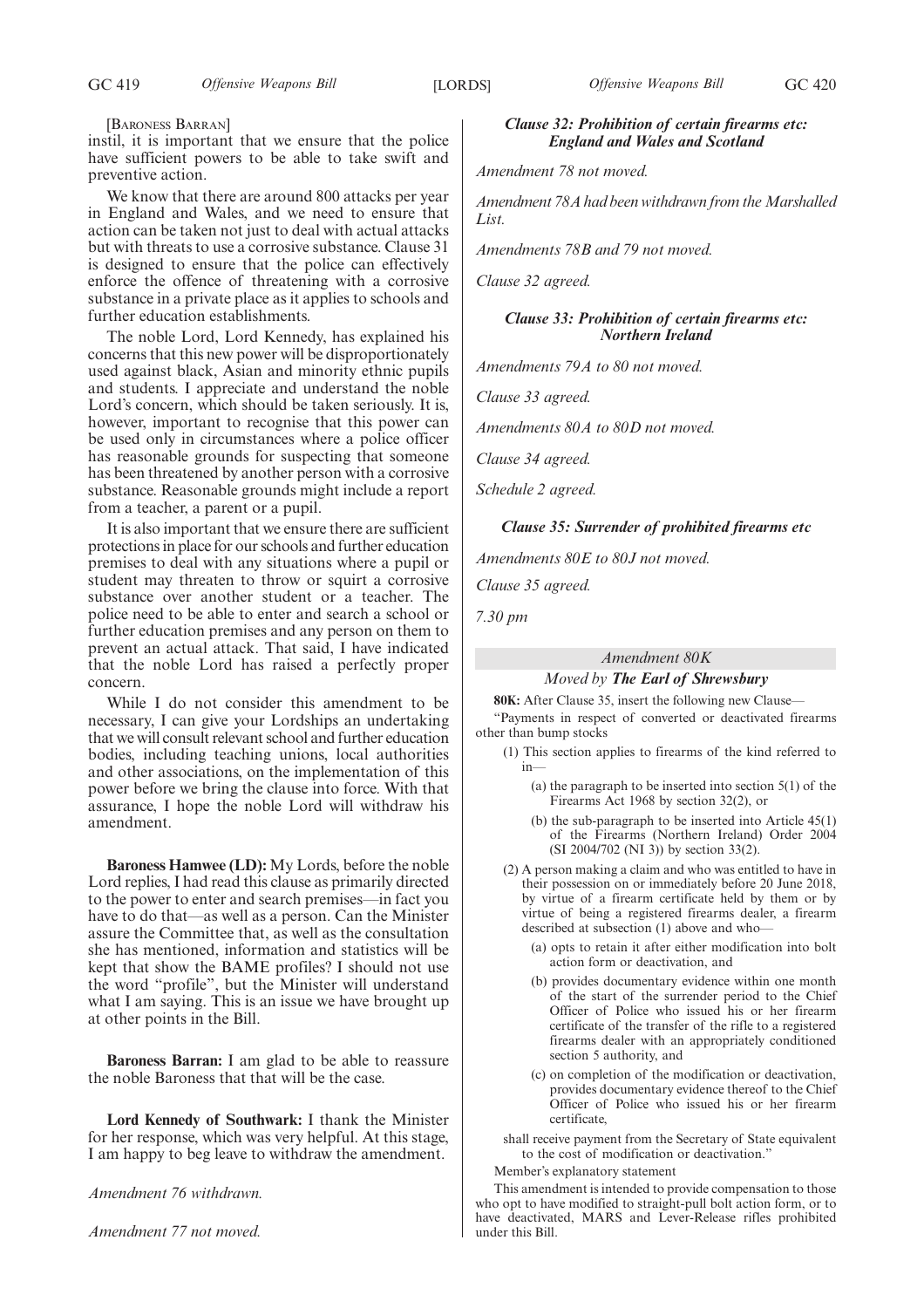**The Earl of Shrewsbury:** My Lords, Amendment 80K deals with compensation. My intention with this amendment is to ask my noble friend the Minister two things. First, will he confirm that in the event of MARS and lever-release rifles becoming prohibited compensation will be paid, as stated in the Government's policy statement? Secondly, will compensation will be provided to cover the cost of modifications for those who modify to straight-pull bolt action or deactivate? I beg to move.

**Earl Attlee:** My Lords, if I may make an observation, if we still had the Firearms Consultative Committee, which was so well-chaired by my noble friend Lord Shrewsbury, and before that by Lord Kimball, we would have identified that we had a problem with the MARS and lever-action release system. The problem could have been snuffed out fairly early on by the committee advising the Home Secretary to ban them. The Home Secretary could then have made a Written Ministerial Statement saying that they were to be banned, and that compensation would no longer be payable for anything bought after that Statement was made. Will my noble friend the Minister consider reinstating the Firearms Consultative Committee, or something similar, so that we do not have a similar problem? Officials are shaking their heads, so I suspect that I will get a negative answer.

**The Earl of Shrewsbury:** Well you must be right then.

**Earl Howe:** My Lords, it is fair and right that owners of previously legally-held firearms, who voluntarily hand these weapons over to the police for safe disposal, should be properly compensated. The purpose of the surrender and payment provisions in the Bill are directed to that end.

Amendment 80K seeks to extend these compensation arrangements such that compensation would be payable to owners who choose to modify their rifles, or indeed deactivate them, so that they may lawfully retain them. The reason for the payment scheme in the Bill is to rightfully compensate owners for the value they lose when surrendering these rifles to the police. My noble friend Lord Shrewsbury has suggested that owners may look to modify their rifle to a straight-pull bolt action function and therefore retain it on a section 1 certificate. We are not against this; individuals are perfectly within their right to do so. However, it is one thing to compensate owners of these weapons where they are deprived of their property, and quite a different proposition to expect the state to pay for their conversion or deactivation. We are seeking to remove these potentially dangerous rifles from our streets, and it is right that the Government should use public money to compensate only those individuals who surrender their prohibited rifles.

The arrangements covering compensation payments for firearms made unlawful by the Bill will be set out in regulations. I hope noble Lords will have had an opportunity to read the draft regulations which my noble friend Lady Williams circulated late last week. These regulations will be subject to the affirmative resolution procedure, so in due course they will have to be debated and approved by both Houses before they can take effect.

GC 421 *Offensive Weapons Bill* [6 FEBRUARY 2019] *Offensive Weapons Bill* GC 422

There is clearly a balance to be struck here, taking into account the proper use of public funds. It is the Government's view that compensation should only be paid to those who surrender firearms prohibited by the Bill. If an owner instead chooses to modify or decommission one of these firearms, such that it may continue to be lawfully held, that is a matter for them, but it would not be right for such modifications or decommissioning to take place at taxpayers' expense. Given that explanation, which I am sure will come as a disappointment to my noble friend—I am sorry about that—I ask him to withdraw his amendment and support Clause 36 standing part of the Bill.

**The Earl of Shrewsbury:** My Lords, at least I get 10 points for trying. I am most grateful to my noble friend the Minister for what he said, and I understand it all. Having been around at the time of Dunblane, and through other guns being prohibited and compensation being given, I understand where he is coming from. If I may ask one further question, with compensation being paid for the guns which are to be handed in—if the Government go ahead and ban them—does this include compensation on manufacturing equipment for the businesses that manufacture these guns? I know that it does not include ammunition, but does it include manufacturing and the stock held?

**Earl Howe:** My Lords, I am advised that the compensation will embrace ancillary equipment unique to the weapons concerned.

**The Earl of Shrewsbury:**My Lords, I am most grateful. I beg leave to withdraw my amendment.

*Amendment 80K withdrawn.*

*Clauses 36 to 38 agreed.*

*Clause 39: Interpretation of sections 32 to 38*

*Amendments 80L and 80M not moved.*

*Clause 39 agreed.*

*Amendments 81 and 82*

## *Moved by Baroness Barran*

**81:** After Clause 39, insert the following new Clause—

"Enforcement of offences relating to sale etc of offensive weapons

- (1) A local weights and measures authority may enforce within its area a provision listed in subsection (2).
- $(2)$  The provisions mentioned in subsection  $(1)$  are
	- (a) section 1(1) of the Restriction of Offensive Weapons Act 1959 (penalties for offences in connection with dangerous weapons),
	- (b) section 1 of the Crossbows Act 1987 (sale etc of crossbows to persons under 18),
	- (c) section 141(1) of the Criminal Justice Act 1988 (offensive weapons),
	- (d) section 141A of that Act (sale etc of bladed articles to persons under 18),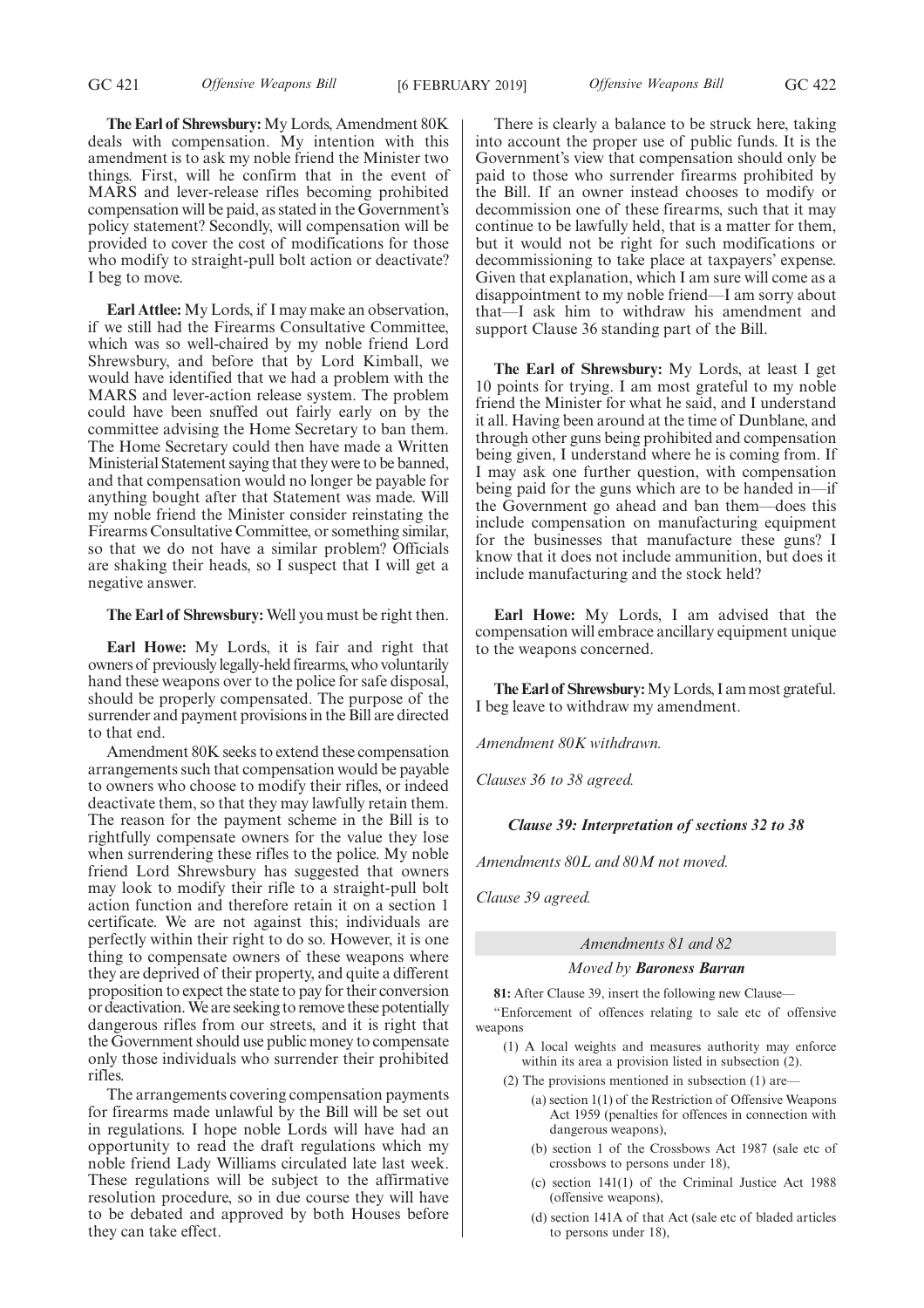- (e) section 1 of the Knives Act 1997 (unlawful marketing of knives),
- (f) section 2 of that Act (publication of unlawful marketing material relating to knives),
- (g) section 1 of this Act (sale of corrosive products to persons under 18),
- (h) section 3 of this Act (delivery of corrosive products to residential premises etc),
- (i) section 4 of this Act (delivery of corrosive products to persons under 18),
- (j) section 17 of this Act (delivery of bladed products to residential premises etc), and
- (k) section 20 of this Act (delivery of bladed articles to persons under 18).
- (3) For the investigatory powers available to a local weights and measures authority for the purposes of enforcing a provision listed in subsection (2), see Schedule 5 to the Consumer Rights Act 2015.
- (4) Nothing in this section is to be construed as authorising a local weights and measures authority to bring proceedings in Scotland for an offence.
- (5) In paragraph 10 of Schedule 5 to the Consumer Rights Act 2015 (duties and powers to which Schedule 5 applies), at the appropriate place insert "section (Enforcement of offences relating to sale etc of offensive weapons) of the Offensive Weapons Act 2019"."

Member's explanatory statement

This new Clause would confer the investigatory powers in Schedule 5 to the Consumer Rights Act 2015 on Trading Standards for the purposes of enforcing various existing and new offences relating to offensive weapons.

**82:** After Clause 39, insert the following new Clause—

"Application of Regulatory Enforcement and Sanctions Act 2008

- In Schedule 3 to the Regulatory Enforcement and Sanctions Act 2008 (relevant enactments for the purposes of relevant functions to which Parts 1 and 2 of that Act apply) at the appropriate places insert—
	- Criminal Justice Act 1988, sections  $141(1)$  and  $141A$ ";
	- "Offensive Weapons Act 2019, sections 1, 3, 4, 17 and 20";

"Restriction of Offensive Weapons Act 1959, section 1(1)"." Member's explanatory statement

This new Clause would apply Parts 1 and 2 of the Regulatory Enforcement and Sanctions Act 2008 to enforcement of the provisions listed in subsection (2) of the first new Clause to be inserted after Clause 39, to the extent that Part 1 or 2 of that Act does not otherwise apply in relation to those provisions.

*Amendments 81 and 82 agreed.*

# *Amendment 83*

# *Moved by Lord Kennedy of Southwark*

**83:** After Clause 39, insert the following new Clause— "Advertising offensive weapons online

- (1) A person or company commits an offence when a website registered in their name is used to advertise, list or otherwise facilitate the sale of any weapon listed in Schedule 1 to the Criminal Justice Act 1988 (Offensive Weapons) Order (SI 1988/2019) or any offensive weapon capable of being disguised as something else.
- (2) No offence is committed under this section if the website removes the advertisement or list within 24 hours of the registered owner of the website being informed that the advertisement or list includes a weapon listed in Schedule 1 to the Criminal Justice Act 1988 (Offensive Weapons) Order (SI 1988/2019) or an offensive weapon capable of being disguised as something else.
- (3) A registered owner of a website who is guilty of an offence under subsection (1) is liable—
	- (a) on summary conviction in England and Wales, to imprisonment for a term not exceeding 51 weeks, to a fine or to both;
	- (b) on summary conviction in Scotland or Northern Ireland, to imprisonment for a term not exceeding six months, or to a fine not exceeding level 5 on the standard scale."

Member's explanatory statement

This new Clause would place responsibility on website owners to prevent the sale of weapons.

**Lord Kennedy of Southwark:**My Lords, Amendment 83 would insert a new clause into the Bill to make the owner of a website, be that an individual or a company, responsible for ensuring that weapons listed in Schedule 1 to the Criminal Justice Act are not advertised on their site. The Bill places responsibilities on shop workers, delivery people and others; making website owners responsible for their content should be welcomed by the Government. I asked a similar Question today about anonymous accounts and the noble Lord, Lord Forsyth, made the point that when people are made responsible, things happen. If they are not responsible, they will do nothing. There should be consequences. In some ways, this is in a similar area.

Subsection (2) of the proposed new clause would provide for the owner to have committed no offence if, within 24 hours of being notified of the advertisement, they arrange for it to be removed. Then there would be no problems whatever. In some cases, there is a defence under Section 19 of the Electronic Commerce (EC Directive) Regulations 2002, but that depends on the facts of the case. I accept entirely that there can be jurisdictional issues if the provider is based overseas.

This is only a probing amendment to highlight an issue that is part of a much wider problem, which I asked a Question about today: how we control what is on the internet and how we deal with such issues. These are serious matters. I hope that the government White Paper will deal with some of them, but I seek to include a clause in the Bill to make owners responsible for the content on their site and the adverts they place. I beg to move.

**Lord Paddick:** My Lords, I understand what the noble Lord, Lord Kennedy of Southwark, is trying to do with the amendment. It raises again the issue of websites that are hosted overseas and the lack of territorial reach to apply the suggested offence to overseas website owners. That creates an imbalance, as we discussed on previous elements of the Bill, between UK and overseas sellers of knives and corrosive substances, for example. I see some practical difficulties with this but I understand what the noble Lord is trying to achieve.

**Baroness Barran:** I am grateful for the amendment moved by the noble Lord, Lord Kennedy, which seeks to make it a criminal offence when,

"a website … is used to advertise, list or otherwise facilitate the sale of any weapon listed in Schedule 1 to the Criminal Justice Act 1988 … or any offensive weapon capable of being disguised as something else".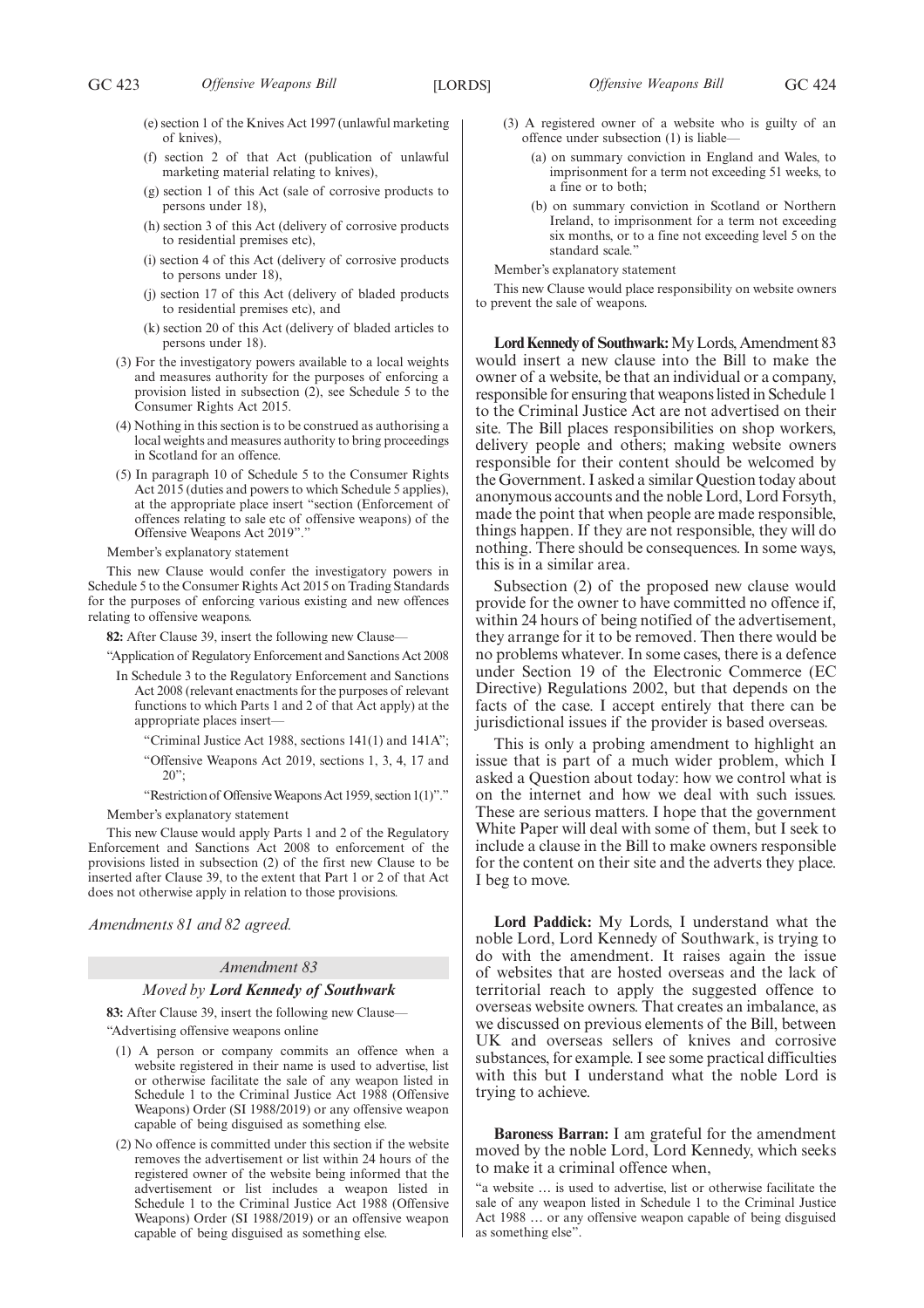We can all agree on the spirit of the amendment. Indeed, in preparing my remarks, I spent five minutes googling what I could buy online. The noble Lord makes a good point: some very shocking weapons are easily accessible online. However, I hope to persuade him that his amendment is not needed.

We are satisfied that there is no gap in the law and that legislation addressing the criminal behaviour outlined in the amendment already exists. Indeed, the noble Lord alluded to that in his remarks. The Minister for Crime, Safeguarding and Vulnerability wrote to the Public Bill Committee in the other place to set out the legal position on online platforms that advertise or sell offensive weapons in contravention of Section 141 or Section 141A of the Criminal Justice Act 1988. It may assist your Lordships if I set out the position.

Section 141 of the Act states that,

"any person who manufactures, sells or hires or offers for sale or hire, exposes or has in his possession for the purpose of sale or hire, or lends or gives to any other person, a weapon to which this section applies shall be guilty of an offence".

A list of such weapons is set out in Schedule 1 to the Criminal Justice Act 1988 (Offensive Weapons) Order 1988. Section 141A of the 1988 Act makes it an offence to sell certain articles with a blade or point to anyone aged under 18. Clause 1 of the Bill will make it an offence also to sell corrosive products to a person aged under 18. As is clear from these provisions, anyone who sells, hires, offers for sale or hire, exposes or has in their possession for the purpose of sale or hire any of the weapons to which the 1988 order applies—whether online or otherwise—is guilty of an offence. This would apply to individuals, but "a person" can include a body corporate or unincorporated, such as a company.

Where the user of a website places advertisements or listings for anything contained in the 1988 order on that website, the service provider may rely on the defence in relation to hosting under Regulation 19 of the Electronic Commerce (EC Directive) Regulations 2002, as mentioned by the noble Lord, Lord Kennedy. Whether Regulation 19 applies will depend on the facts of the case. As the noble Lord mentioned, there may also be jurisdictional issues if the service provider is based overseas. I assure noble Lords that the sites I found were all based overseas. Regulation 19 will not apply where the provider of the website is offering the items for sale directly and where the provider had actual knowledge of the unlawful activity and upon obtaining that knowledge did not act expeditiously to remove or disable access to the information.

We therefore consider that the provider of a website who sells items on it directly would likely be caught under the wording of the legislation. Where the provider of the website is enabling advertisements to be placed by others, the defence under Regulation 19 may be available. We have discussed the matter with the Crown Prosecution Service, which is of the view that these provisions can be used to prosecute where appropriate. In the light of this explanation of the existing law, I hope that the noble Lord will be content to withdraw his amendment.

**Lord Kennedy of Southwark:** I thank the Minister for her helpful response. I tabled the amendment to highlight the problems in this area. It was good to hear that there are already provisions in place to deal with these matters. I look forward in due course to the Government's White Paper on the wider debate on the internet, the good that it does and how we deal with its bad side. At this stage, I am happy to withdraw the amendment.

*Amendment 83 withdrawn.*

*Committee adjourned at 7.45 pm.*